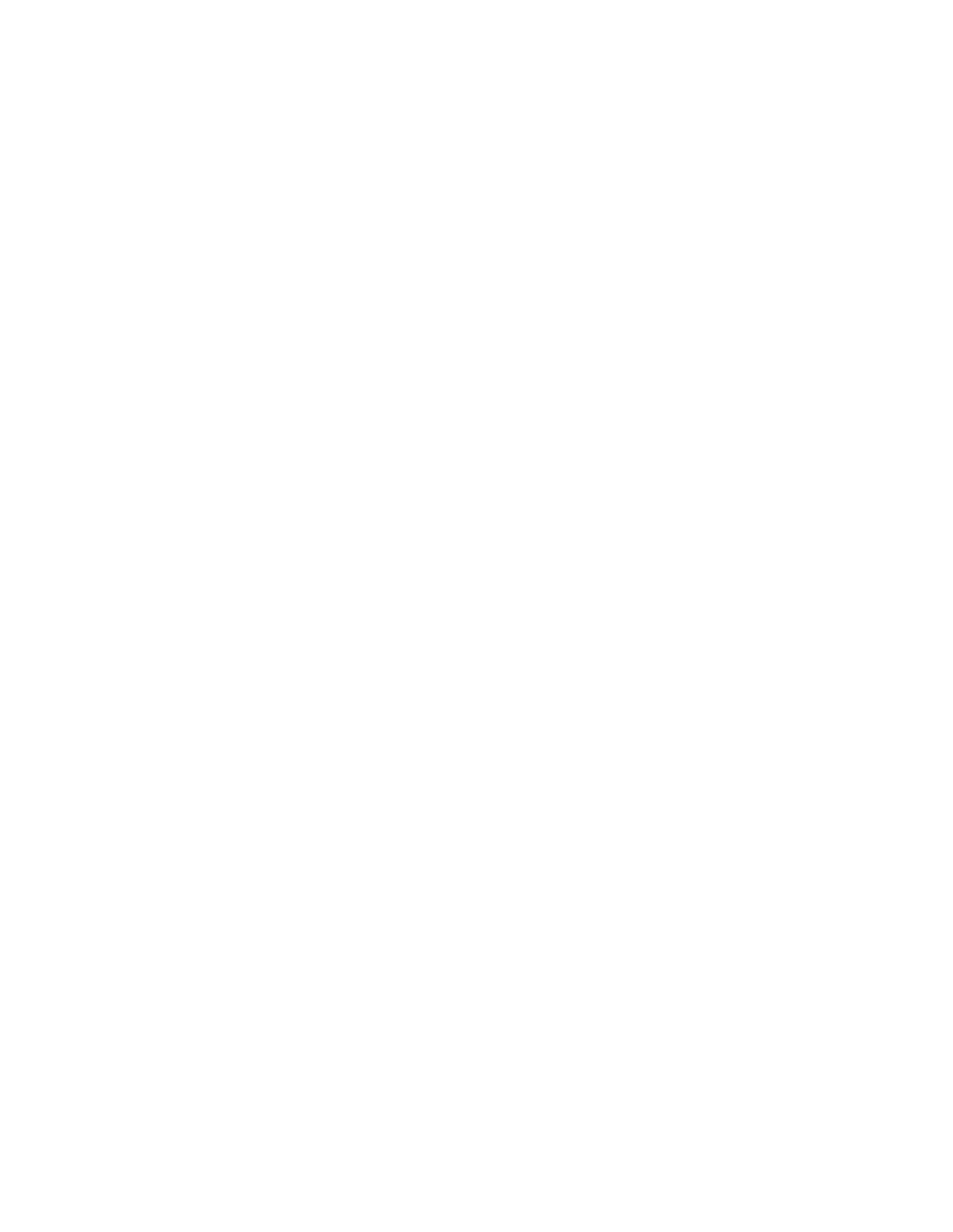### **ACKNOWLEDGEMENTS**

The Office of the United States Trade Representative (USTR) is responsible for the preparation of this report. U.S. Trade Representative Ron Kirk gratefully acknowledges in particular the contributions of Deputy U.S. Trade Representatives Demetrios Marantis, Michael Punke, and Miriam Sapiro; USTR General Counsel Timothy Reif; Chief Agricultural Negotiator Isi A. Siddiqui; Chief of Staff Lisa Garcia; Assistant USTR for Public/Media Affairs Carol Guthrie, Senior Policy Advisor Janis Lazda, Special Assistant Stephen Ostrowski, Director of Speechwriting Jeremy Sturchio, and all USTR staff who contributed to the drafting and review of this report. Thanks are extended to partner Executive Branch agencies, including the Departments of Agriculture, Commerce, Labor, Justice, State, Transportation and Treasury, the U.S. Environmental Protection Agency, the U.S. Food and Drug Administration, the U.S. Consumer Product Safety Commission, the U.S. International Trade Commission, and the Office of Management and Budget.

In preparing the report, substantial information was solicited from U.S. embassies around the world and from interested stakeholders. The draft of this report was circulated through the interagency Trade Policy Staff Committee.

March 2011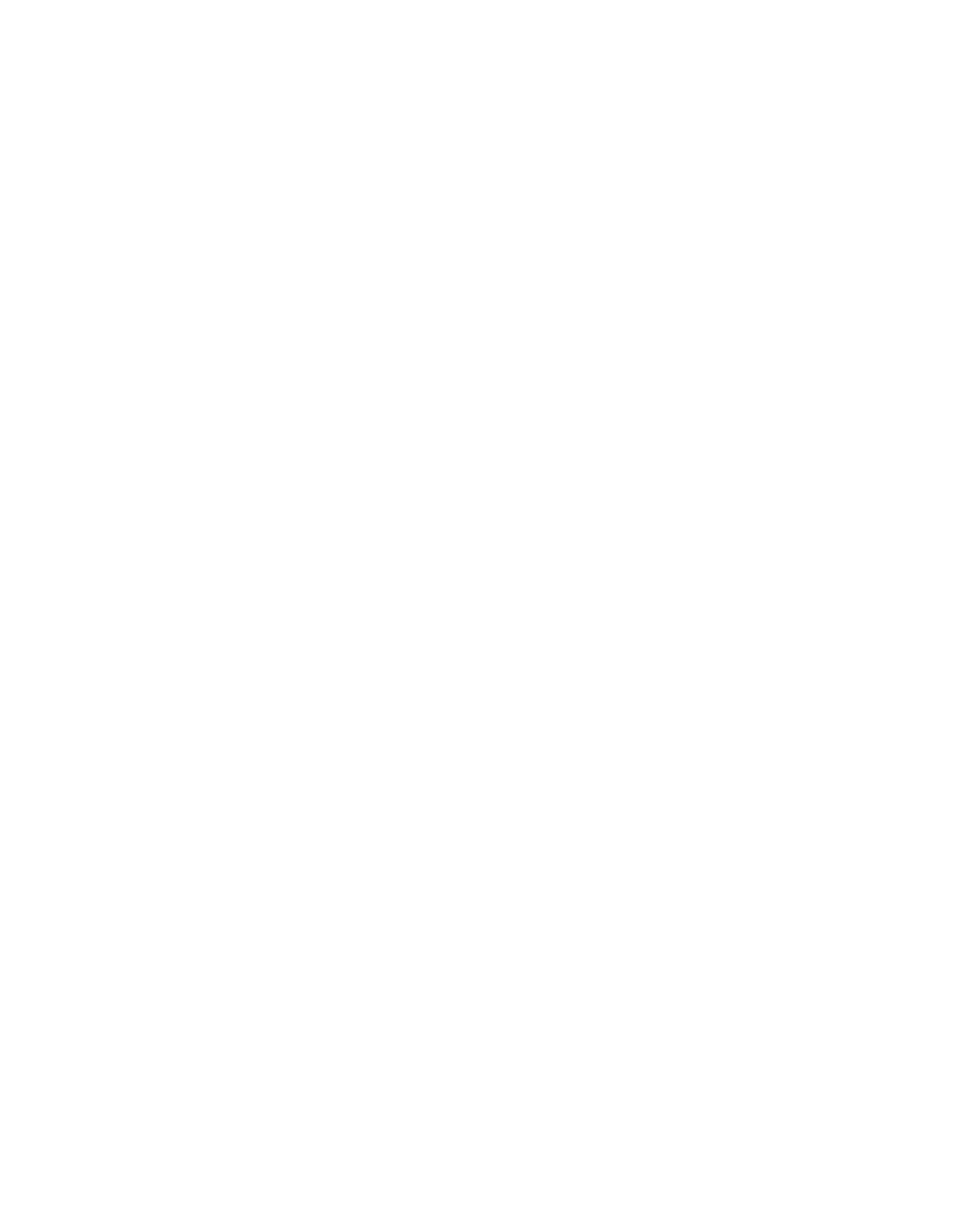# **Table of Contents**

| II. |                                                                                          |  |
|-----|------------------------------------------------------------------------------------------|--|
|     |                                                                                          |  |
|     |                                                                                          |  |
|     |                                                                                          |  |
|     |                                                                                          |  |
|     |                                                                                          |  |
|     |                                                                                          |  |
|     |                                                                                          |  |
|     |                                                                                          |  |
|     | V. U.S. Statutory and Administrative Framework for Implementing Standards-Related        |  |
|     |                                                                                          |  |
|     |                                                                                          |  |
|     |                                                                                          |  |
|     | VIII.U.S. Processes for Identifying Standards-Related Trade Barriers and Determining How |  |
|     |                                                                                          |  |
|     | IX. U.S. Engagement on Standards-Related Measures in International, Regional, and        |  |
|     |                                                                                          |  |
|     |                                                                                          |  |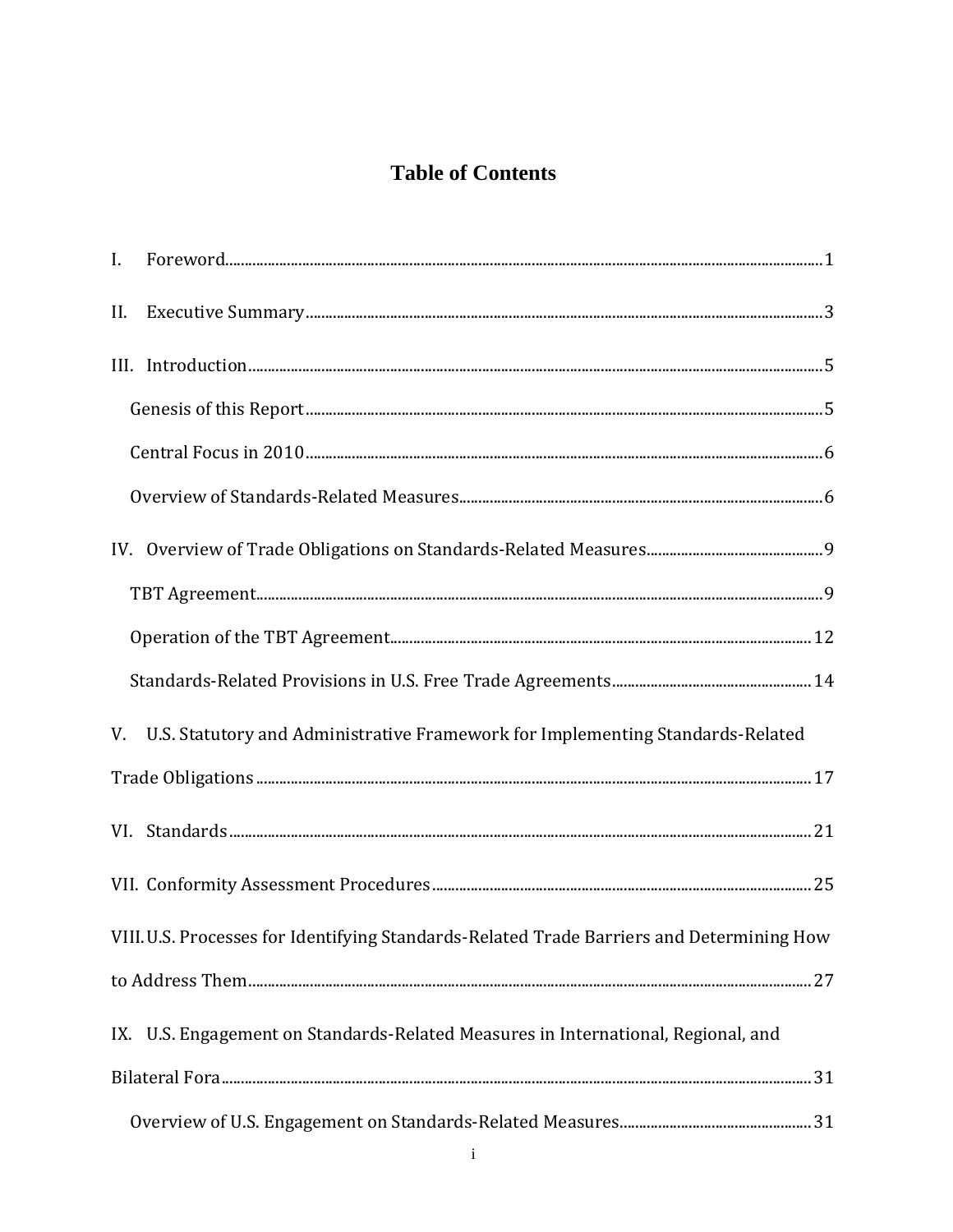| X.  |  |
|-----|--|
|     |  |
|     |  |
|     |  |
|     |  |
|     |  |
|     |  |
|     |  |
|     |  |
|     |  |
|     |  |
| XI. |  |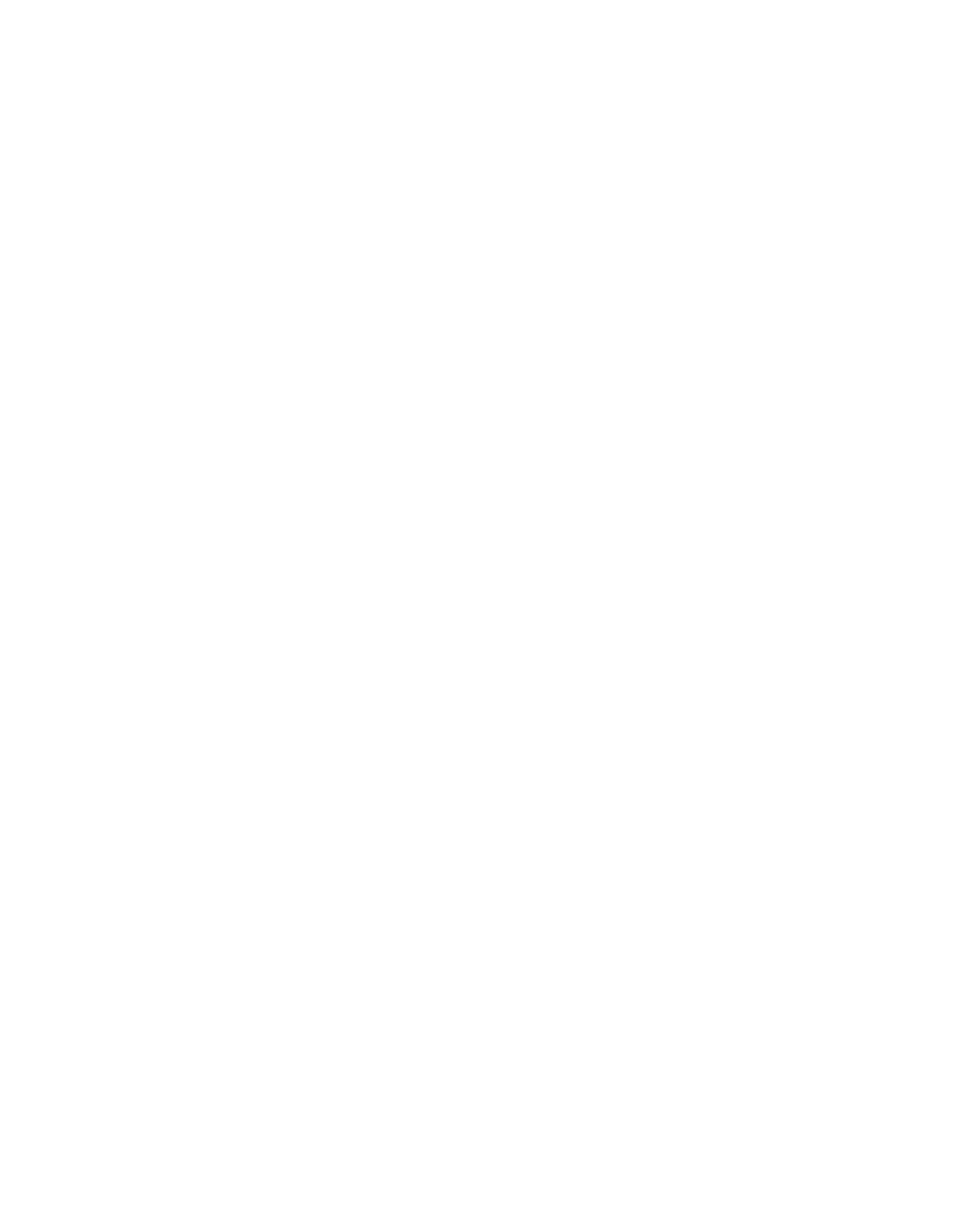# <span id="page-8-0"></span>**I. Foreword**

This year the Office of the United States Trade Representative (USTR) publishes its second annual *Report on Technical Barriers to Trade (TBT Report)*. This report was created to respond to the concerns of U.S. companies, farmers, ranchers and manufacturers, which increasingly encounter non-tariff trade barriers in the form of product standards, testing requirements, and other technical requirements as they seek to sell products and services around the world. As tariff barriers to industrial and agricultural trade have fallen, standards-related measures of this kind have emerged as a primary concern.

Governments, market participants and other entities can use standards-related measures as an effective and efficient means of achieving legitimate commercial and policy objectives. But when standards-related measures are outdated, overly burdensome, discriminatory, or otherwise inappropriate, these measures can reduce competition, stifle innovation, and create unnecessary technical barriers to trade. These kinds of measures can pose a particular problem for SMEs, which often do not have the resources to address these problems on their own. USTR is committed to identifying and combating unwarranted technical barriers to U.S. exports, many of which are detailed in this report. USTR's efforts to prevent and remove foreign technical barriers serve the President's goal of doubling U.S. exports by the end of 2014 through the National Export Initiative.

Since the last *TBT Report* was released, the United States has launched new initiatives to promote greater international cooperation among regulatory authorities, trade officials, and standards experts to prevent the emergence of unjustifiable barriers to U.S. exports. We have made progress, for example, in encouraging our trading partners to address unwarranted or burdensome technical regulations through the U.S.-EU High-Level Regulatory Cooperation Forum, the U.S.-Mexico High-Level Regulatory Cooperation Council, the U.S.-Canada Regulatory Cooperation Council, and other fora. We have also taken successful steps to eliminate or reduce specific foreign barriers to U.S. exports, such as Indonesia's rules limiting U.S. poultry and meat imports and Mexico's nutrition labeling requirements that impeded exports of American pre-packaged foods, among others.

This year, USTR will continue to work with other agencies of the U.S. Government, as well as interested stakeholders, to encourage U.S. trading partners to remove their unwarranted or overly burdensome technical barriers. As always, we will engage all available bilateral, regional, and multilateral contexts in our efforts to dismantle unjustifiable barriers to safe, highquality U.S. industrial, consumer, and agricultural exports and strengthen the rules-based trading system. For example, in our capacity as host of the Asia Pacific Economic Cooperation (APEC) forum in 2011, the United States has made cross-border regulatory cooperation and convergence a top priority for action. We look forward to making further progress on behalf of American manufacturers, workers, farmers, ranchers, and service providers, as well as families who depend on trade-supported American jobs.

<span id="page-8-1"></span>**Ambassador Ron Kirk U.S. Trade Representative March 2011**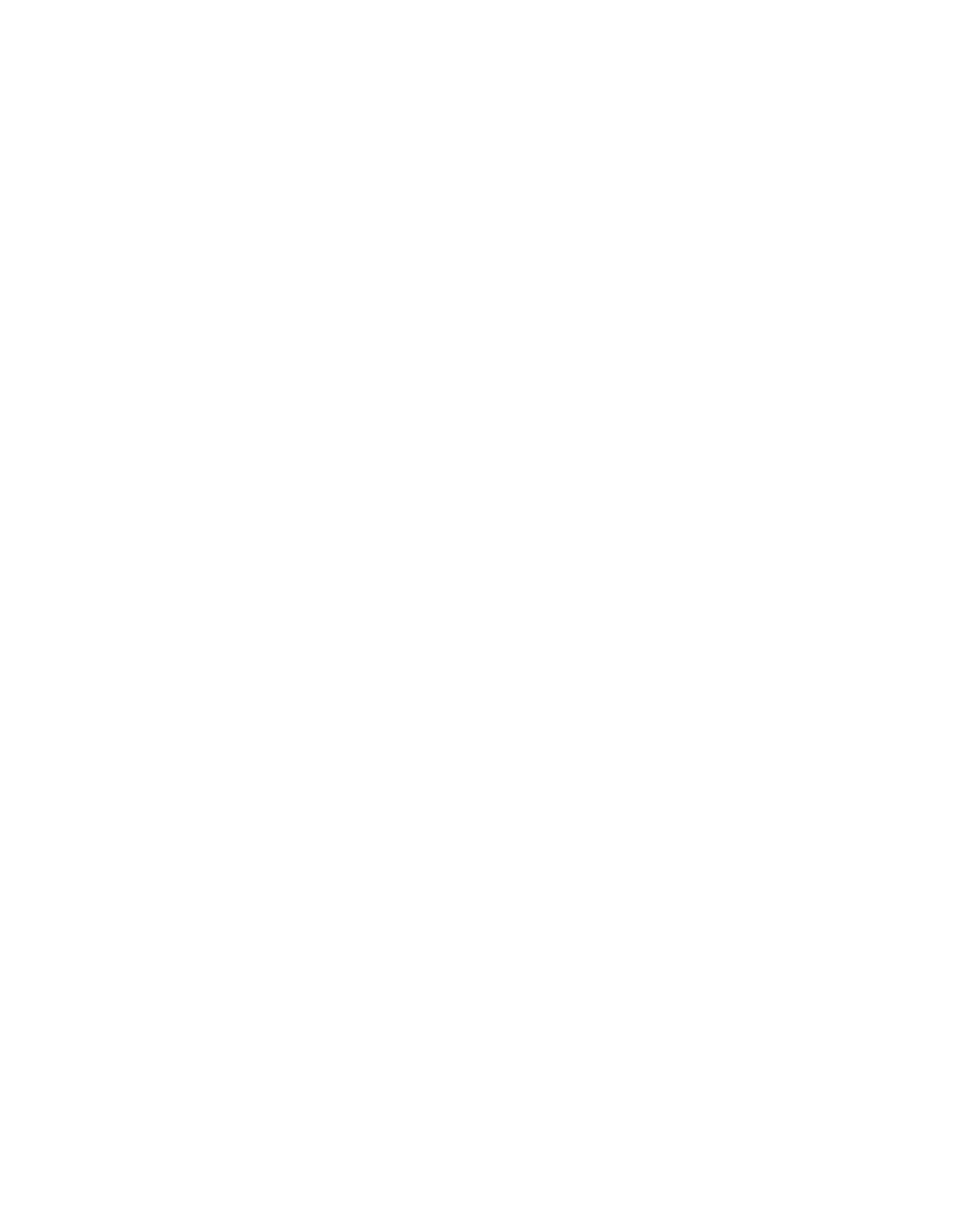# **II. Executive Summary**

The *2011 Report on Technical Barriers to Trade (TBT Report)* is a specialized report focused on significant foreign trade barriers in the form of product standards, technical regulations and testing, certification, and other procedures involved in determining whether products conform to standards and technical regulations. These standards-related trade measures, known in World Trade Organization (WTO) parlance as "technical barriers to trade," play a critical role in shaping the flow of global trade.

Standards-related measures serve an important function in facilitating global trade, including by enabling greater access to international markets by small- and medium-sized enterprises (SMEs). Standards-related measures also enable governments to pursue legitimate objectives such as protecting human health and the environment and preventing deceptive practices. But standards-related measures that are non-transparent, discriminatory, or otherwise unwarranted can act as significant barriers to U.S. trade. These kinds of measures can pose a particular problem for SMEs, which often do not have the resources to address these problems on their own.

This report is intended to describe and advance U.S. efforts to identify and eliminate such barriers. The opening sections of this report present an overview of technical barriers to trade and the U.S. and international mechanisms for addressing them.<sup>[1](#page-10-0)</sup> Section II provides an introduction to standards-related measures, including the genesis of this report and the growing importance of standards-related measures in global trade. Section III provides an overview of standards-related trade obligations, in particular rules governing standards-related measures under the WTO Agreement on Technical Barriers to Trade (TBT Agreement) and U.S. free trade agreements.

Section IV describes the U.S. legal framework for implementing its standards-related trade obligations. Section V elaborates on standards, including the role of international standards in facilitating trade and fulfilling legitimate public policy objectives and federal agencies' participation in standards development. Section VI elaborates on conformity assessment procedures, including federal agencies' use of conformity assessment and the possibility for international systems of conformity assessment to facilitate trade. Section VII describes how the U.S. government identifies technical barriers to trade and the process of interagency and stakeholder consultation it employs to determine how to address them.

Section VIII explains how the United States engages with its trading partners to address standards-related measures that act as barriers and prevent their creation through multilateral, regional, and bilateral channels, including the WTO's Committee on Technical Barriers to Trade (TBT Committee) and cooperative activities under the APEC Subcommittee on Standards and

<span id="page-10-0"></span><sup>&</sup>lt;sup>1</sup> For readers seeking a deeper understanding of the specific topics covered in this report, references and hyperlinks to additional information are provided throughout the report. To access official documents of the WTO (such as those identified by the document symbol "G/TBT/…") click on "simple search" and enter the document symbol at the WTO's document retrieval website: *http://docsonline.wto.org/gen\_search.asp?searchmode=simple*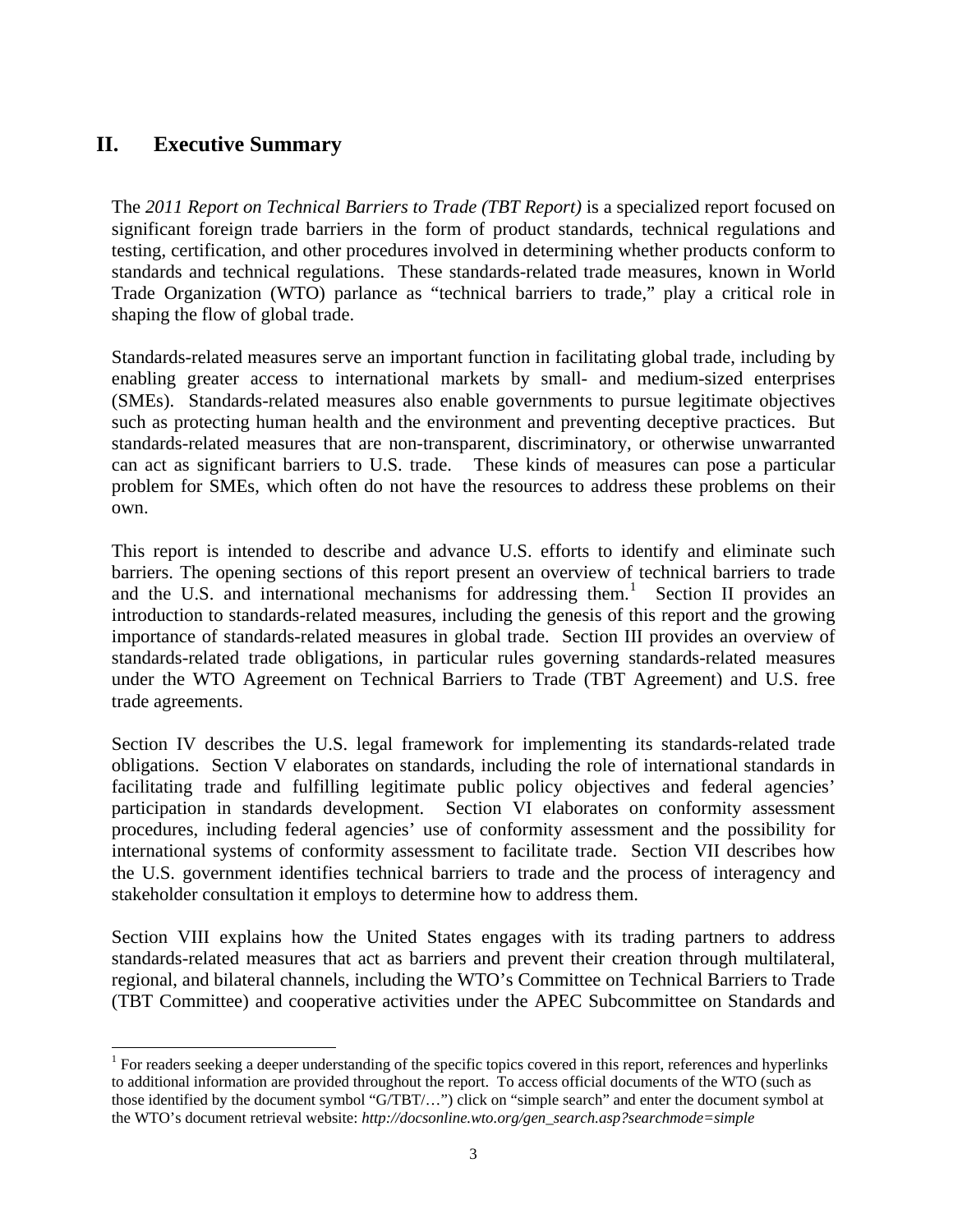Conformance, among others. Section IX summarizes current trends relating to standards-related measures.

Finally, Section X identifies and describes significant standards-related trade barriers currently facing U.S. producers, along with U.S. government initiatives to eliminate or reduce the impact of these barriers. The report identifies TBT measures in 17 countries – Argentina, Brazil, China, Colombia, India, Indonesia, Japan, Korea, Malaysia, Mexico, Russia, Saudi Arabia, South Africa, Taiwan, Thailand, Turkey, and Vietnam – as well as the European Union (EU) and its 27 Member States.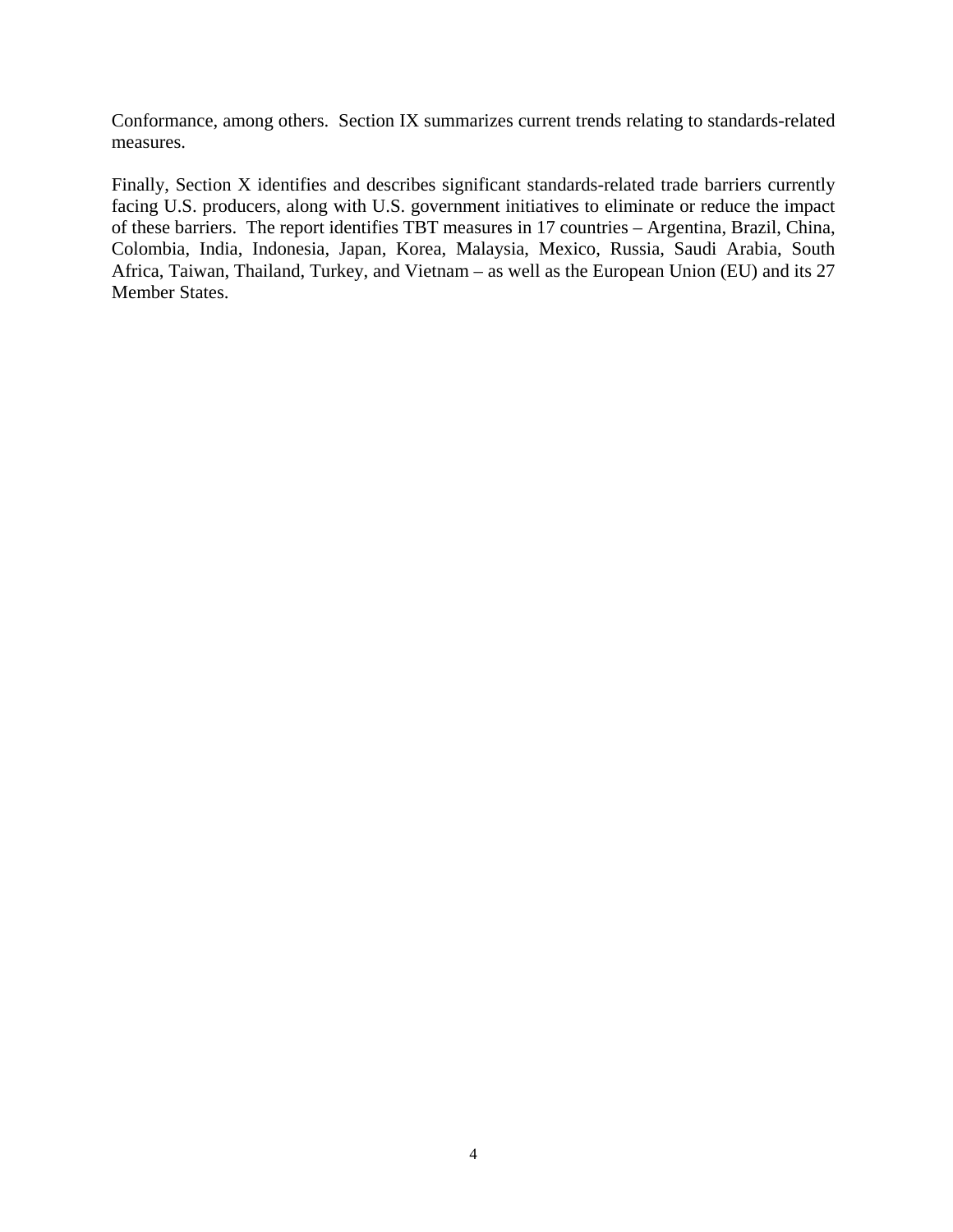## <span id="page-12-0"></span>**III. Introduction**

## <span id="page-12-1"></span>*Genesis of this Report*

Shortly after taking office in 2009, President Obama reaffirmed America's commitment to ensuring the effective implementation and enforcement of the WTO's system of multilateral trading rules. The President's 2009 Trade Policy Agenda vowed an aggressive and transparent program of defending U.S. rights and benefits under the rules-based trading system as a key element in his vision to restore trade's role in leading economic growth and promoting higher living standards. The President's Agenda also recognized that non-tariff barriers have grown in significance for U.S. exporters seeking access to foreign markets. The President reiterated this focus on non-tariff measures in both the 2010 and 2011 Trade Policy Agendas. Two kinds of non-tariff measures in particular pose a particular challenge to U.S. exports: sanitary and phytosanitary (SPS) measures and standards-related measures, also known as "technical barriers to trade" (TBT).

In 2009, Ambassador Kirk called for intensified monitoring of trading partners' non-tariff measures that act as obstacles to U.S. trade. He also vowed increased engagement to resolve trade issues and to help ensure that U.S. trading partners are complying with trade rules – particularly those rules under the WTO agreements concerning SPS and standards-related measures: the Agreement on the Application of Sanitary and Phytosanitary Measures (SPS Agreement) and the [TBT Agreement.](http://www.wto.org/english/docs_e/legal_e/17-tbt_e.htm) The goal of this intensified monitoring and engagement is to help to facilitate and expand trade in safe, high-quality U.S. products.

Ambassador Kirk directed that USTR's annual reports be used to bring new energy to the process of identifying non-tariff measures that act as significant barriers to U.S. exports; to provide a central focus for intensified engagement by U.S. agencies in resolving trade concerns related to non-tariff barriers; and to document the actions underway to give greater transparency and confidence to American workers, producers, businesses, and other stakeholders regarding the actions this Administration is taking on their behalf. As such, Ambassador Kirk directed USTR to create a new *Report on Sanitary and Phytosanitary Measures (SPS Report)* and a *Report on Technical Barriers to Trade (TBT Report)*. The *TBT Report* is a specialized report dedicated to significant foreign barriers in the form of product standards, technical regulations, and conformity assessment procedures (standards-related measures). Previously, standardsrelated measures were addressed by the *National Trade Estimate Report on Foreign Trade Barriers (NTE Report).*[2](#page-12-2)

<span id="page-12-2"></span> $2 \text{ In accordance with section 181 of the Trade Act of 1974 (the 1974 Trade Act), as amended by section 303 of the$ Trade and Tariff Act of 1984 (the 1984 Trade Act), section 1304 of the Omnibus Trade and Competitiveness Act of 1988 (the 1988 Trade Act), section 311 of the Uruguay Round Trade Agreements Act (1994 Trade Act), and section 1202 of the Internet Tax Freedom Act, the Office of the U.S. Trade Representative is required to submit to the President, the Senate Finance Committee, and appropriate committees in the House of Representatives, an annual report on significant foreign trade barriers. The statute requires an inventory of the most important foreign barriers affecting U.S. exports of goods and services, foreign direct investment by U.S. persons, and protection of intellectual property rights.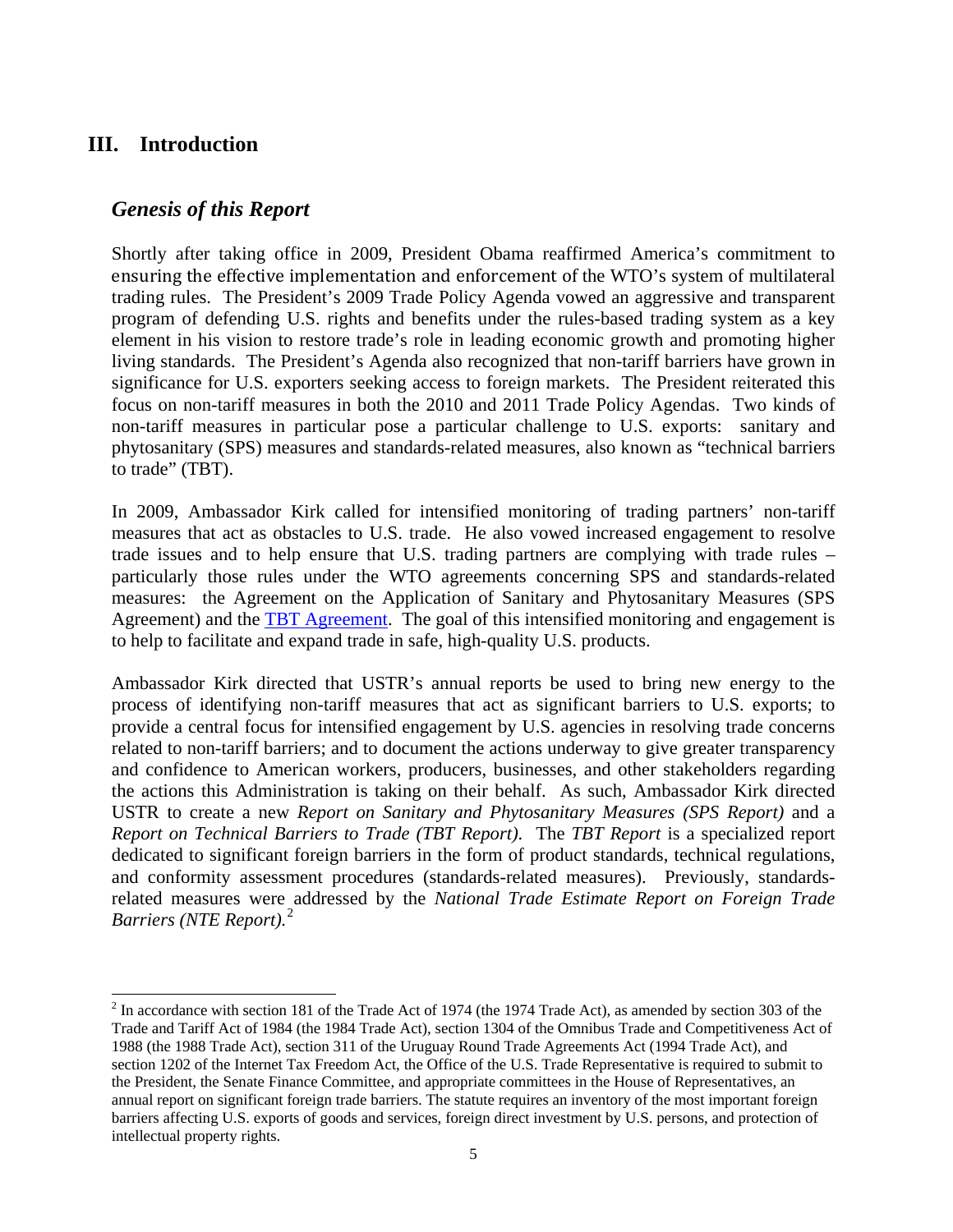The *2011 Report on Technical Barriers to Trade* reflects the President's continuing commitment to reduce or eliminate barriers to U.S. exports, a commitment which was reaffirmed in the President's 2011 Trade Policy Agenda and embodied by the National Export Initiative (NEI), an Administration initiative to double U.S. exports by 2014. By addressing significant foreign trade barriers in the form of standards-related measures, the *TBT Report* meets the requirements under Section 181 of the Trade Act of 1974, as amended, to report on significant foreign trade barriers with respect to standards-related measures. A separate report addressing significant foreign trade barriers in the form of SPS measures (*2011 Report on Sanitary and Phytosanitary Measures*) is being released in parallel to this report.

The *TBT Report* includes country reports that identify specific standards-related trade barriers. The report also includes general information on standards-related measures, the processes and procedures the United States uses to implement these measures domestically, and the tools the United States uses to address standards-related measures when they act as unnecessary barriers to trade. This general information is provided to assist the reader in understanding the issues and trade concerns described in the last two sections of the report, as well as the channels for resolving them. These last two sections review current trends relating to standards-related measures that can have a significant impact on trade and identify and describe significant standards-related trade barriers currently facing U.S. producers and businesses, along with U.S. government initiatives to eliminate or reduce these barriers.

Like the *NTE Report,* the source of the information for the *TBT Report* includes stakeholder comments that USTR solicited through a *Federal Register* notice, reports from U.S. embassies abroad and from other Federal agencies, and USTR's ongoing consultations with domestic stakeholders and trading partners. An appendix to this report includes a list of commenters that submitted comments in response to the *Federal Register* notice.

## <span id="page-13-0"></span>*Central Focus in 2010*

During 2010, the United States succeeded in prompting its trading partners to reduce or eliminate a variety of trade restrictive technical barriers identified in last year's report. The United States also stepped up its efforts to help other governments to avoid imposing unnecessary standards-related measures, particularly with respect to innovative technologies and new areas of regulation, and assist them in strengthening their capacity building to promote good regulatory practices. In 2010, the United States also proposed new initiatives in key trade and economic forums, including in the WTO, in negotiations to conclude a broad-based Trans-Pacific Partnership (TPP) agreement, and in APEC, to encourage governments to eliminate and prevent unnecessary technical barriers to trade.

## <span id="page-13-1"></span>*Overview of Standards-Related Measures*

Today, standards-related measures play a critical role in shaping the flow of global trade. While tariffs still constitute an important source of distortions and economic costs, the relative role of tariffs in shaping global trade has declined due in large part to successful "rounds" of multilateral tariff reductions in the WTO and its predecessor, the General Agreement on Tariffs and Trade (GATT). Broadly speaking, standards-related measures are documents and procedures that set out specific technical or other requirements for products or processes as well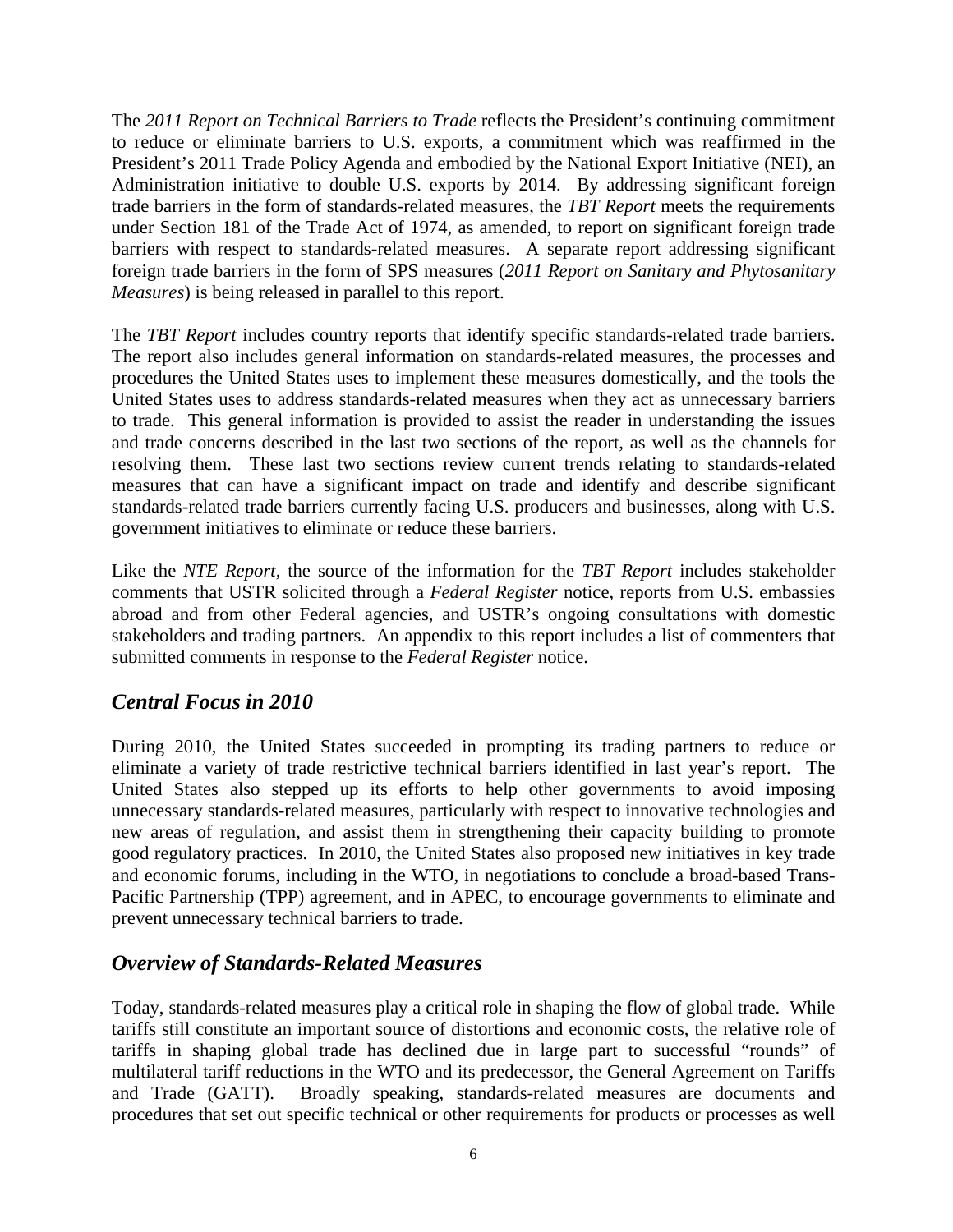as procedures to ensure that these requirements are met. Standards-related measures have gained prominence in international trade because of a desire to:

- ensure the connectivity and compatibility of inputs sourced in global markets;
- manage the flow of product-related information through complex and increasingly global supply chains;
- organize manufacturing or other production processes around replicable routines and procedures to yield greater product quality assurance;
- meet important regulatory and societal objectives, such as ensuring product safety, preventing deceptive practices, and protecting the environment; and
- promote more environmentally-sound or socially-conscious production methods.

Standards-related measures also play a vital role in enabling greater competition by helping ensure that producers and consumers can purchase components and end products from a wide<br>variety of suppliers. These measures also enable more widespread access to technical These measures also enable more widespread access to technical innovations. Standards-related measures can offer particularly pronounced benefits to SMEs from this perspective. By establishing a common set of technical requirements that producers can rely on in manufacturing components and end products, uniform standards and product testing procedures can facilitate the diffusion of technology and innovation, contribute to increasing buyer-seller confidence, and assist SMEs to participate in global supply chains.

But when outdated, overly burdensome, discriminatory, or otherwise inappropriate standardsrelated measures are used, they can reduce competition, stifle innovation, and create unnecessary obstacles to trade. Even when standards-related measures are used appropriately, firms – particularly SMEs – can face significant challenges in accessing information about, and complying with, diverse and evolving technical requirements in major export markets. This is particularly the case when technical requirements change rapidly or differ markedly across markets.

Standards-related measures can be an effective and efficient means of achieving legitimate commercial and policy objectives. For policy makers, industry officials, and other stakeholders, the basic question is: how do we ensure that standards-related measures facilitate innovation, competition, consumer and environmental protection, and other public policy objectives – without creating unnecessary obstacles to trade? As supply chains grow increasingly complex, governments and other stakeholders must also address the question of how to better align standards and technical requirements across jurisdictions and markets to help producers comply with those requirements, and help goods flow across borders.

The rules, procedures, and opportunities for engagement that international, regional, and bilateral trade agreements establish serve as an important foundation for addressing many of these questions. The TBT Agreement is the principal agreement establishing multilateral rules governing standards-related measures. (Box 1 lays out definitions provided under the TBT Agreement for standards-related measures.) U.S. free trade agreements (FTAs) establish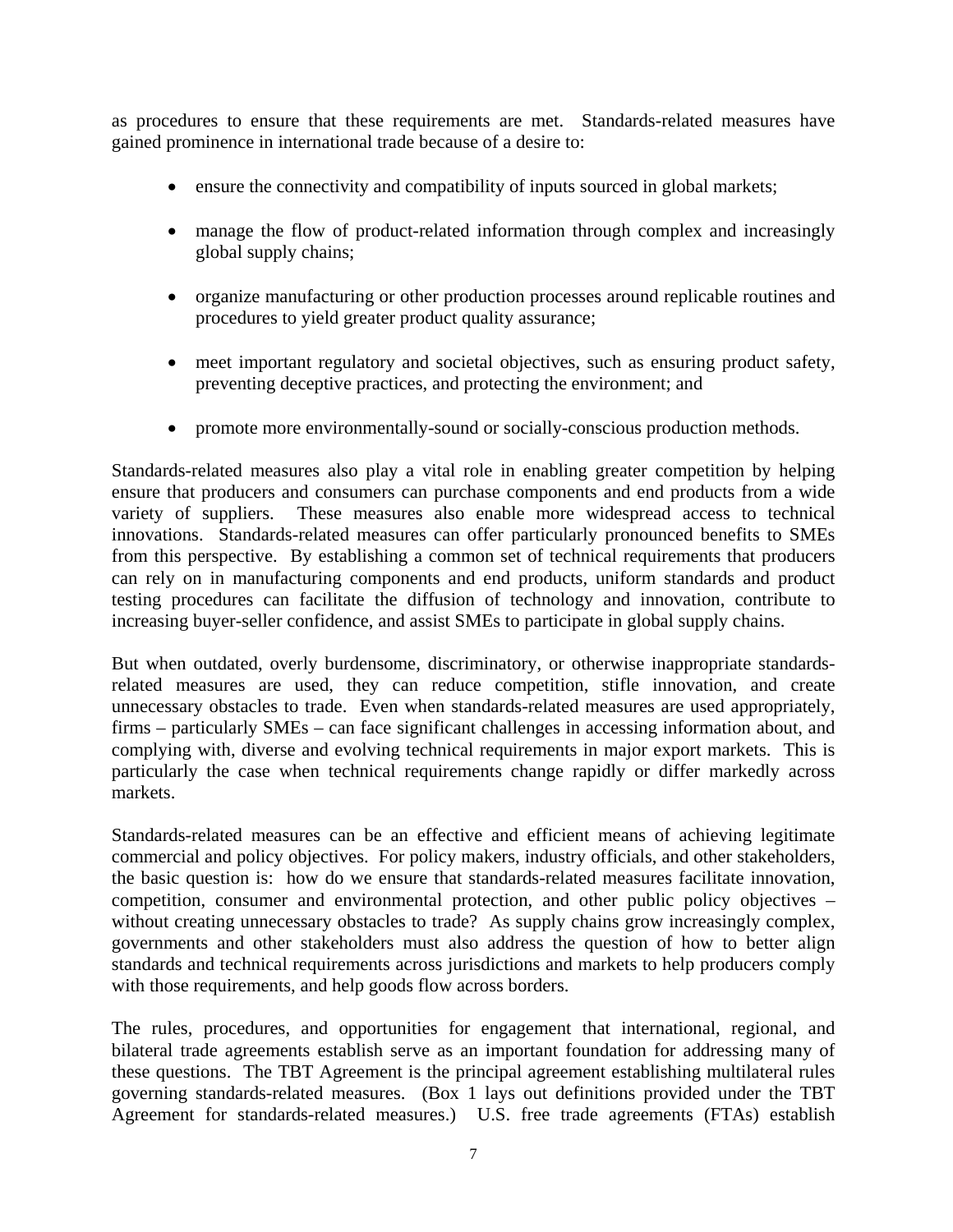additional rules on these measures with specific trading partners. The TBT Agreement's rules are vital in setting the terms on which the United States engages with its trading partners on standards-related measures, and U.S. FTAs build on these rules in important ways. These agreements are described in more detail in Section III below.

A broad and active agenda of U.S. engagement on many fronts is needed to ensure that foreign standards-related measures do not impose unwarranted barriers to trade. USTR leads Federal government policy deliberations on these measures through the interagency [Trade Policy Staff](http://www.ustr.gov/about-us/executive-branch-agencies-trade-policy-staff-committee-and-trade-policy-review-group)  [Committee](http://www.ustr.gov/about-us/executive-branch-agencies-trade-policy-staff-committee-and-trade-policy-review-group) (TPSC). U.S. activities in the WTO are at the forefront of USTR's efforts to prevent and resolve trade concerns arising from standards-related measures. Coordinating with relevant agencies through the TPSC, USTR engages with other governments in many venues, including those established by U.S. FTAs and through regional and multilateral organizations, such as the WTO, APEC and the Organization for Economic Cooperation and Development (OECD). USTR also raises standards-related issues in bilateral dialogues with U.S. trading partners. These efforts are designed to ensure that U.S. trading partners adhere to internationally-agreed rules governing these measures and to reduce or eliminate unnecessary measures of this kind that can create barriers for U.S. producers and businesses.

#### **Box 1. Key Definitions in the WTO Agreement on Technical Barriers to Trade**

#### *Technical regulation*

Document which lays down product characteristics or their related processes and production methods, including the applicable administrative provisions, with which compliance is mandatory. It may also include or deal exclusively with terminology, symbols, packaging, marking, or labeling requirements as they apply to a product, process, or production method.

#### *Standard*

Document approved by a recognized body, that provides, for common and repeated use, rules, guidelines, or characteristics for products or related processes and production methods, with which compliance is not mandatory. It may also include or deal exclusively with terminology, symbols, packaging, marking, or labeling requirements as they apply to a product, process, or production method.

#### *Conformity assessment procedures*

Any procedure used, directly or indirectly, to determine that relevant requirements in technical regulations or standards are fulfilled.

*Explanatory note:* Conformity assessment procedures include, *inter alia*, procedures for sampling, testing and inspection; evaluation, verification and assurance of conformity; registration, accreditation, and approval as well as their combinations.

Source: Annex 1 of the TBT Agreement.

Note: These definitions apply only with respect to products and related processes and production methods, not to services.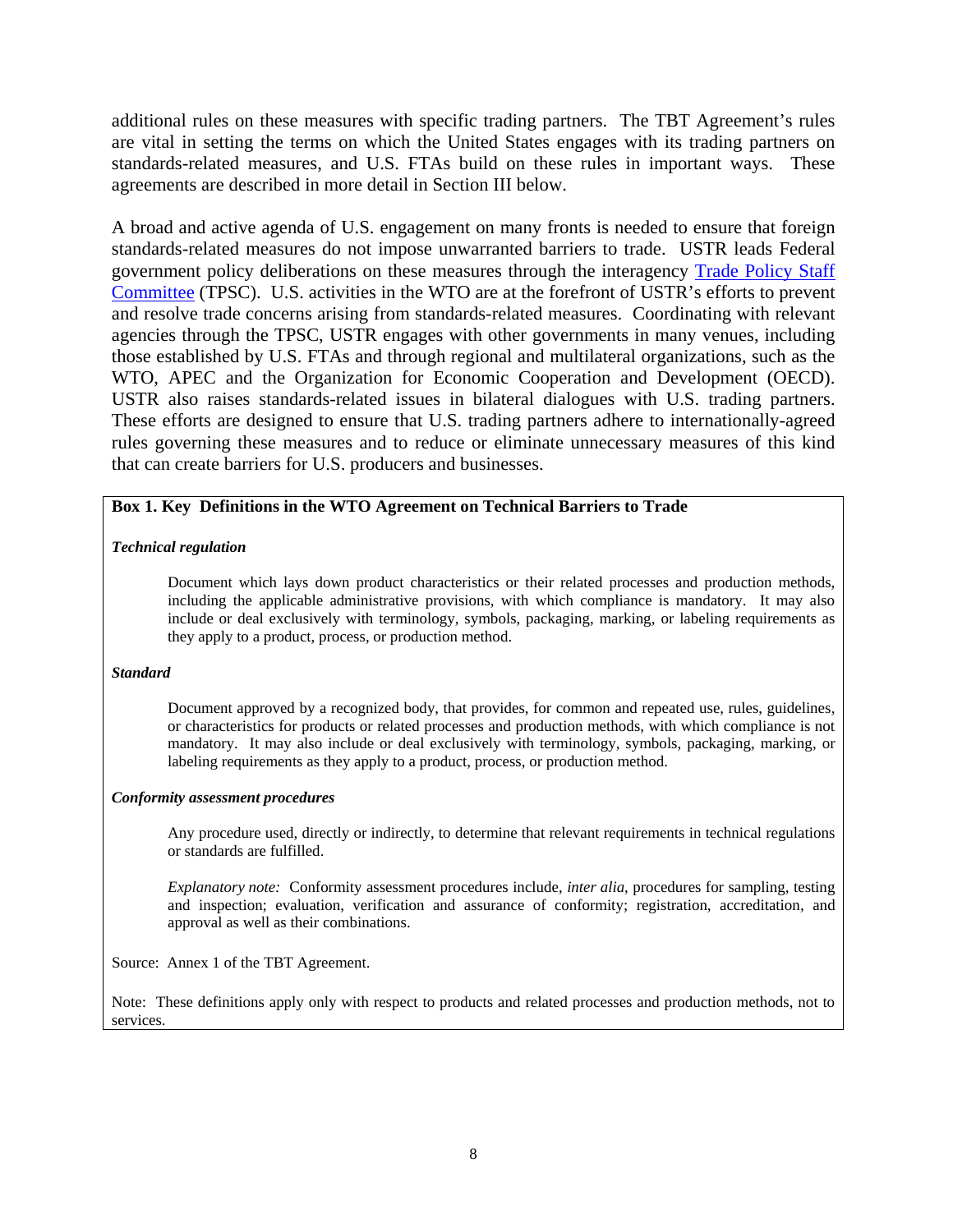# <span id="page-16-0"></span>**IV. Overview of Trade Obligations on Standards-Related Measures**

## <span id="page-16-1"></span>*TBT Agreement*

The [TBT Agreement](http://www.wto.org/english/docs_e/legal_e/17-tbt_e.htm) is designed to ensure that standards-related measures serve legitimate objectives, are transparent, and do not create unnecessary obstacles to trade. The TBT Agreement contains a comprehensive set of obligations for WTO Members on the development and use of these measures. It establishes rules on developing, adopting, and applying voluntary product standards and mandatory technical regulations – as well as for the conformity assessment procedures (such as testing or certification) used to determine whether a particular product meets such standards or regulations. These rules help distinguish legitimate standardsrelated measures from protectionist measures, and ensure that testing and other conformity assessment procedures are fair and reasonable.

The TBT Agreement recognizes that WTO Members have the right to take standards-related measures necessary to protect human health, safety and the environment at the levels they consider appropriate and to achieve other legitimate objectives. At the same time, the TBT Agreement imposes a series of rules regarding the development and application of those measures. For example, the TBT Agreement requires governments to develop standards-related measures through transparent processes, and to base these measures on relevant international standards (where effective and appropriate). The TBT Agreement also prohibits measures that discriminate against imported products or create unnecessary obstacles to trade. The TBT Agreement sets out a *Code of Good Practice* for both governments and non-governmental standardizing bodies to guide the preparation, adoption, and application of voluntary standards. The Code is open to acceptance by any standardizing body located in the territory of any WTO Member. Box 2 outlines the key disciplines of the TBT Agreement.

#### **Box 2. Key principles and provisions of the TBT Agreement**

*Non-discrimination*: The Agreement states that "in respect of their technical regulations, products imported from the territory of any Member [shall] be accorded treatment no less favorable than that accorded to like products of national origin and to like products originating in any other country." (Art. 2.1) The Agreement requires Members to ensure that "conformity assessment procedures are prepared, adopted and applied so as to grant TBT Agreement access for suppliers of like products originating in the territories of other Members under conditions no less favorable than those accorded to suppliers of like products of national origin or originating in any other country, in a comparable situation." (Art. 5.1.1) The Agreement also requires that Members ensure that related fees are equitable (Art. 5.2.5) and that they respect the confidentiality of information about the results of conformity assessment procedures for imported products in the same way they do for domestic products. (Art. 5.2.4)

*Avoidance of unnecessary obstacles to trade:* When preparing or applying a technical regulation, a Member must ensure that the regulation is not more trade-restrictive than necessary to fulfill the Member's legitimate objective. (Art. 2.2) The obligation to avoid unnecessary obstacles to trade applies also to conformity assessment procedures. They must not be stricter than necessary to provide adequate confidence that products conform with applicable requirements. (Art. 5.1.2)

*Better alignment of technical regulations, standards, and conformity assessment procedures:* The Agreement calls on Members to use relevant international standards, or the relevant parts of them, as a basis for their technical regulations and to use relevant international recommendations and guides, or relevant portions of them, as the basis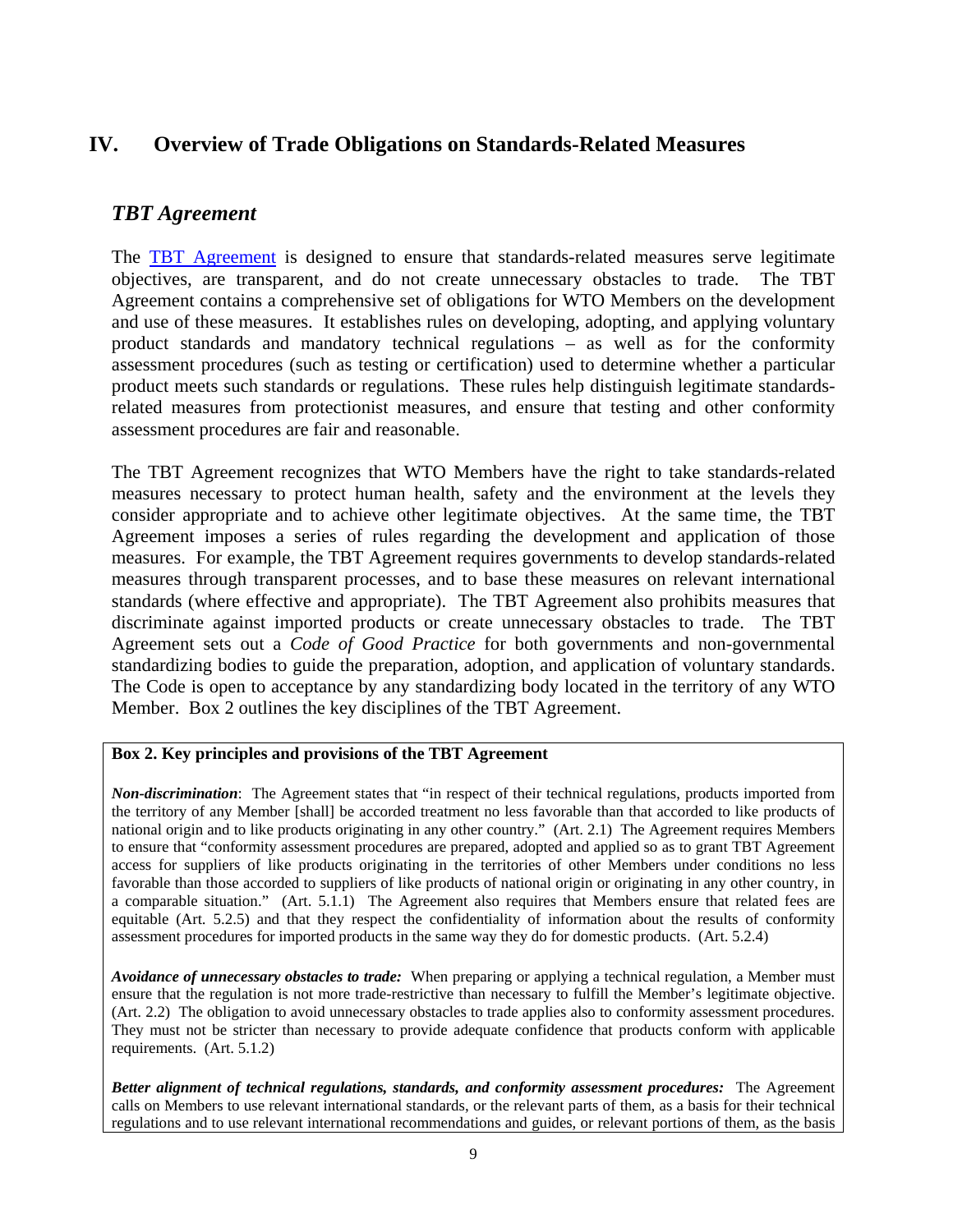for their conformity assessment procedures. The Agreement, however, does not require the use of relevant international standards, guides and recommendations if they would be ineffective or inappropriate to fulfill the Member's "legitimate objectives." (Arts. 2.4 and 5.4) In addition, Members should participate "within the limits of their resources" in the preparation by international standardization bodies, of international standards for products for which they either have adopted, or expect to adopt, technical regulation, and in the elaboration of international guides and recommendations for conformity assessment procedures. (Art.2.6 and 5.5)

*Use of performance-based requirements:* Whenever appropriate, product requirements should be set in terms of *performance* rather than design or descriptive characteristics. (Art. 2.8)

*International systems of conformity assessment:* Members shall, whenever practicable, formulate and adopt international systems for conformity assessment and become members thereof or participate therein. (Art. 9.1)

*Acceptance of technical regulations as equivalent*: Alongside harmonization, the Agreement encourages Members to accept technical regulations that other Members adopt as "equivalent" to their own if these regulations adequately fulfill the objectives of their own regulations. (Art. 2.7)

*Mutual recognition of conformity assessment:* The Agreement requires each Member to recognize "whenever possible" the results of conformity assessment procedures (*e.g.* test results or certifications), provided the Member is satisfied that those procedures offer an assurance of conformity that is equivalent as its own. (Art. 6.1) (Without such recognition, products might have to be tested twice, first by the exporting country and then by the importing country.) The Agreement recognizes that Members may need to consult in advance to arrive at a "mutually satisfactory understanding" regarding the competences of their respective conformity assessment bodies. (Art. 6.1) The Agreement also encourages Members to enter into negotiations to conclude agreements providing for the mutual recognition of each other's conformity assessment results (*i.e*., mutual recognition agreements or MRAs). (Art. 6.3)

*Transparency*: To help ensure transparency, the Agreement requires Members to publish a notice at an early stage and notify other Members through the WTO Secretariat when it proposes to adopt a technical regulation or conformity assessment procedure and to include in the notification a brief indication of the purpose of the proposed measure. These obligations apply whenever a relevant international standard, guide, or recommendation does not exist or the technical content of a proposed technical regulation or conformity assessment procedure is not in accordance with the technical content of relevant international standards, guides, or recommendations. In such circumstances, Members must allow "reasonable time" for other Members to comment on proposed technical regulations and conformity assessment procedures, which the TBT Committee has recommended to be "at least 60 days" (G/TBT/26), and take comments it receives from other Members into account. (Art. 2.9 and 5.6) The Agreement establishes a Code of Good Practice that is applicable to voluntary standards and obligates Members and standardizing bodies that have accepted it to publish every six months a work program containing the standards it is currently preparing and give interested parties at least 60 days to comment on a draft standard; once the standard is adopted it must be promptly published. (Annex 3) The Agreement also requires that all technical regulations and conformity assessment procedures be promptly published. (Art. 2.11 and 5.8) In addition, the Agreement requires each Member to establish an inquiry point to answer all reasonable questions from other Members and interested parties and to provide documents relating to technical regulations, standards, and conformity assessment procedures adopted or proposed within its territory. (Art. 10.1)

*Technical assistance*: The Agreement calls on Members to provide technical assistance to other Members. (Art. 11) Technical assistance can be provided to help developing country Members with such matters as preparing technical regulations, establishing national standardizing bodies, participating in international standardization bodies, and establishing bodies to assess conformity with technical regulations.

*Enforcement and dispute settlement:* The Agreement establishes the *Committee on Technical Barriers to Trade* as the major forum for WTO Members to consult on matters relating to the operation of the Agreement, including specific trade concerns about measures that Members have proposed or adopted. (Art. 13) The TBT Agreement provides for disputes under the Agreement to be resolved under the auspices of the WTO Dispute Settlement Body and in accordance with the terms of the WTO's Dispute Settlement Understanding. (Art. 14)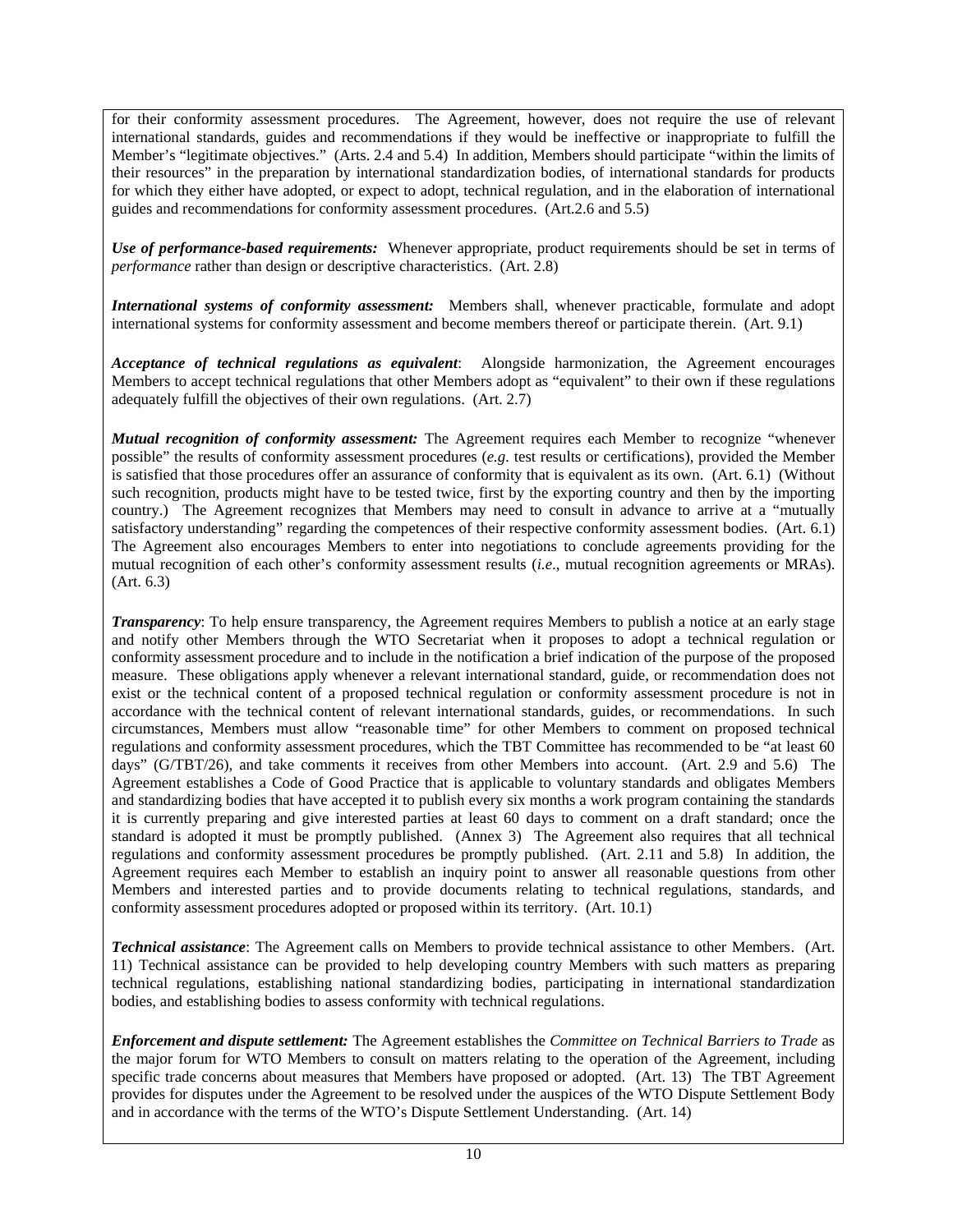*Other*: As noted above, the Agreement sets out a "Code of Good Practice" for preparing, adopting, and applying voluntary standards. (Annex 3) Standardizing bodies that Members establish at the central level of government must comply with the Code and Members must take reasonable measures to ensure that local government and private sector standardizing bodies within their territories also accept and comply with the Code. (Art. 4.1) The Code is open to acceptance by any standardizing body in the territory of a WTO Member, including private sector bodies as well as public sector bodies. The Code requires Members and other standardizing bodies that have accepted it to adhere to obligations similar to those for technical regulations, for example, to ensure that the standards they adopt do not create unnecessary obstacles to trade and are based on relevant international standards, except where ineffective or inappropriate.

Note: The OECD and WTO have also developed summaries of the TBT Agreement. See Trade Policy Working Paper No. 58, *Do Bilateral and Regional Approaches for Reducing Technical Barriers to Trade Converge Towards The Multilateral Trading System?* [\(OECD \(TAD/TC/WP\(2007\)12/FINAL\),](http://www.olis.oecd.org/olis/2007doc.nsf/linkto/tad-tc-wp(2007)12-final) [WTO Trade Gateway,](http://www.wto.org/english/tratop_e/tbt_e/tbt_e.htm) and [TBT](http://www.wto.org/english/tratop_e/tbt_e/tbt_work_docs_e.htm)  [Committee](http://www.wto.org/english/tratop_e/tbt_e/tbt_work_docs_e.htm) reports and recommendations.

Access to information on product-related technical requirements is critical for facilitating trade. Producers, growers, manufacturers, and other supply chain participants need to know the requirements with which their products must comply in order to sell them in prospective markets. The TBT Agreement, therefore, requires every WTO Member to establish a national Inquiry Point that is able to answer reasonable questions from other Members and interested parties concerning its proposed or existing measures, and provide relevant documents, as appropriate. It also requires each WTO Member to ensure all standards-related measures that it adopts are promptly published or otherwise made publicly available.

The TBT Agreement requires WTO Members to provide other Members the opportunity to participate in the development of mandatory standards-related measures, which helps to ensure that standards-related measures do not become unnecessary obstacles to trade.<sup>[3](#page-18-0)</sup> In particular, the TBT Agreement requires each Member to publish a notice in advance that it proposes to adopt a technical regulation or conformity assessment procedure.<sup>[4](#page-18-1)</sup> It also requires each WTO Member to notify proposed technical regulations and conformity assessment procedures to the WTO so that other WTO Members may comment on them in writing. WTO Members are required, without discrimination, to take into account these written comments, plus the results of any requested discussions of those comments, when finalizing their measures.<sup>[5](#page-18-2)</sup> In 2010 alone, WTO Members notified 1,419 new or amended technical regulations and conformity assessment procedures to the WTO. Box 3 shows the growth in notifications since 1995.<sup>[6](#page-18-3)</sup>

<span id="page-18-0"></span> <sup>3</sup> <sup>3</sup> Depending on the WTO Member's domestic processes, interested parties may participate directly in that Member's process for developing new standards-related measures, for example, by submitting written comments to the Member, or indirectly by working with their own governments to submit comments.

<span id="page-18-1"></span><sup>4</sup> Members typically do this by publishing a notice in an official journal of national circulation or on a government website that they propose to adopt a technical regulation or conformity assessment procedure or by publishing the full text of the draft measure.

<span id="page-18-2"></span> $<sup>5</sup>$  The obligations described in this paragraph apply to measures that have a significant effect on trade and are not</sup> based on relevant international standards, guides, or recommendations or in circumstances where relevant international standards, guides, or recommendations do not exist. In many instances, however, Members, including the United States, notify proposed technical regulations and conformity assessment procedures regardless of whether they are based on relevant international standards.

<span id="page-18-3"></span><sup>6</sup> WTO Members notify new measures, as well as addenda and corrigenda to previously notified measures. An addendum alerts WTO Members that substantive or technical changes have been made to a measure that has been previously notified. A corrigendum conveys editorial or administrative corrections to a previous notification.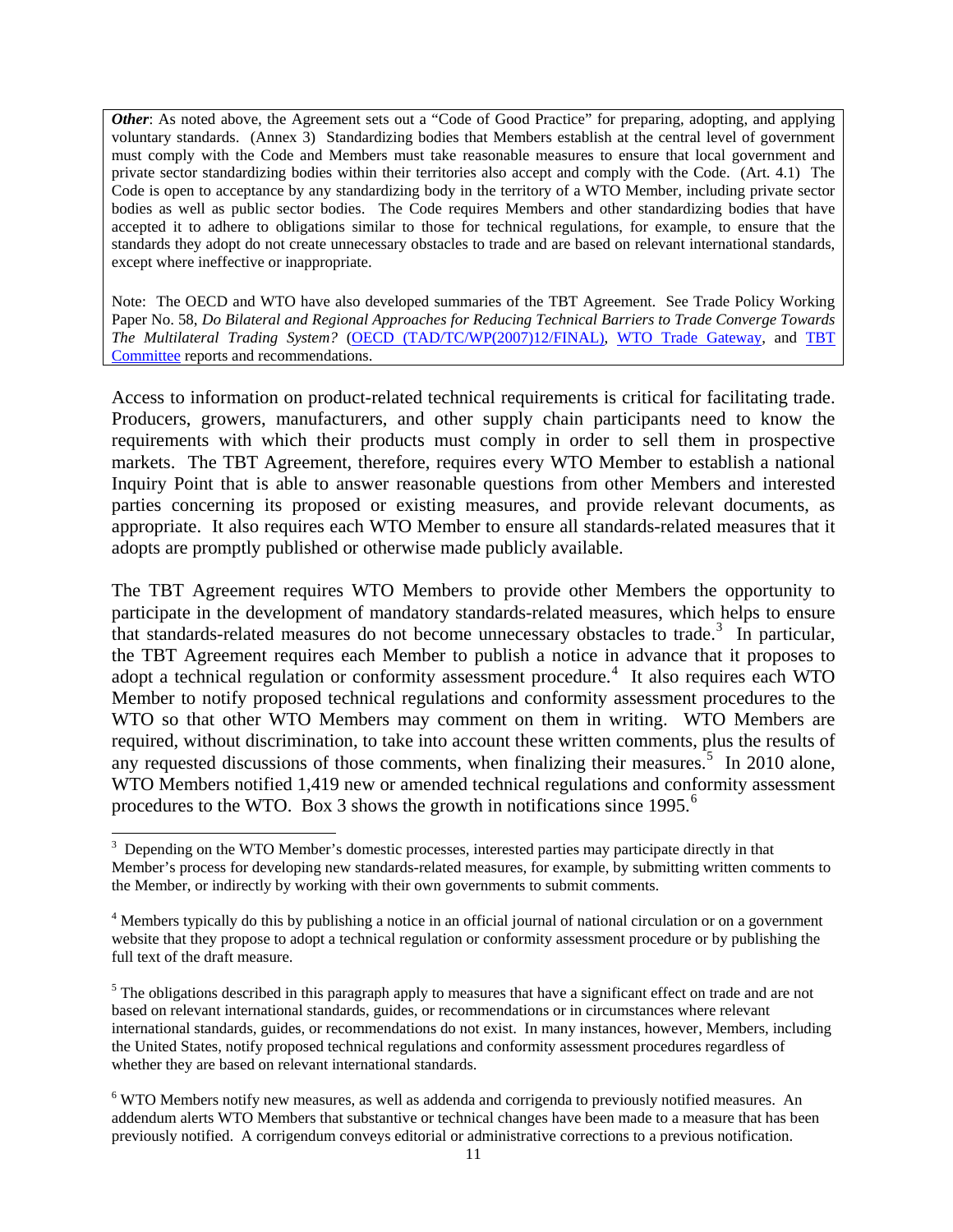

**Box 3: Number of TBT Notifications to the WTO (Source: WTO, G/TBT/29)**

Notifications Addenda/Corrigenda

Article 13 of the TBT Agreement establishes a "Committee on Technical Barriers to Trade" to oversee the operation and implementation of the TBT Agreement. The TBT Committee is open to participation by all 153 WTO Members. The TBT Committee is one of over a dozen standing bodies (others include the Committees on Import Licensing, Antidumping Practices, and Rules of Origin, for example) that report to the WTO Council for Trade in Goods. The activities of the TBT Committee are described in detail below.

## <span id="page-19-0"></span>*Operation of the TBT Agreement*

-

The TBT Agreement seeks to set out simple rules covering complex requirements developed and implemented by disparate bodies (central and local governmental agencies; intergovernmental entities; and non-governmental, national and international standardizing organizations). WTO Members' central government authorities have primary responsibility for ensuring compliance with the TBT Agreement, including by taking reasonable measures to ensure that local and non-governmental bodies, such as private sector standards developing organizations, adhere to the relevant provisions. Further, each Member must inform the TBT Committee of the laws, policies, and procedures it has adopted to implement and administer the TBT Agreement.<sup>[7](#page-19-1)</sup>

Many Members also notify adopted technical regulations and conformity assessment procedures (regardless of whether or not they are based on relevant international standards).

<span id="page-19-1"></span><sup>&</sup>lt;sup>7</sup> See [G/TBT/GEN/1/Rev.8](http://docsonline.wto.org/gen_search.asp?searchmode=simple) for a list of Members' submissions on the measures they have taken to implement and administer the TBT Agreement.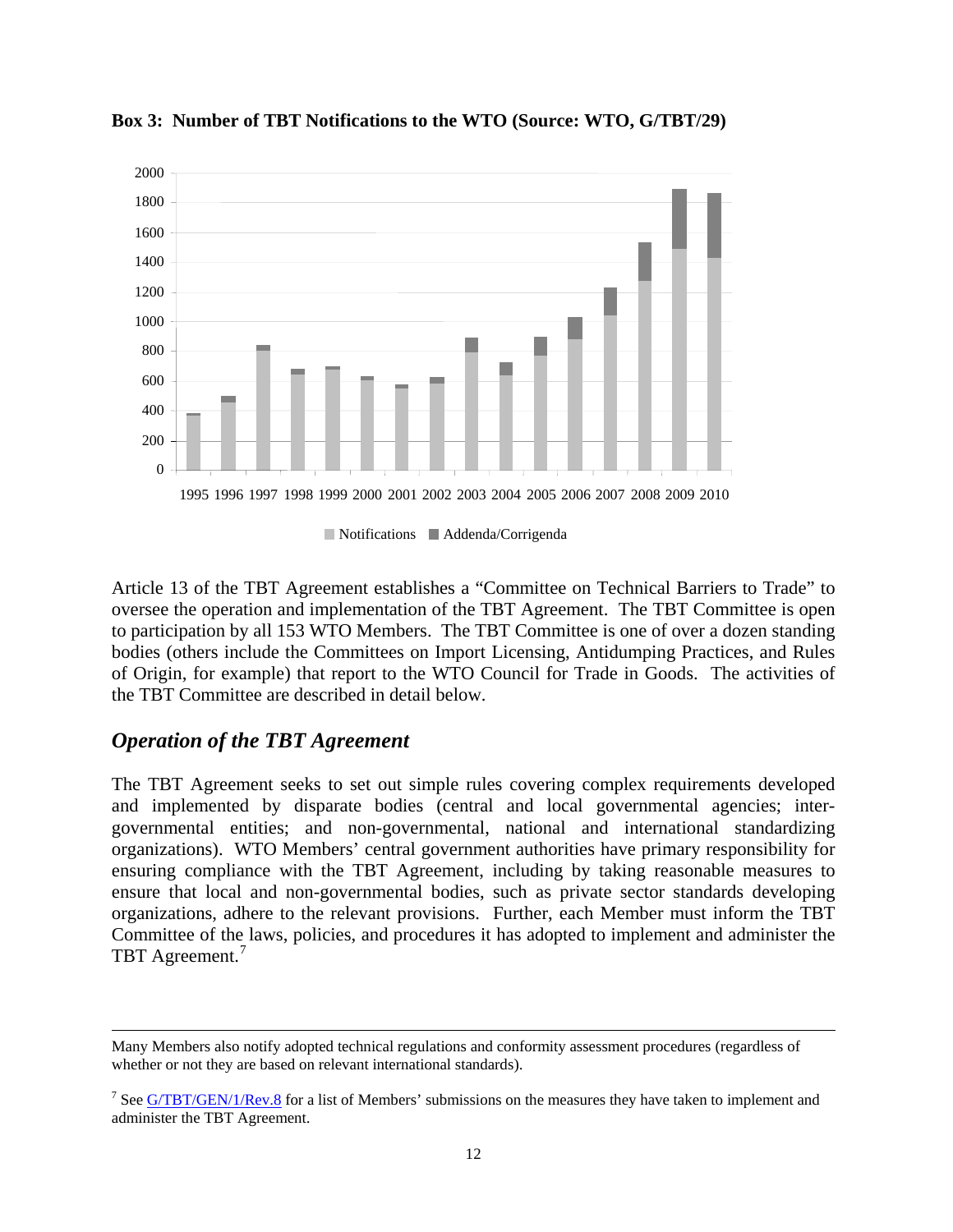The quality and coherence of these laws, policies, and procedures – as well as how they are put into practice – influence the extent to which standards-related measures in any particular country are transparent, non-discriminatory, and avoid creating unnecessary obstacles to trade, as the TBT Agreement requires. In practice, sound mechanisms for internal coordination among a Member's trade, regulatory, and standards officials are critical to ensuring the Member effectively implements the TBT Agreement. When interested agencies and officials coordinate their efforts in developing standards-related measures, it makes it more likely that the government will consider alternative technical specifications that may lessen any potential adverse effects on trade.

Further, when governments take account of how the products they propose to regulate are traded in global markets, it can make the measures they adopt more effective in fulfilling the objective of the regulation. The effectiveness of a WTO Member's internal coordination also often determines the extent to which it is able to resolve specific trade concerns raised by other Members. In some developing countries, ineffective internal coordination and a lack of established procedures for developing standards-related measures are a key concern. For these countries, technical assistance or cooperative efforts to improve internal coordination can be vital in helping U.S. exporters sell into these markets.

In discharging its responsibility in overseeing the TBT Agreement, the TBT Committee conducts triennial reviews of systemic issues affecting WTO Members' policies and procedures for implementing specific obligations.<sup>[8](#page-20-0)</sup> In the course of these reviews, Members adopt specific recommendations and decisions, and lay out a forward-looking work program to strengthen the implementation and operation of the TBT Agreement. To advance their understanding of systemic issues, Members share experiences and participate in special events and regional workshops to explore topics in depth. Recent Committee events have covered [Good Regulatory](http://www.wto.org/english/tratop_e/tbt_e/wkshop_march08_e/wkshop_march08_e.htm)  [Practice,](http://www.wto.org/english/tratop_e/tbt_e/wkshop_march08_e/wkshop_march08_e.htm) [Conformity Assessment,](http://www.wto.org/english/tratop_e/tbt_e/tbt_supplier_prog_21mar05_e.htm) and the Role [of International Standards in Economic](http://www.wto.org/english/news_e/news09_e/tbt_16mar09_e.htm)  [Development.](http://www.wto.org/english/news_e/news09_e/tbt_16mar09_e.htm) The Committee held the  $6<sup>th</sup>$  Special Meeting on [Information Exchange,](http://www.wto.org/english/tratop_e/tbt_e/gen_100_e.pdf) in June 2010, and plans to host a Workshop on Regulatory Cooperation in November 2011.

In addition to its triennial reviews and the related special events and workshops, the TBT Committee meets three times a year. At these meetings, Members may raise any specific trade concern regarding standards-related measures that other Members have proposed or adopted. The Committee's discussion of these concerns can help to clarify the technical aspects of the measures concerned, promote greater understanding of how the measures might affect trade, and perhaps even help to resolve the concerns. In 2010, WTO Members raised 61 specific trade concerns in the TBT Committee, including, for example, concerns regarding measures relating to managing hazards arising from use of chemicals, labeling and other non-safety requirements relating to food products, and duplicative or redundant testing requirements on a wide variety of goods such as toys and medical devices. WTO Members have underscored the importance of the Committee's regular discussions of specific trade concerns, and agreed that the Committee's work has helped to clarify and resolve trade issues between WTO Members.<sup>[9](#page-20-1)</sup>

<span id="page-20-0"></span> <sup>8</sup> The results of the most recent triennial review are discussed in Section V.

<span id="page-20-1"></span><sup>9</sup> See the discussion of the Operation of the Committee in the "*Fifth Triennial Review of the Operation and Implementation of the Agreement on Technical Barriers to Trade under Article 15.4*" [G/TBT/26.](http://www.wto.org/english/tratop_e/tbt_e/tbt_work_docs_e.htm)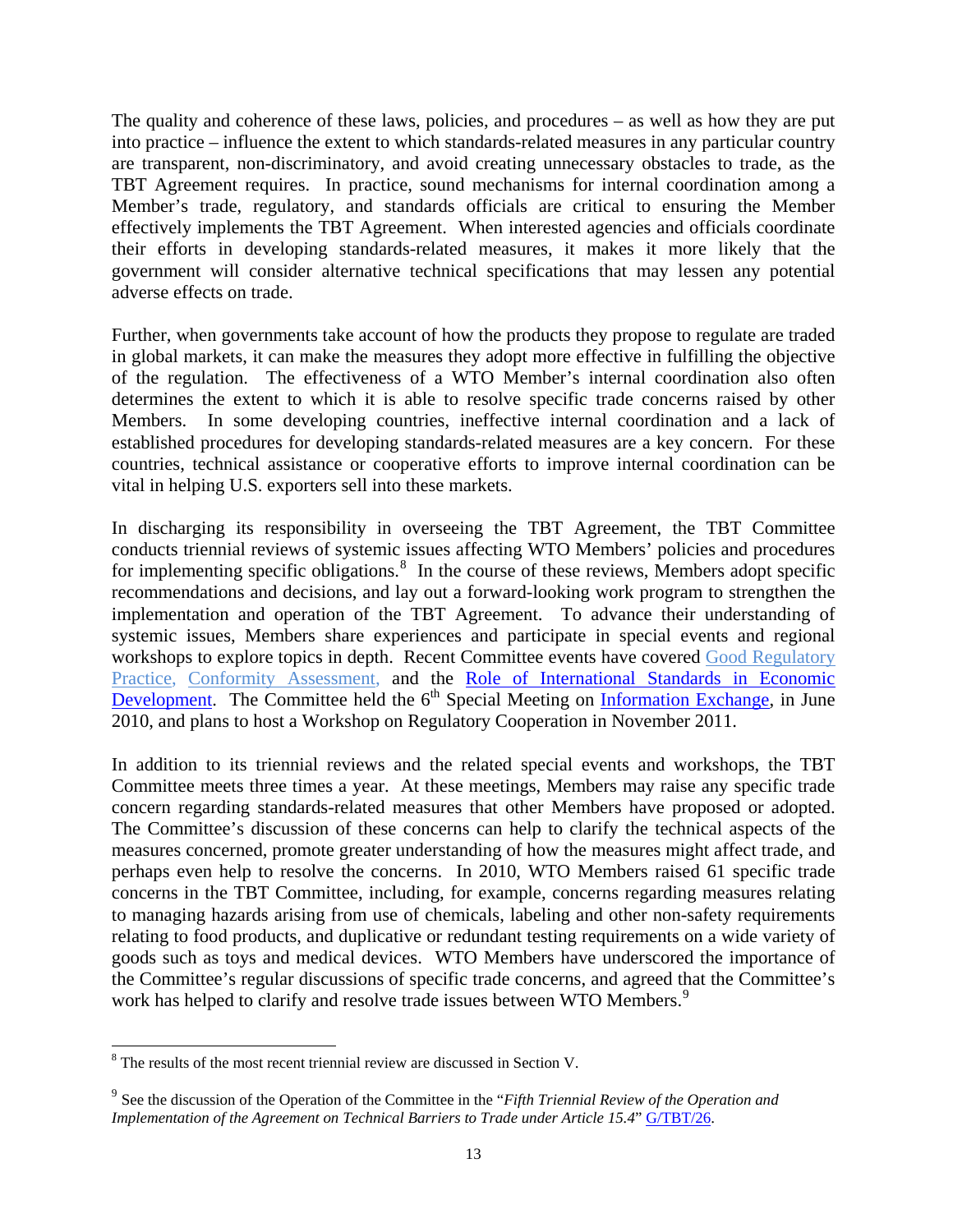Box 4 shows the number of specific trade concerns WTO Members have raised in the TBT Committee since 1995. The general rise in concerns raised over the past few years reflects several factors – including an increase in the number of proposed measures that WTO Members have notified to the WTO, a heightened focus on standards-related activities, increased concern that these measures may be used as a form of disguised protectionism, and an increasing perception that discussions in the TBT Committee, as well as bilateral discussions on the margins of Committee meetings, can lead to results in addressing trade concerns. For a full accounting of the concerns raised in the Committee since 1995, see [G/TBT/28.](http://www.wto.org/english/tratop_e/tbt_e/tbt_work_docs_e.htm)



**Box 4: Number of specific trade concerns raised per year in the TBT Committee (Source: WTO, G/TBT/29)**

 $\blacksquare$  Previous Concerns  $\blacksquare$  New Concerns

# <span id="page-21-0"></span>*Standards-Related Provisions in U.S. Free Trade Agreements[10](#page-21-1)*

In U.S. FTAs, the parties reaffirm their commitment to the TBT Agreement, and agree to strengthen its key provisions. U.S. FTAs build on the disciplines in the TBT Agreement in important ways, including by providing for greater transparency, establishing mechanisms for more in-depth consultation on specific trade concerns, and facilitating cooperation and coordination with FTA partners on systemic issues. As a result, the U.S. approach to standards-related measures in its FTAs is commonly referred to as "TBT plus."<sup>[11](#page-21-2)</sup> U.S. FTAs, for example,

<span id="page-21-1"></span><sup>&</sup>lt;sup>10</sup> This section describes TBT provisions of U.S. FTAs with Australia, Bahrain, Central America and the Dominican Republic, Chile, Morocco, Oman, and Peru, all concluded in 2003 or later. Pending FTAs with Panama, Korea, and Colombia contain similar TBT provisions. In addition to these FTAs, the NAFTA also includes provisions that go beyond those contained in the TBT Agreement, for example, with respect to transparency, cooperation with trading partners regarding standards-related measures, and national treatment for testing and certification bodies. The U.S. FTA with Singapore also includes TBT provisions that seek to enhance the parties' cooperation on standards-related measures.

<span id="page-21-2"></span>For a discussion of agreements that promote divergence from multilateral approaches (or "TBT minus") see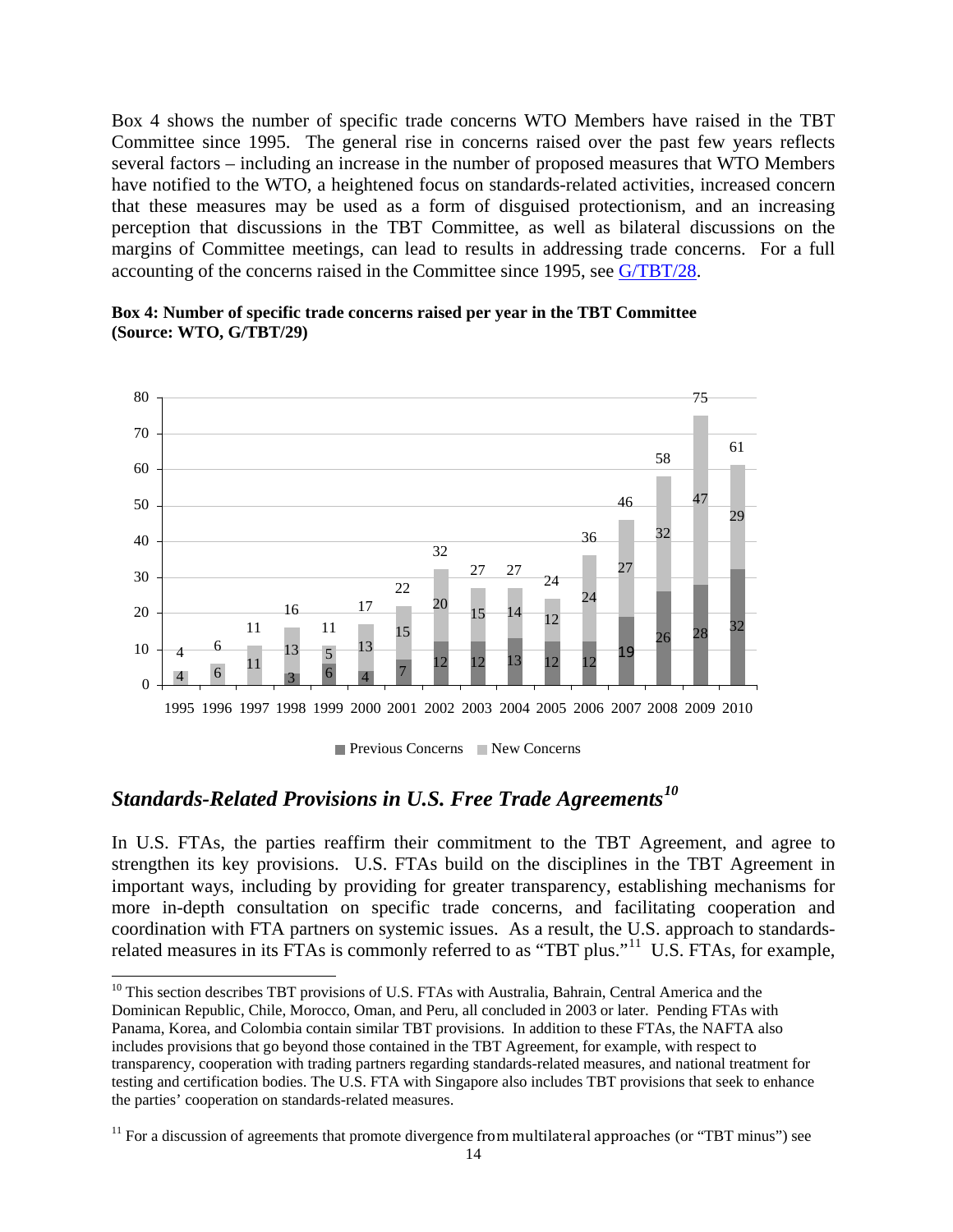require governments to publish the full text of their proposed standards-related measures, rather than simply publish a notice that it proposes to adopt the measure. In addition, U.S. FTAs provide interested parties, as well governments, the opportunity to comment on proposed measures. These provisions enable the United States and other FTA partners to engage and monitor each other's proposed measures more closely.

U.S. FTAs also contain substantive obligations that go beyond those in the TBT Agreement. For example, U.S. FTAs require FTA partners to accredit or otherwise recognize U.S. testing and certification bodies under no less favorable terms than FTA partners accord their own testing and certification bodies. Recent U.S. FTAs, as well as the earlier NAFTA, also build in mechanisms (such as special committees) for closer and more enduring engagement and cooperation on standards-related measures. These mechanisms can prevent specific trade concerns from arising and assist the FTA governments in resolving emerging problems.

By enhancing understanding of each Party's respective rulemaking processes and standards and conformance infrastructure, these consultative mechanisms can enable early identification of potential trade problems and provide opportunities for the FTA partners to discuss technical alternatives before a measure is finalized.<sup>12</sup> The provisions in U.S. FTAs that provide for more timely and robust consultations, enhance the notifications process, and provide for direct bilateral engagement on notified measures are particularly important in this regard.

Like the TBT Agreement, the TBT provisions of U.S. FTAs recognize that FTA partners should not be prevented from taking measures necessary to protect public health and safety or the environment. At the same time, U.S. FTAs lay out ways in which FTA partners can reduce the impact on their bilateral trade stemming from differing regulatory regimes. Several U.S. FTAs also contain provisions designed to encourage FTA partners to accept each other's regulations as equivalent to their own, where appropriate.

Lastly, recent U.S. FTAs provide strong support for the *[U.S. Standards Strategy](http://www.ansi.org/standards_activities/nss/usss.aspx)* – which establishes a framework for developing voluntary product standards – by formally recognizing the TBT Committee's *2000 Decision on Principles for the Development of International Standards. [13](#page-22-1)* The U.S. experience with the *2000 Committee Decision* is described at length in [G/TBT/W/305.](http://docsonline.wto.org/gen_search.asp?searchmode=simple) These issues are discussed in more detail in Section V below.

-

Trade Policy Working Paper No. 58, *Do Bilateral and Regional Approaches for Reducing Technical Barriers to Trade Converge Towards The Multilateral Trading System?* [\(OECD \(TAD/TC/WP\(2007\)12/FINAL\).](http://www.olis.oecd.org/olis/2007doc.nsf/linkto/tad-tc-wp(2007)12-final)

<span id="page-22-0"></span><sup>&</sup>lt;sup>12</sup> See, for example,  $G/TBT/W/317$  for a discussion of the cooperative standards-related work on automobiles, chemicals, food, energy, and other issues under the NAFTA.

<span id="page-22-1"></span><sup>&</sup>lt;sup>13</sup> Decision on Principles for the Development of International Standards, Guides and Recommendations with Relation to Articles 2, 5 and Annex 3 of the TBT Agreement, contained in document [G/TBT/1/Rev.9,](http://docsonline.wto.org/gen_search.asp?searchmode=simple) Part I, Section III (pp. 10-12) and Annex B (pp. 37-39).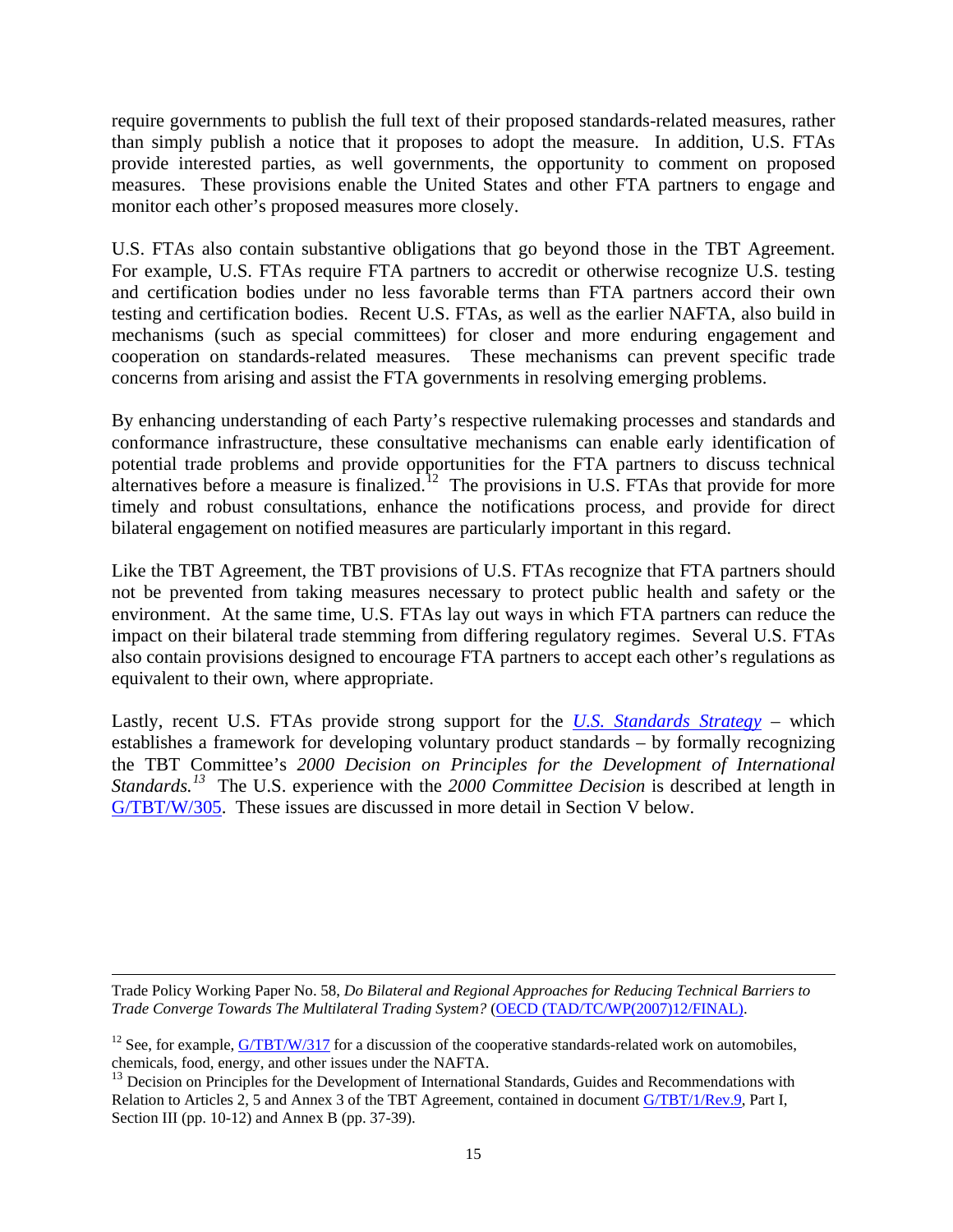#### **Box 5: Key Standards-Related Provisions in U.S. Free Trade Agreements**

The United States has concluded FTAs with a number of countries. While each agreement is unique, many of these free trade agreements share common provisions relating to standards-related measures. This box summarizes standards-related provisions common to U.S. FTAs with Australia, Bahrain, Central America and the Dominican Republic, Chile, Morocco, Oman, and Peru. Pending FTAs with Panama, Korea, and Colombia contain these provisions as well.

*Affirmation of the TBT Agreement:* The FTAs reaffirm the parties' obligations under the TBT Agreement and use the TBT Agreement's definitions of key terms, such as technical regulation, standard, and conformity assessment procedures.

*International standards:* The FTAs require FTA partners to apply the principles of the *2000 Committee Decision* in determining whether an international standard, guide, or recommendation exists.

*Conformity assessment procedures:* The FTAs recognize the variety of mechanisms that exist for facilitating acceptance of each other's conformity assessment procedures, and they list specific examples of those mechanisms. The agreements also call for FTA partners to intensify their exchange of information regarding these mechanisms; require an FTA partner to explain when it will not accept, or negotiate agreements to accept, another partner's conformity assessment results; call for FTA partners to recognize conformity assessment bodies in another partner's territory on a national treatment basis; and require FTA partners to explain any refusal to recognize another party's conformity assessment body.

*Transparency:* The FTAs state that each party shall permit persons from the other party to participate in the development of standards-related measures on terms no less favorable than those it accords to its own persons. They also enhance TBT Agreement transparency provisions by requiring that proposals be notified directly to the other Party; that objectives be included when notifying proposals; that interested parties as well as the FTA partner be provided a meaningful opportunity to comment and to have their comments taken into account in finalizing the measure; that 60 days be allowed for comment; that proposals be published or otherwise made available; that responses be provided to significant comments received at the time a final measure is published; and that additional information be provided about the objectives when requested.

*Cooperation:* The FTAs provide for FTA partners to intensify their joint work on technical regulations, standards, and conformity assessment bodies. They also urge participating governments to identify bilateral initiatives for specific issues or sectors.

*Information Exchange:* The FTAs call on each FTA partner to provide information or explanations regarding proposed measures within a reasonable period following a request from another FTA partner.

Administration: Each FTA creates its own committee or subcommittee to monitor application of the agreement's provisions, address specific issues that arise under the agreement, enhance cooperation, and exchange information on pertinent developments.

*Note:* For more information, see [http://www.ustr.gov/trade-agreements/free-trade-agreements.](http://www.ustr.gov/trade-agreements/free-trade-agreements)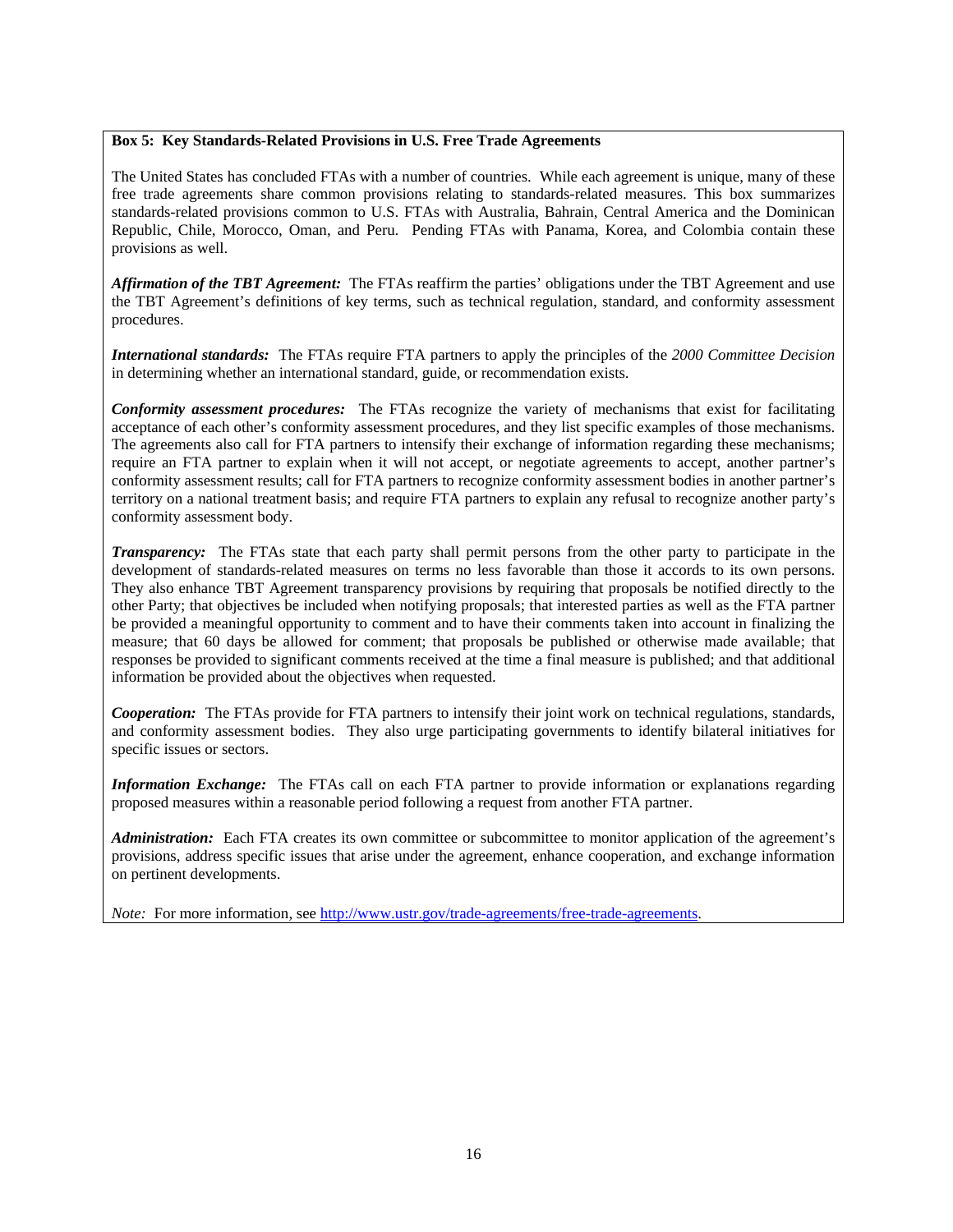# <span id="page-24-0"></span>**V. U.S. Statutory and Administrative Framework for Implementing Standards-Related Trade Obligations**

The United States maintains a robust system to support implementation of its trade obligations on standards-related measures through strong central management of its regulatory regime, an effective interagency trade policy mechanism, and public consultation. The legal framework for implementing U.S. obligations under the TBT Agreement and standards-related provisions in U.S. FTAs includes the *[Administrative Procedure Act of 1946](http://biotech.law.lsu.edu/Courses/study_aids/adlaw/)* (APA), and the *[Trade](http://www.law.cornell.edu/uscode/uscode19/usc_sup_01_19_10_13_20_II.html)  [Agreements Act of 1979](http://www.law.cornell.edu/uscode/uscode19/usc_sup_01_19_10_13_20_II.html)* (TAA).<sup>[14](#page-24-1)</sup> The APA establishes a process of public participation in rulemakings by U.S. agencies through a system of notice and comment. The TAA prohibits Federal agencies from engaging in any standards-related activity that creates unnecessary obstacles to trade and directs them to consider the use of international standards in rulemaking.

The TAA establishes USTR as the lead agency within the Federal government for coordinating and developing international trade policy related to standards-related activities, as well as in discussions and negotiations with foreign countries on standards-related matters. In carrying out this responsibility, USTR is required to inform and consult with Federal agencies having expertise in the matters under discussion and negotiation. The TAA also directs the Secretaries of Commerce and Agriculture to keep abreast of international standards activities, to identify those activities that may substantially affect U.S. commerce, and to inform, consult, and coordinate with USTR with respect to international standards-related activities.

The APA provides the foundation for transparency and accountability in developing Federal regulations. The APA requires agencies to undertake a notice and comment process open to all members of the public, both foreign and domestic, for all rulemakings, and to take these comments into account in the final rule.<sup>15</sup> In accordance with the APA, agencies publish proposed technical regulations and conformity assessment procedures and solicit public comment in the *Federal Register*. To fulfill WTO obligations to notify proposed technical regulations and conformity assessment procedures, the National Institute of Standards and Technology (NIST) in the Department of Commerce serves as the U.S. notification authority. NIST officials review the *Federal Register* and other materials on a daily basis and notify the WTO of technical regulations and conformity assessment procedures that agencies propose to adopt. NIST also serves as the U.S. Inquiry Point for purposes of the TBT Agreement.

The foundation for central regulatory review is *[Executive Order 12866 –](http://www.whitehouse.gov/OMB/inforeg/eo12866.pdf) Regulatory Planning [and Review](http://www.whitehouse.gov/OMB/inforeg/eo12866.pdf)* (E.O. 12866) and the implementing guidance of the Office and Management and Budget (OMB) *[Circular A-4.](http://www.whitehouse.gov/OMB/Circulars/a004/a-4.pdf)* E.O. 12866 lays out the philosophy, principles, and actions that

<span id="page-24-1"></span><sup>&</sup>lt;sup>14</sup> The standards-related provisions of the TAA are codified at United States Code, Title 19, Chapter 13, Subchapter [II, Technical Barriers to Trade \(Standards\).](http://www.law.cornell.edu/uscode/uscode19/usc_sup_01_19_10_13_20_II.html)

<span id="page-24-2"></span><sup>&</sup>lt;sup>15</sup>The term "rule" refers to "an agency statement of general or particular applicability and future effect designed to implement, interpret, or prescribe law or policy…." 5 U.S.C. § 551(4). "Rule making" means the "agency process for formulating, amending, or repealing a rule…." 5 U.S.C. § 551(5). These definitions include rules or rulemakings regarding technical regulations and conformity assessment procedures. The APA makes exceptions for urgent matters, allowing Federal agencies to omit notice and comment, for example, where they find that notice and public procedures are impracticable or contrary to the public interest. 5 U.S.C. § 553(b)(3).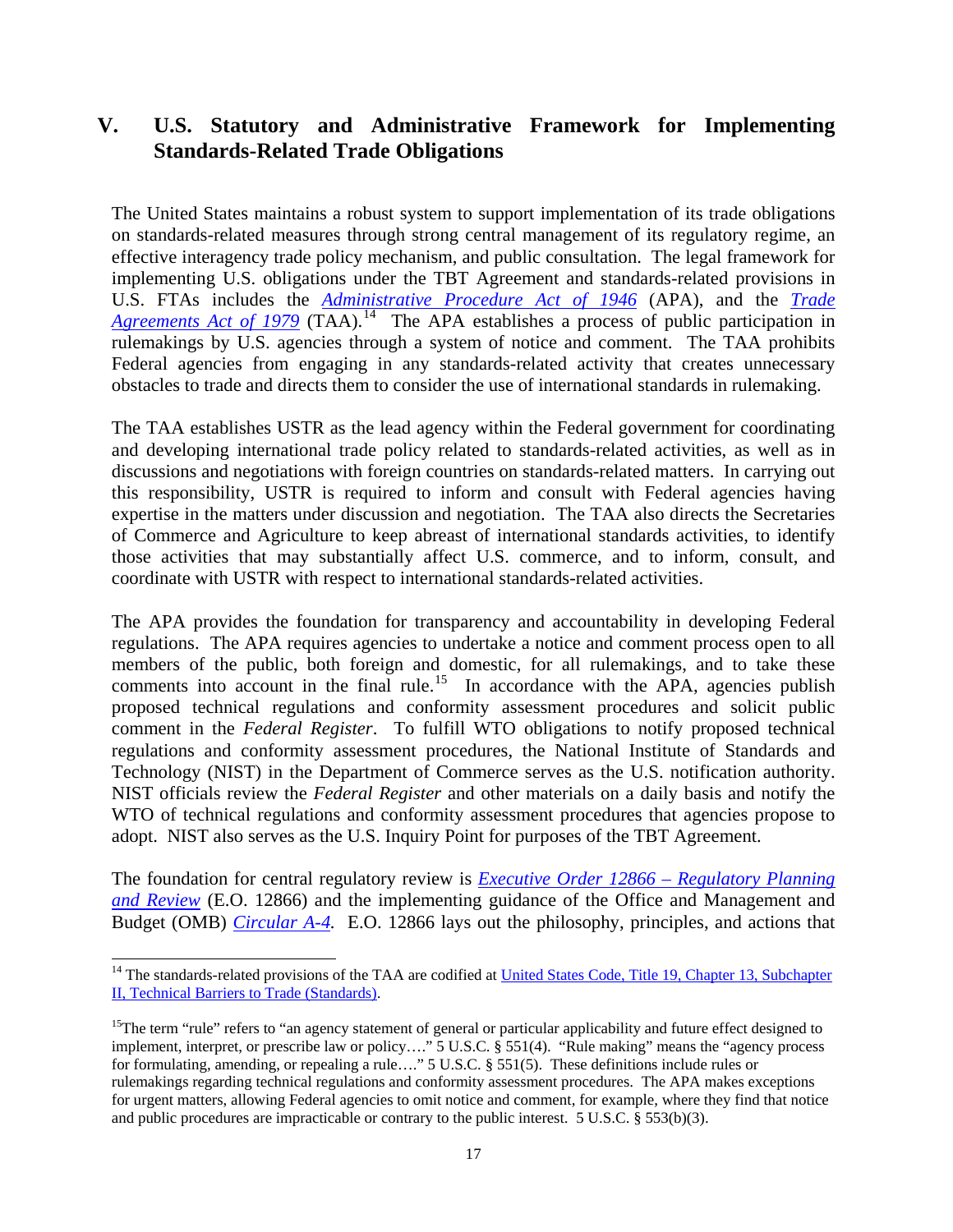guide federal agencies in planning, developing, and reviewing Federal regulations. E.O. 12866 and Circular A-4 are the primary basis on which good regulatory practice (GRP) has been integrated into the Federal regulatory structure. These practices ensure openness, transparency, and accountability in the regulatory process, and, as a result, help ensure that the United States fulfills key TBT Agreement and U.S. FTA obligations. GRP,  $^{16}$  $^{16}$  $^{16}$  such as that embodied in E.O. 12866 and *OMB Circular A-4,* enables government agencies to achieve their public policy objectives efficiently and effectively. GRP is also critical in reducing the possibility that governments will adopt standards-related measures that create unnecessary obstacles to trade.

Under the procedures spelled out in E.O. 12866, prior to adopting any significant regulatory action (*e.g.*, a proposed technical regulation) federal agencies must submit it for review to OMB. Significant regulatory actions are defined as those with an estimated annual impact on the U.S. economy of at least \$100 million. OMB reviews federal agencies' proposed regulatory actions and consults with USTR and other agencies as needed. This review is designed to ensure, *inter alia,* that proposed regulatory actions are not duplicative or inconsistent with other planned or existing Federal regulatory actions, are consistent with U.S. international trade obligations, and take into account the trade impact of proposed regulatory actions. At the conclusion of this process, OMB provides guidance to the pertinent agency to ensure that its regulatory actions are consistent with applicable law, Presidential priorities, and E.O. 12866's regulatory principles.

On January 18, 2011, President Obama issued *[Executive Order 13563 -](http://www.whitehouse.gov/sites/default/files/omb/inforeg/eo12866/eo13563_01182011.pdf) Improving Regulation [and Regulatory Review](http://www.whitehouse.gov/sites/default/files/omb/inforeg/eo12866/eo13563_01182011.pdf)* (EO 15363), which reaffirmed and supplemented E.O. 12866. E.O. 13563 states that "[the U.S.] regulatory system must protect public health, welfare, safety, and our environment while promoting economic growth, innovation, competitiveness, and job creation….It must allow for public participation and an open exchange of ideas. It must promote predictability and reduce uncertainty. It must identify and use the best, most innovative, and least burdensome tools for achieving regulatory ends. It must take into account benefits and costs, both quantitative and qualitative." E.O. 13563 sets out certain regulatory principles, as well as new requirements designed to promote public participation, improve regulatory integration and innovation, increase flexibility, ensure scientific integrity, and increase retrospective analysis of existing rules.

In addition to the statutes and policies outlined above, the *[National Technology Transfer and](http://standards.gov/standards_gov/index.cfm)  [Advancement Act](http://standards.gov/standards_gov/index.cfm)* (NTTAA) and OMB's implementing guidance to Federal agencies, *[OMB](http://www.whitehouse.gov/omb/circulars_a119/)  [Circular A-119](http://www.whitehouse.gov/omb/circulars_a119/)*, require Federal agencies to use<sup>[17](#page-25-1)</sup> voluntary consensus standards<sup>[18](#page-25-2)</sup> in their

OECD, *Regulatory Impact Analyses: Best Practices in OECD Countries.* Paris: OECD, 1997.

<span id="page-25-0"></span> $16$  For a discussion of good regulatory practices from the perspective of APEC and the OECD, see:

APEC, "*Information Notes on Good Practice for Technical Regulation*," September 2000.

OECD*, Cutting Red Tape: National Strategies for Administrative Simplification.* Paris, 2006.

OECD, *[Background Document on Oversight Bodies for Regulatory Reform](http://www.oecd.org/dataoecd/4/41/36785272.pdf)*. Paris: OECD, 2007.

OECD, *[Regulatory Performance: Ex post Evaluation of Regulatory Policies](http://www.oecd.org/dataoecd/34/30/30401951.pdf)*. Paris: OECD, 2003.

OECD and APEC, *APEC-OECD Integrated Checklist on Regulatory Reform*. Mexico City, 2005.

<span id="page-25-1"></span><sup>&</sup>lt;sup>17</sup> Circular A-119 defines "use" as the inclusion of a standard in whole, in part, or by reference in a regulation.

<span id="page-25-2"></span> $18$  Circular A-119 states that the following attributes define bodies that develop voluntary consensus standards: openness, balance of interests, due process, an appeals process, and consensus.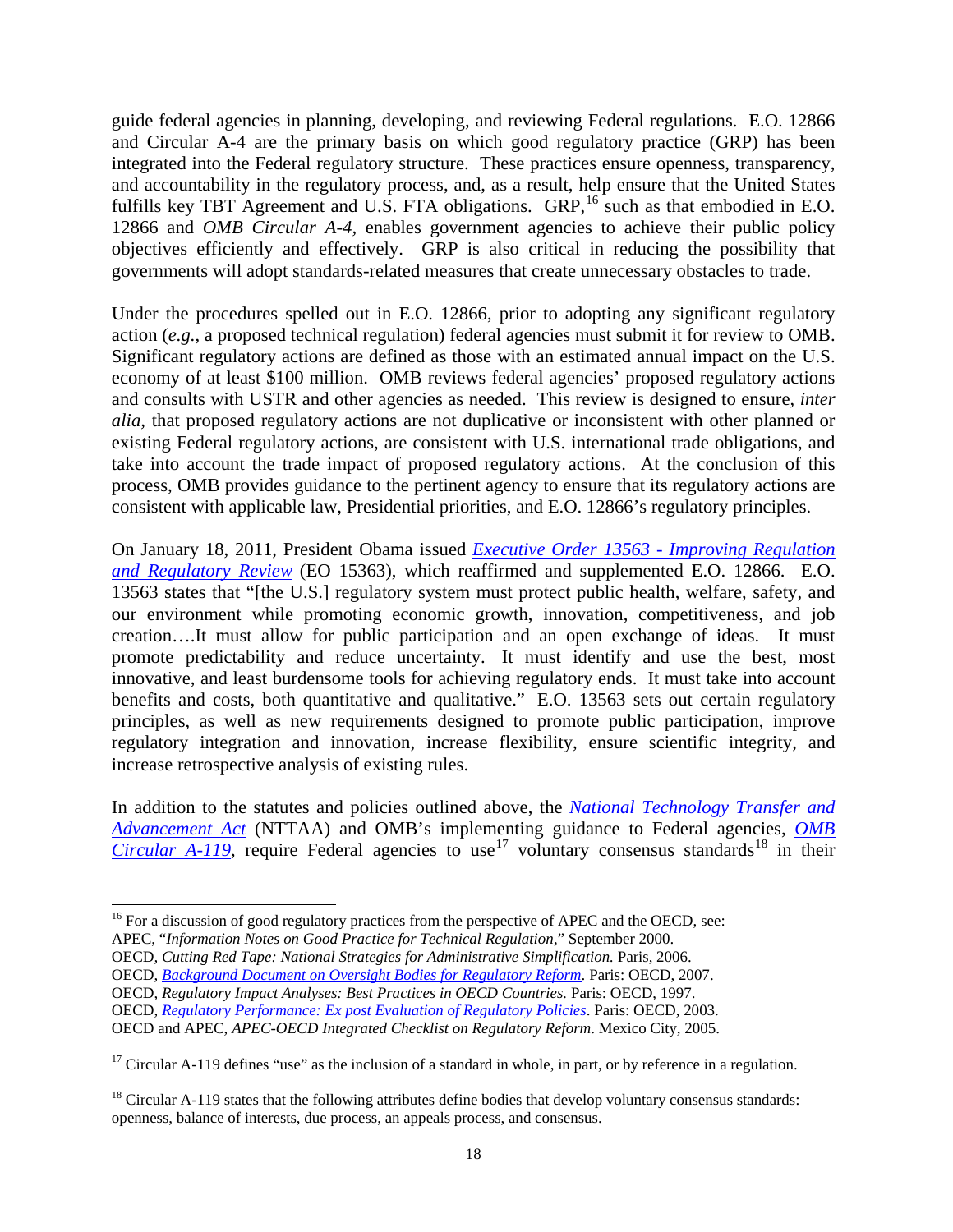regulatory activities wherever possible and to avoid using "government-unique" standards.<sup>19</sup> The purpose is to discourage Federal agencies from developing their own standards where suitable voluntary consensus standards already exist. In addition, voluntary consensus standards can often effectively achieve an agency's regulatory objectives. The NTTAA and the TAA are complementary: The NTTAA directs Federal agencies to look to voluntary consensus standards to meet their regulatory objectives, while the TAA directs them to consider using relevant international standards.As elaborated in Section V, international standards are those that recognized bodies, either intergovernmental or non-governmental, develop in accordance with principles such as openness, transparency, and consensus.

For additional information on the laws, policies, and interagency processes through which the United States implements the TBT Agreement, see [G/TBT/2/Add.2,](http://docsonline.wto.org/gen_search.asp?searchmode=simple) [G/TBT/W/285,](http://docsonline.wto.org/gen_search.asp?searchmode=simple) and [G/TBT/W/315.](http://docsonline.wto.org/gen_search.asp?searchmode=simple) See also the *[Report on the Use of Voluntary Standards in Support of Regulation](http://ts.nist.gov/Standards/upload/Use-of-Voluntary-Standards-in-Support-of-US-Regulation.pdf)  [in the United States](http://ts.nist.gov/Standards/upload/Use-of-Voluntary-Standards-in-Support-of-US-Regulation.pdf)* presented to the High Level Regulatory Cooperation Forum of the United States – European Union Transatlantic Economic Council (TEC) in October 2009. For additional information on the relationship between technical barriers to trade and GRP, see [G/TBT/W/287](http://docsonline.wto.org/gen_search.asp?searchmode=simple) and USITC Working Paper No ID-24, *[The Role of Good Regulatory Practice in](http://www.usitc.gov/publications/332/working_papers/ID_24.pdf)  [Reducing Technical Barriers to Trade](http://www.usitc.gov/publications/332/working_papers/ID_24.pdf)*.

<span id="page-26-0"></span><sup>&</sup>lt;sup>19</sup> Circular A-119 defines "government-unique standards" as standards developed by the government for its own uses.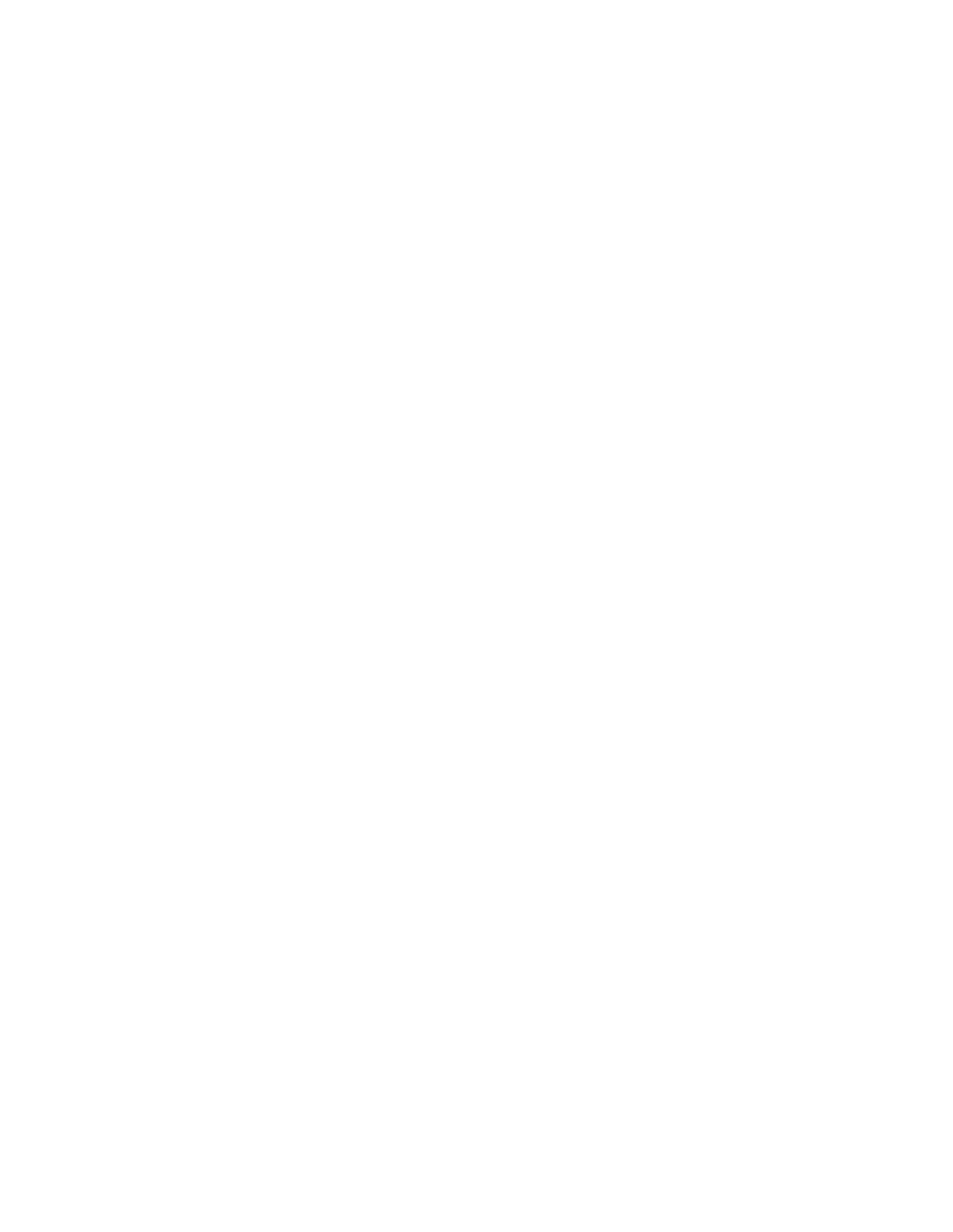## <span id="page-28-0"></span>**VI. Standards**

Voluntary standards serve a variety of functions and their use supports world trade, for example by ensuring the connectivity and compatibility of inputs sourced in global markets. The TBT Agreement has a specific definition of "standard" – a document approved by a recognized body that provides, for common and repeated use, rules, guidelines or characteristics for products or related processes and production methods for which compliance is not mandatory. Voluntary standards can facilitate buyer-seller transactions, spur competition<sup>[20](#page-28-1)</sup> and innovation, increase the efficiency of production, unify markets, and promote societal goals. When used as the basis for establishing a technical requirement in a regulation, voluntary standards can help officials harness relevant technology to achieve regulatory goals in a cost effective manner. In the United States, responsibility for developing voluntary standards rests almost exclusively, and appropriately, with the private sector, as this is where the technical know-how for sophisticated products and complex processes resides.<sup>[21](#page-28-2)</sup>

The TBT Agreement acknowledges the diversity of standardizing bodies, and seeks to minimize unnecessary obstacles to trade that can arise from multiple standards for the same product, specifications that favor domestic goods over imported ones, lack of transparency, or dominance by a region or government in standards development. To promote greater harmonization of the technical requirements that WTO Members impose, the TBT Agreement promotes the use of and participation in the development of international standards.

Additionally, the TBT Agreement requires Members to base technical regulations and conformity assessment procedures on relevant international standards, guides and recommendations, except where they would be inappropriate or ineffective in meeting a legitimate objective. The TBT Agreement affords technical regulations based on relevant international standards a rebuttable presumption that they are not unnecessary obstacles to trade under the TBT Agreement. The TBT Agreement also strongly discourages standardizing bodies from developing standards where international standards already exist.

The TBT Agreement does not, however, designate specific standardizing bodies as "international." Instead, in its *2000 Decision on the Principles for the Development of International Standards, Guides and Recommendations (2000 Committee Decision)*, the TBT Committee adopted a set of six principles for developing international standards.<sup>[22](#page-28-3)</sup> The 2000 *Committee Decision* is designed to clarify the concept of "international standard" and to advance objectives such as greater harmonization of technical requirements across markets. The six

<span id="page-28-1"></span> <sup>20</sup> See *[Standards & Competitiveness: Coordinating for Results: Removing Standards-Related Trade Barriers](http://www.trade.gov/td/standards/pdf%20files/Standards%20and%20Competitiveness.pdf)  Through [Effective Collaboration](http://www.trade.gov/td/standards/pdf%20files/Standards%20and%20Competitiveness.pdf)*, International Trade Administration, 2005.

<span id="page-28-2"></span> $21$  Agriculture is a notable exception. USDA maintains several programs, such as the Agricultural Marketing Service, for the development of voluntary standards on the quality and identity of agricultural products sold in the U.S. market.

<span id="page-28-3"></span> $22$  Decision on Principles for the Development of International Standards, Guides and Recommendations with Relation to Articles 2, 5 and Annex 3 of the TBT Agreement, contained in document [G/TBT/1/Rev.9,](http://docsonline.wto.org/gen_search.asp?searchmode=simple) Part I, Section III (pp. 10-12) and Annex B (on pp. 37-39).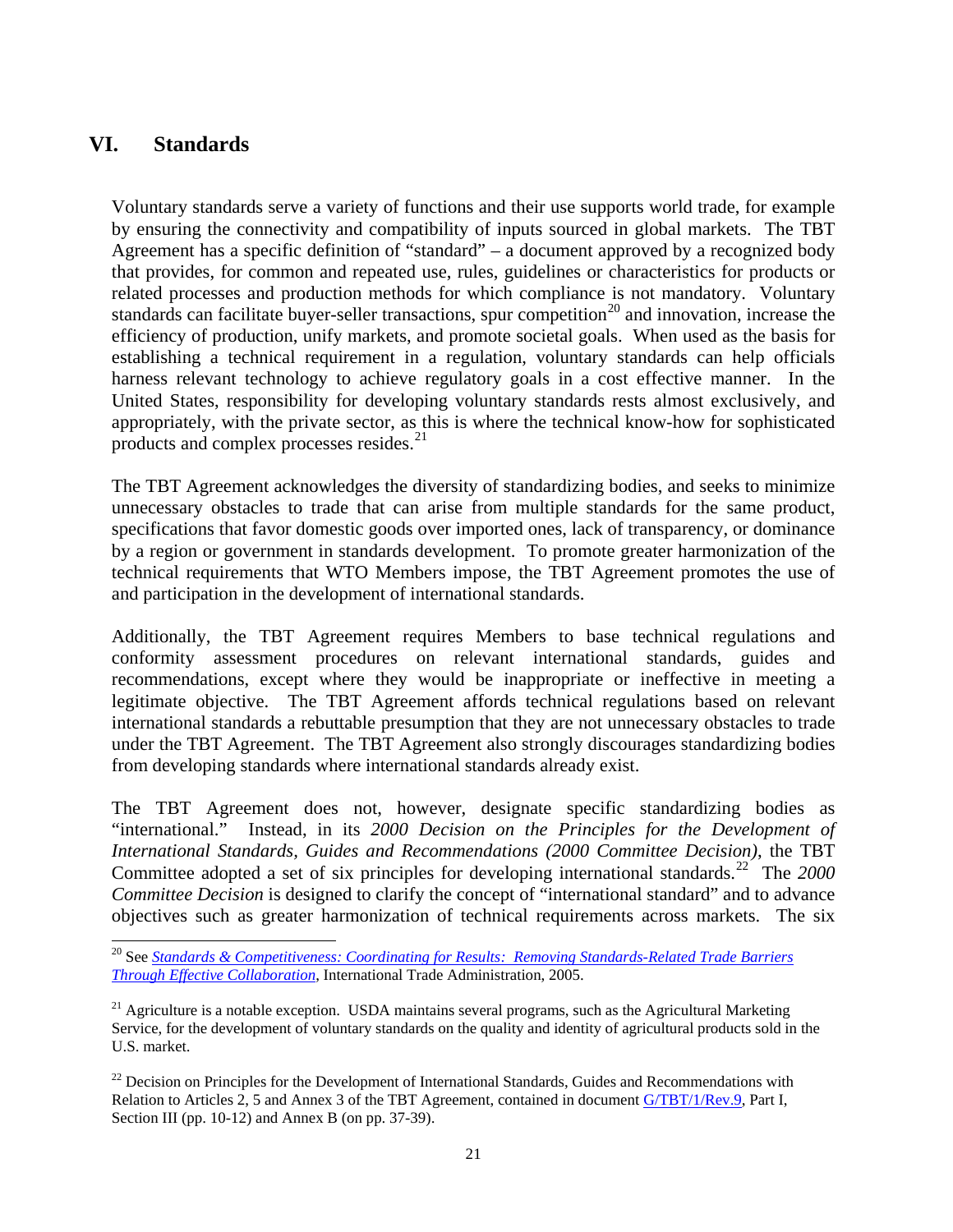principles are: (1) openness; (2) transparency; (3) impartiality and consensus; (4) relevance and effectiveness; (5) coherence; and (6) the development dimension.

It is the policy of the U.S. government to use the term "international standard" to refer to those standards developed in conformity with the 2000 Committee Decision principles.<sup>23</sup> For example, U.S. FTAs require trading partners to apply the *2000 Committee Decision* principles when determining whether a relevant international standard exists. When WTO Members use international standards developed in conformity with the *2000 Committee Decision* in their technical regulations, it can promote greater global regulatory alignment and reduce the adverse trade effects that regulatory divergences can create. Application of principles such as consensus, openness, and transparency when developing standards helps ensure standards are globally relevant and respond to both technical and regulatory needs. The *2000 Committee Decision* also helps ensure that all interested parties, including producers and consumers that may be affected by a particular standard, can participate in developing it.

Annex 3 of the TBT Agreement contains a *[Code of Good Practice](http://www.wto.org/english/docs_e/legal_e/17-tbt_e.htm)* for WTO Members and nongovernmental standardizing bodies to follow in preparing, adopting, and applying standards. Central government standardizing bodies must adhere to the *Code*. WTO Members are required to take reasonable measures to ensure non-governmental standardizing bodies conform to the *Code* as well. In the United States, the American National Standards Institute (ANSI) has accepted the *Code of Good Practice* on behalf of the over 200 [standards developing](http://publicaa.ansi.org/sites/apdl/Documents/Forms/AllItems.aspx?RootFolder=http%3a%2f%2fpublicaa%2eansi%2eorg%2fsites%2fapdl%2fDocuments%2fStandards%20Activities%2fAmerican%20National%20Standards%2fANSI%20Accredited%20Standards%20Developers)  [organizations](http://publicaa.ansi.org/sites/apdl/Documents/Forms/AllItems.aspx?RootFolder=http%3a%2f%2fpublicaa%2eansi%2eorg%2fsites%2fapdl%2fDocuments%2fStandards%20Activities%2fAmerican%20National%20Standards%2fANSI%20Accredited%20Standards%20Developers) (SDOs) that ANSI has accredited. ANSI, a private sector body, is the coordinator of the U.S. voluntary standards system with a membership that consists of standards developers, certification bodies, industry, government, and other stakeholders. In coordination with its membership, ANSI developed and implements the *U.S. Standards Strategy*. For more information on the ANSI system, see *[Overview of the U.S. Standardization](http://publicaa.ansi.org/sites/apdl/Documents/News%20and%20Publications/Brochures/U.S.%20Standardization%20System-07.pdf) System.*

ANSI accredits SDOs based on its *[Essential Requirements](http://publicaa.ansi.org/sites/apdl/Documents/Standards%20Activities/American%20National%20Standards/Procedures,%20Guides,%20and%20Forms/2010%20ANSI%20Essential%20Requirements%20and%20Related/2010%20ANSI%20Essential%20Requirements.pdf)*. Many elements of these requirements mirror the *2000 Committee Decision.* The *Essential Requirements* require each SDO to maintain procedures for developing standards that ensure openness, consensus, due process, and participation by materially affected interests. ANSI also serves as the U.S. national standards body member of the International Organization for Standardization (ISO) and the International Electrotechnical Commission (IEC). Federal agency representatives participate actively in ANSI policy forums, as well as in the technical committees of ANSI-accredited SDOs, on an equal basis as other ANSI members.

*[OMB Circular A-119](http://www.whitehouse.gov/omb/circulars_a119/)* contains guidance for Federal agencies in participating in the development of voluntary standards. *Circular A-119* directs Federal agencies to participate in private sector standards developing organizations consistent with agency missions and priorities. The Interagency Committee for Standards Policy, which NIST chairs, coordinates implementation of this guidance. More than 4,000 federal agency officials participate in the private sector standards development activities of 497 organizations<sup>[24](#page-29-1)</sup> to support regulatory needs, enable efficient procurement, and to help devise solutions to support emerging national priorities. It is notable, however, that the governments in some regions and countries take a non-technical and

<span id="page-29-0"></span><sup>&</sup>lt;sup>23</sup> The U.S. experience with the 2000 Committee Decision is described in <u>G/TBT/W/305</u>.

<span id="page-29-1"></span><sup>&</sup>lt;sup>24</sup> Source: NIST, 2008.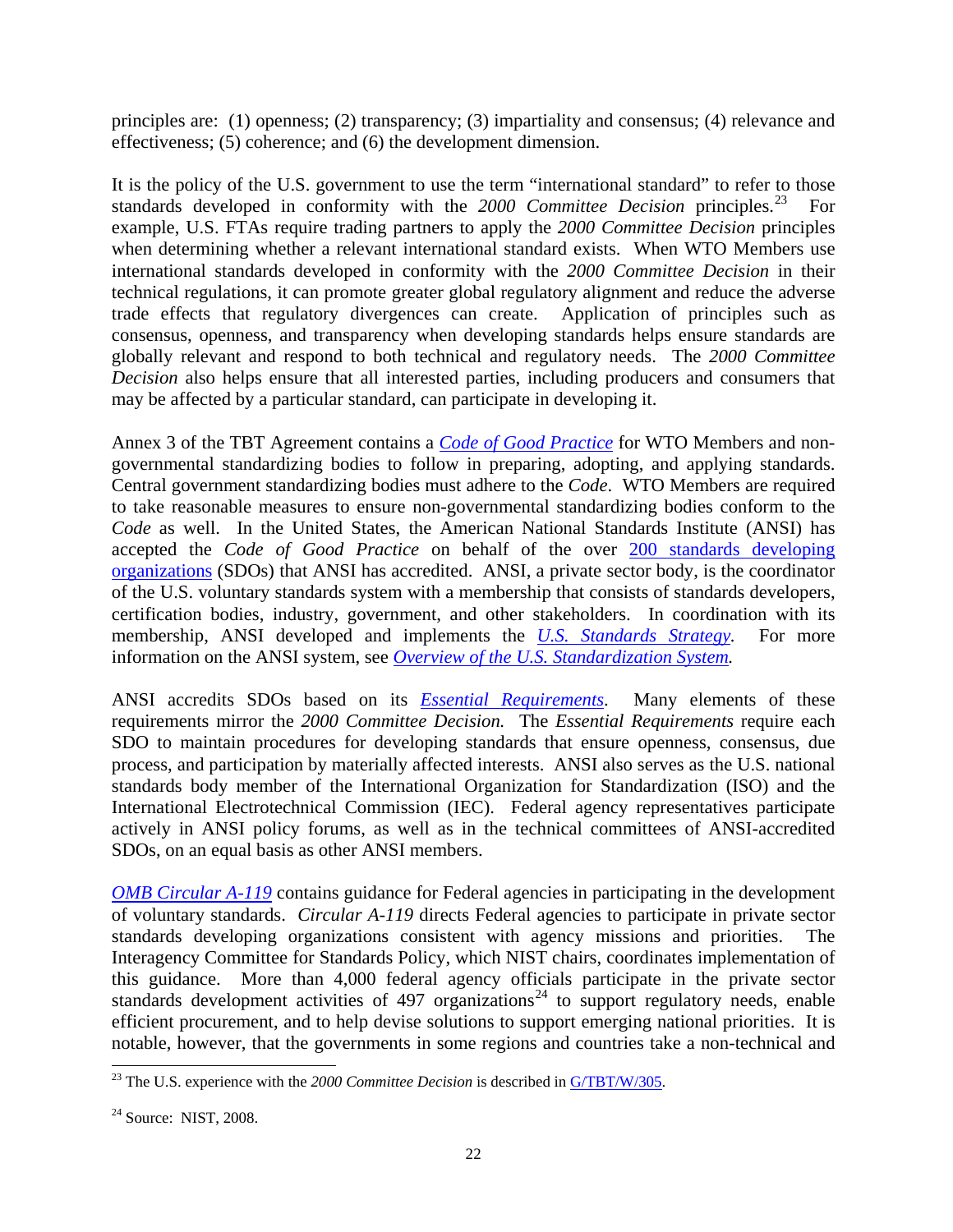more commanding role in standards setting than federal agencies generally do. For example, some governments direct their national standards bodies or central government bodies to develop voluntary standards to achieve specific regulatory needs.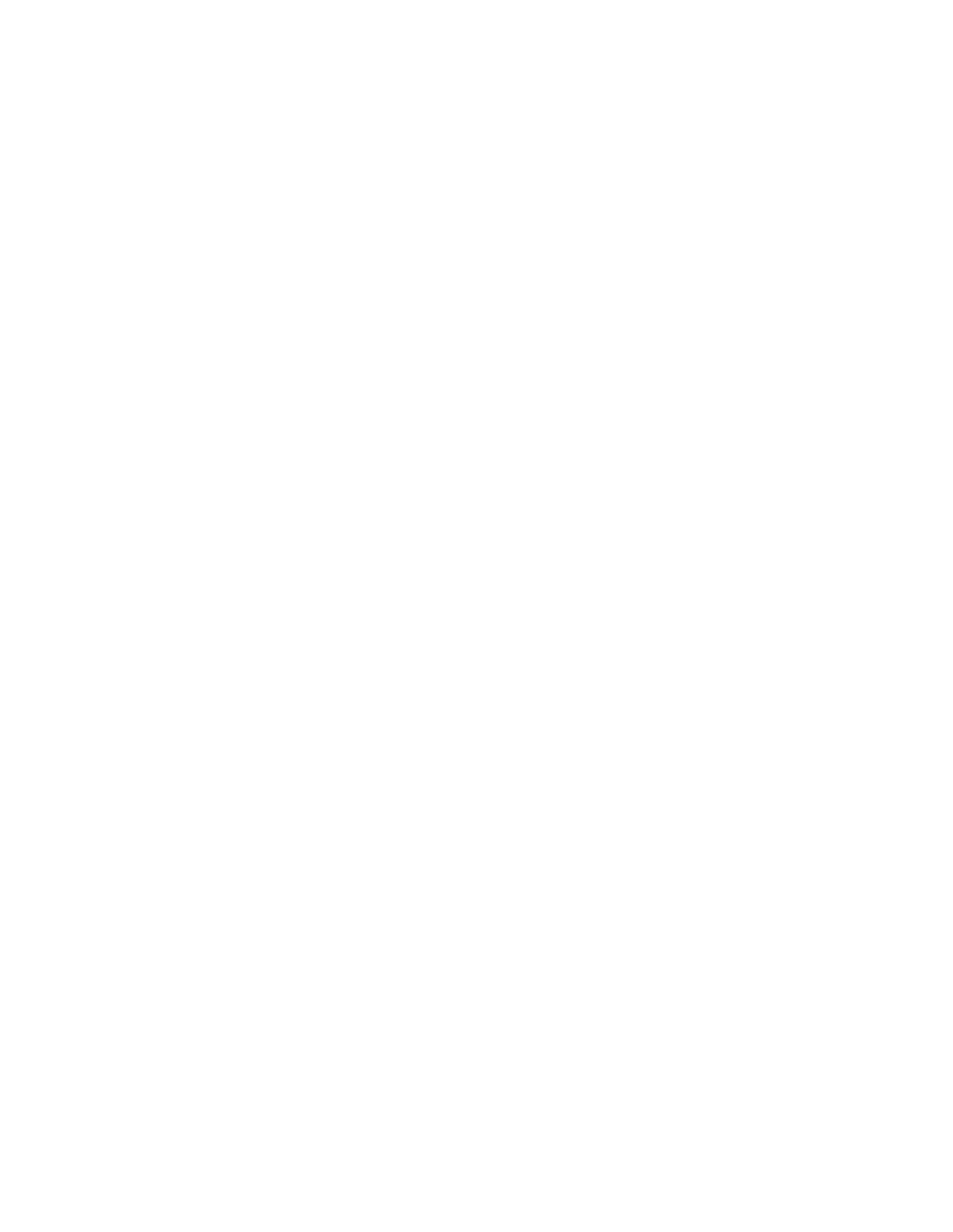## <span id="page-32-0"></span>**VII. Conformity Assessment Procedures**

Conformity assessment enables buyers, sellers, consumers, and regulators to have confidence that products sourced in global market meet specific requirements.<sup>25</sup> Governments may mandate conformity assessment procedures – such as testing, sampling, and certification requirements – to ensure that the requirements they have established in standards or regulations for a product, process, system, person, or body are fulfilled. Suppliers also use conformity assessment procedures to demonstrate to their customers that their products or related processes or systems meet particular specifications. [26](#page-32-2) 

Yet, the costs and delays attributable to unnecessary, duplicative, and unclear conformity assessment requirements are frequently cited as a key concern for U.S. exporters.<sup>[27](#page-32-3)</sup> Indeed, many specific trade concerns raised by the United States in the TBT Committee with respect to other WTO Members' measures center on difficulties associated with the Member's conformity assessment requirements. Governments can reduce or minimize such difficulties by taking into account the risks associated with a product's failure to conform to an underlying standard or requirement when choosing the type of conformity assessment procedure to apply with respect to that standard or requirement. Governments can also reduce or minimize costs associated with conformity assessment by adopting approaches that facilitate the acceptance of the results of those procedures (*e.g.*, approaches that allow products to be tested or certified in the country of export). The TBT Committee's list of approaches that facilitate this acceptance is contained in [G/TBT/1/Rev.9.](http://docsonline.wto.org/gen_search.asp?searchmode=simple)

In the United States, the NTTAA directs NIST to coordinate the conformity assessment activities of Federal, state, and local entities with private sector technical standards activities and conformity assessment activities. The goal is to eliminate any unnecessary duplication of these activities. Pursuant to this statutory directive, NIST issued a *Federal Register* notice in 2000 providing [guidance to Federal agencies on conformity assessment.](http://ts.nist.gov/Standards/Global/caguidance.cfm) It calls for Federal agencies to provide sound rationales, seek public comments, look to the results of other government and private sector organizations, and use international guides and standards when incorporating conformity assessment procedures in their regulations and procurement processes**.** Today, the

<span id="page-32-1"></span><sup>&</sup>lt;sup>25</sup> Conformity assessment procedures take a variety of forms, including, for example, testing, certification, registration, inspection, accreditation, and verification. The entities that conduct these procedures are referred to as conformity assessment bodies and include such bodies as testing laboratories, certification bodies, and accreditation bodies. Testing laboratories, for example, test products to evaluate their performance or product characteristics while certification bodies certify that products conform to specific standards or requirements. Accreditation bodies, for example, evaluate the competency of testing and certification bodies and verify that they comply with specific standards or requirements.

<span id="page-32-2"></span><sup>26</sup> For an introduction to conformity assessment, see Breitenberg, Maureen, *[The ABC's of the U.S. Conformity](http://gsi.nist.gov/global/docs/pubs/NISTIR_6014.pdf)  [Assessment System,](http://gsi.nist.gov/global/docs/pubs/NISTIR_6014.pdf)* NIST, 1997.

<span id="page-32-3"></span><sup>&</sup>lt;sup>27</sup> See Johnson, Christopher, *Technical Barriers to Trade: Reducing the Impact of Conformity Assessment [Measures](http://www.usitc.gov/publications/332/working_papers/ca-dft-rev-final082008.pdf)*, U.S. International Trade Commission Working Paper, 2008.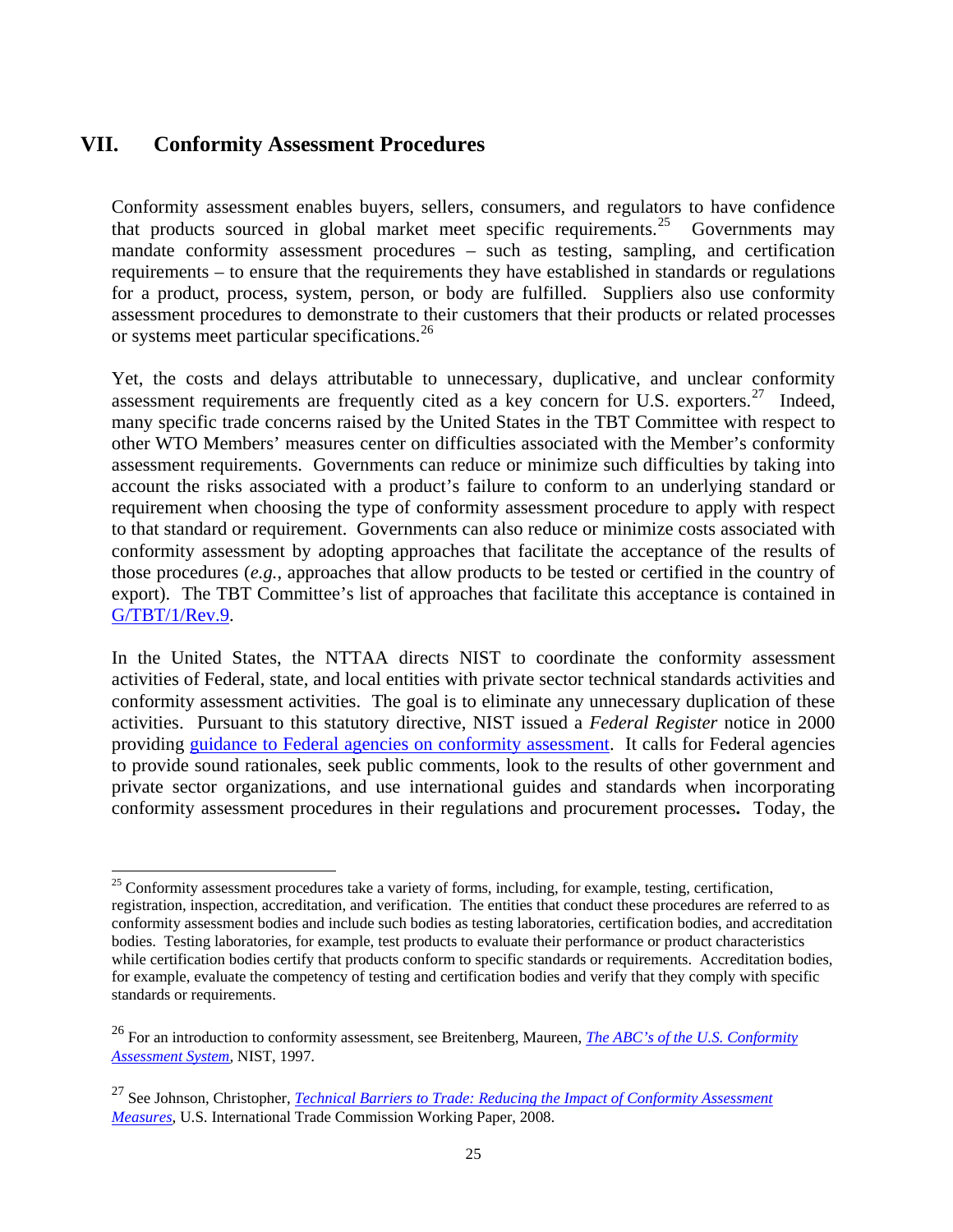conformity assessment standards and guides published by ISO and IEC are known as the "CASCO toolbox." [28](#page-33-0)

In addition to NIST's efforts to inform and guide Federal agencies in adopting and applying conformity assessment procedures, federal agencies and private sector organizations can look to guidance in ANSI's *[National Conformity Assessment Principles for the United States](http://publicaa.ansi.org/sites/apdl/Documents/News%20and%20Publications/Brochures/NCAP%20second%20edition.pdf)*. ANSI's principles provide supplemental information designed to promote increased acceptance of U.S. products in international markets through the use of competently conducted conformity assessment procedures. The TBT Agreement, NIST's guidance, and ANSI's principles all emphasize the importance of participation and use of international systems of conformity assessment in facilitating international trade.

Participation and use of international systems of conformity assessment strengthens these international systems and produces global benefits. For example, international systems for accreditation play a vital role in allowing products to be tested and certified at sites that are convenient to production facilities and reducing duplicative testing and certification requirements. International systems for accreditation enable this by establishing procedures and criteria that accreditation bodies participating in the system agree to apply when accrediting testing, certification, or other conformity assessment bodies. Accreditations issued by such entities can, in appropriate circumstances, provide governments, as well as suppliers, assurances that a body – regardless of its location – is competent to test and certify products for relevant markets.

Examples of international accreditation systems include the International Laboratory Accreditation Cooperation (ILAC) and the International Accreditation Forum (IAF). ILAC and IAF have established voluntary mutual recognition arrangements (MRAs). Under these MRAs, accreditation bodies agree to adhere to international standards and other procedures and criteria when accrediting testing and certification bodies and subject themselves to a system of peer-topeer review to ensure that they continue to meet MRA requirements. In the United States, accreditation bodies that participate in these mutual recognition arrangements are predominately private sector entities. Increasingly, federal agencies, such as the Consumer Product Safety Commission and the Nuclear Regulatory Commission, are using international systems such as ILAC in support of their conformity assessment requirements.

<span id="page-33-0"></span><sup>&</sup>lt;sup>28</sup> ISO/CASCO is the standards development and policy committee on conformity assessment of ISO.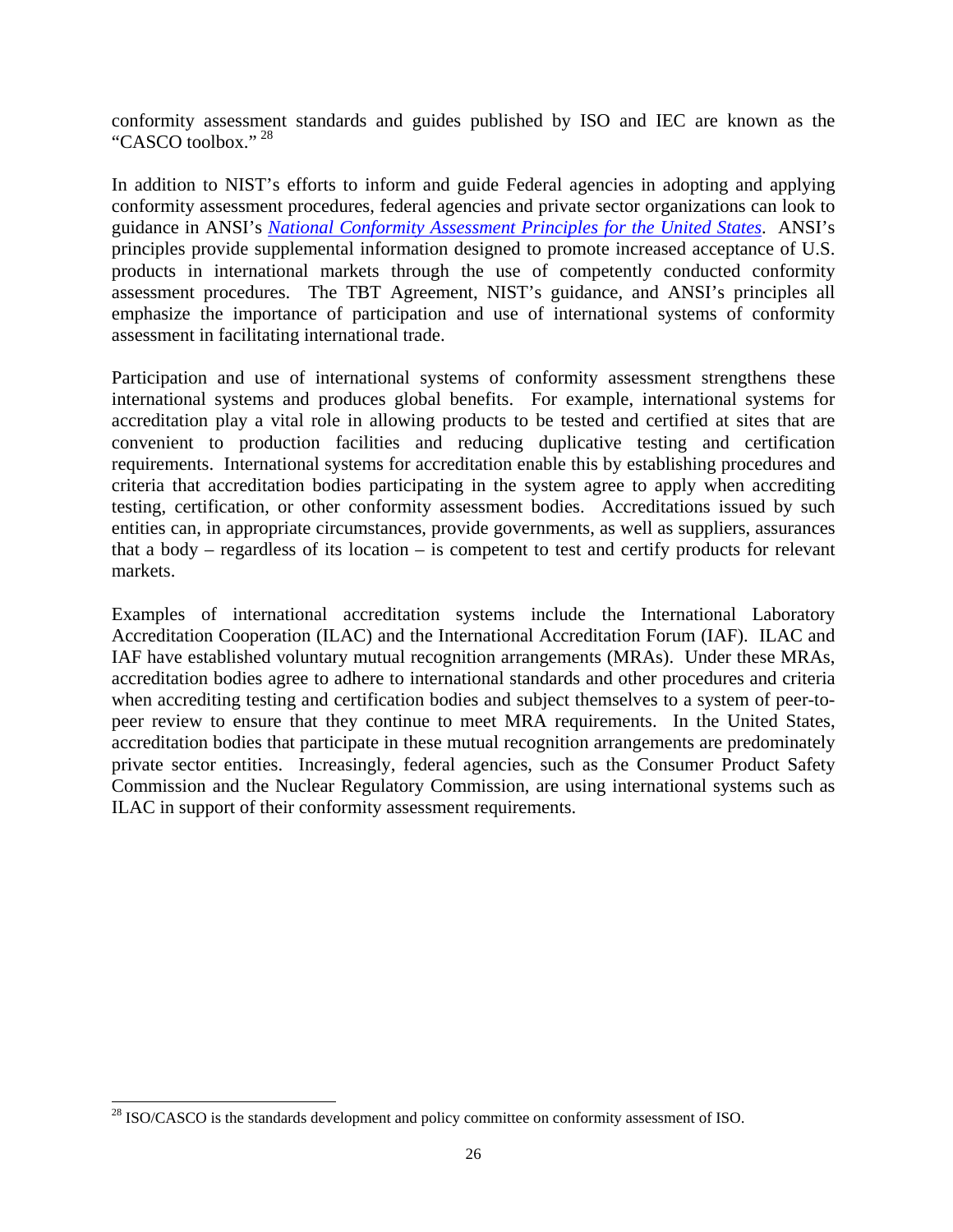## <span id="page-34-0"></span>**VIII. U.S. Processes for Identifying Standards-Related Trade Barriers and Determining How to Address Them**

The United States also maintains rigorous, interagency processes and mechanisms for identifying, reviewing, analyzing, and addressing foreign government standards-related measures that act, or may act, as barriers to U.S. trade. USTR coordinates these processes and mechanisms through the TPSC and, more specifically, its specialized TBT subgroup, the [TPSC](http://www.ustr.gov/about-us/executive-branch-agencies-trade-policy-staff-committee-and-trade-policy-review-group) [Subcommittee](http://www.ustr.gov/about-us/executive-branch-agencies-trade-policy-staff-committee-and-trade-policy-review-group) on Technical Barriers to Trade (TPSC Subcommittee).

The TPSC Subcommittee, comprising representatives from federal regulatory agencies and other agencies with an interest in foreign standards-related measures, meets formally at least three times a year, but maintains an ongoing process of informal consultation and coordination on all standards-related issues as they arise. Representatives of the Subcommittee include officials from the Departments of State, Agriculture, and Commerce – as well as officials from OMB and federal regulatory agencies, such as the Food and Drug Administration and the Environmental Protection Agency. The Departments of Commerce and Agriculture serve as the primary conduits for communicating information between U.S. industry and agriculture export interests, respectively, and the TPSC Subcommittee.

Information for the TPSC Subcommittee on foreign standards-related measures is collected and evaluated on a day to day basis through a variety of government channels including: the TBT Inquiry Point at NIST, the Trade Compliance Center (TCC), the Office of Standards Liaison, and the U.S. Commercial Service (UCS) in the Department of Commerce; the Foreign Agricultural Service (FAS) and its Office of Scientific and Technical Affairs (OSTA) in the Department of Agriculture; the State Department's economic officers in U.S embassies abroad; and USTR. U.S. government outreach and consultations with U.S. stakeholders generates much of the information supplied through these channels, which are further described below.

To disseminate information to U.S. stakeholders on proposed foreign notifications, NIST operates a web-based service, *[Notify](https://tsapps.nist.gov/notifyus/data/index/index.cfm) U.S.*, which automatically notifies registered stakeholders of measures proposed and adopted by other WTO Members in sectors of interest. These notifications alert U.S. firms and other interested stakeholders of their opportunity to comment on proposed foreign measures that may have an impact on their exports. U.S. stakeholders may provide their comments directly to the WTO Member concerned, if its domestic processes provide for that, or through NIST, which works with relevant Federal agencies to review, compile and submit comments to the WTO Member. By providing comments through NIST, U.S. stakeholders alert federal agencies to their concerns and can enable advocacy by Federal agencies on their behalf.

In 2010, NIST's U.S. WTO TBT Inquiry Point and Notification Authority processed and distributed over 45,000 information requests, including over 2,500 requests for information on standards and over 43,000 requests related to technical barriers to trade. The office distributed 112 U.S. government and industry comments to other WTO Members, and circulated 43 WTO Member comments on U.S. measures, as well as 35 WTO Member replies to U.S. comments, to relevant federal agencies. U.S. stakeholders monitor notifications of new or revised measures of other WTO Members in sectors of interest through the *Notify U.S.* early alert program, and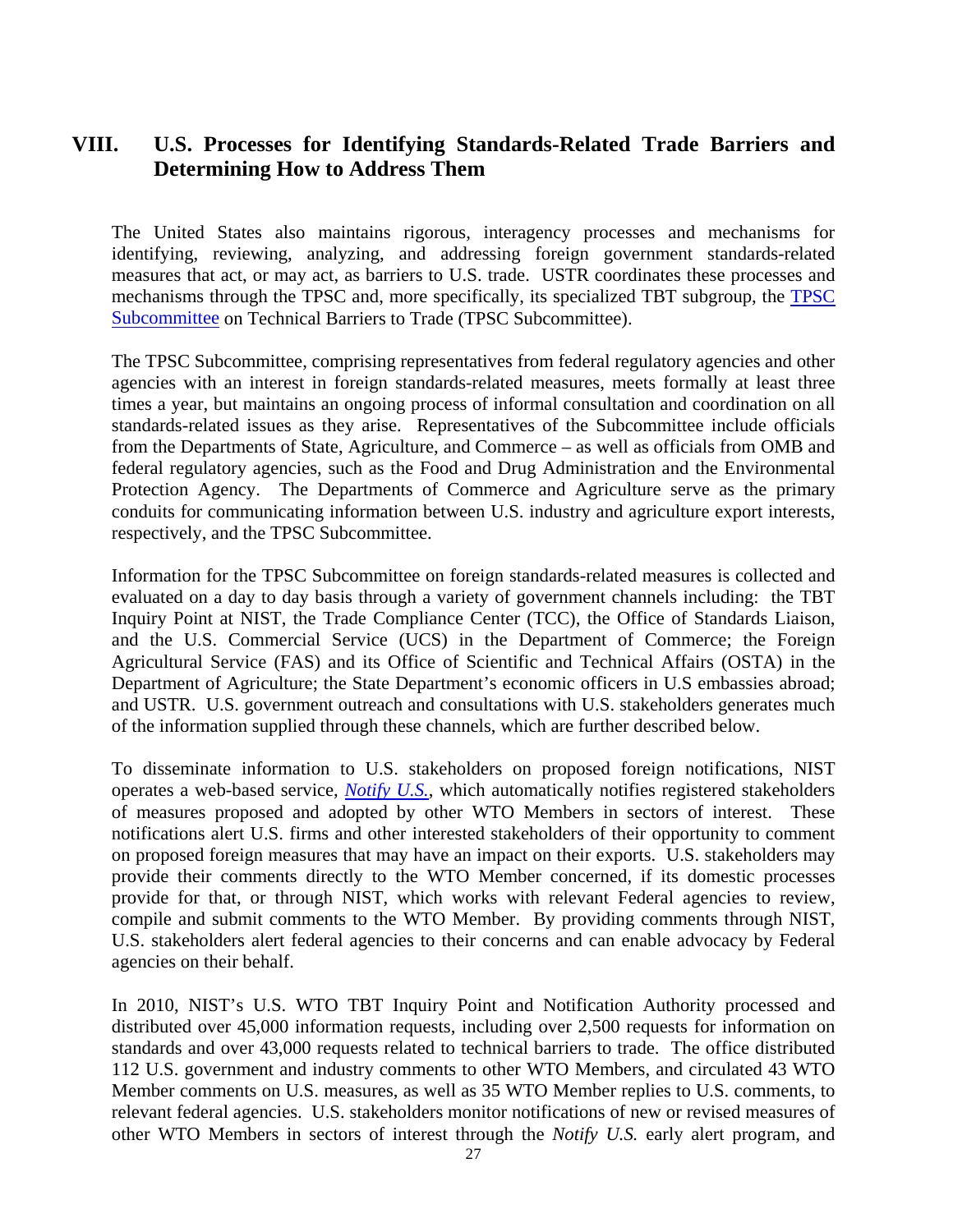contact U.S. officials through the government channels listed above to obtain further information, to contribute to the submission of U.S. comments, and to coordinate follow-up actions. NIST's Inquiry Point and Notification Authority hosted or participated in training for six U.S. and foreign visiting delegations interested in learning how a WTO inquiry point operates.

The TCC administers the Department of Commerce's Trade Agreements Compliance Program and coordinates efforts and resources within the Department to systematically monitor, investigate, and help ensure foreign governments' compliance with trade agreements to which the United States is a party. The TCC offers an online trade complaint hotline at *[www.trade.gov/tcc](http://www.trade.gov/tcc)* where exporters can report and obtain assistance in overcoming foreign trade barriers. The TCC helps assemble teams of specialists to investigate market access problems, including ones involving standards-related measures, as well as develop strategies to address them. Compliance teams work with affected companies or industries to establish objectives and to craft and implement compliance action plans to achieve market access.

In addition, TCC regularly provides input to the TPSC based on the information on the specific trade concerns that it collects and analyzes through this process. This information informs the TPSC's development of the appropriate U.S. position in the various multilateral and bilateral forums for addressing standards-related measures. Compliance Officers also provide on-theground assistance at U.S. embassies in China, India, El Salvador, Japan, and at the U.S. Mission to the European Union in Brussels. Free, online tools include the texts of more than 270 nonagricultural trade agreements plus a checklist of the kinds of trade barriers that the Program can help exporters overcome.

OSTA provides a conduit for queries and comments on foreign standards-related measures in the agricultural sector. OSTA monitors developments in relevant export markets, provides information on foreign standards-related measures through a range of publications, disseminates WTO TBT notifications from foreign governments to interested parties, and provides translation services on key export market requirements. OSTA works cooperatively with U.S. industry, as well as with technical specialists in its overseas offices and federal regulatory agencies, to develop comments and positions on specific foreign standards-related measures. In addition, FAS works through relevant international organizations to resolve agriculture-related issues arising from foreign standards-related measures.

In addition to these government channels, the TPSC Subcommittee receives information from the Industry and Agriculture Trade Advisory Committees (ITAC and ATAC, respectively). The ITAC and the ATAC help identify trade barriers and provide assessments regarding the practical realities that producers face in complying with technical regulations and conformity assessment procedures. USTR and Commerce officials meet at least quarterly with the ITAC on Standards and Technical Trade Barriers (ITAC 16), which is composed of cleared advisors from manufacturers, trade associations, standards developers, and conformity assessment bodies.<sup>[29](#page-35-0)</sup> USTR also meets with other ITACs and advisory committees to receive advice on TBT issues affecting specific industry sectors, such as steel, chemicals, automobiles, processed foods, and textiles, or specific regulatory areas, such as labor and the environment.

<span id="page-35-0"></span><sup>&</sup>lt;sup>29</sup> See [http://www.ustr.gov/Who\\_We\\_Are/List\\_of\\_USTR\\_Advisory\\_Committees.html.](http://www.ustr.gov/Who_We_Are/List_of_USTR_Advisory_Committees.html)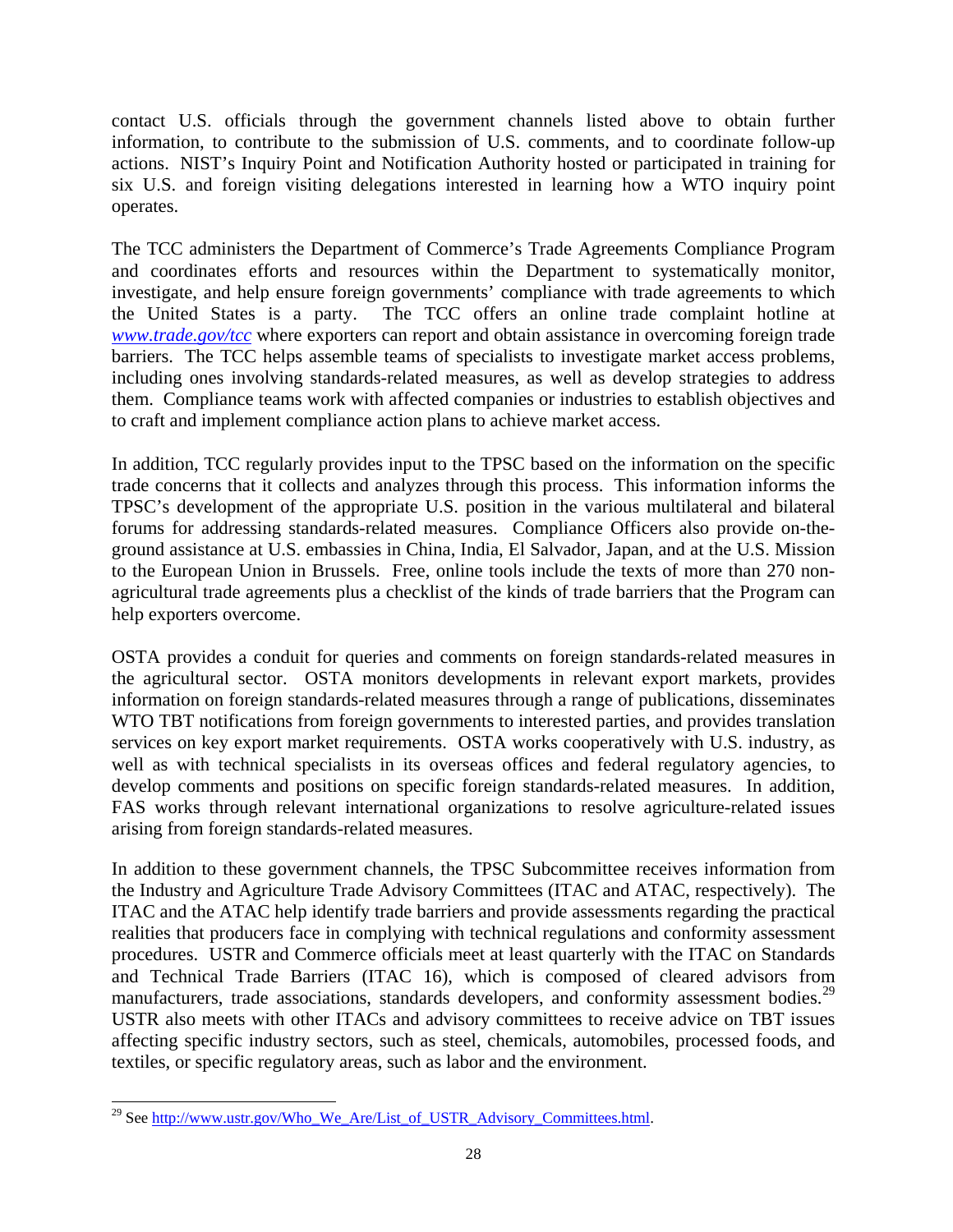In developing the U.S. position on any foreign standards-related measure, the TPSC Subcommittee takes into account how the United States regulates the same or similar products. Regulatory agency officials on the TBT TPSC Subcommittee also provide important information on the technical and scientific aspects of particular foreign standards-related measures, as well as insights on cooperative efforts through international organizations that may be relevant to the issue. The TPSC Subcommittee factors the views that regulatory agencies express into the positions that the United States takes in multilateral, regional, and bilateral trade discussions regarding standards-related measures. Particularly in the area of emerging technologies where standards-related activities are nascent, the technical, scientific, and policy advice that regulatory agencies provide is critical in formulating U.S. views.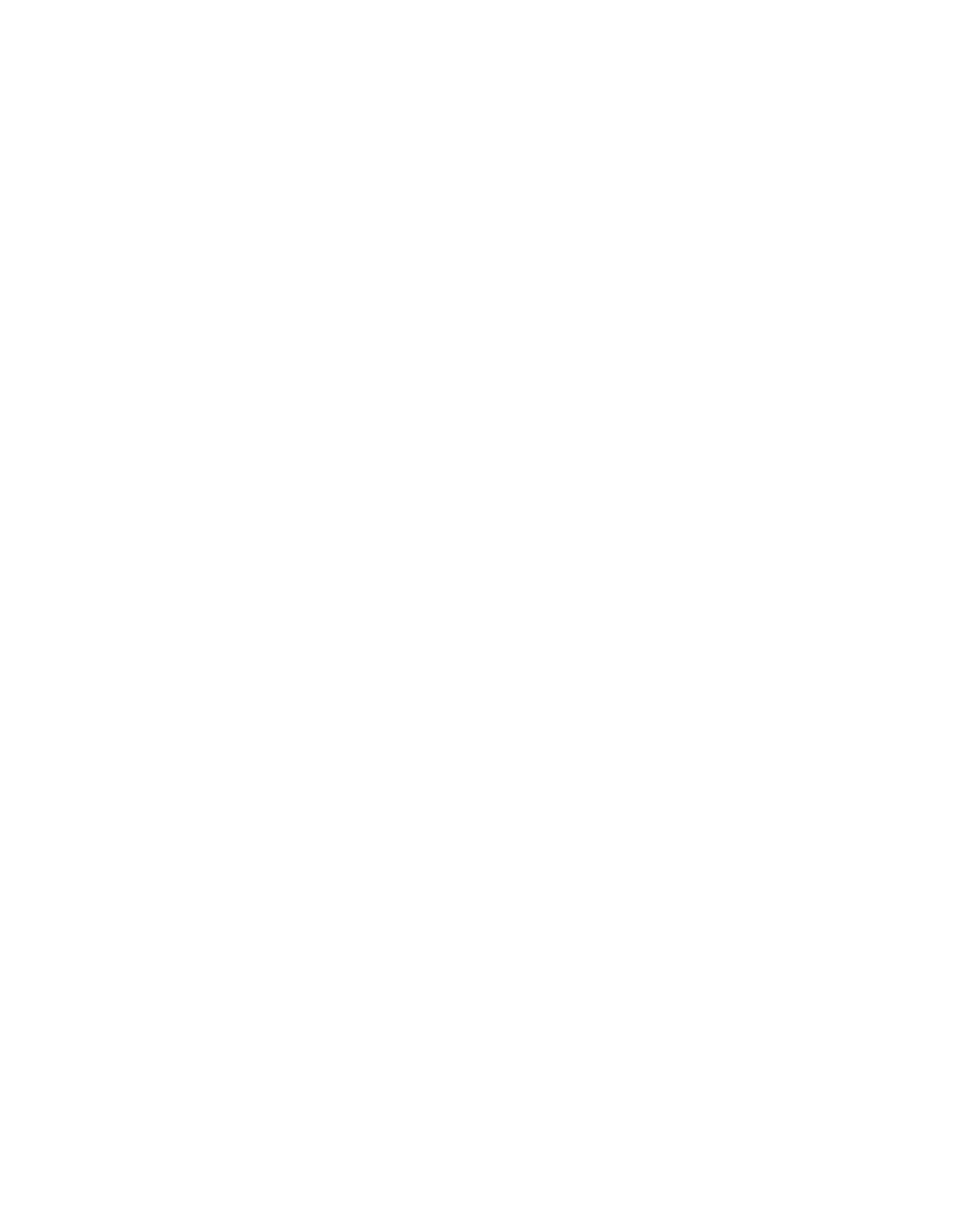## **IX. U.S. Engagement on Standards-Related Measures in International, Regional, and Bilateral Fora**

#### *Overview of U.S. Engagement on Standards-Related Measures*

The United States maintains a broad and active agenda of engagement with foreign governments to prevent unnecessary obstacles to trade and to resolve specific trade concerns arising from standards-related measures. As noted above, the TBT Committee is the principal multilateral forum for engagement on trade issues relating to standards-related measures. The mechanisms for cooperation on these measures in U.S. FTAs also play a vital role in facilitating U.S. efforts to prevent and resolve trade concerns. In addition, U.S. agencies seek to prevent potential technical barriers from emerging by engaging in multilateral, regional, and bilateral cooperative activities, information exchanges, technical assistance, and negotiations on specific agreements. These efforts are aimed at helping other governments design effective and well-conceived standards-related measures, with the goal of producing better regulatory outcomes and facilitating trade.

U.S. government cooperative efforts and information exchanges with developing countries can assist firms in those countries build their capacity to comply with foreign standards-related measures. As developing country producers increase their participation in global supply chains, they need a better understanding of foreign technical requirements and strategies to consistently meet those requirements. Cooperative activities can also serve to prevent localized high-profile incidents of the type that can disrupt trade across all markets and damage both producer reputations and consumer confidence. Close coordination among trade, regulatory, and standards officials with highly specialized technical expertise is required in order to carry out cooperation and information exchange initiatives that successfully meet these objectives. The United States provides bilateral technical assistance and capacity building to developing countries on standards-related activities through the U.S. Agency for International Development (USAID), the U.S. Trade and Development Agency (USTDA), and the Commerce Department's Commercial Law Development Program (CLDP), Market Development Cooperator Program (NDCP), and NIST. USDA's FAS also provides technical assistance on standards related to food trade. These agencies have broader missions and generally provide standards-related capacity building assistance as a component of a specific project or mission.

To reduce the negative impact on trade from divergences in technical requirements across markets, the United States negotiates bilateral, regional, and multilateral MRAs with U.S. trading partners. These agreements establish procedures for each party to accept the results of conformity assessment procedures for specified products carried out in the other party's territory or to accept the other government's technical specifications for those products as sufficient to meet its own requirements. MRAs with trading partners that have a regulatory approach compatible with that of the United States and a similar level of technical capacity can help facilitate trade in select sectors where trade flows are significant and technical requirements can be complex, such as in the telecommunication equipment sector.

NIST maintains a complete inventory of the government-to-government [MRAs to which the](http://ts.nist.gov/standards/conformity/mra/mra.cfm)  [United States](http://ts.nist.gov/standards/conformity/mra/mra.cfm) is a party. It also maintains a listing of the accreditation requirements for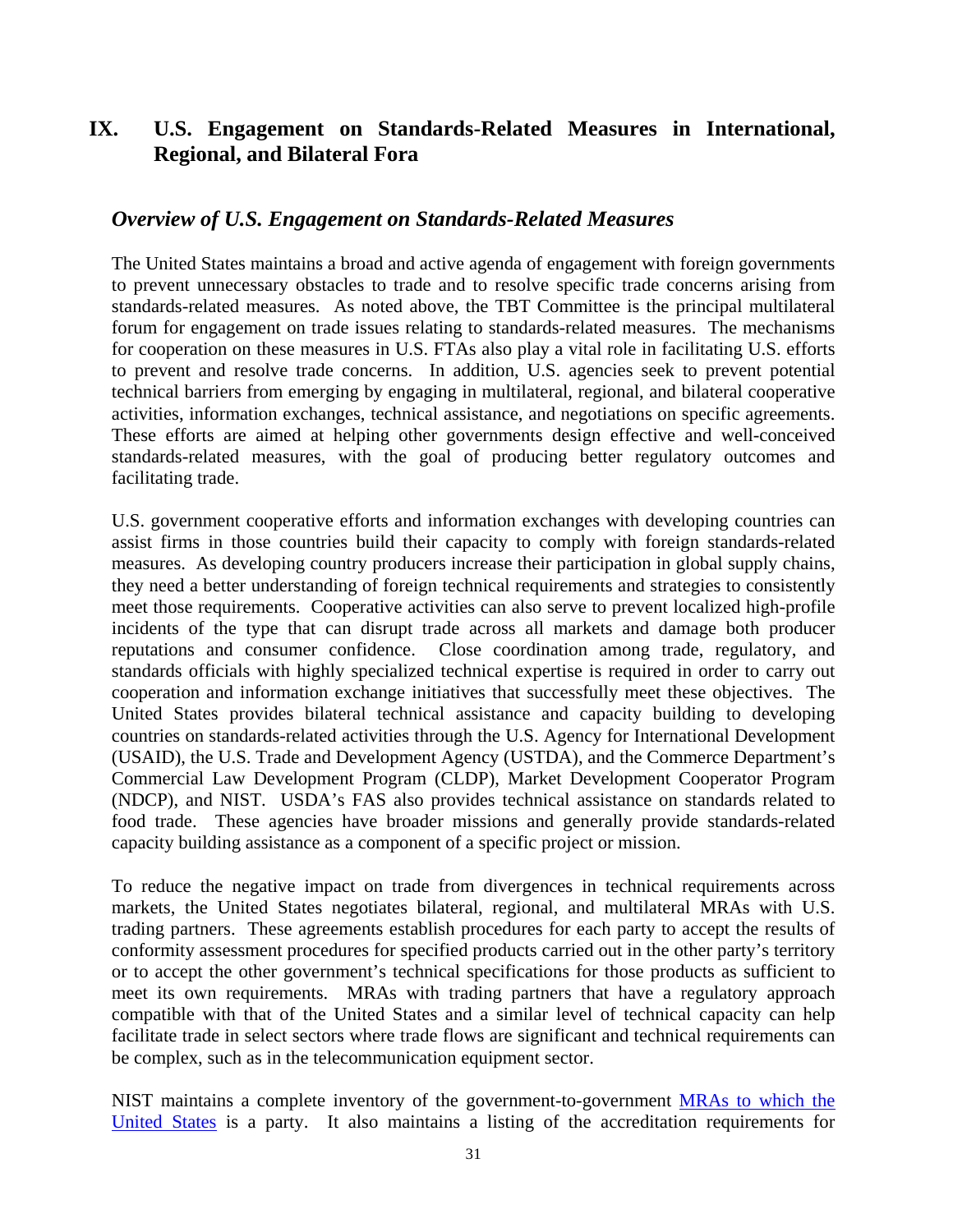conformity assessment bodies under each of these MRAs and a list of conformity assessment bodies that NIST has designated pursuant to each MRA as competent to perform tests or certify products to ensure they conform to the other MRA party's technical requirements. (The [Federal](http://www.fcc.gov/oet/ea/mra/)  [Communications Commission \(FCC\) website](http://www.fcc.gov/oet/ea/mra/) provides useful background information on U.S. MRAs in the telecommunications sector and examples of how they work.)

The United States also seeks to reduce foreign technical barriers by concluding "equivalency" arrangements with other governments. One recent example is the June 2009 [exchange of](http://www.ams.usda.gov/AMSv1.0/ams.fetchTemplateData.do?template=TemplateN&navID=NationalOrganicProgram&page=USCanadaDeterminationofEquivalency&leftNav=NationalOrganicProgram&description=US-Canada%20Determination%20of%20Equivalency&acct=nopgeninfo)  [equivalency determinations](http://www.ams.usda.gov/AMSv1.0/ams.fetchTemplateData.do?template=TemplateN&navID=NationalOrganicProgram&page=USCanadaDeterminationofEquivalency&leftNav=NationalOrganicProgram&description=US-Canada%20Determination%20of%20Equivalency&acct=nopgeninfo) between USDA and Canada's Food Inspection Agency on organic agricultural products. As a result of that exchange, U.S. producers that a USDA-accredited agent certifies as meeting U.S. National Organic Program standards do not need to be certified under the Canada's National Organic Standard in order to market their products in Canada as "organic." The exchange provides for Canadian producers to receive a similar accommodation for products they export to the United States.

U.S. engagement on standards-related measures in various international and regional fora is detailed below. U.S. bilateral engagement with its trading partners on standards-related measures is detailed in individual Country Specific Reports in Section X.

## *TBT Committee*

#### *Specific Trade Concerns*

The U.S. government actively seeks to prevent and eliminate technical barriers to trade through the TBT Committee, with its focused WTO Member-driven agenda. The Committee dedicates a significant portion of each of its three annual meetings to affording Members the opportunity to raise specific trade concerns on measures that other Members have proposed or adopted. WTO Members may also use Committee sessions to share experiences, case studies, or concerns relating to cross-cutting issues regarding how Members are implementing the TBT Agreement. The TBT Committee often holds workshops or other events on special topics alongside its formal meetings. On the margins of each meeting, Members engage in informal bilateral and plurilateral meetings to clarify and resolve specific trade concerns and to discuss how to resolve other issues of mutual interest.

In 2010, the United States raised specific trade concerns regarding 20 to 30 foreign TBT measures at each TBT Committee meeting and in the informal meetings it held with individual or groups of WTO Members. The details and status of many of the specific trade concerns that the United States raised in, and on the margins of, the TBT Committee sessions are described in Section X of this report. As elaborated in Section X, U.S. interventions in the TBT Committee, and on its margins, have helped resolve a number of standards-related concerns affecting U.S. trade.

The Committee's annual review of its activities is contained in [G/TBT/29,](http://www.wto.org/english/tratop_e/tbt_e/tbt_work_docs_e.htm) which includes a thumbnail description of the specific trade concerns that WTO Members raised, as well as identifies the Members that raised them.

#### *Triennial Reviews of the TBT Agreement*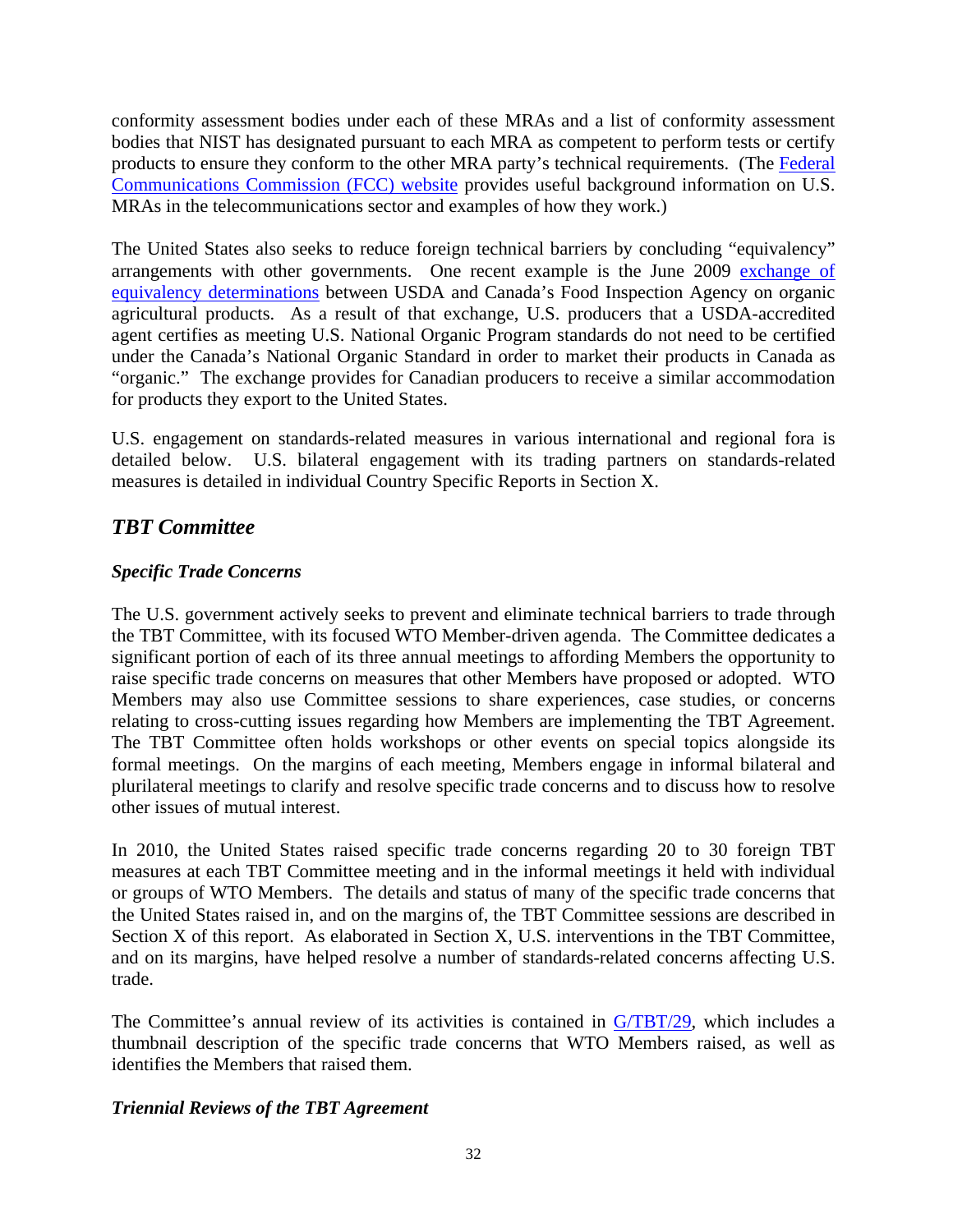The TBT Agreement calls for the TBT Committee to review the implementation and operation of the Agreement every three years. These triennial reviews provide an important opportunity for WTO Members to clarify particular provisions of the Agreement. Triennial reviews have resulted in a significant body of agreed recommendations and decisions, contained in [G/TBT/1/Rev.9,](http://docsonline.wto.org/gen_search.asp?searchmode=simple) which are intended to strengthen and improve the operation of the TBT Agreement.

In November 2009, the TBT Committee completed its *Fifth Triennial Review of the Operation and Implementation of the Agreement on Technical Barriers to Trade Under Article 15.4.*  Numerous suggestions that the United States put forward for purposes of the review figure prominently among the Committee's recommendations, including regulatory cooperation, good regulatory practice, internal coordination, transparency, and international standards. These recommendations are set out in [G/TBT/26.](http://docsonline.wto.org/gen_search.asp?searchmode=simple) The Committee also established an important and ambitious work program on conformity assessment in the report on the review. The report and its recommendations establish the focus of the TBT Committee's work program.

Regulatory cooperation featured prominently in the discussions under the review. The United States advocated for greater regulatory cooperation in a joint submission with its NAFTA partners [\(G/TBT/W/317\)](http://docsonline.wto.org/gen_search.asp?searchmode=simple). Regulatory cooperation is an avenue for reducing unnecessary technical divergences as well as for achieving better regulatory outcomes – both of which can help to facilitate and expand trade. For example, regulatory efforts that effectively reduce the incidence of unsafe products benefit both the consumers who purchase those products as well as the producers that produce those products. The TBT Committee supported the proposal from the NAFTA countries, and agreed to hold a workshop to explore the variety of approaches to regulatory cooperation. The workshop is tentatively scheduled for November 2011. The Committee will be looking to use the workshop to identify avenues to promote greater regulatory alignment.

During the review, a U.S. submission on how to identify the need to regulate, [G/TBT/W/285,](http://docsonline.wto.org/gen_search.asp?searchmode=simple) also factored into the TBT Committee's discussions and recommendations as an important component of GRP discussions. Other Members showed significant interest in advancing work on GRP, with Brazil, Canada, China, Costa Rica, Jordan, Korea, Israel, and New Zealand submitting papers and comments relating to GRP issues. GRP carries the potential to help WTO Members in the following ways: enhance their capacity for market surveillance; apply risk analysis in developing regulation; produce clarity in the definition of regulatory objectives; facilitate communication with industry, consumers and other stakeholders; provide a basis for effective training; maximize the benefits of trade facilitation; and generally ensure policy integrity. Going forward, the TBT Committee will compile guidelines and discuss mechanisms for Members to implement GRP.

In the course of the review, the United States also spearheaded in-depth discussions on the benefits and challenges of greater use of international standards. Worldwide use of international standards facilitates trade by helping firms achieve economies of scale in production, source low-cost global inputs, and achieve greater acceptance for their products across countries. In March 2009, the Committee held a workshop on overcoming challenges and instituting best practices relating to the development and use of international standards to help firms in developing countries participate more fully in global markets. Experts from Peru, Pakistan, Brazil, Colombia, Chile, Egypt, and Kenya presented practical case studies illustrating how the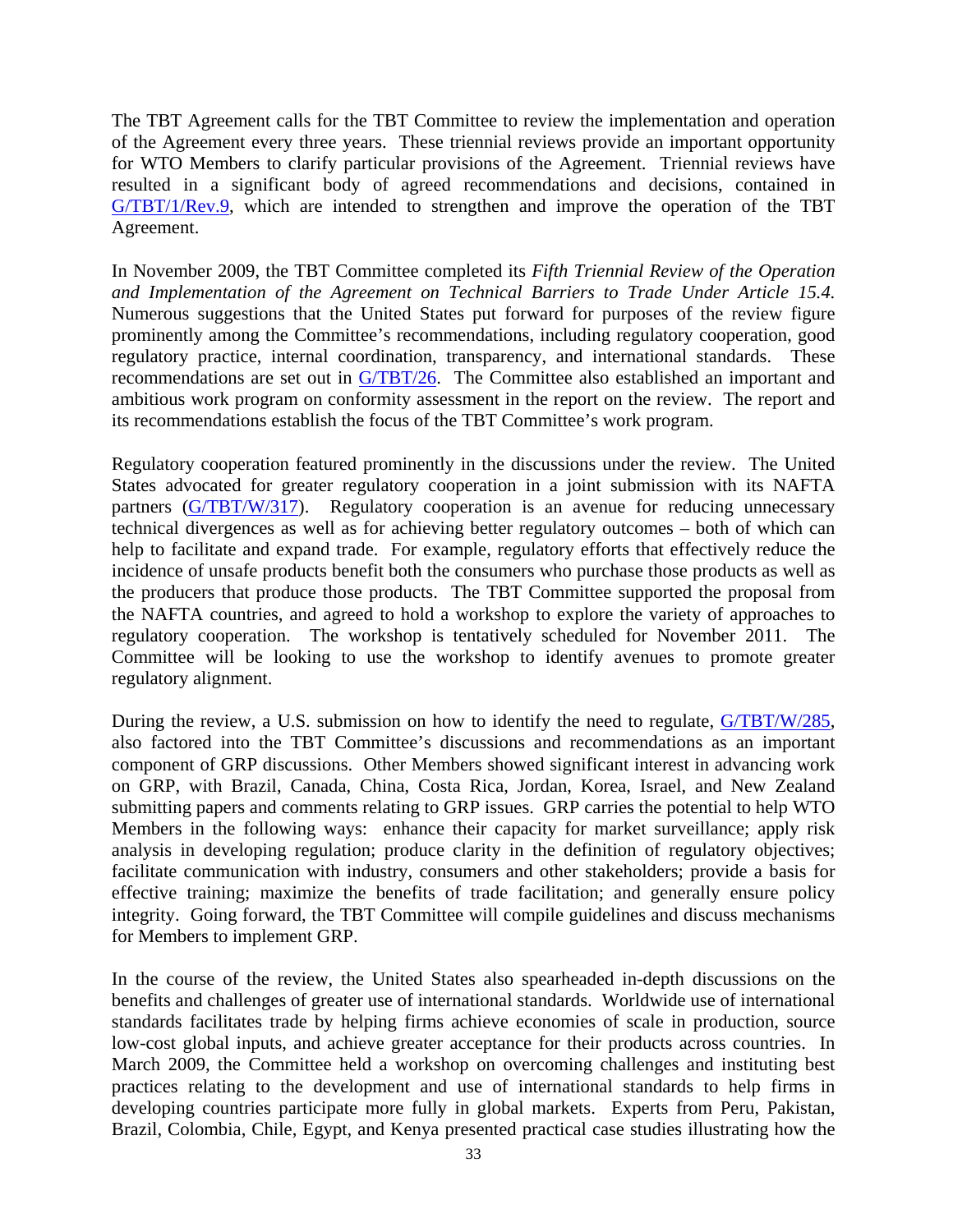use of international standards yielded positive economic benefits to their economies. Several developing country Members stressed the challenges confronting their producers in complying with multiple or conflicting standards around the world. Many U.S. exporters strongly support the principle that governments should avoid mandating unnecessary local specifications for globally traded products.

Members also reaffirmed the importance during the review of both the TBT Agreement's *Code of Good Practice* for developing, adopting, and using standards and the *2000 Committee Decision* on the development of international standards. The *Code* calls on Members to ensure that their standardizing bodies at the central level of government do not adopt standards that create unnecessary obstacles to trade, and to take reasonable measures to ensure that standardizing bodies at sub-central levels of government as well as private standardizing bodies do not produce standards that create unnecessary obstacles to trade. The *2000 Committee Decision* states that processes for developing international standards should be transparent, consensus-based, and open to all interested parties. Both the *Code* and the *2000 Committee Decision* seek to avoid duplication in standards development. At the conclusion of the review, the TBT Committee agreed to share experiences and examine more closely the ways in which Members implement both the *Code* and the *2000 Committee Decision*.

In previous triennial reviews, the Committee's work on conformity assessment focused on information exchange. In the course of those reviews, the Committee held several events addressing conformity assessment $30$  and developed an indicative list of approaches that Members can use to facilitate the acceptance of results of conformity assessment procedures performed in other countries (see [G/TBT/1/Rev.9\)](http://www.wto.org/english/tratop_e/tbt_e/tbt_work_docs_e.htm). In the *Fifth Triennial Revie*w, Members agreed to continue to exchange information on this subject, but broadened the scope of that exchange to include the criteria, methods of analysis, and concepts that Members use to inform their evaluation and choose conformity assessment procedures for specific purposes, including in the context of a risk management framework. Further, based on these exchanges, the TBT Committee agreed to initiate work on developing practical guidelines on how to choose and design efficient and effective mechanisms aimed at strengthening the implementation of the conformity assessment provisions of the TBT Agreement.

Finally, during the review, the Committee continued its focus on how Members are carrying out those provisions of the TBT Agreement that provide for Members to give notice and comment on proposed technical regulations and conformity assessment procedures. The TBT's notice and comment rules, and the requirement for Members to take comments into account in finalizing the measures they notify, are fundamental to preventing and minimizing unnecessary obstacle to trade. Members discussed and reaffirmed the significant body of recommendations and decisions on these transparency procedures that the Committee had established in earlier reviews. In addition, reflecting the increase in standards-related regulatory activity of local governments (*e.g.*, at the state and provincial level) affecting trade, the Committee called for

<span id="page-41-0"></span><sup>&</sup>lt;sup>30</sup> These events were: (i) a Symposium on Conformity Assessment Procedures was held on 8-9 June 1999 (G/TBT/9, 13 November 2000, Annex 1); (ii) a Special Meeting dedicated to Conformity Assessment Procedures was held on 29 June 2004 (G/TBT/M/33/Add.1, 21 October 2004); (iii) a Workshop on Supplier's Declaration of Conformity (SDoC) was held on 21 March 2005 (Annex 1 of G/TBT/M/35, 24 May 2005); and, (iv) a Workshop on the Different Approaches to Conformity Assessment, including on the Acceptance of Conformity Assessment Results, was held on 16-17 March 2006 (G/TBT/M/38/Add.1, 6 June 2006).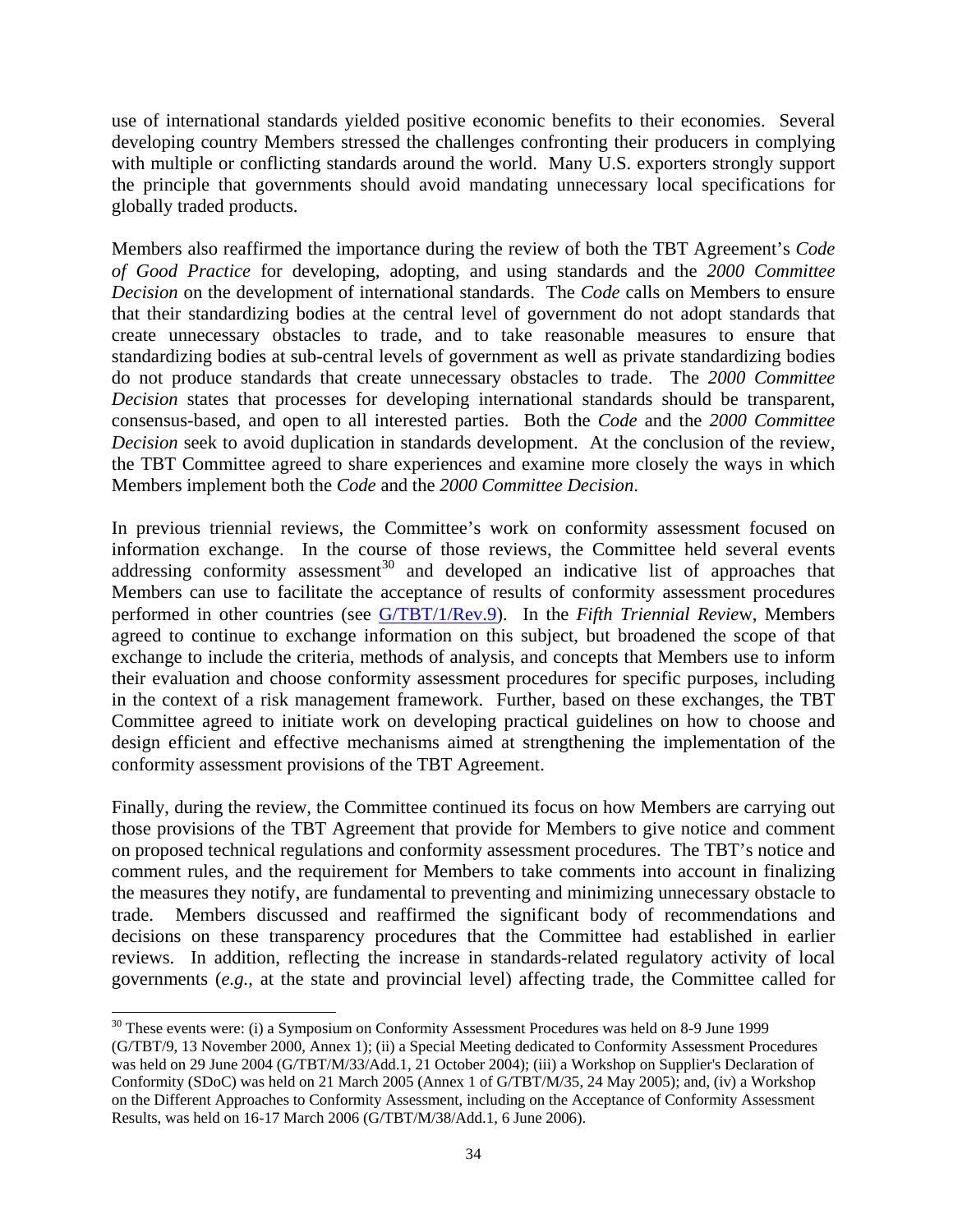better coordination between central and local governments to improve Members' implementation of the TBT Agreement's transparency provisions.

In 2011, the Committee will continue its work based on the conclusions of the *Fifth Review.*

# *APEC*

# *2011: The U.S. APEC Year*

The APEC<sup>[31](#page-42-0)</sup> forum is the Asia-Pacific region's premier inter-governmental economic organization. Its core mission is to strengthen regional economic integration by addressing barriers to trade and investment. APEC's 21 member economies comprise nearly half the world's population and more than half of the global economy. These member economies account for 55 percent of global GDP, purchase 58 percent of U.S. goods exports, and comprise a market of 2.7 billion customers. In fact, seven of America's top 15 trade partners are in APEC. As host of APEC in 2011, the United States has an historic opportunity to advance a trade and investment agenda that will sustain the economic recovery by supporting the growth in trade, investment and jobs in the region. The United States will chair a series of ministerial and other meetings throughout 2011, including the Trade Ministers meeting in Big Sky, Montana on May 19-20. The APEC year will culminate with a heads-of-state meeting in Honolulu, Hawaii in November hosted by President Obama.

In its role as APEC chair, the United States will continue to emphasize the importance of setting APEC policies to accelerate growth and create jobs across the region by addressing specific concerns for improving the trade and investment environment. The United States will also give priority to concrete initiatives that will build towards a "seamless regional economy" by achieving practical, concrete, and ambitious outcomes in three priority areas:

- (1) strengthening regional economic integration and expanding trade;
- (2) promoting green growth; and
- (3) expanding regulatory cooperation and advancing regulatory convergence.

Under U.S. leadership, standards-related issues will be a key priority in 2011. For example, the United States is leading an initiative in 2011 to encourage APEC economies to avoid imposing unnecessary technical barriers related to emerging green technologies, including commercial green buildings, solar technologies, and smart grid. The United States is also working to encourage APEC economies to adopt standards and conformity assessment procedures that promote greener growth by applying ISO 50001, an international standard that will establish a framework for industrial plants, commercial facilities, or entire organizations to manage their energy use.

<span id="page-42-0"></span><sup>&</sup>lt;sup>31</sup> The APEC members are Australia, Brunei Darussalam, Canada, Chile, China, Hong Kong China, Indonesia, Japan, Korea, Malaysia, Mexico, New Zealand, Papua New Guinea, Peru, the Philippines, Russia, Singapore, Taiwan, Thailand, Vietnam, and the United States.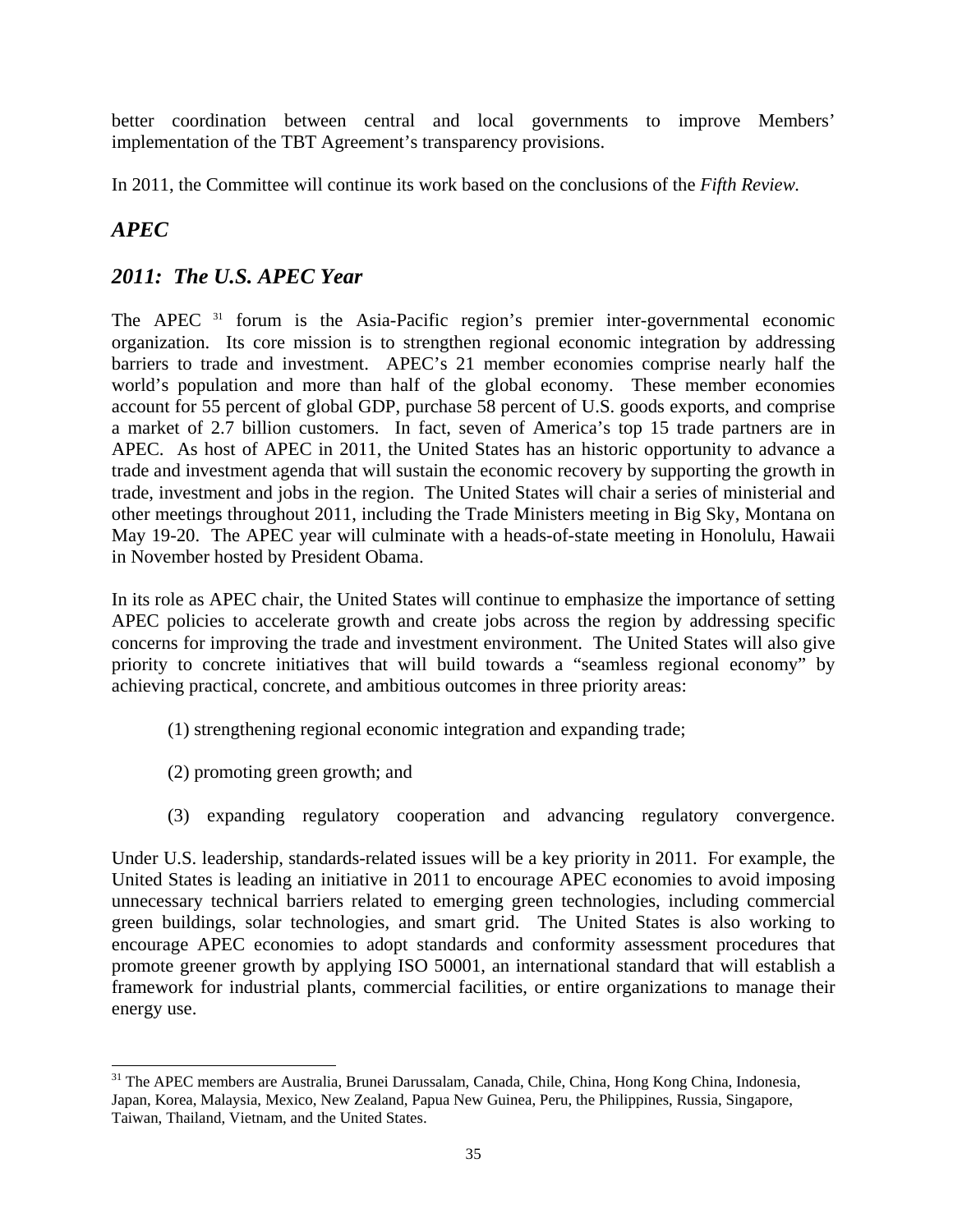Additionally, the United States will seek agreement by its APEC partners to take steps to strengthen implementation of good regulatory practices, including regulatory impact assessments, designed to prevent unnecessary barriers to trade. This initiative fits well with the work that APEC has conducted since its inception in 1989 to promote good regulatory practices, encourage greater alignment of international standards, reform testing and certification programs, and advance development of a standards and conformity assessment infrastructure in the region.

#### *APEC Subcommittee on Standards and Conformance*

In 1994, APEC established the Subcommittee on Standards and Conformance (SCSC) with the goal of better aligning the divergent approaches to standards and conformance issues that economies in the region have adopted. The SCSC works to reduce the negative impact of these divergences on trade and investment, as well as to facilitate increased market access through improved standards and conformance procedures. The SCSC seeks to improve these measures by promoting approaches that embody the APEC principles of market-driven interdependence and open regionalism. The SCSC does not develop standards and does not support the use of regional standards. Rather, the SCSC seeks to encourage APEC economies to align their standards-related measures with international standards.

The SCSC is unique among inter-governmental forums in that it regularly brings together trade policy officials, representatives of national standards bodies, and other technical specialists<sup>[32](#page-43-0)</sup> to advance standards-related goals through cooperation. Regulatory officials often participate in SCSC special events and initiatives. The SCSC also invites private sector representatives with specific expertise to participate in its special events. The United States has established several public-private partnerships to advance priority issues in the SCSC. These partnerships provide the SCSC with invaluable access to technical expertise and resources – and provide critical information on the practical realities that producers face in complying with technical regulations, and that governments confront in developing standards and using conformity assessment procedures.

The SCSC is a valuable forum for garnering support for policy priorities, conducting capacity building activities, and building consensus among APEC economies on standards-related measures. The Committee makes use of studies, surveys, workshops, training, and other events to achieve these objectives. The SCSC work is member-driven, with officials of different APEC countries working collaboratively to develop and implement projects and initiatives. These efforts are designed to promote greater alignment to international standards, pursue recognition arrangements for conformity assessments, encourage cooperation to develop "technical infrastructure," and improve implementation of good regulatory practices, including through activities to promote greater understanding and cooperation on regulatory issues. The SCSC addresses both TBT and SPS issues.

<span id="page-43-0"></span><sup>&</sup>lt;sup>32</sup> Representatives from the APEC "Specialized Regional Bodies" (SRBs) participate in the SCSC as technical experts. The five APEC SRBs are: the Pacific Area Standards Congress (PASC), the Asia-Pacific Metrology Program (APMP), the Pacific Accreditation Cooperation (PAC), the Asia Pacific Legal Metrology Forum (APLMF) and the Asia-Pacific Laboratory Accreditation Cooperation (APLAC). For a summary of work of the SRBs, see ["The Role of the APEC Specialist Regional Bodies: Elements of the Standards and Conformance](http://www.apec.org/Home/Groups/Committee-on-Trade-and-Investment/~/media/Files/Groups/SCSC/0430_MSC_longform_250309.ashx)  [Infrastructure"](http://www.apec.org/Home/Groups/Committee-on-Trade-and-Investment/~/media/Files/Groups/SCSC/0430_MSC_longform_250309.ashx) March 2008.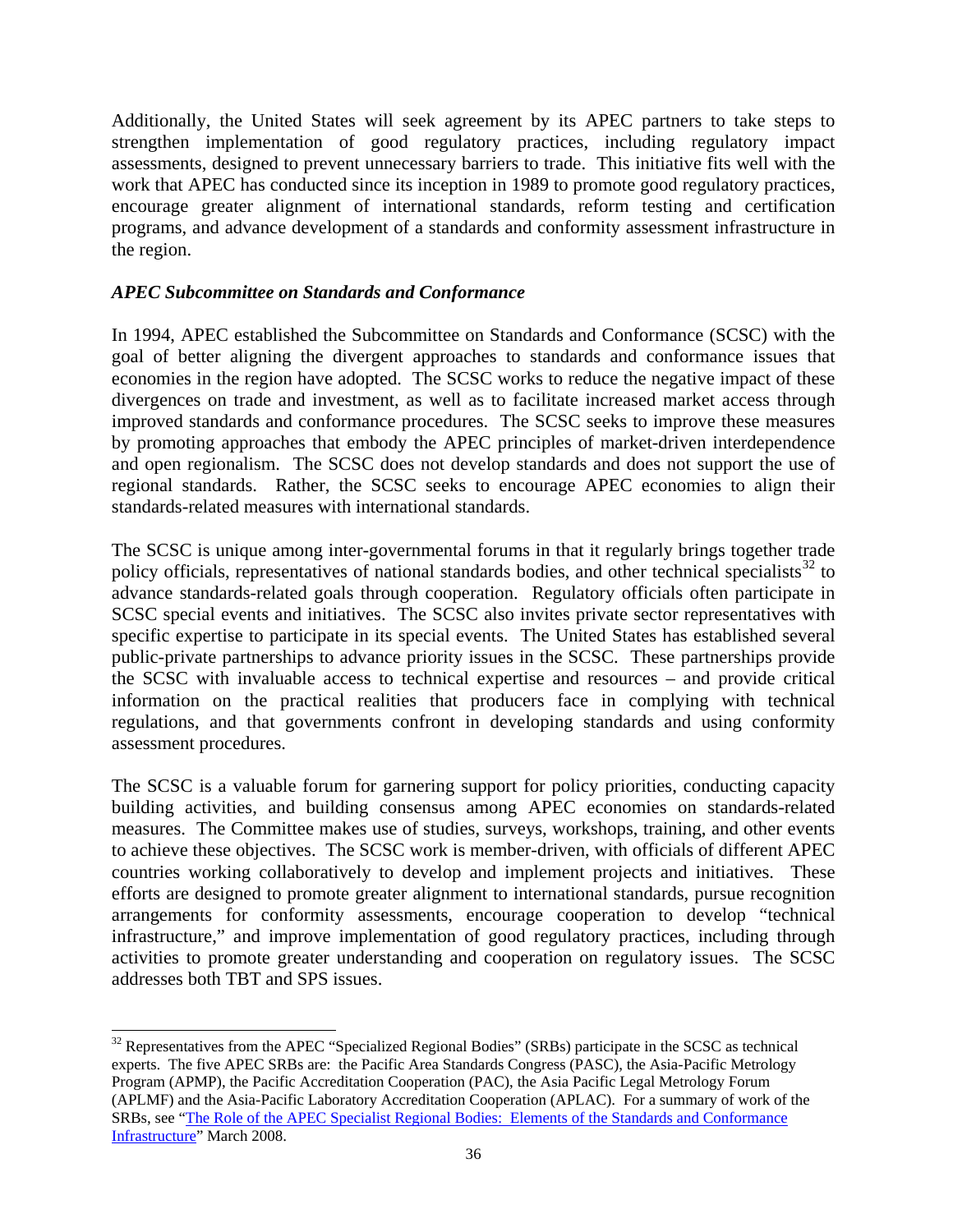Over the years, the SCSC has made important contributions to advancing progress and understanding on the trade aspects of standards-related matters, both in the region and internationally. In its work on conformity assessments, the SCSC has published reports and surveys on topics such as suppliers' declaration of conformity, market surveillance, and the effectiveness of MRAs. The SCSC established a "Voluntary Alignment Program" that has identified priority areas for member economies to align their measures with international standards and monitored the progress that each economy has made in adopting international standards. The SCSC has also adopted a strategic plan for improving technical infrastructure that identifies capacity building priorities for each developing APEC economy in the areas of standards, accreditation, laboratory accreditation, metrology, and legal metrology.

The United States is leading a number of initiatives in the SCSC, including public-private partnerships, such as the APEC Toy Safety Initiative and the Partnership Training Institute Network (PTIN) of the Food Safety Cooperation Forum (FSCF), both of which are described in greater detail below. The United States is continuing its leadership by hosting the SCSC's  $6<sup>th</sup>$ Conference on Good Regulatory Practice, March 1-2, 2011, and by co-chairing the SCSC's Trade Facilitation Task Force (TFTF), which brings trade and technical experts together on a regular basis to share information and cooperate on product-related environmental standardsrelated measures.

#### *The APEC Toy Safety Initiative*

Following high-profile incidents involving recalls of unsafe toys in 2007, APEC Leaders directed their officials to work to strengthen product safety standards and practices in the region without creating unnecessary obstacles to trade. The SCSC responded in 2008 by launching the U.S.-led APEC Toy Safety Initiative. Co-sponsored by the U.S. Toy Industry Association, the goals of the APEC Toy Safety Initiative are to strengthen toy safety, increase transparency, promote better regulatory alignment, and reduce unnecessary obstacles to trade that may arise as a result of toy safety systems. The Initiative sought to advance these goals through the "*Regulator Dialogue on Toy Safety*," held in Singapore in August 2009, and the *Survey of Toy Safety Regulators* delivered at the "*Open Dialogue on Toy Safety for All Stakeholders*," held in conjunction with the Hong Kong Toy Fair in January  $2010^{33}$ 

In 2011, toy safety regulators from the APEC region met under the auspices of the International Consumer Product Safety and Health Organization to review progress on the goals they set in 2009 seeking to increase alignment of toy safety reference standards in the region. This work will continue.

### *Partnership Training Institute Network of the Food Safety Cooperation Forum*

Concerns about food safety in the Asia-Pacific region have risen sharply in recent years and have spurred a collective mandate from leaders of the APEC countries to improve food safety standards and practices in the region without creating unnecessary impediments to trade. In response, the SCSC established the FSCF in 2007 with the goal of improving food safety

<span id="page-44-0"></span><sup>&</sup>lt;sup>33</sup> All of the agendas, presentations and reports on the APEC Toy Safety Initiative's activities are available on the website of the Toy Industry Association: [http://www.toyassociation.org.](http://www.toyassociation.org/)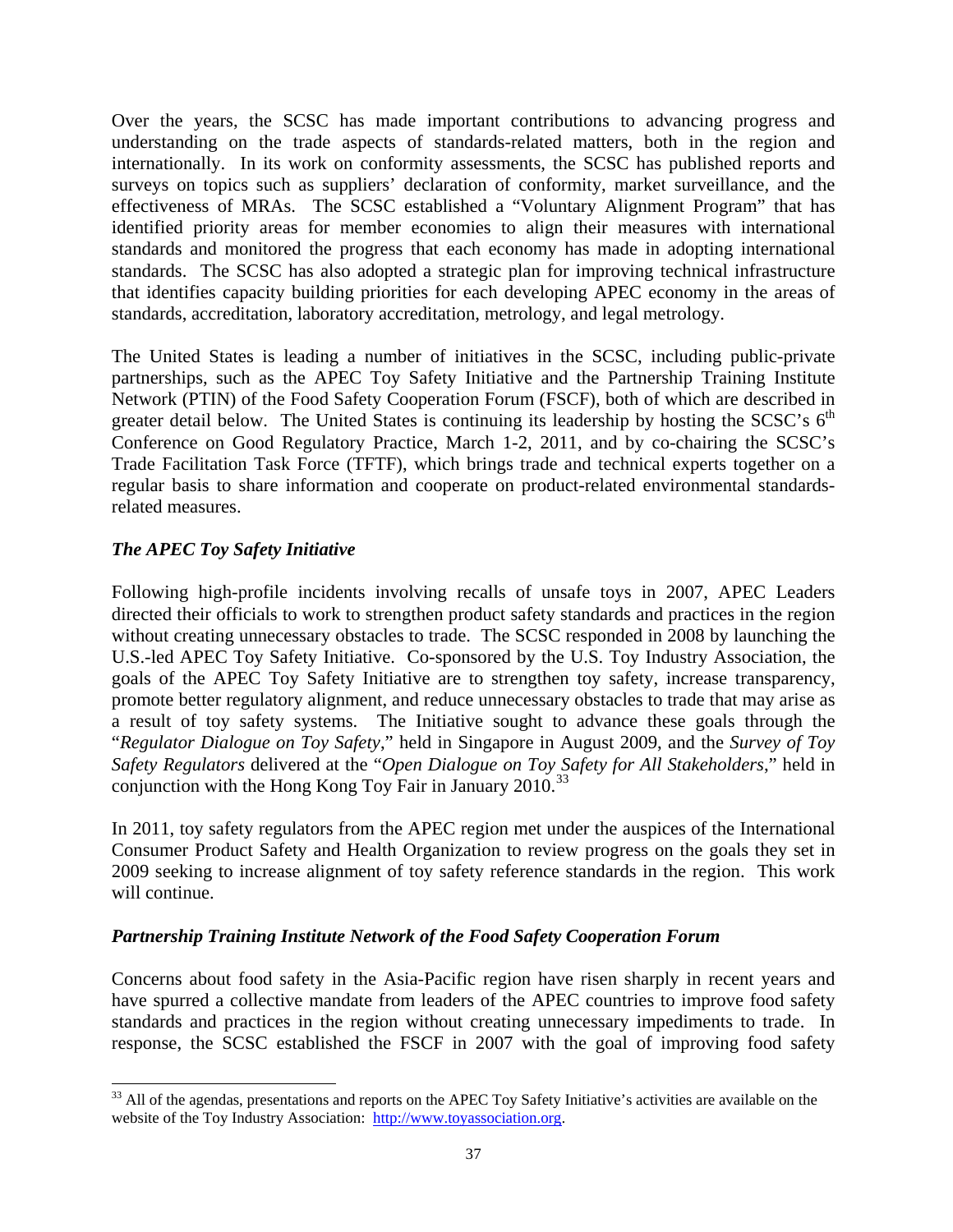regulatory systems in APEC economies, including food inspection, assurance, and certification systems that are consistent with WTO Members' rights and obligations under both the SPS and TBT Agreements.<sup>34</sup>

The FSCF seeks to increase food safety and facilitate trade in safe food by addressing capacity building opportunities for APEC member economies in priority areas such as information sharing, food safety regulatory systems, and food inspection. In 2008, APEC leaders called for increased capacity building to improve technical competence and understanding of food safety management among stakeholders in the food supply chain, which include regulators, growers, packers, handlers, storage providers, processors, manufacturers, retailers, and food service providers.

In 2008, the United States, in collaboration with stakeholders from the private sector and academia, spearheaded the establishment of the Partnership Training Institute Network (FSCF PTIN). FSCF PTIN combines the expertise and resources of industry, government, and academia to strengthen and augment the FSCF's efforts in addressing capacity building needs in the region. The goal of the FSCF PTIN is to facilitate trade and protect public health by building the capacity of stakeholders in the food supply chain to use international standards and best practices in food safety management from production to consumption, and by creating a network of institutes and experts to conduct training of food safety regulators in international best practices in food safety. In 2010, the FSCF PTIN conducted training workshops on the following subjects:

- **Export Certificates.** While the use of export certificates can facilitate trade in food and agricultural products, the procedures for export certification have grown increasingly more complex and varied as regulators around the region strive to assure food safety throughout the supply chain. The training provided by FSCF PTIN to food safety regulators on this subject provided guidance on how to avoid imposing unnecessary certification requirements, how to create generic certificates, and how to promote the use of electronic certification in the region.
- **Food Recall Systems**. Training provided by FSCF PTIN on this subject focused on helping government officials develop recall protocols for different food industry sectors, as well as streamline their recall systems based on experiences in economies with stable and effective recall systems. The goal of this work was to better prepare APEC member economies to deal with outbreaks and to implement effective and efficient food recalls.
- **Food Safety Curricula**. The FSCF PTIN hosted a workshop on best practices in the development and delivery of food safety curricula, bringing together a core group of food safety experts from the APEC economies to address ways to develop and deliver enduring food safety training in the region. The group developed a strategy and roadmap for reviewing existing publicly available materials, identifying gaps in coverage, and using this information to adopt and build a generic set of training materials that can be used to meet food safety training priorities identified by APEC member economies.

<span id="page-45-0"></span><sup>&</sup>lt;sup>34</sup> The FSCF covers both SPS and TBT issues. For convenience, the activities of the FSCF are included in the 2010 *TBT Report* rather than *2010 SPS Report*.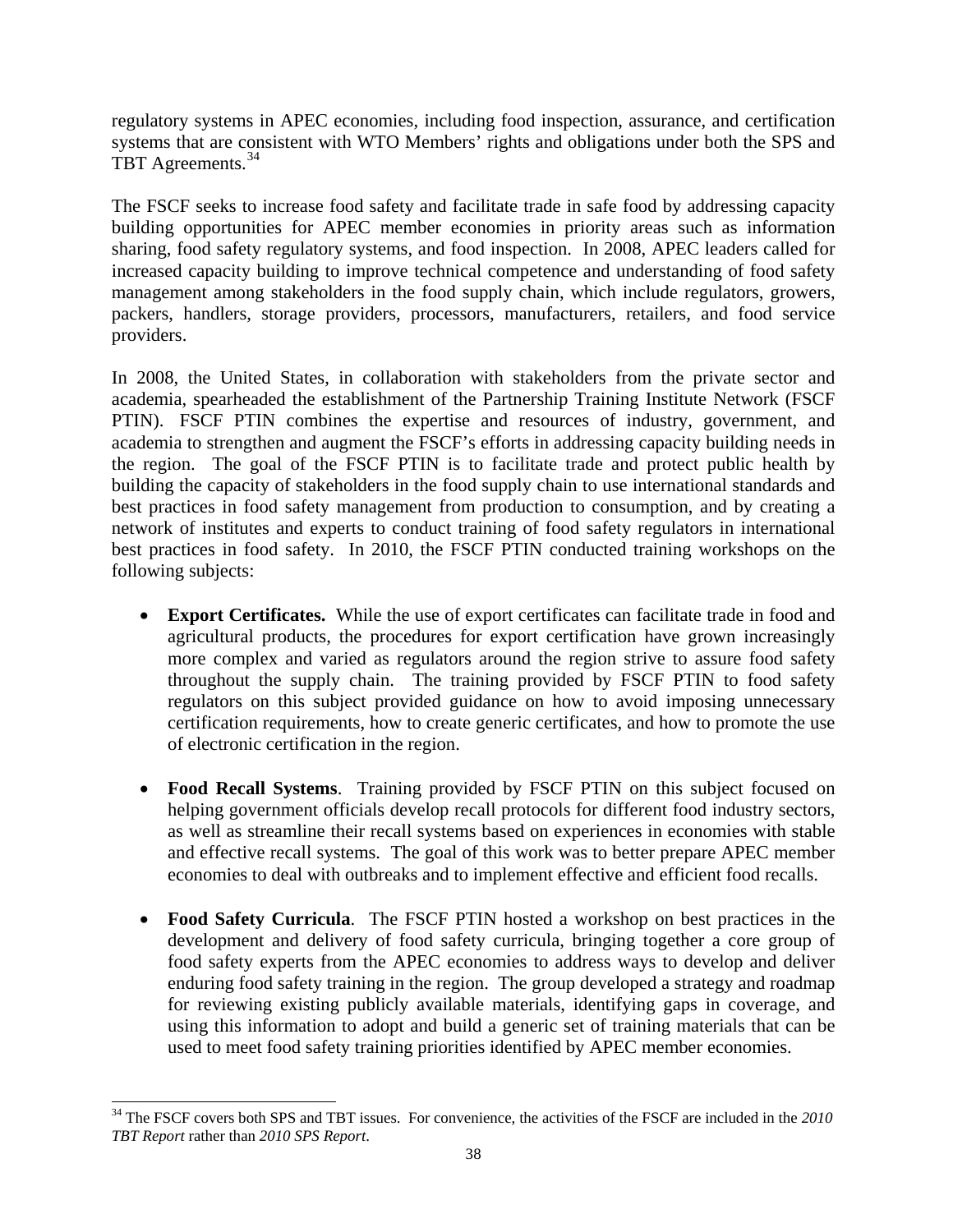• **Supply Chains**. The FSCF PTIN also sponsored a three-day training aimed at helping food regulators in APEC economies understand and apply best practices and use innovative technologies in developing food safety plans for supply chains. The goal was to ensure that suppliers provide products that meet applicable regulatory, legal, and contractual food safety standards in the relevant APEC economy.

### *Trade Facilitation Task Force (TFTF)*

The proliferation and diversity of product-related environmental regulations, particularly those of the European Union, prompted the need for an APEC forum to promote information exchange and cooperation to reduce the potentially adverse trade impact on APEC economies from these emerging technical requirements. In 2006, the SCSC established the Trade Facilitation Task Force (TFTF). The TFTF, co-chaired by Korea and the United States, brings together trade and technical experts to exchange information on specific trade concerns affecting APEC economies (whether imposed by other APEC economies or countries outside the APEC region) and to promote cooperation in international standardization activities associated with product-specific environmental regulations. Experts from industry, academia, international or regional bodies, and other relevant authorities participate in TFTF activities.

In September 2010 the TFTF met in Sendai, Japan to exchange information and promote cooperation on the trade and technical aspects of current work related to carbon emission estimation and sustainability.

## *Trans-Pacific Partnership (TPP)*

The Trans-Pacific Partnership (TPP) is a key initiative through which the United States seeks to advance the multi-faceted U.S. trade and investment interests in the Asia-Pacific region by negotiating an ambitious, 21st-century regional trade agreement along with Australia, Brunei Darussalam, Chile, Malaysia, New Zealand, Peru, Singapore, and Vietnam. The TPP has begun with this initial group of like-minded countries with the goal of creating a platform for regional integration across the region.

In the TPP negotiations addressing standards-related issues, the United States is emphasizing several key themes, including regulatory transparency, encouraging the use of good regulatory practices, and providing for TPP governments to accept the results of conformity assessment procedures carried out in TPP partner countries. The overall U.S. objective is to establish rules and disciplines for standards-related measures that reduce the likelihood that TPP countries will create or maintain unnecessary technical barriers to trade.

In the U.S. view, open and transparent procedures for developing technical regulations, standards, and conformity assessment procedures are key to avoiding unnecessary technical barriers to trade. In particular, where regulators provide early notice to interested parties at home and abroad that they are considering adopting new measures, the interested parties can help regulators obtain the information they need to design the measures in a way that avoids placing unnecessary burdens on local and foreign producers. Moreover, when regulators use transparent procedures in developing regulations, they also help ensure that both domestic and foreign stakeholders will view the final regulations as legitimate. In addition, transparent implementation of measures and reasonable compliance periods will enhance legal certainty and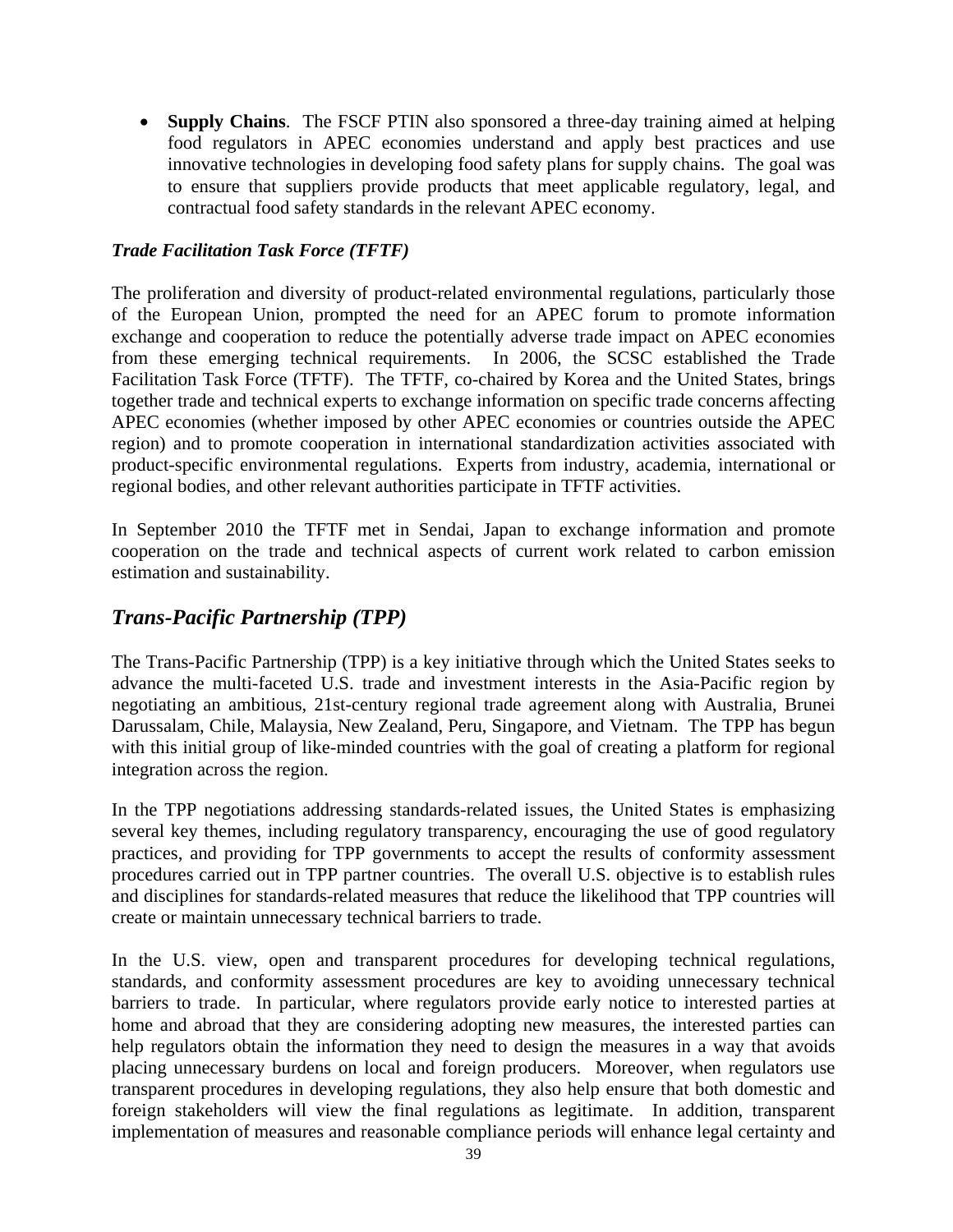predictability for suppliers and make it easier for them to comply.

Transparent procedures in developing regulations are also vital in crafting high quality, sciencebased regulations. In particular, these procedures help governments avoid adopting unneeded, inappropriate, or overly burdensome technical regulations, while enhancing the competitiveness.

The United States is also working to reach agreement in the TPP negotiations on the principle that suppliers do not need to have their facilities inspected more than once or have their products tested more than once in order to demonstrate that they comply with technical regulations and standards in place in a particular export market. In addition, the United States is seeking commitment from each TPP government that it will permit suppliers in other TPP countries to allow testing to be carried out by a conformity assessment body of their choice, regardless of where it is located, as long as the body meets the importing country's criteria for approved assessment bodies.

## *Regulatory Cooperation Fora*

The United States participates in three bilateral regulatory cooperation forums aimed at promoting regulatory best practices and aligning regulatory approaches in economically significant sectors.

### *European Union*

Last year's report provided a comprehensive summary of the EU's approach to standards-related measures and its trade-restrictive effects on U.S. exports to the EU (see pages 45-50 of the *2010 TBT Report*). The EU's approach, and its efforts to encourage governments around the world to adopt its approach, continues to present one of the biggest strategic challenges for the United States in the area of standards-related measures. In 2010, U.S. officials worked to develop a more comprehensive strategy for addressing this challenge in existing bilateral fora, such as the Transatlantic Economic Council (TEC) and the United States – European Union High-Level Regulatory Cooperation Forum (HLRCF), to encourage systemic changes in the EU approach.

The TEC is designed to give high-level political direction to bilateral initiatives aimed at promoting increased bilateral trade, job creation, and economic growth through deeper transatlantic economic integration. The HLRCF, comprising U.S. and EU regulatory and policy officials, oversees a program of bilateral cooperation on horizontal and sectoral regulatory issues. The group has convened in each of the past three TEC meetings to identify projects for the TEC to consider. During its December 2010 meeting, the TEC called for the HLRCF to undertake several cross-cutting (or "horizontal) cooperation initiatives, among them: (1) developing a shared set of principles and best practices for regulation; (2) exploring mechanisms for identifying candidate sectors for upstream regulatory cooperation; and (3) crafting a package of joint improvements to each side's approach to the use of standards in regulation.

### *Efforts to Develop a Shared Set of Principles and Best Practices*

Pursuant to the TEC's instructions, the United States and the European Commission agreed to five regulatory principles to reinforce and improve bilateral regulatory cooperation to ensure that regulations in the United States and the EU protect public health, welfare, safety and the environment while also promoting trade, economic growth, and job creation. These principles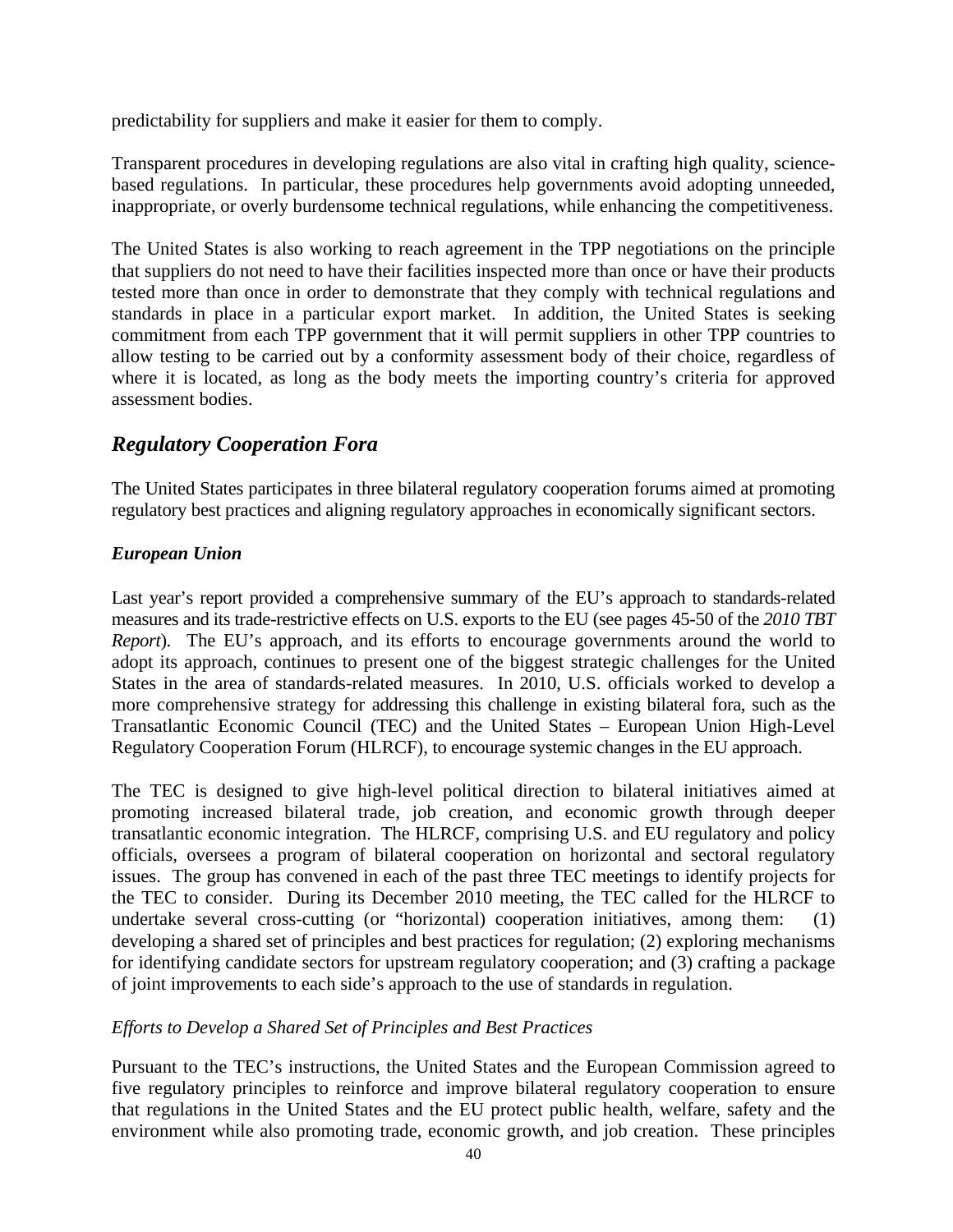include the following:

- Transparency and openness, allowing participation by stakeholders and the public;
- Consideration of costs and benefits:
- Careful analysis of alternatives;
- Selection of the least burdensome approach; and
- Use of flexible tools, promoting freedom of choice and free markets.

On the basis of these shared principles, the United States and the European Commission further agreed to the following best regulatory practices:

- Regulations should be adopted through a transparent and open process that, to the extent feasible, promotes accountability and participation, with adequate time, opportunity, and accessible tools (including the Internet) for public comment in advance;
- Regulations should be adopted only after a careful assessment of the costs and benefits (both quantitative and qualitative) of regulatory proposals and should be based on the best available science and a reasoned determination that the benefits of the chosen approach justify the costs;
- Regulations should be adopted only after careful consideration of reasonable alternatives, both more stringent and less stringent, including non-regulatory options;
- Regulations should be tailored to impose the least burden on society, consistent with achieving regulatory objectives, and to minimize adverse impacts on competition, job growth, innovation, entrepreneurship, and international trade and investment;
- Regulations should not impose unnecessarily divergent, burdensome, or duplicative requirements between the United States and the EU;
- To the extent feasible, regulations should promote flexibility and freedom of choice, through, for example, disclosure requirements and performance standards rather than design standards; and
- Existing regulations should be reevaluated periodically and, to the extent feasible and appropriate, modified, expanded, streamlined, or repealed in light of experience.

On the basis of the agreement on principles and best practices, the United States has urged the EU to agree to establish new bilateral mechanisms to promote early warning of planned regulatory actions and consultation with outside parties, including:

• Use of on-line planning tools and documents to improve transparency and understanding of the regulatory lifecycle, and to highlight actions available for public comment;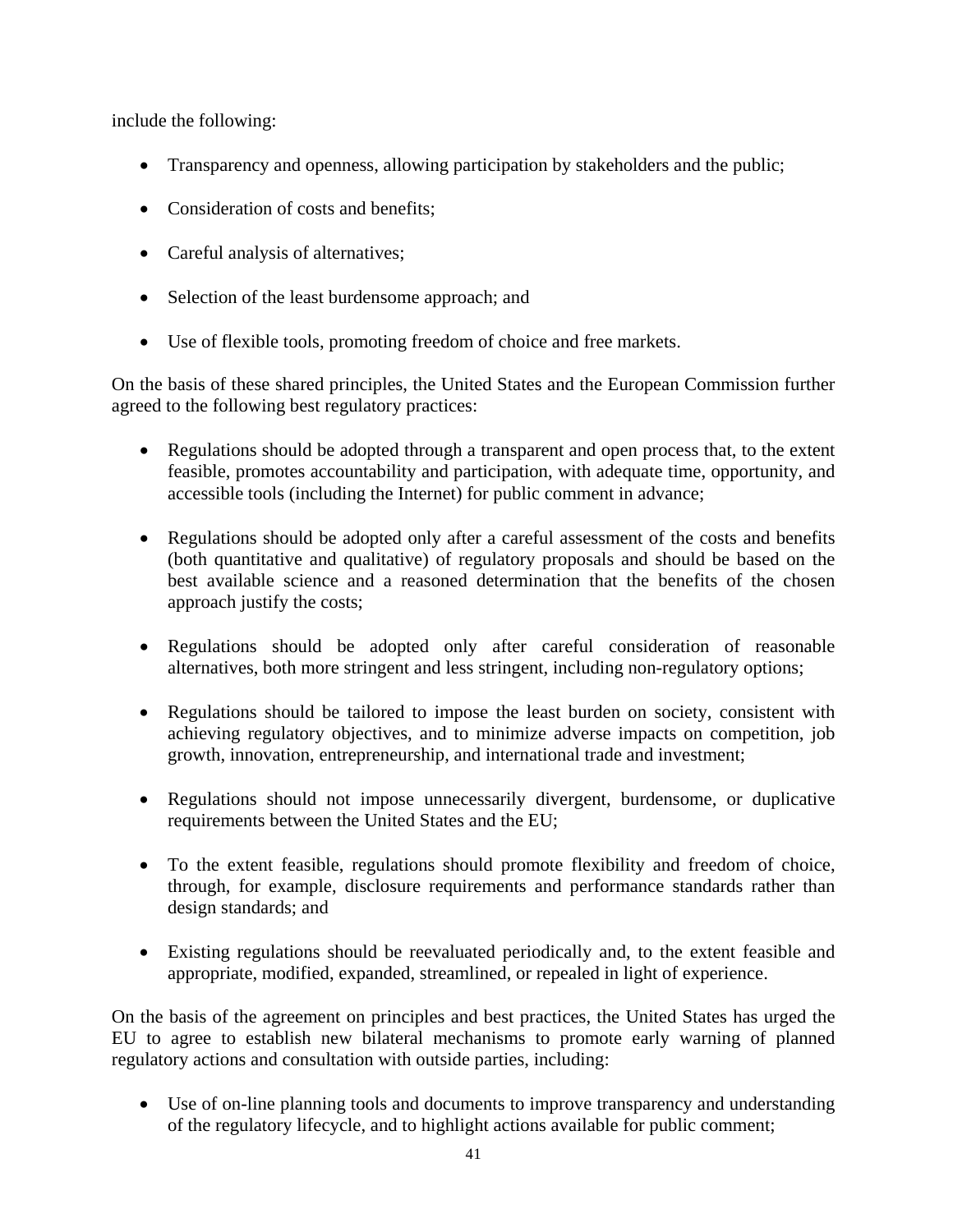- Soliciting input from international stakeholders on regulatory actions under review to help prevent unnecessary divergence, burdens, and duplicative regulatory requirements, including (when feasible and appropriate) meetings with senior-level officials and international stakeholders; and
- Ensuring that proposals to supplement or modify existing regulations are made available for public comment, and procedures for public comment are open and accessible, with comment periods generally lasting at least 60 days.

The United States has also urged the EU to create new bilateral mechanisms to promote regulatory cooperation and collaboration, including by:

- Exploring new ways to use planning tools and documents to enable more opportunities for cooperation and collaboration with foreign governments and external stakeholders, and to encourage more advice and more useful comments;
- Expanding the use of on-line planning tools and documents to exchange regulatory information and display materials throughout the regulatory lifecycle in real time and in an intuitive, graphic manner;
- Including senior officials from the OMB and the European Commission in meetings on regulatory issues; and
- Issuing annual notices to the public to solicit recommendations on potential sectors to consider for inclusion in initiatives to promote bilateral regulatory convergence or for other types of cooperative activities that the HLRCF should explore.

The United States has also urged the EU to consider establishing bilateral mechanisms for enhancing regulatory transparency, including procedures to broaden participation by stakeholders and the public in the development of U.S. and EU regulatory measures.

### *Regulating Nanotechnology*

The United States and EU identified nanotechnology as one initial area in which regulatory cooperation might be possible. U.S. officials briefed the EU on the U.S. government's accelerated and robust efforts to develop a consensus approach to nanotechnology. Among other things, U.S. officials discussed with their EU counterparts a common definition of "nanomaterial" and the two sides agreed to take a risk-based approach to regulating nanotechnology, which they agreed was more appropriate than considering hazards alone. The two sides also agreed to base their analyses on the best available science on nanotechnology, and to continue to cooperate, including sharing best practices and research.

#### *Voluntary Standards*

During the December 2010 discussion, the United States and EU agreed to "build bridges" between their respective approaches on the use of voluntary standards in regulation, despite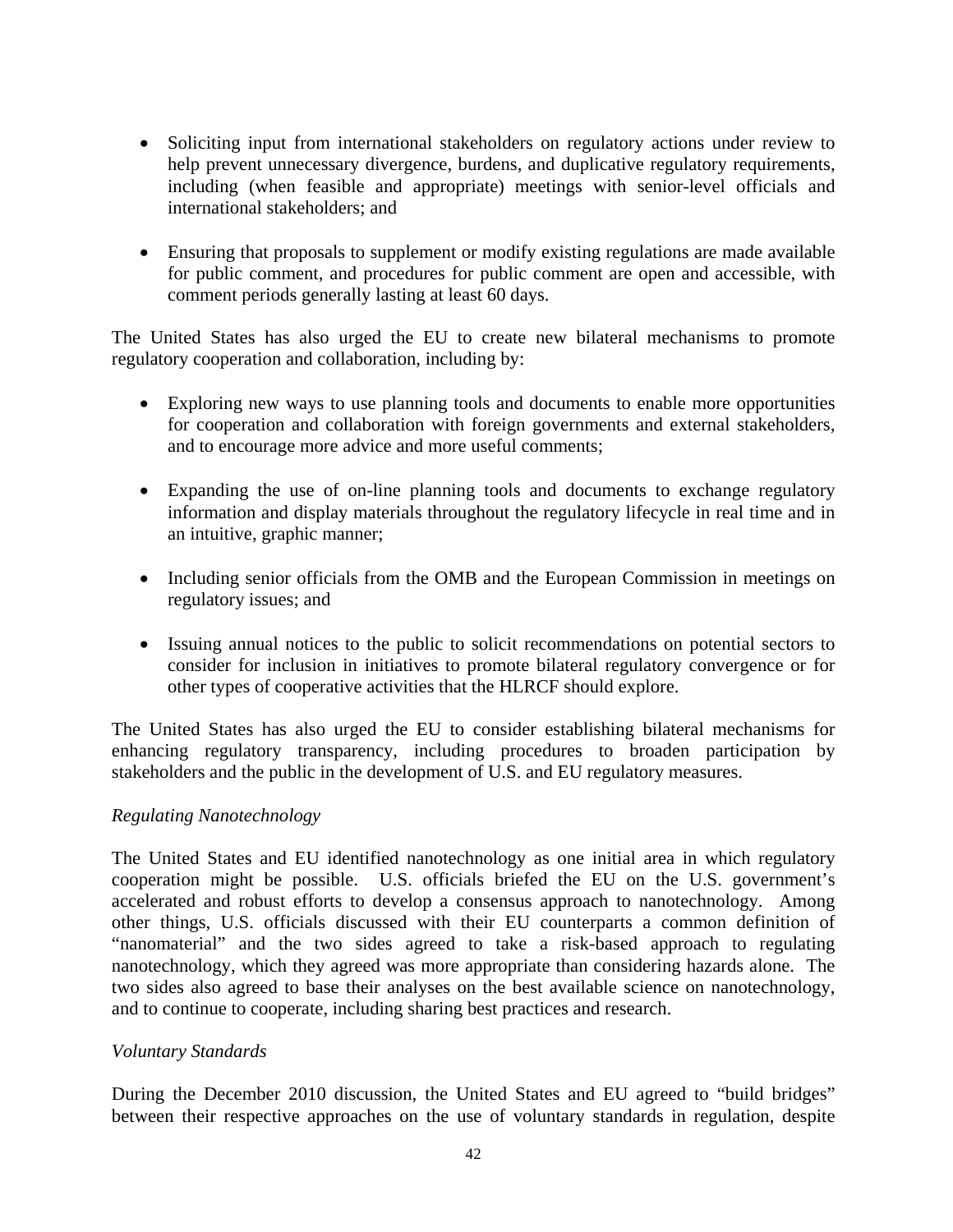maintaining very different overall approaches to standards development and use. In a December 16, 2010 joint statement, the HLRCF identified as primary areas of focus efforts to enhance transparency and meaningful stakeholder participation in each side's processes for developing standards and regulations, and called for the two sides to develop by the next HLRCF meeting a set of proposals to implement these principles.

The United States will continue to press these issues with the EU during the remainder of 2011.

## *Mexico*

In May 2010, President Obama and Mexican President Calderón committed to enhance significantly the economic competitiveness and the economic well-being of the United States and Mexico through improved regulatory cooperation. The Presidents directed the creation of a United States – Mexico High-Level Regulatory Cooperation Council (HLRCC), comprising senior-level regulatory, trade, and foreign affairs officials from each country.

The HLRCC will seek to promote several goals, including:

- Making regulations in the two countries simpler and more compatible, increasing simplification, and reducing compliance burdens without compromising health, public safety, environmental protection, or national security;
- Increasing regulatory transparency to build national regulatory frameworks designed to achieve higher levels of competitiveness and promote development;
- Simplifying regulatory requirements through public involvement;
- Improving and simplifying regulation by strengthening their analytic base; and
- Increasing bilateral technical cooperation.

The HLRCC held its inaugural meeting in Washington, DC on September 13, 2010. Participants discussed their shared commitment to regulatory cooperation on key issues. The two sides began considering sectors with high levels of integration that might be subject to HLRCC focus. Participants also discussed systemic issues, such as transparency mechanisms and analytical techniques, how the two governments use standards as regulatory tools, and steps the two sides could take to provide each other with an "early warning" of significant anticipated regulatory.

In March 2011, the U.S. Department of Commerce's International Trade Administration (ITA) published a *Federal Register* notice requesting views from the public on cooperative activities that the United States should pursue with Mexico under the HLRCC or Canada under the parallel Council that the United States and Canada have established (discussed below). U.S. officials will consider these suggestions together with the recommendations Canada and Mexico elicit in their own public outreach efforts with a view to identifying areas of unnecessary regulatory divergences in North American that may be disrupting U.S. exports and addressing them in the appropriate Council.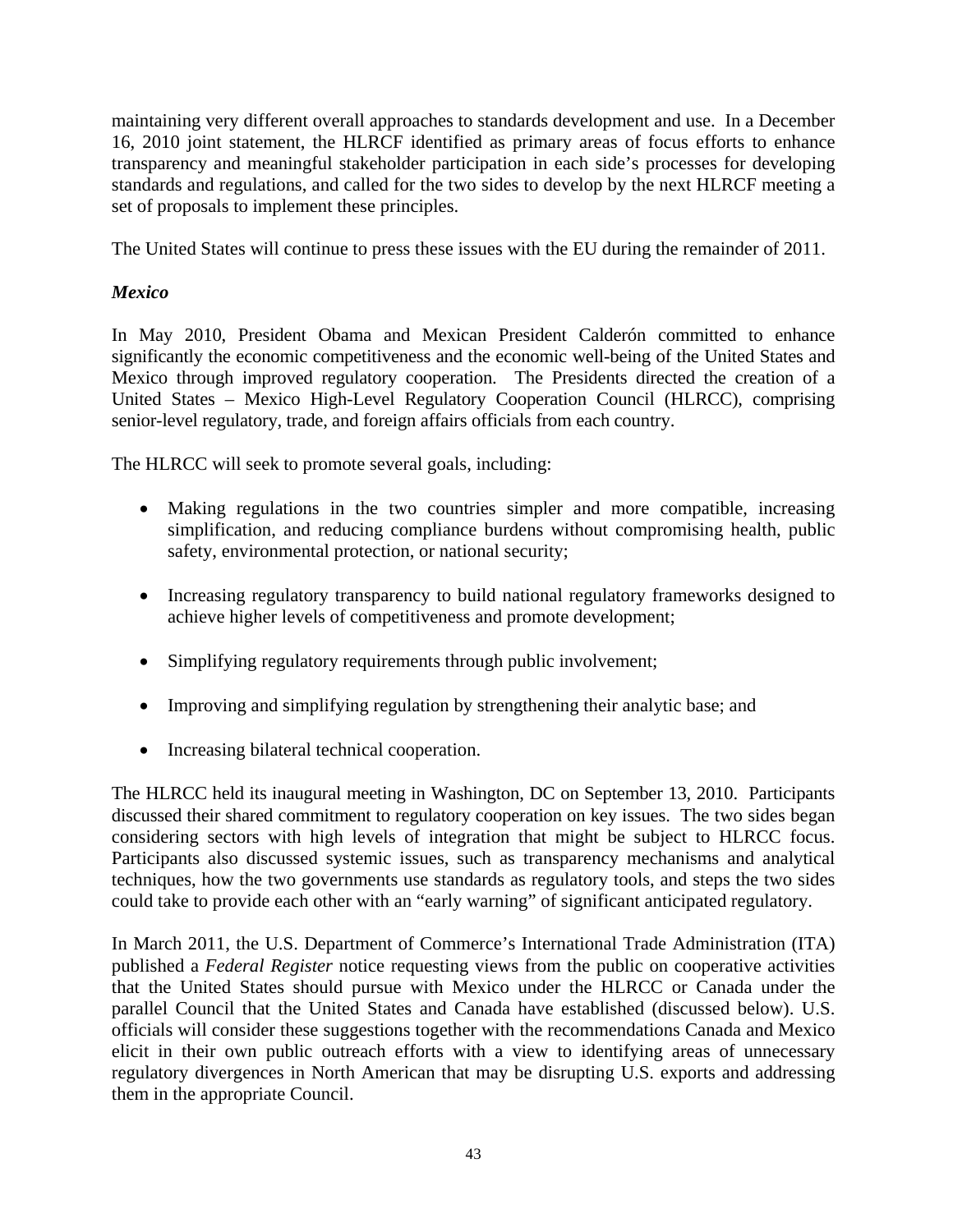#### *Canada*

In February 2011, President Obama and Canadian Prime Minister Harper directed the creation of a United States – Canada Regulatory Cooperation Council (RCC), composed of senior regulatory, trade, and foreign affairs officials from each government. The RCC has a two-year mandate to promote economic growth, job creation, and benefits to U.S. and Canadian consumers and businesses by enhancing regulatory transparency and coordination.

The United States and Canada will work through the RCC to provide early notice of regulations with potential cross-border effects, strengthen the analytical basis of their regulations, and help make their regulations more compatible. The RCC will focus its work on sectors characterized by high levels of integration, significant growth potential, and rapidly evolving technologies.

#### *Doha Round Negotiations Regarding Standards-Related Measures*

The United States has tabled three proposals in the WTO's Doha Round of Trade Negotiations on Non-Agricultural Market Access (NAMA) aimed at reducing standards-related non-tariff barriers (NTBs). These proposals cover: (1) textiles, apparel, footwear, and travel goods (TAFT);<sup>[35](#page-51-0)</sup> (2) electronic goods;<sup>[36](#page-51-1)</sup> and (3) automotive goods.<sup>37</sup> WTO Member "senior officials" have set all three of these proposals for priority negotiations as part of the overall NAMA NTB negotiations and the proposals were included in the NAMA Chair's December 2008 negotiating text. $38$ 

Each of the three proposals seeks to facilitate trade in specific sectors for which U.S. industry has expressed particular concern about standards-related NTBs. For example, the TAFT proposal grew out of U.S. industry concerns that the differing approaches that WTO Members take to labeling requirements and sudden changes in those requirements can impose substantial costs and burdens on producers while also increasing the time it takes to bring these products to the market. In many cases, these costs are then passed on to importers and consumers. The three U.S. proposals aim to address sector-specific issues of this nature by building on existing TBT Agreement disciplines. In addition, the three U.S. proposals also create new and enhanced disciplines in areas such as transparency, good regulatory practice, international standards, and conformity assessment procedures, while at the same time ensuring that regulators retain the ability to meet legitimate policy objectives.

During the last year, all three U.S. proposals were discussed in detail among WTO Members, with the most significant progress being made on the U.S. textiles proposal and on transparency provisions common to all three proposals. The chair of the negotiations created small groups to

<span id="page-51-0"></span><sup>&</sup>lt;sup>35</sup> Understanding on the Interpretation of the Agreement on Technical Barriers to Trade with respect to the Labelling of Textiles, Clothing, Footwear, and Travel Goods (TN/MA/W/93/Rev.2, 8 November 2010).

<span id="page-51-1"></span><sup>&</sup>lt;sup>36</sup> Understanding on Non-Tariff Barriers Pertaining to the Electrical Safety and Electromagnetic Compatibility (EMC) of Electronic Goods (TN/MA/W/105/Rev.3, 26 November 2010).

<span id="page-51-2"></span><sup>&</sup>lt;sup>37</sup> Understanding on Non-Tariff Barriers Pertaining to Standards, Technical Regulations, and Conformity Assessment Procedures for Automotive Products (TN/MA/W/120, 9 July 2010).

<span id="page-51-3"></span><sup>&</sup>lt;sup>38</sup> Fourth Revision of the Draft Modalities for Non-Agricultural Market Access (TN/MA/W/103/Rev.3, 6 December 2008. The list of proposals is in paragraph 24.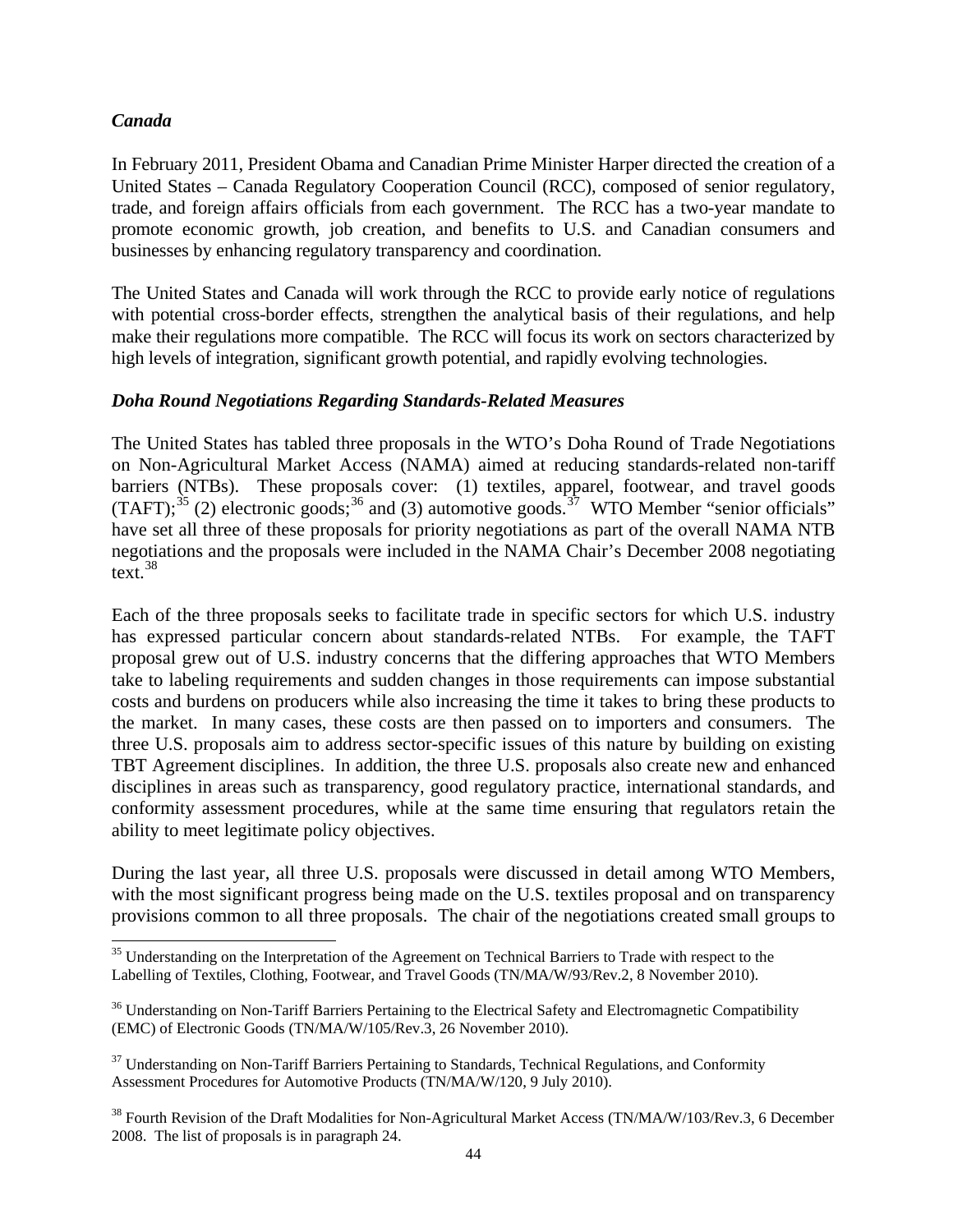facilitate greater discussions on these initiatives among the WTO Members with the most substantial interest in the respective subject matter. The United States is participating vigorously in these small groups with the hope of achieving consensus while also continuing to advocate for its autos and electronics proposals.

#### *Textiles*

The TAFT proposal, which the United States introduced along with the EU, Mauritius, Sri Lanka, and Ukraine, seeks to facilitate trade in textiles, apparel, footwear, and travel goods through provisions that would promote greater alignment of labeling requirements. In this manner, the U.S. textiles proposal would reduce costs for suppliers, exporters, and consumers. The proposal would promote greater alignment of labeling requirements by encouraging Members to limit their labeling requirements to certain subjects (such as care instructions or fiber content) while at the same time discouraging Members from imposing other requirements (such as requirements for labels to be certified or made of certain materials). The U.S. proposal would also encourage Members to use non-permanent labels instead of permanent labels where appropriate. Finally, the U.S. TAFT proposal calls for strong transparency rules, which are discussed in greater detail in the section below.

#### *Transparency*

All three U.S. proposals (autos, electronics, and textiles) set out rules to enhance regulatory transparency and promote good regulatory practices. These rules seek to ensure that U.S. industry and other relevant stakeholders are able to participate on a non-discriminatory basis in the process by which other WTO Members develop standards-related measures by guaranteeing that stakeholders could submit comments on proposed regulatory measures, have the relevant WTO Members take their comments into account, and see a response to their comments no later than the date the Member publishes the final measure. These rules will help U.S. stakeholders influence the development of standards-related measures that other Members adopt and help reduce the chances that those measures will disadvantage U.S. exports.

The U.S. transparency proposals would also increase the likelihood that regulators around the world base their regulations on similar data and reach similar conclusions regarding the risks associated with a particular product and the appropriate measures to mitigate those risks. In addition, the U.S. proposals encourage regulators to develop and adopt better informed and effective regulatory measures. For these reasons, the rules set out in the proposal will help U.S. producers increase their exports to different markets around the world.

To achieve these transparency-related goals, the U.S. proposals on autos, electronics, and textiles each include provisions that would require WTO Members to notify the TBT Committee of the technical regulations and conformity assessment procedures they propose to develop, regardless of whether these measures are based on international standards. This would build on existing TBT Agreement obligations (which require Members to notify the TBT Committee only if they measures they propose are not based on international standards), and would ensure that stakeholders can learn of proposed regulations that may affect their ability to export to a particular market. In addition, each of the U.S. proposals would provide a greater opportunity than is currently guaranteed under WTO rules for interested parties to comment on proposed regulations before they are adopted.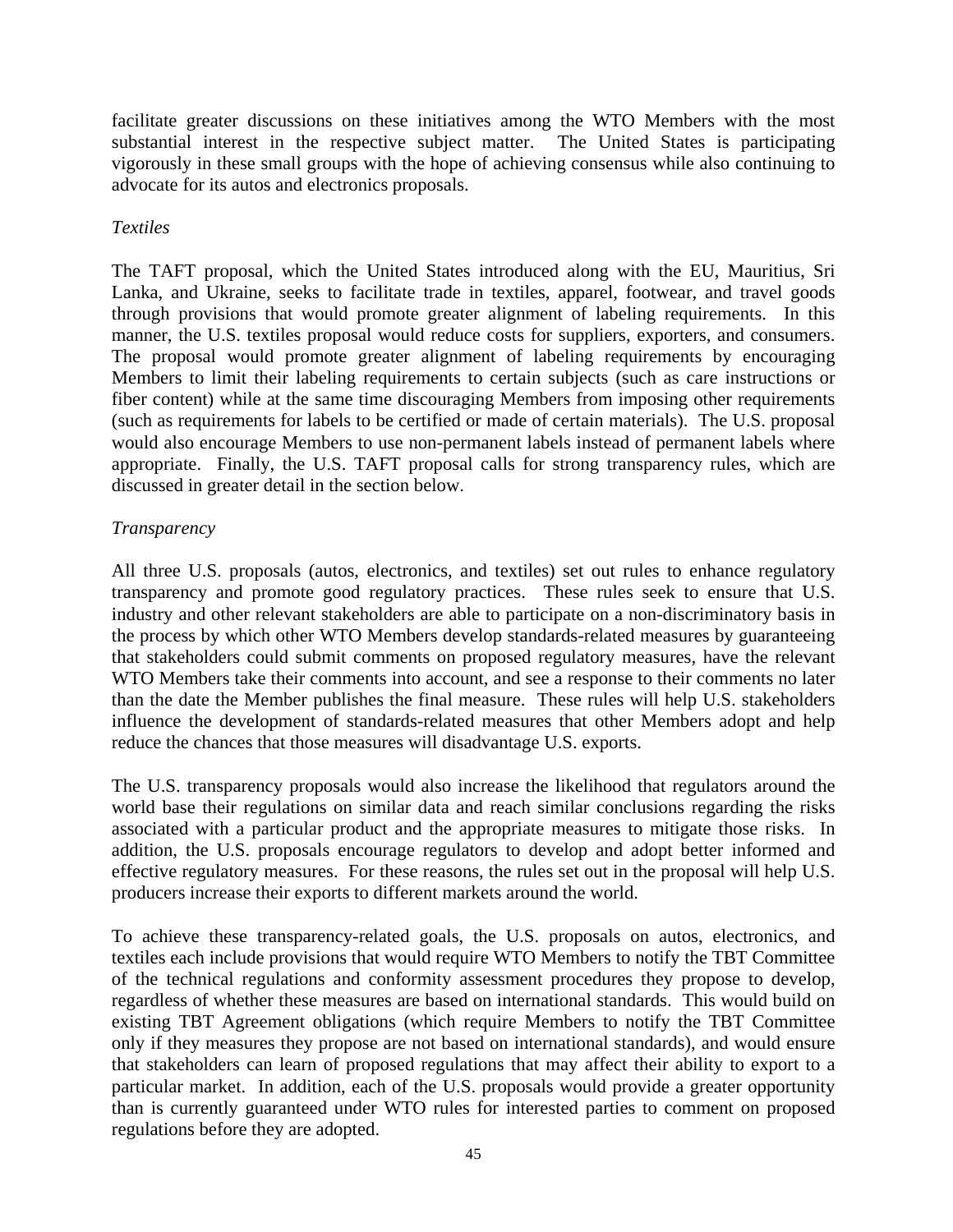The U.S. transparency proposals also seek to ensure good regulatory practices in the sectors they cover. For example, the proposals require Members regularly to review their relevant technical regulations and conformity assessment procedures and ensure that they have adequate domestic procedures in place to review the actions their regulators take to apply them. In addition, the proposals would require Members that are preparing or proposing to adopt a technical regulation or conformity assessment procedure to consider the costs of complying with the proposed measure. Further, the proposals would require Members to consider regulatory and nonregulatory alternatives before adopting a technical regulation, or conformity assessment procedure.

#### *Autos and Electronics-Specific Provisions*

The U.S. autos and electronics proposal contain a number of proposed rules similar to the standards-related provisions of U.S. FTAs. Although discussions on these proposals have not advanced as far as those for the U.S. proposals on textiles and transparency, the United States continues vigorously to advocate for them.

The U.S. auto and electronics proposals include rules that would encourage standardizing bodies around the world to develop standards that are globally and technically relevant and to ensure that the procedures these bodies follow to develop standards include a meaningful opportunity for U.S. exporters and other stakeholders to provide comments before the standards are adopted. In particular, the U.S. proposals would clarify that a standard will only be considered an international standard within the meaning of the TBT Agreement if it is developed in accordance with the six principles of the *2000 Committee Decision* discussed in Section V of this report. In addition, these proposals would require WTO Members to apply the same criteria and procedures for accrediting or otherwise approving domestic and foreign conformity assessment bodies to test and certify products for its market and to accept test results performed by competent facilities outside the Member's territory.

The U.S. proposal on electronic goods also seeks to commit WTO Members to one of two forms of conformity assessment procedures in the areas of electrical safety and electro-magnetic compatibility – third party certification or a suppliers' declaration of conformity. The proposal would establish disciplines for both types of procedures that ensure, for example, any product testing a Member requires can be performed in the exporting country and that U.S. testing and certification bodies are treated no less favorably than conformity assessment bodies located in the territories of other WTO Members.

Finally, the U.S. proposal on autos seeks to encourage Members to (a) participate in the work of international standardizing bodies as a way of harmonizing technical regulations and conformity assessment procedures for those products; (b) consider other Members' automotive technical regulations and conformity assessment procedures when they determine that there is a need to regulate and explain any proposed deviations in substance from relevant international standards; and (c) provide at least 18 months for producers to comply with a new technical regulation that would require substantial change in automobile design or technology.

#### *The Emerging Technologies Interagency Policy Committee*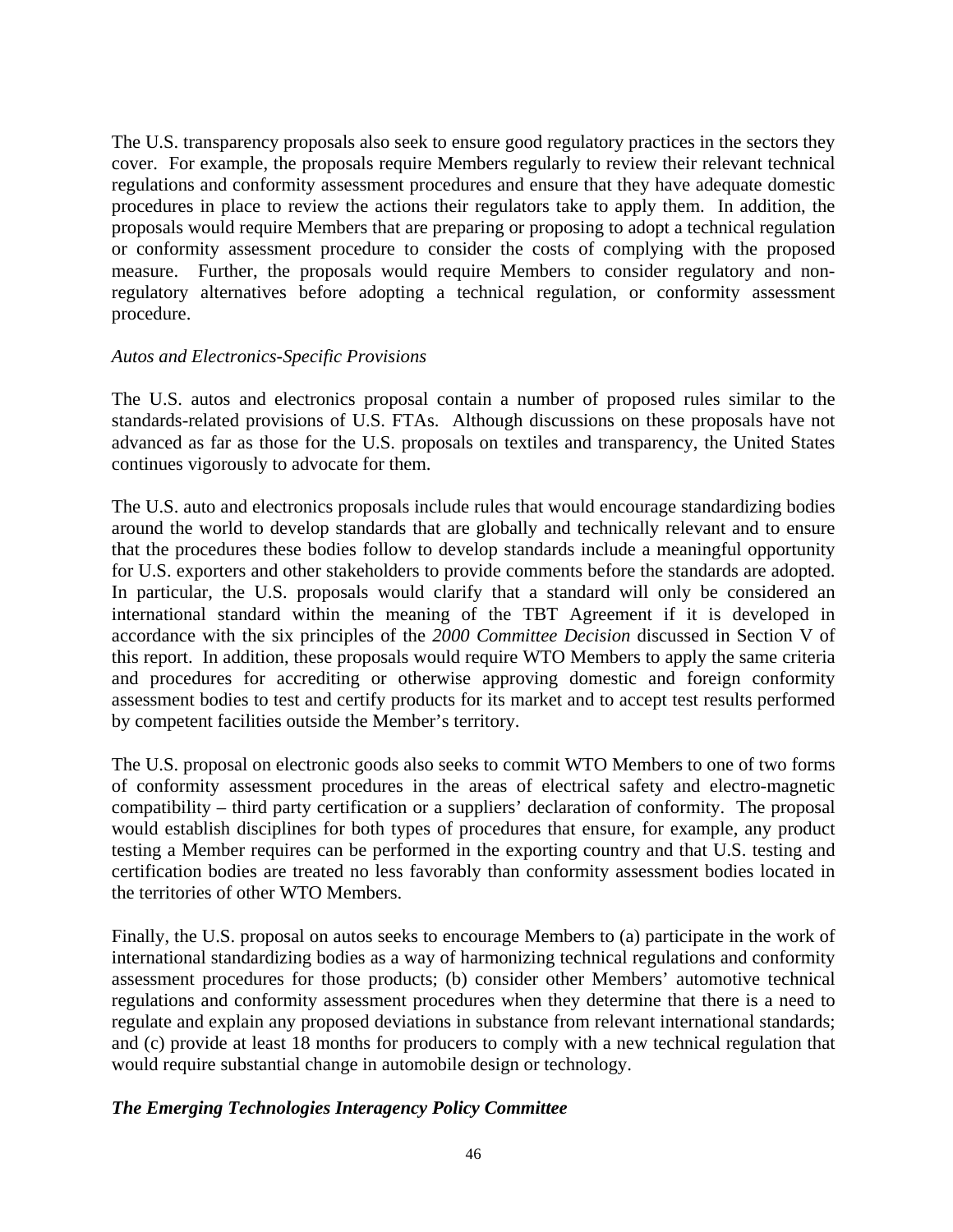The United States recognizes the critical importance of enhanced interagency coordination in developing regulatory policy for emerging technologies. Emerging technologies promise to have significant scientific, economic, and perhaps societal impacts because of their potential to revolutionize fields as varied as materials science, electronics, medicine, communications, agriculture, and energy. Rapid scientific and technological advances in these fields are resulting in a variety of new products and processes with unique and transformational characteristics. But full realization of the economic and public benefits of these applications will require open consideration of policy questions with the full range of stakeholders, including governments, industry, non-governmental organizations, academia, and the public.

As a result, in 2010 the Administration formed the Emerging Technologies Interagency Policy Coordination Committee (ETIPC), part of an effort to give special attention to technologies so new—such as nanotechnology and synthetic biology—that their policy implications are still being gauged. Created jointly by the White House Office of Science and Technology Policy, OMB's Office of Information and Regulatory Affairs, and USTR, the ETIPC consists of assistant secretary-level representatives from about 20 Federal agencies. The ETIPC complements the work of the TPSC and the National Science and Technology Council, by providing a forum for appropriate and timely consideration of a broad range of policy questions and to coordinate positions that Federal agencies may take when engaging on these issues internationally. From a trade perspective, ETIPC will help the United States engage in regulatory cooperation activities with trading partners, with a view to avoiding the creation of unnecessary divergences in regulation and the creation of unnecessary technical barriers to trade in emerging technologies.

At the first meeting of the Committee in May 2010, the co-chairs outlined several guiding principles for the group's work, including the Administration's commitment to scientific integrity, innovation, and open government, ensuring that the benefits of regulation justify its costs, and using risk-benefit-based oversight mechanisms that ensure safety without stifling innovation, stigmatizing emerging technologies, or creating trade barriers.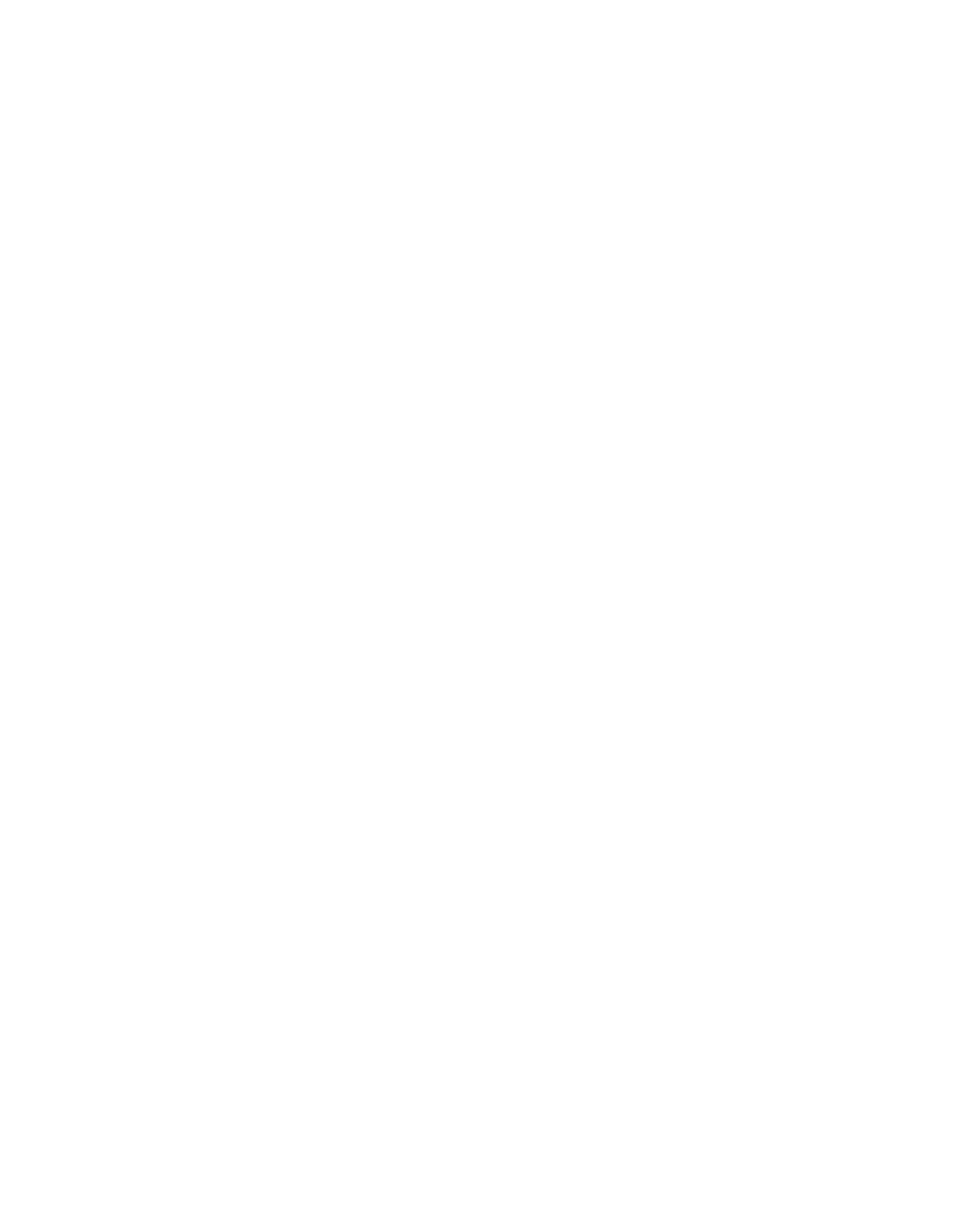## **X. Trends in 2010**

The U.S. government actively seeks to prevent and eliminate unnecessary technical barriers to trade by participating in a variety of venues and on many different levels. The preceding sections of this report reviewed U.S. government engagement in bilateral and multilateral venues on specific trade concerns and on systemic issues. Section X provides a summary of many of the specific concerns of the United States with standards-related activities in specific countries. This section reviews trends that appear across various U.S. trading partners' markets, as well as standards-related systemic issues, that can significantly affect the ability of U.S. businesses and producers to access foreign markets.

#### *Regulatory Measures on Goods with Cryptographic Capabilities*

A number of U.S. trading partners, including China, India, and the Russian Federation, have adopted problematic measures that block or restrict U.S. exports of products with cryptographic capabilities for commercial use. As an increasing number of products for commercial use are being designed with cryptographic capabilities to protect data integrity and confidentiality, these measures have the potential to significantly impede trade in a wide range of industrial products and systems. For example, China requires U.S. companies to provide their source codes as a condition for U.S. companies to market their products. Likewise, China, India, and Russia all require U.S. companies to partner with an indigenous company, thus jeopardizing business proprietary information, or require U.S. companies operating in these countries to use a country-specific cipher or algorithm. These measures tend to favor or require the use of specific domestic technologies that might not offer the strongest protection available, and may lead to the forced transfer of intellectual property. Consequently, these measures could stifle innovation and have a chilling effect on trade.

The United States is working with its trading partners to resolve these specific market access concerns and to ensure that other trading partners do not adopt similar troublesome practices in the future. U.S. officials will promote non-discrimination, the use of relevant international standards as a basis for regulation, and transparency and predictability in the development and implementation of measures regarding goods with cryptographic capabilities. Further, the United States is evaluating other opportunities to collaborate with its trading partners to help prevent the spread of problematic practices in the encryption sphere, including through the TPP negotiations.

#### *Mandatory Biotech Labeling*

A growing number of markets around the world require or have proposed mandatory retail labeling for food products that contain or are derived from biotechnology. Details, as well as implementation, of the regimes vary from market to market. However, the mandatory nature of these regimes has impeded, and in some cases, completely blocked U.S. exports of such food products to several countries. Some of the countries imposing mandatory biotech labeling requirements include Australia, Brazil, China, EU Member States, Indonesia, Japan, Korea, Malaysia, New Zealand, Peru, Russia, Saudi Arabia, Turkey, Ukraine, Thailand, Taiwan, and Vietnam. These measures pose a significant problem for U.S. agricultural exports as a result of the widespread use of biotechnology to produce corn, cotton, and soybeans, as well as food produced or processed from these crops in the United States. In fact, biotechnology crops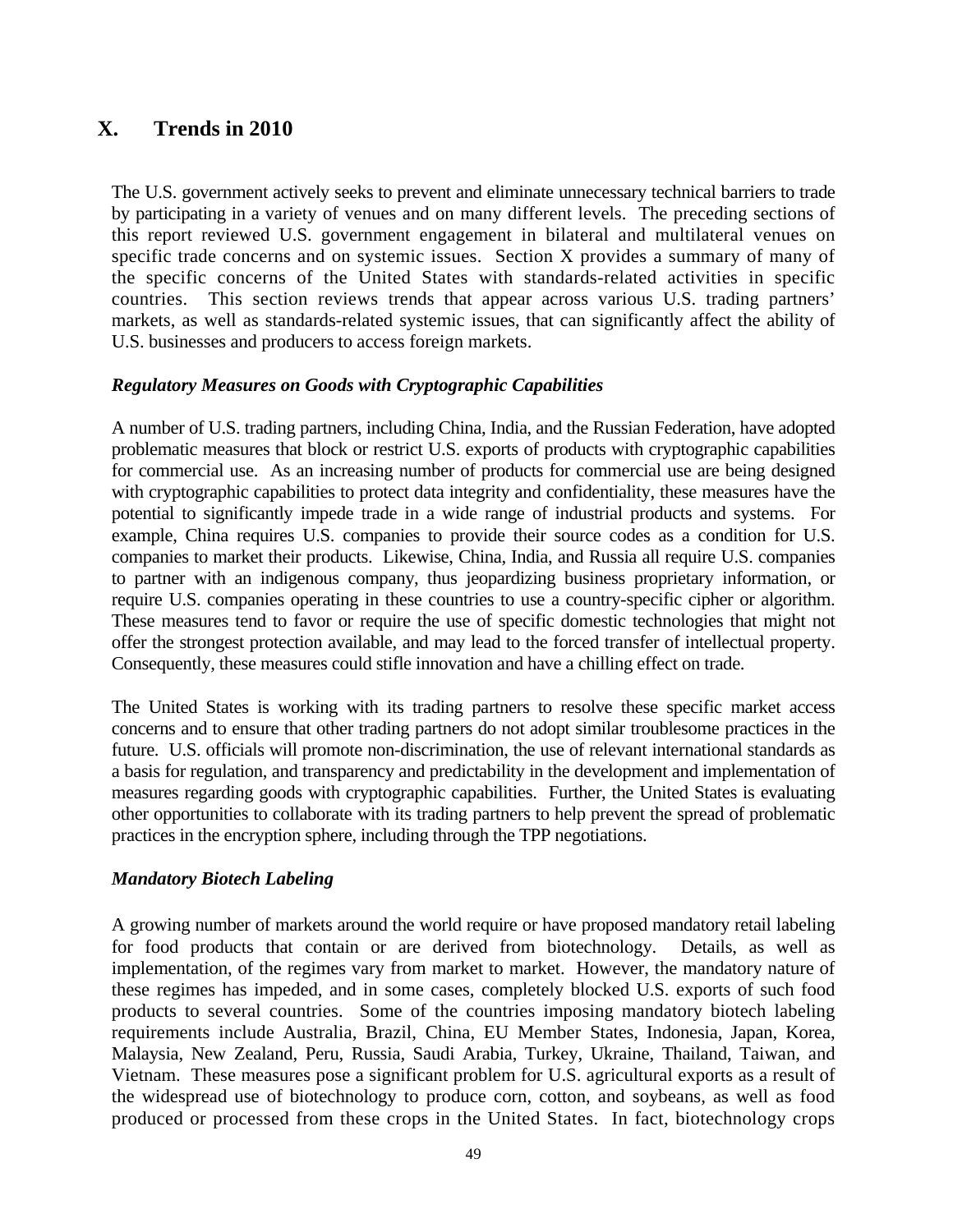represent a significant portion of U.S. agricultural exports, totaling \$98.6 billion in 2009. Mandatory biotechnology labeling measures in Korea, Turkey, and Vietnam are discussed in greater detail in Section X.

Mandatory labeling of food products containing or derived from biotechnology has a negative impact on U.S. exports for many different reasons. First, mandatory labeling affects consumer impressions of a product subject to the labeling requirement. The fact that certain trading partners apply mandatory labeling requirements solely to products containing or derived from biotechnology creates the impression that these products are somehow different from or less safe than similar food that is not labeled. Second, mandatory biotechnology labeling increases costs for consumers and industry stakeholders that buy food produced using biotechnology. Third, many countries lack the infrastructure or mechanisms to implement and enforce their mandatory biotech labeling requirements in a consistent and transparent manner, which further compounds the negative impact on trade.

In many markets, the combined effect of these problems has caused companies to reformulate their products to eliminate the use of ingredients containing or derived from biotechnology. The additional costs of searching for alternative ingredients, some of which may be expensive or scarce, are often ultimately passed on to the consumer.

The United States will continue to raise trade-related concerns with mandatory biotechnology labeling regimes in 2011.

#### *Recognition of Conformity Assessment Bodies*

Last year's report included an illustrative list of conformity assessment barriers that U.S. exporters and conformity assessment service providers face. For a full description of these, and other similar barriers, see pages 52-56 of the *2010 TBT Report*.

U.S. officials continue to believe that conformity assessment barriers are a critical issue, and, as a result, the United States is devoting substantial resources to addressing these matters on a countryspecific and systemic basis. These efforts produced some notable successes in 2010. For example, in an exchange of letters with the United States, Mexico recognized that, for certain electrical products, demonstrating compliance with U.S. electrical safety requirements was sufficient for these products to be granted access to the Mexican market without additional testing or certification in Mexico. This issue is discussed in greater detail in the Mexico section of this report.

Other challenges remain. For example, the China section of this report illustrates efforts by the U.S. Department of Commerce to resolve practical problems facing U.S. industry with respect to compliance with China's compulsory certification requirements. Likewise, the Korea section details efforts made by U.S. officials to urge Korea to liberalize further its conformity assessment regime, using recent successes with lithium-ion batteries and energy efficiency as a template. U.S. officials have also redoubled their efforts to target conformity assessment barriers in the context of the TPP negotiations.

#### *Distilled Spirits Regulation*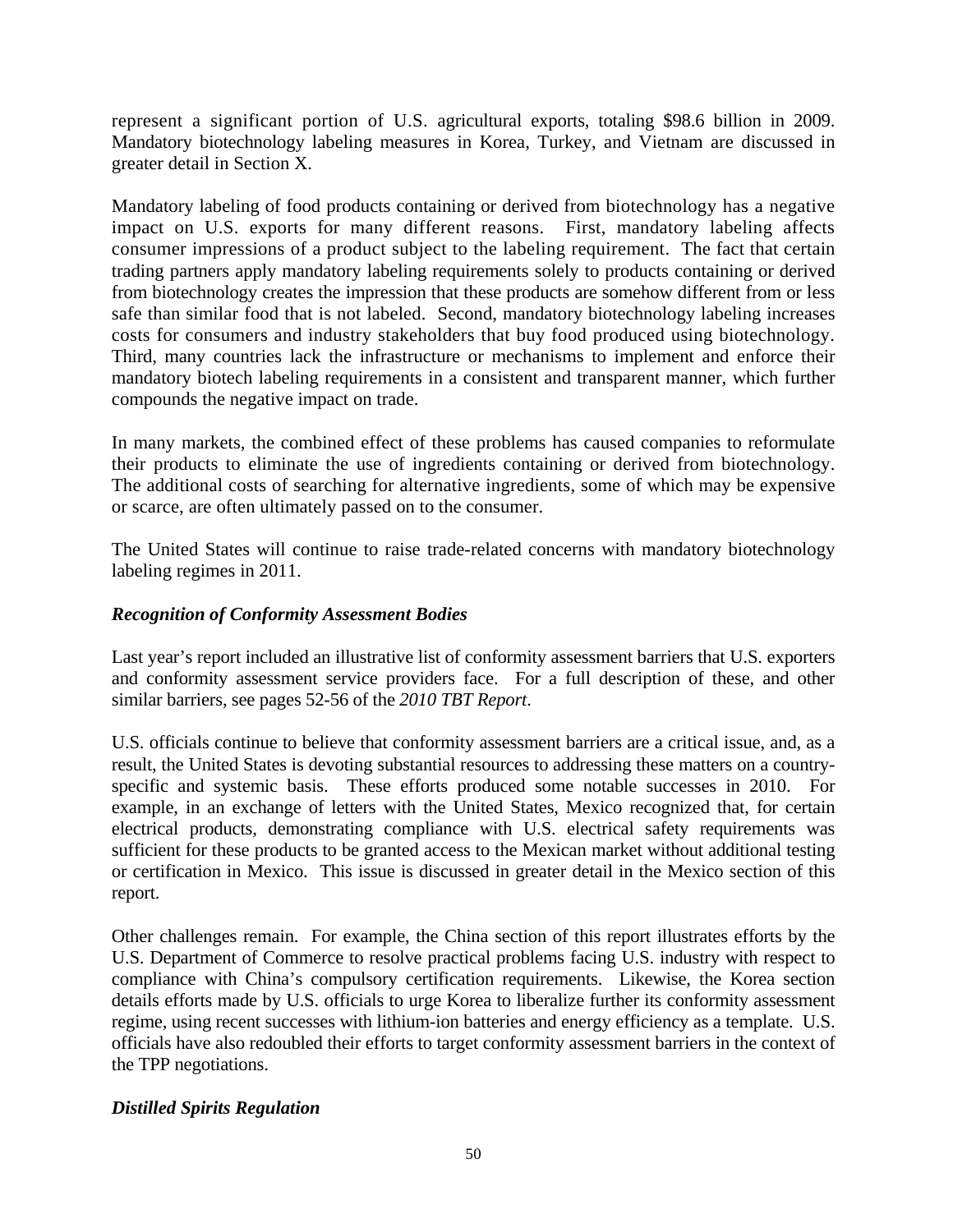Barriers for distilled spirits have created significant standards-related trade problems for U.S. exporters. For example, the EU maintains a three-year minimum aging requirement for whiskey, prohibiting U.S. whiskey products that are aged for a shorter period from being sold or from being labeled as "whiskey" in the EU market. The EU's aging requirement is based on the climatic conditions in Scotland and Ireland and thus may be appropriate for the production of Scotch and Irish Whiskies. However, this aging period is not appropriate for whiskey produced in other climatic conditions, such as those in Kentucky, Tennessee, Indiana, and other U.S. states where less aging is required to achieve the same result. Further, recent advances in barrel technology have enabled U.S. micro-distillers to reduce the aging time for whiskey produced in the United States even further, which also demonstrates the inapplicability of a mandatory three-year aging requirement for whiskey.

The EU's policy on distilled spirits also adversely affects U.S. exports to other markets that are following the EU's lead and adopting similar policies. Israel, for example, recently adopted the same minimum aging requirement for blended whiskeys as the EU – even though Israel does not produce whiskey – and Colombia is considering doing the same. Colombia also is proposing that brandy be aged using the solera method, a system of aging that was developed in Europe and is not widely used in the United States. If Colombia adopts this policy, it could significantly restrict exports to Colombia of U.S. brandy.

Colombia has proposed requirements for other distilled spirits that could impede U.S. exports, including quality and identity requirements for vodka, gin, rum, and whiskey. In particular, Colombia is proposing to define these products based primarily on whether they meet certain analytical parameters for alcohol content, congener levels, and other factors. These definitions would differ significantly from the practice followed by North American and European regulators. North American and European definitions rely primarily on differences in the raw materials used, and production processes. If Colombia adopts this proposal, it could effectively bar some U.S. spirits from the Colombian market, such as those with alcohol content levels that fall above or below the ranges specified in the proposed Colombian requirements.

Vietnam has proposed setting maximum limits on aldehydes in distilled spirits – a policy that could impact U.S. distilled spirit exports to that country. Aldehydes are naturally occurring substances, and therefore are present in many distilled spirits. In addition, there is no widelyaccepted scientific or technical basis for the limits on aldehyde content. The United States, along with the EU, raised concerns about this issue with Vietnam, and were successful in persuading Vietnam to drop this policy for all distilled spirits.

In 2010, U.S. producers continued to voice concerns about many other labeling requirements for alcoholic beverages that appear to lack a valid scientific basis. For example, U.S. producers raised concerns about Brazil's proposed labeling requirement for distilled spirits, Thailand's warning label proposal for all alcoholic beverages, and a similar proposal by Kenya. The United States is investigating these policies and will engage with these governments to encourage them to drop or modify their proposals.

From a broader standpoint, numerous countries are adopting policies that require suppliers to develop country-specific labels for spirits and other products, and these countries are requiring that this designation be made on a permanent label that is affixed in the country of export instead of the importing country. The United States is concerned about the manner in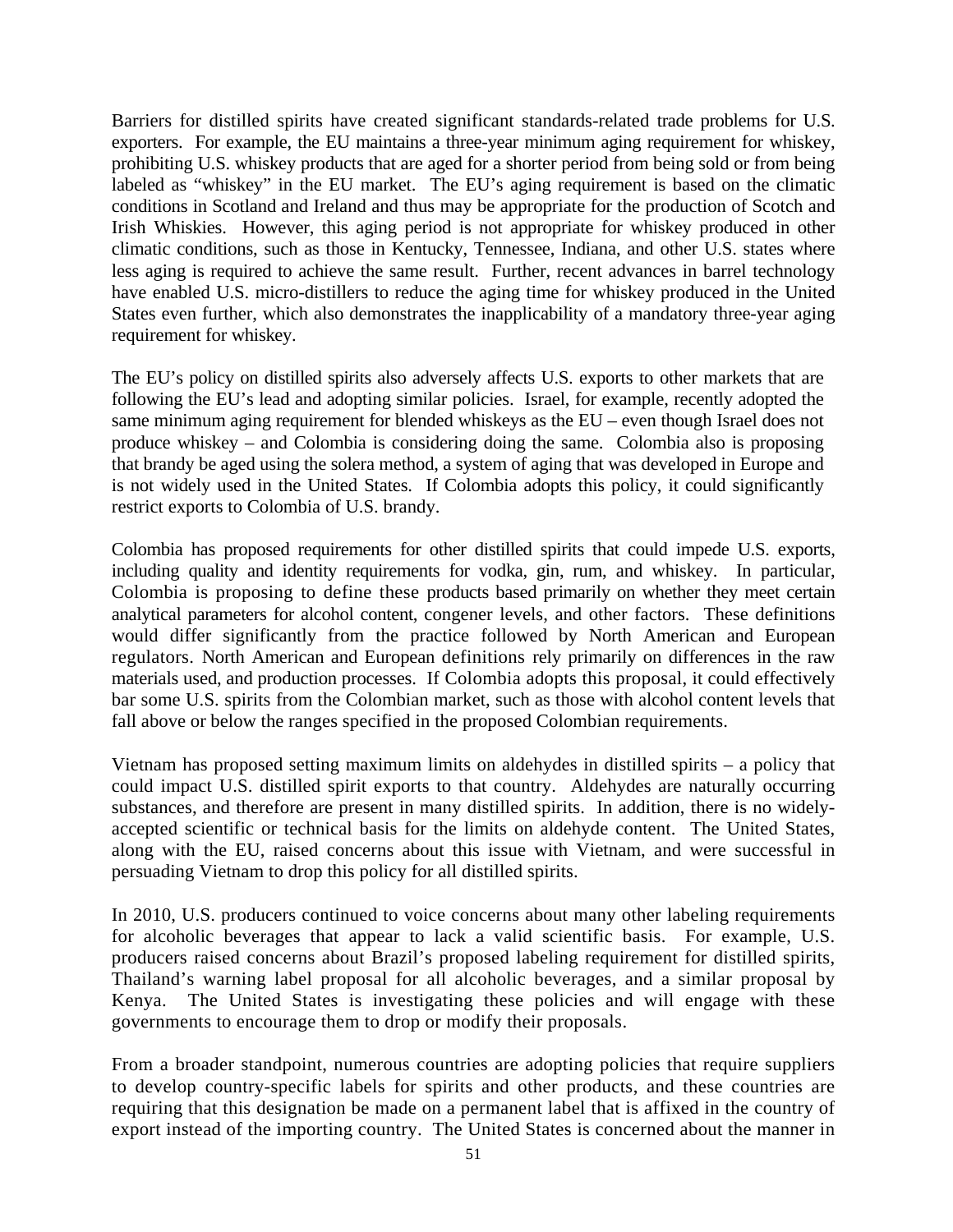which this requirement is being imposed and the associated costs. In addition, it is not clear whether this requirement will diminish counterfeiting, the purported objective of many countries. As such, U.S. officials are evaluating opportunities to address this issue on a systemic basis, including through the TPP negotiations.

More details can be found in the country reports on Brazil, Colombia, Thailand, and Vietnam in Section X.

#### *Organic Product Standards*

Foreign regulations governing organic products can make exporting U.S. organic products a costly and burdensome endeavor and, in some instances, prohibitively so. In the organics sector, the United States has negotiated three types of agreements with major trading partners in an attempt to facilitate trade in organic products:

- Under a "recognition agreement," an importing country agrees to recognize USDA's National Organic Program (NOP) to accredit agents within the United States to certify products as organic under the importing country's requirements. The United States has negotiated such an agreement with the EU. Similarly, USDA has recognized foreign conformity assessment bodies to accredit certifying agents in other countries (Denmark, India, Israel, Japan, New Zealand, and the United Kingdom) to certify products as organic under the NOP.
- Under an "equivalency arrangement," the United States and another country agree to allow some or all products produced and certified to the exporting country's organic requirements to be sold as organic in the importing country. The United States concluded its first equivalency arrangement with Canada, the largest U.S. organics trading partner, in 2009.
- Under an "export arrangement," U.S. organics producers can sell their products as organic in another market (*e.g.,* Japan, Taiwan), provided that their products meet specific requirements of the importing country.

These efforts have been highly effective in facilitating trade in organic products. However, in some instances it has not been possible to bridge some, or all, of the differences between U.S. and foreign organics requirements using these tools.

For example, Japan's zero tolerance policy for pesticide and herbicide residues on organic products limits U.S. organics exports to Japan. Japan's ban on alkali extracted humic acid, a substance that USDA permits for use on U.S. organic crops, also limits U.S. organics exports. Similarly, Korea's zero tolerance policy for adventitious presence of biotechnology content in organic products limits U.S. organics exports. If Korea does not adopt regulations allowing it to negotiate one or more of the arrangements outlined above, U.S. organics exports to Korea could be further restricted beginning in January 2013.

U.S. officials continue to engage with trading partners in an attempt to resolve these issues and to prevent new issues from arising. In May 2010, the United States and the EU began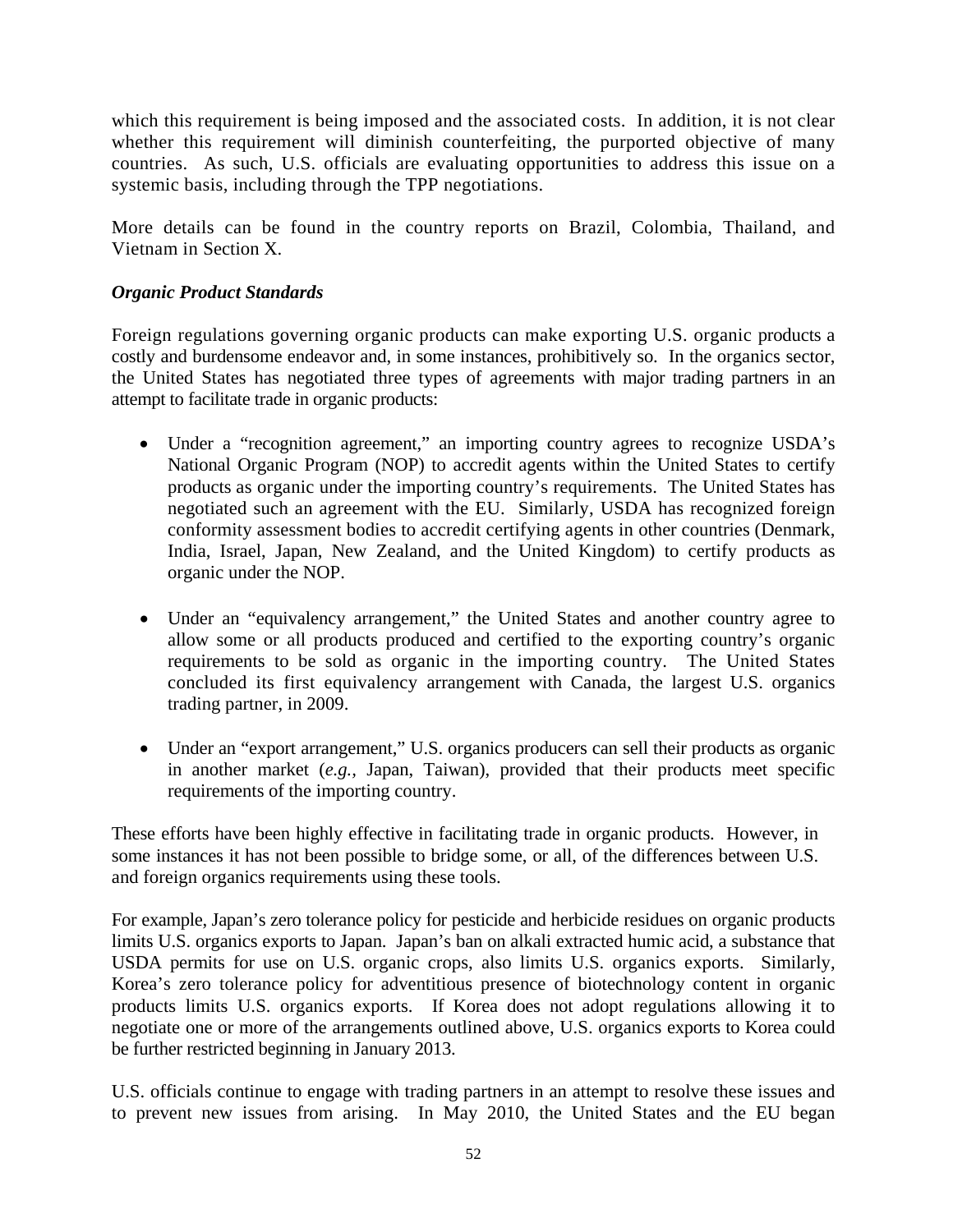negotiations on a possible equivalency arrangement. The United States also hopes to begin positive engagement with Korea on an equivalency arrangement, following a successful effort to persuade Korea to allow U.S. organics products to remain in its market at least through January 2013. The United States is also investigating concerns raised by U.S. producers regarding China's organic standards.

### *Formula Disclosure Requirements*

During 2010, many countries began requiring the disclosure of confidential business information as a condition of entry for food products into their markets. Some of these measures, such as those adopted by Brazil, Indonesia, and Japan, require that labels not only list a product's ingredients but also the percentages for each such ingredient. Other countries, such as Argentina, Chile, China, Turkey, and Venezuela, adopted measures that require companies to disclose a product's precise recipe or formula. Ecuador has proposed adopting a similar requirement.

In the United States, food containers must include nutritional labels that list ingredients in the order of their amounts in the product, but not to disclose the exact percentages or the formula. While some countries may require additional disclosures with the goals of ensuring the quality and safety of imported food products, other food safety and quality assurance mechanisms are available that can achieve the same objectives without compromising proprietary formulas. U.S. officials will continue to work bilaterally and in the TBT Committee to protect U.S. food industry's proprietary business information and intellectual property and to provide trading partners, as needed, with suggested alternative measures to ensure product safety and quality.

## *Issues Related to Trade in Halal Products*

U.S. industry continues to face market access barriers for halal products. While the Codex *General Guidelines for Use of the Term "Halal*"[39](#page-60-0) are helpful in setting out basic principles, governments have established halal standards that vary significantly based on which of the four predominant Islamic schools of thought a country embraces. U.S. industry has encountered difficulties in exporting halal products because of differences in how countries regulate slaughtering, handling and transportation, labeling, and certification for halal purposes, as well as when governments exceed the Codex halal guidelines.

As one example, Malaysia has adopted a standard that would require halal food to be processed in dedicated halal facilities, whereas the Codex standard recognizes food as halal if it is processed on a dedicated line within a facility that produces non-halal products. Likewise, Indonesia shut down imports of U.S. poultry last year by abruptly terminating its recognition of existing halal certifiers and establishing a new list of certifiers without notice. Last year, Indonesia also attempted to apply halal standards to pharmaceuticals, over-the-counter medicines, and cosmetics, which could have resulted in a *de facto* ban on imports of certain varieties of these products that contain porcine or alcohol.

While some governments have attempted to frame their halal rules as a food safety issue, the United States has consistently viewed halal as a process/quality standard with no inherent food

<span id="page-60-0"></span> <sup>39</sup> CAC/GL 24-1997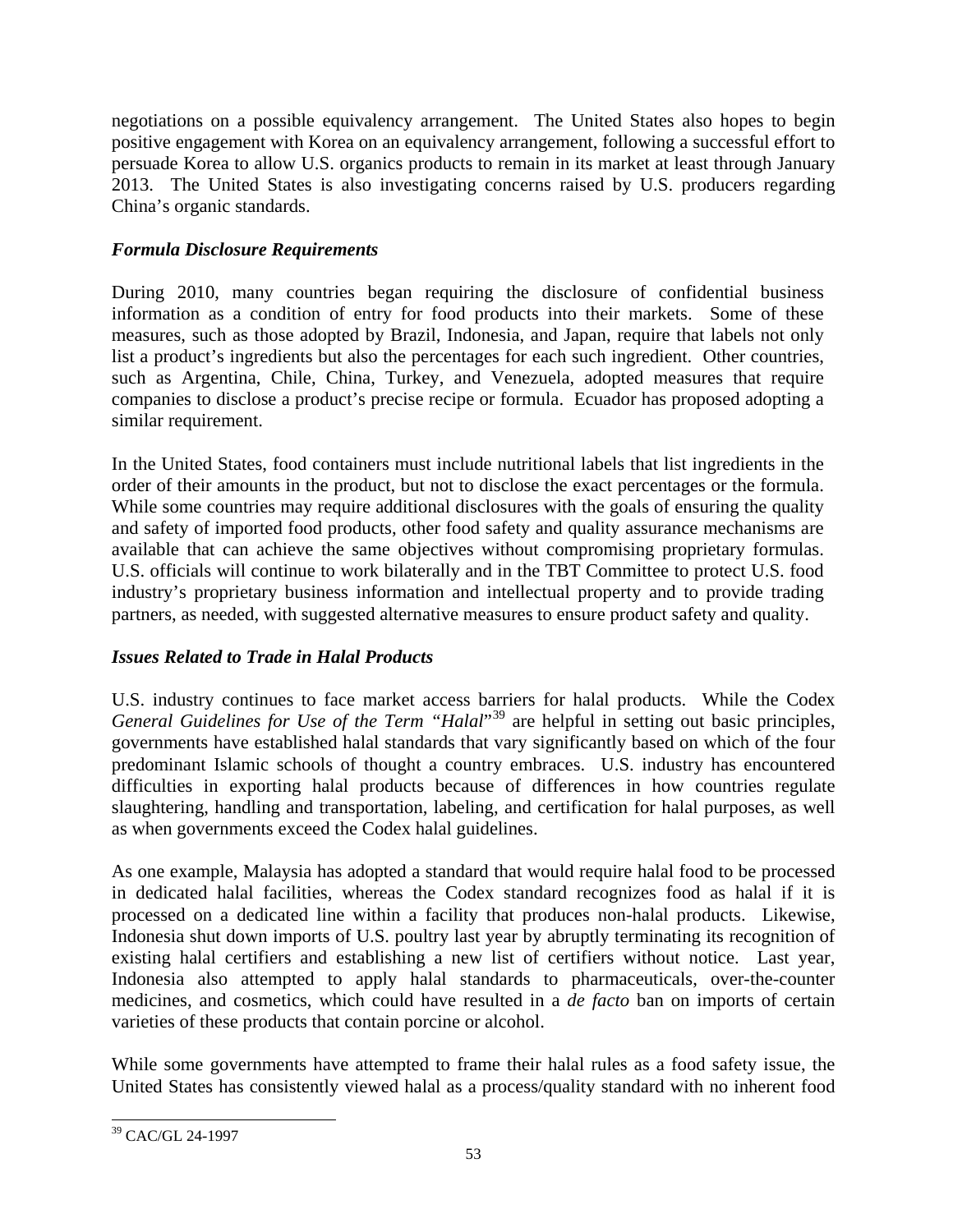safety component. The U.S. view is supported by the Codex halal guidelines. The United States has used the WTO TBT Committee to raise its concerns with halal implementation issues, and has been successful in many cases. For example, the United States persuaded Indonesia to withdraw its attempt to apply halal standards to pharmaceuticals, over-the-counter medicines, and cosmetics in 2010. In addition, U.S. efforts ensured that Indonesia recognized four U.S. poultry certifiers as halal certifiers for U.S. poultry, reopening the market to U.S. halal poultry products. The United States is continuing to engage with Indonesia and Malaysia on these issues in 2011, as well as with other countries that maintain or are considering adopting similar requirements.

#### *Problematic Documentation Requirements*

Across industry sectors, U.S. exporters have faced documentation requirements as a condition for market entry. These requirements may raise costs for U.S. exporters or serve as a barrier to entry. For example:

- Brazil, China, Israel, Japan, Russia, Switzerland, Thailand, Turkey, Venezuela, among other countries, require certificates of analysis from U.S. exporters of wine, even when exporters already hold certificates verifying that their wines conform to both U.S. and the importing country's standards. Often a country will require that these certificates be an original document issued by U.S. government officials or officially accredited organizations from the country of importation. In Russia, for example, a U.S. winery may be required to pay as much as \$5,000 for the two certificates required for hygiene and the *Gosstandart Russia* [Certificates of Conformity](http://www.russianengineeringgroup.com/COC.html) to wine standards.
- U.S. industry has raised concerns that countries such as Chile, Costa Rica, the Dominican Republic, Guatemala, and Indonesia require some U.S. exporters (*e.g.,* of medical devices, pharmaceuticals, and cosmetics products) to "legalize" their documentation, oftentimes through the local embassy of the country of importation (which charges a fee), before filing applications for approval. This can add significant costs to the process of exporting. In addition, U.S. industry alleges that Peru requires documentation submitted to gain approvals for pharmaceuticals to be provided in a "Peru specific format" even when the information has been submitted to other countries and approved in the same format, leading to delays in approval of Peruvian applications.
- Countries such as China and Korea require medical device producers to submit evidence of "prior approval" that the device offered for export has been approved in the country of manufacture or origin. This requirement adds costs and delays to the approval process. In some cases, the product has been designed exclusively for export. In those cases, it is inappropriate to require the exporter to seek approval from its home country.
- Brazil requires medical device producers to submit business proprietary economic data (*e.g.,* prices in other markets, distributor mark-ups, advertising/promotion budgets) as a condition for registering or re-registering their products, even though such data may not exist or is unrelated to medical device safety or efficacy. In the process of purportedly clarifying Brazil's procedures for registering medical devices, Brazil's regulator posted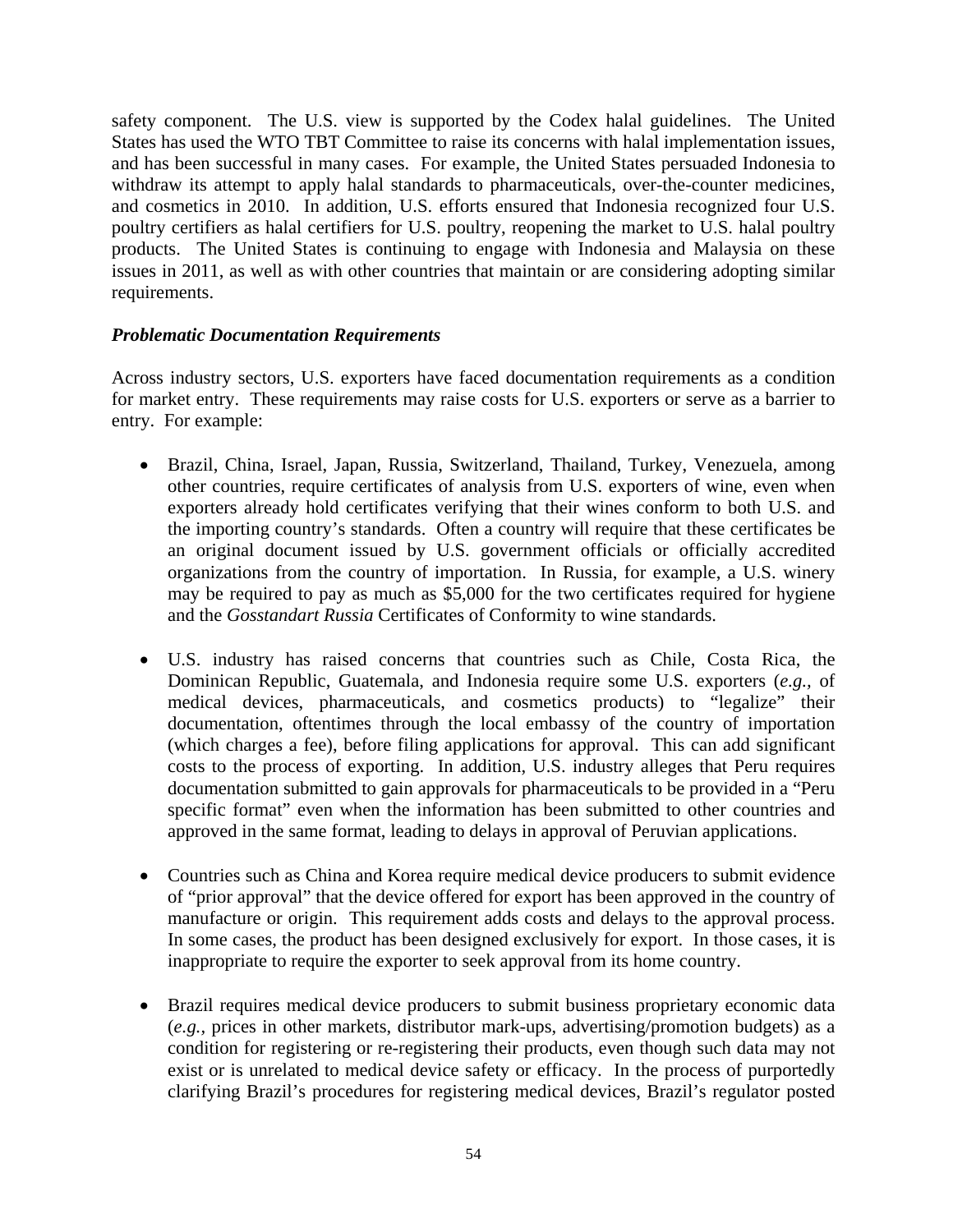business proprietary economic data on its web site, contrary to assurances it had provided to U.S. industry that it would not do so.

The U.S. government works to resolve these issues as they arise in individual cases through the TBT Committee and bilateral engagement. The United States also looks for opportunities to try and resolve these issues, or prevent their emergence, on a systemic basis. APEC is conducting work to promote streamlining of export certificate requirements for agricultural products consistent with Codex guidelines on official certificates for import and export. The TPP negotiation*s* may present another such opportunity for the United States to make progress on this issue.

#### *The Rise of "Voluntary" Measures as Trade Barriers*

In various product sectors, U.S. trading partners have adopted measures that are technically voluntary, but which are applied in a manner that makes compliance mandatory. As a result, these policies are not governed by the strong disciplines on mandatory product standards and conformity assessment procedures included in the TBT Agreement. One way countries have avoided their obligations is by developing voluntary standards through procedures that exclude foreign stakeholders (a practice that the TBT Agreement does not prohibit for developing voluntary standards) and then later turning these voluntary standards into requirements (where it is prohibited). Even if foreign stakeholders are provided the opportunity to comment when the government proposes to convert a voluntary standard into a technical requirement, it is often too late to shape the measure and avoid erecting a barrier to trade. For example:

- Korea's Energy Management Corporation (KEMCO) only certifies one type of thin film solar panel – the type that Korean producers manufacture – as meeting its version of the International Electrotechnical Commission standard. While compliance with that standard is not technically required for sale of solar panels in the Korean market, a company will not be commercially viable in Korea without KEMCO certification. As a result, U.S. solar panel producers that make different kinds of thin film panels find themselves locked out of the Korean market**.**
- The EU often issues voluntary standards (*e.g.*, for lawnmowers and pressure vessels, among other products) and then later clarifies that there is a "presumption of compliance" with a mandatory requirement if these voluntary standard are followed. Because the EU's voluntary standards are developed in a system where each EU Member State has a vote and U.S. companies without a European presence are excluded, this puts U.S. companies at a disadvantage because the standard often does not reflect their input.
- Japan issues voluntary guidelines for advanced safety features in automobiles. Although compliance with these guidelines is *not* technically mandatory, it is expected that industry will comply, and therefore the guidelines are *de facto* mandatory. However, Japan relies on the fact that the guidance is not formally binding to avoid complying with WTO notification and other notice and comment procedures.
- The organic and halal standards that many governments have adopted are technically voluntary, but they often serve to preclude U.S. products from entering the market. For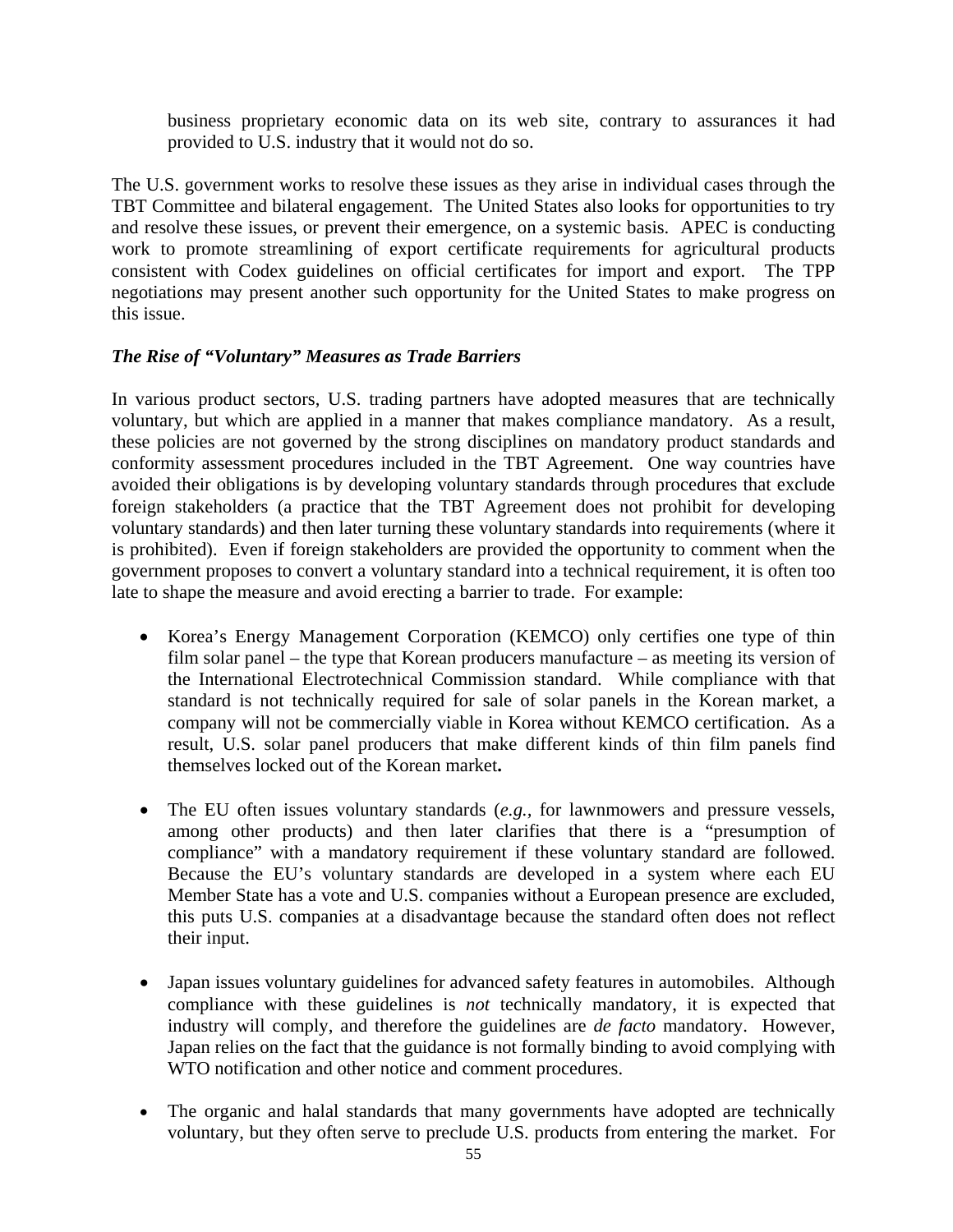example, when Malaysia put in place a voluntary standard that did not allow for halal products to be manufactured on a dedicated line within a facility that also produces nonhalal products, many U.S. poultry and beef producers were effectively excluded from the Malaysian market. This is because Malaysia bans imports of non-halal poultry and beef products and it is often too costly for U.S. producers to set up separate production facilities for those products.

As with the other issues identified in this section of the report, the United States works to resolve issues concerning voluntary standards through the TBT Committee and bilateral engagement as they arise in individual markets. The United States is also seeking to address these issues on a systemic basis as over 20 percent of the specific trade concerns that WTO Members raised in the TBT Committee in 2010 related to "standards." Currently, U.S. officials are seeking opportunities to tackle the issue of voluntary standards in the NAMA and the TPP negotiations. The United States will also look to address this issue through the TBT Committee during the upcoming Sixth Triennial Review of the TBT Agreement.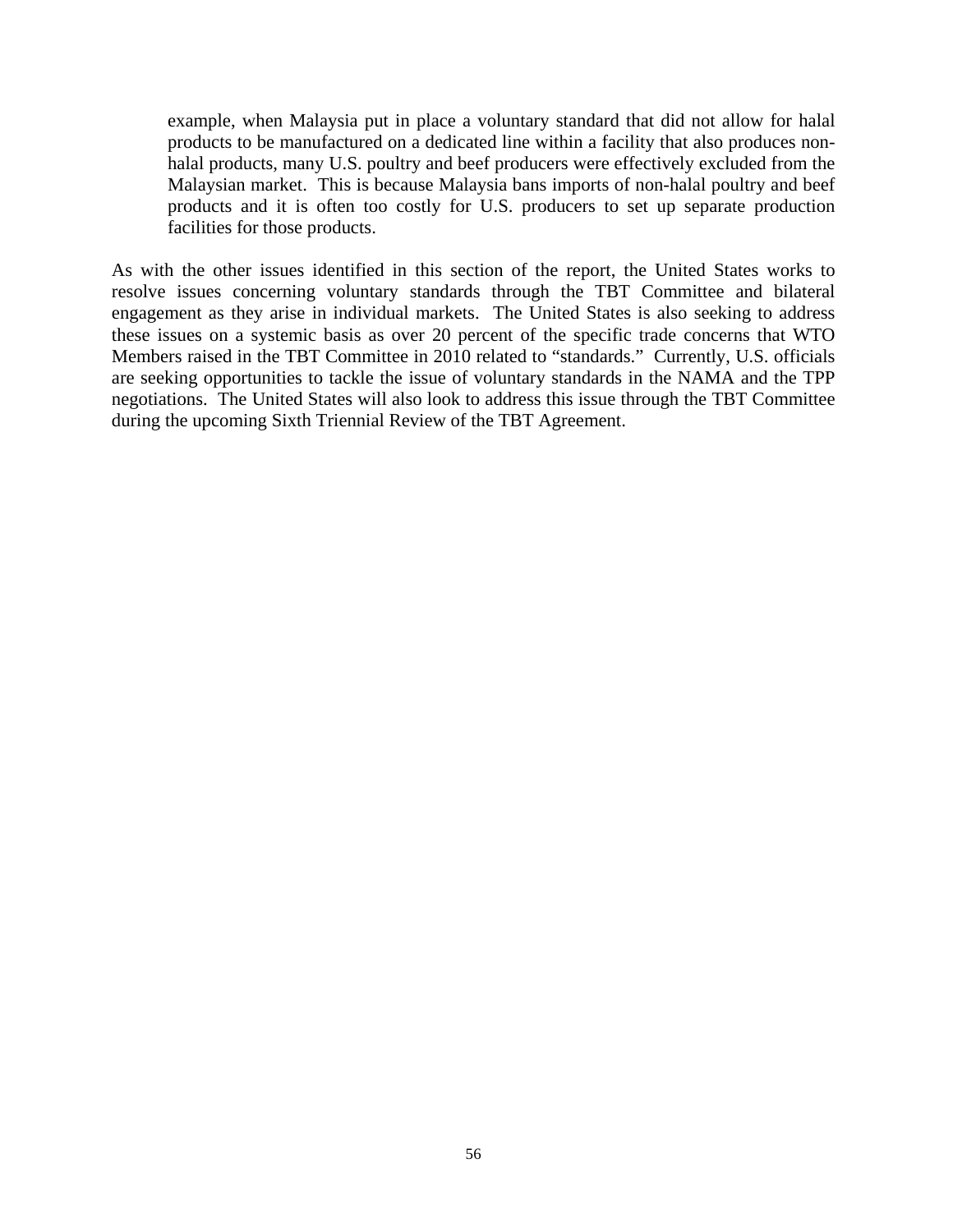## **XI. Country Reports**

-

## *Background on Trade Concerns Contained in the Country Reports*

This section contains individual country reports detailing TBT barriers encountered by U.S. stakeholders. The measures and practices the country reports identify raise significant trade concerns, and, in some instances, give rise to questions concerning whether a trading partner is complying with its obligations under trade agreements to which the United States is a party.<sup>40</sup> The decisions on which issues to include resulted from an interagency process that incorporated the expertise of a variety of government agencies.

While the tools used to address TBT barriers vary depending on the particular circumstances, in all instances, USTR's goal remains the same: to work as vigorously and expeditiously as possible to resolve the issue in question. As reflected in the country reports, in many instances USTR seeks to resolve specific concerns through dialogue with the pertinent trading partner – either bilaterally or through multilateral fora – and working collaboratively to obtain changes that result in improved market access for U.S. exporters.

The *TBT Report* provides more focused and structured reporting on country-specific standardsrelated issues compared to what appeared in prior NTE reports. Conversely, some prior NTE reports may have included standards-related issues that USTR has not included in the *TBT Report.*

In response to USTR's outreach in compiling this report, stakeholders raised a number of new standards-related concerns. In several cases, USTR lacked sufficient information about those concerns at the time of publication to include them in this report. For purposes of this report*,*  USTR included measures and practices about which USTR is well informed; USTR continues, however, to gather information about others. Accordingly, the omission of any issue in this report should not be taken to mean that USTR will not pursue it, as appropriate, with the trading partners concerned, in the same manner as those listed below.

It is important to note that there are fewer country-specific trade issues set out in the *2011 TBT Report* than in the *2010 TBT Report* because the 2010 TBT Report included some issues that the United States successfully addressed last year, including several trade issues with China (cotton registration requirements, excessive packaging requirements, and Green Dam), Korea (WIPI requirement for cell phones, cosmetics approval process, and testing requirements for energy efficiency and lithium ion batteries); Brazil (quality and identity standards for distilled spirits), and Israel (auto parts labeling requirement). The United States also resolved issues involving conformity assessment procedures for children's products in Brazil and Malaysia, and Ecuador's conformity assessment procedures for industrial products.

<span id="page-64-0"></span> $40$  Nothing in this report should be construed as a legal determination that a measure included in the report falls within the scope of any particular WTO Agreement (*e.g.,* whether the measure is subject to the TBT as opposed to the SPS Agreement).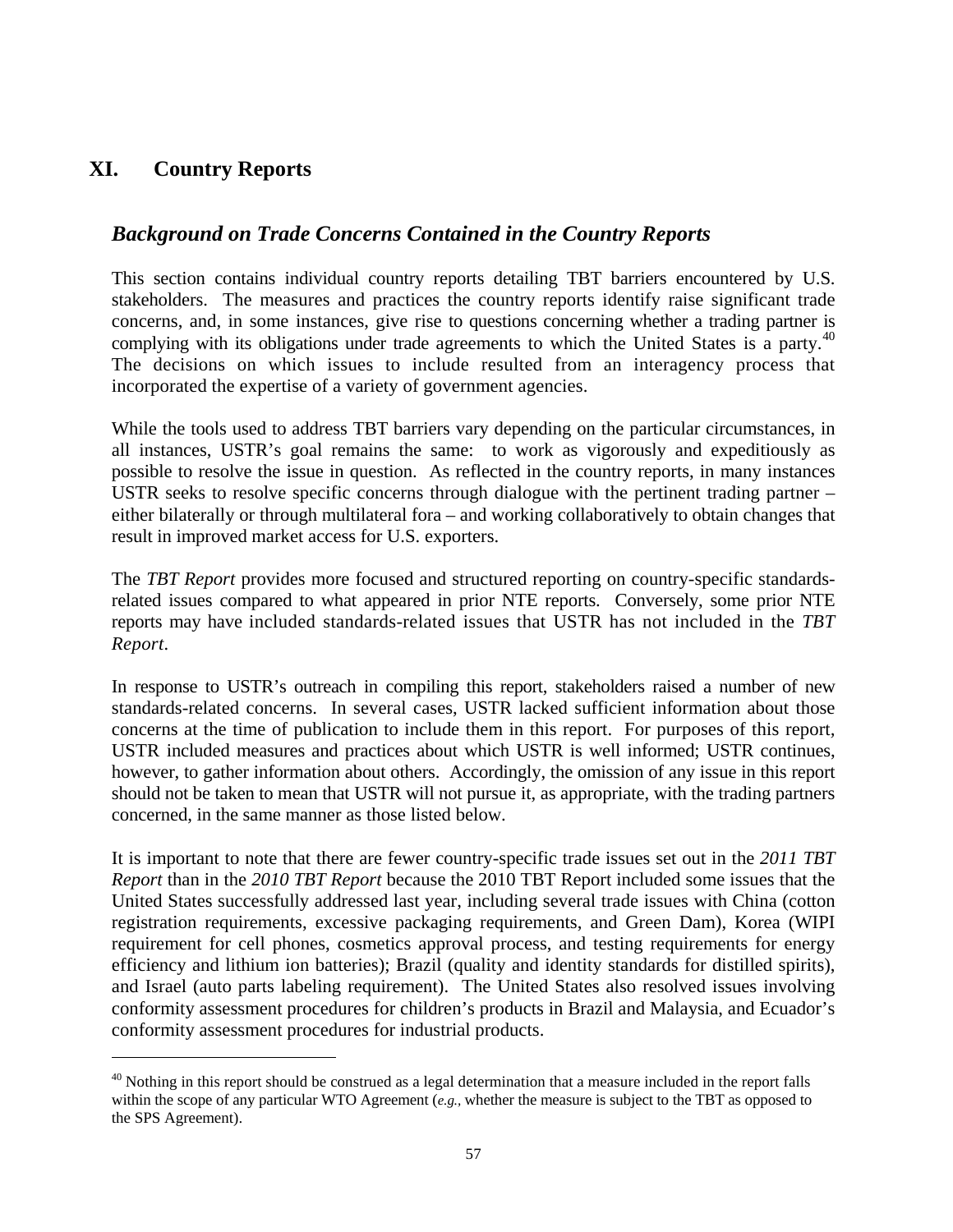Since the resolution of these issues was discussed in the *2010 TBT Report*, they are no longer included in this section. However, the United States continues to monitor these issues closely to ensure that they do not re-emerge as problems for U.S. industry. Similarly, an analysis of the country sections of the *2011 TBT Report* demonstrates that numerous other issues were recently resolved or are on a path to resolution. Despite these successes, U.S. exporters still face a variety of specific trade concerns as a result of measures adopted or proposed in the 17 countries and the EU as described in the pages that follow.

### *Argentina*

#### Bilateral Engagement

The United States raises TBT matters with Argentina both bilaterally and during meetings of the TBT Committee.

#### Toys – Testing and Accreditation Requirements

On June 4, 2008, Argentina's Ministry of Health (MoH) issued Resolution 583/2008, limiting the amount of phthalates that toys and other children's articles may contain. While the regulation applies to all such products, it only calls for imported products to be tested for compliance. In addition, the resolution initially required imported toys and children's articles to be accompanied by a technical report from the Argentina's Center for Research and Technological Development for the Plastics Industry (INTI). Importers could not substitute technical reports from laboratories outside Argentina.

U.S. industry raised concerns regarding the resolution. In particular, U.S. industry expressed concern that there would be significant delays, costs, and burdens in exporting toys and children's articles to Argentina based on INTI's limited capacity to perform the required testing and the inability to test these products in the country of production. After the resolution was implemented, some U.S. stakeholders experienced significant delays in exporting toys to Argentina. One company reported that complying with the in-country test requirement added more than 90 days to the process of placing its products on the market.

The United States raised the matter with Argentina during TBT Committee meetings in 2009, and MoH subsequently revised its requirements. Revisions made in December 2009 and May 2010 had the effect of allowing suppliers to export toys and children's products to Argentina without a test report from INTI if the products were accompanied by: (1) a sworn statement affirming that the products meet Argentine product safety requirements; and (2) written proof issued by INTI that samples of the products had been received and were in the process of being analyzed. U.S. industry believed this procedure would reduce delays, but indicated that Argentina should consider additional revisions, such as recognizing laboratories outside of Argentina and expanding laboratory capacity in Argentina to ensure that producers could obtain test results in a prompt fashion.

The United States continued to press Argentina on this issue at the April 2010 meeting of the U.S. – Argentina Bilateral Council on Trade and Investment. In response, MoH adopted Resolution 806/2010 in May 2010, which further revised its testing requirements. This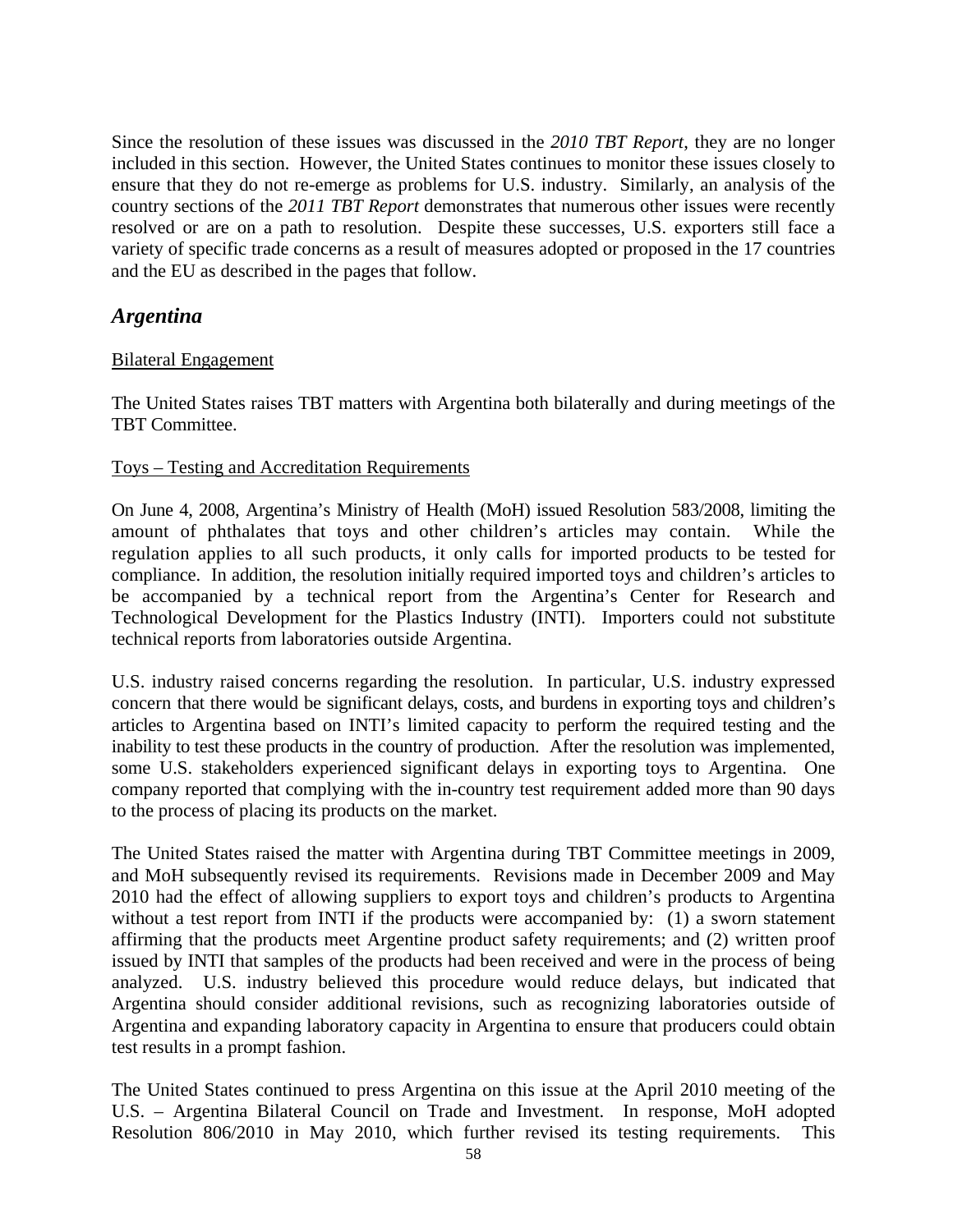resolution's stated objective is "to expand the coverage of laboratories for phthalates testing by extending this responsibility to other competent and accordingly certified institutions." The resolution provides for the Argentine Organization for Accreditation (OAA), an ILAC-MRA signatory body, to accredit foreign laboratories. While this resolution appears to be another positive development, OAA has yet to recognize any laboratories located outside of Argentina to conduct the required testing, including bodies that are accredited by other ILAC-MRA signatories. Accordingly, the United States will continue to raise this issue with Argentina in 2011.

## *Brazil*

#### Bilateral Engagement

The United States and Brazil discuss TBT-related matters at various bilateral fora, including the Bilateral Consultative Mechanism (led by Brazil's Ministry of External Relations and USTR), the Commercial Dialogue (led by Brazil's Ministry of Development, Industry, and Commerce and the U.S. Department of Commerce), and the Economic Partnership Dialogue (led by Brazil's Ministry of External Relations and the U.S. Department of State). The United States also discusses TBT matters with Brazil during TBT Committee meetings and bilaterally on the margins of these meetings.

#### Alcoholic Beverages – Labeling Requirements

In October 2009, Brazil notified the WTO of proposed revisions to its regulations governing the labeling of beverages and products of acetic fermentations. During meetings of the TBT Committee in June and November 2010, the United States raised concerns that some of the proposed revisions could potentially prohibit imports of specific U.S.–origin, internationally-traded spirits. Specifically, the United States expressed concerns with: (1) a prohibition on the use of abbreviations for common terms on labels; (2) a requirement that product names be printed on the main label in bold face and upper case letters; (3) a requirement that a large decal be placed on the label including the importer's registration number; and (4) a prohibition on the use of certain expressions on labels (such as "home-made", "hand-crafted", "reserve" and "special reserve"), even if these are associated with a company's name or trademark.

The United States also asked Brazil to clarify certain elements of its proposal, including: (1) whether the revised regulation would restrict the use of fanciful drawings and illustrations that are well-established elements of the trademark and clearly not intended to represent an ingredient of the spirit; (2) whether labels that display a drawing, figure, or illustration of any ingredient used to prepare the beverage must indicate all of the ingredients of animal or plant origin, regardless of quantity; and (3) the basis for requiring beverage cans to bear the statement "*This container must be washed prior to consumption.*"

During the November 2010 TBT Committee meeting, Brazilian officials indicated the revised regulation would not restrict the use of fanciful drawings and illustrations of type the United States referred to and that Brazil would allow the use of abbreviations for common terms. However, Brazil did not provide these clarifications in writing. Brazilian officials also noted that Brazil continues to review the proposed revision and will notify the WTO of any further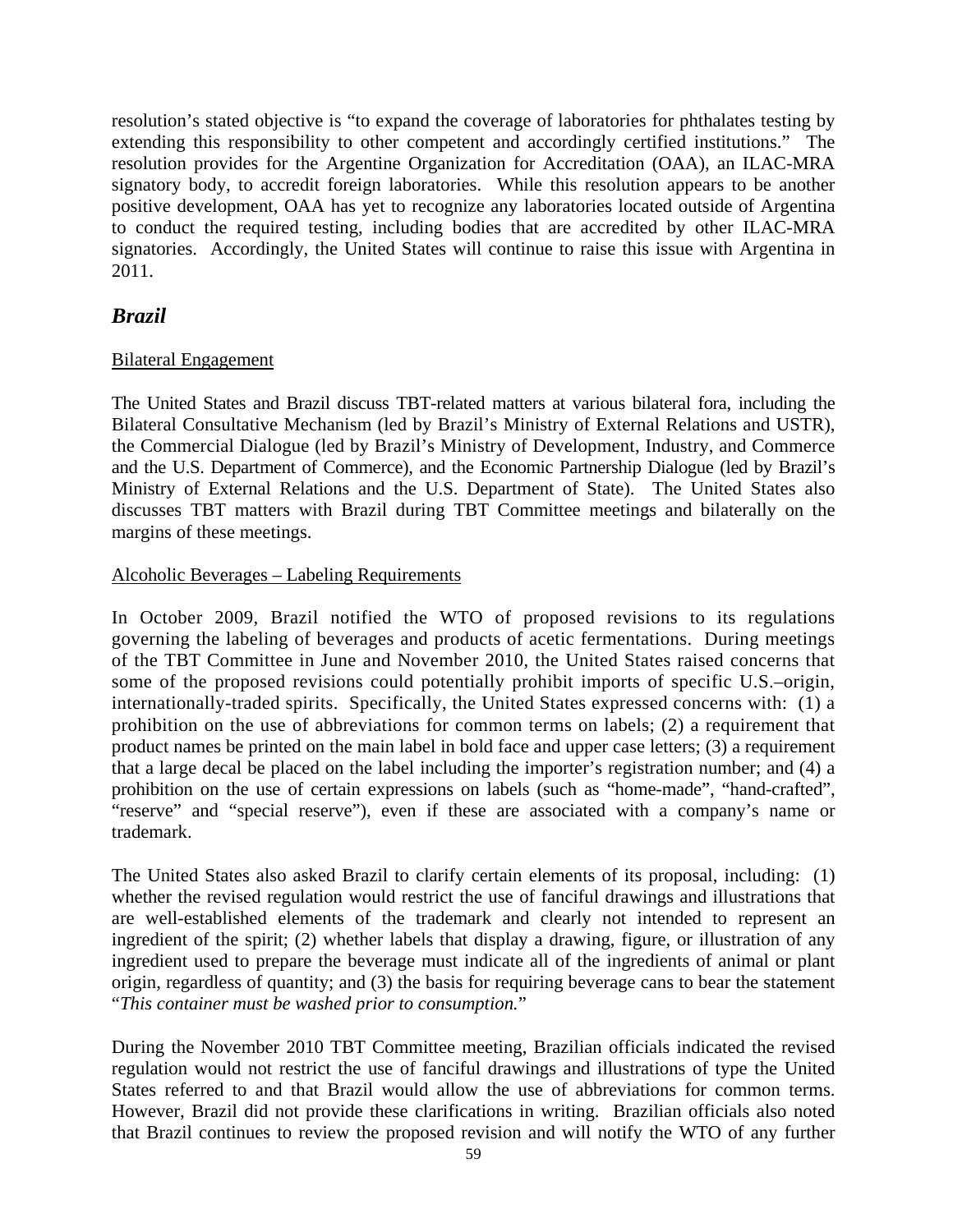changes. Thus far, U.S. industry has not reported any disruption of U.S. distilled spirits shipments to Brazil. The United States continues to monitor the situation closely.

#### Medical Devices – Inspection Requirements

Resolution 25, which Brazil notified to the WTO on May 18, 2009, requires ANVISA (Brazil's medical device inspection agency) to inspect facilities that produce certain "high risk" medical devices to be sold in the Brazilian market by May 22, 2010. The United States does not contest Brazil's right to inspect U.S. facilities; in fact, the U.S. Food and Drug Administration (FDA) maintains analogous authority to conduct inspections of Brazilian and other foreign facilities. However, the United States has been concerned that ANVISA would not have sufficient resources to inspect all overseas facilities that ship these devices to the Brazilian market by the May 22, 2010 deadline, potentially disrupting hundreds of millions of dollars in U.S. exports and jeopardizing the adequate supply of essential medical devices to the Brazilian market.

In late 2009 and early 2010, the U.S. government and U.S. industry representatives engaged with ANVISA in an attempt to clarify the inspection requirements and seek assurances from Brazil that trade in medical devices would not be disrupted after the deadline if ANVISA could not complete all of the inspections (and related registrations) in time. In response, Brazil clarified that class I medical devices (*e.g.,* tongue depressors, bedpans) and class II devices (*e.g.,* powered wheelchairs, surgical drapes) would be exempted from the inspection requirement, and that ANVISA's inspections would apply only to the last place of manufacture (as opposed to all the supplier facilities). Additionally, Brazil indicated that only plants manufacturing devices subject to reregistrations or new registrations would need to be inspected by May 22, 2010; other products could remain on the Brazilian market after the deadline pending an inspection.

Despite this progress, problems remain. In October 2010, ANVISA issued Technical Note No. 001/2010/GGTPS/*ANVISA (Requirement of Good Manufacturing Practices and Control Certificate)*, which will require GMP inspections and registration processes to be conducted consecutively for products filed with ANVISA after the deadline instead of allowing these processes to occur simultaneously. U.S. industry is concerned that this change will delay entry of new medical devices by over a year given the number of inspections already pending with ANVISA. The United States will continue to monitor the situation closely in 2011 to ensure that U.S. exports are not disrupted.

#### Medical Devices – Data Requirements for Registration

Resolution 185 of 2001, which sets out ANVISA's registration requirements for medical devices, requires manufacturers to submit detailed economic data, including confidential and proprietary information. The data requirement does not appear to fulfill a legitimate objective related to evaluating medical device safety or efficacy. As explained in last year's *TBT Report*, ANVISA in 2009 published a resolution clarifying the registration requirements, which was welcomed by U.S. and industry officials. Around the same time, Brazil also committed to U.S. industry that it would not publish any confidential or proprietary information.

On September 14, 2010, ANVISA unexpectedly published company-specific pricing data that individual U.S. producers had supplied. The United States raised concerns regarding The United States raised concerns regarding. ANVISA's action with Brazilian officials on the margins of the TBT Committee meeting in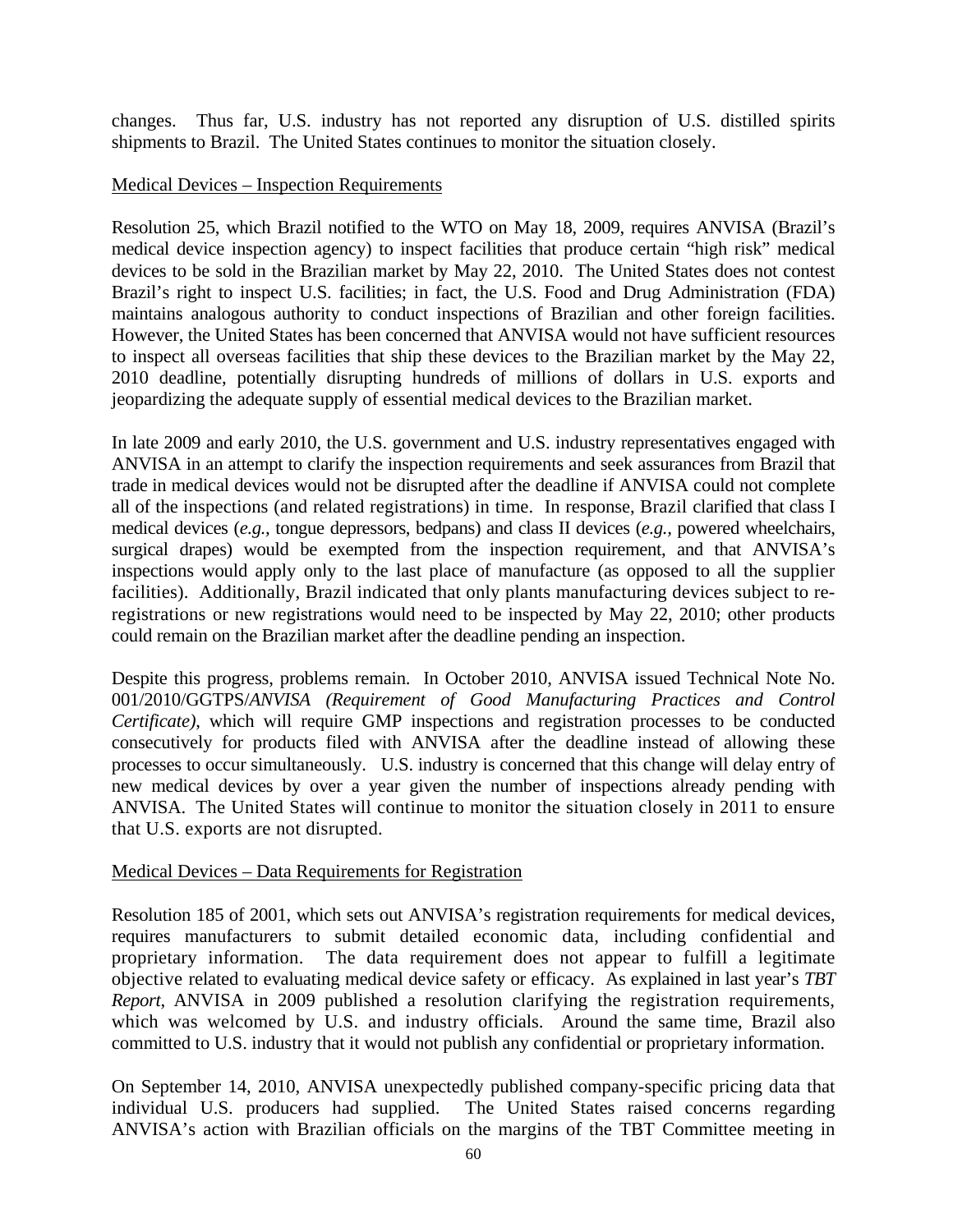November 2010. The United States continues to urge ANVISA to remove the proprietary data from its website. At the same time, the United States is working with U.S. industry to develop a methodology for displaying the data where needed while also protecting the confidentiality of information manufacturers provide in the registration process.

#### Telecommunications – Acceptance of Test Results

Brazil's National Telecommunications Regulatory Agency (ANATEL) does not accept test data generated outside Brazil, except in cases where the equipment is too physically large or costly to transport. Accordingly, U.S. suppliers must submit virtually all of their information technology and telecommunications equipment for testing to laboratories located in Brazil before it can be placed on the Brazilian market. This requirement results in redundant testing to be conducted, and consequently, both higher costs and delayed time to market in Brazil.

During 2010, the United States continued to urge Brazil to implement the CITEL (Inter-American Telecommunication Commission) MRA. Brazil has not agreed to do so, and the United States will continue to advocate for this position in 2011. If Brazil implemented the CITEL MRA it would benefit Brazilian suppliers seeking to sell into the U.S. market by enabling them to use test results from laboratories located in Brazil to certify that their telecommunications products meet FCC requirements.

#### Toys and Children's Articles – Conformity Assessment Procedures

In past years, U.S. industry raised concerns about a measure that Brazil's National Institute of Metrology, Standardization, and Industrial Quality (INMETRO) proposed to amend Brazil's existing conformity assessment procedures for toys and children's articles. The measure would have permitted foreign manufacturers to test their toys for compliance with Brazilian toy safety requirements in the country of manufacture. However, this proposal would have required imported toys already tested abroad to undergo a second round of testing in Brazil, while only requiring domestically-produced toys to be tested once. In addition, the industry was concerned about Brazil's proposed procedures for placing INMETRO conformity assessment seals on conforming products in Brazil. In particular, U.S. producers requested to use either the System 5 ("Compliance Imprint Certification Model") or System 7 ("Lot Certification Model") conformity assessment procedures for their products, similar to Brazilian producers.

During meetings of the TBT Committee in 2009, the United States, joined by the EU, Thailand, and China, noted that it strongly shares Brazil's objective of protecting children from exposure to potentially dangerous substances in toys and other children's articles, but questioned the basis for Brazil's requirement that imported toys would be subject to two sets of tests, while domestic toys would only be subject to one. As noted in last year's report, in September 2009 INMETRO announced several improvements to its conformity assessment procedures to address some of the concerns that were raised. Most notably, these improvements proposed to: (1) eliminate the second test requirement on imports; (2) allow laboratories accredited by an ILAC MRA signatory to conduct the testing in certain circumstances; (3) provide foreign producers with the option of importing under System 5 or System 7; and (4) permit foreign producers using System 5 to add the INMTERO conformity assessment seal at the place of manufacture instead of in Brazil. In early November 2009, INMETRO published a revised measure incorporating these improvements and notified it to the WTO. Brazil indicated that the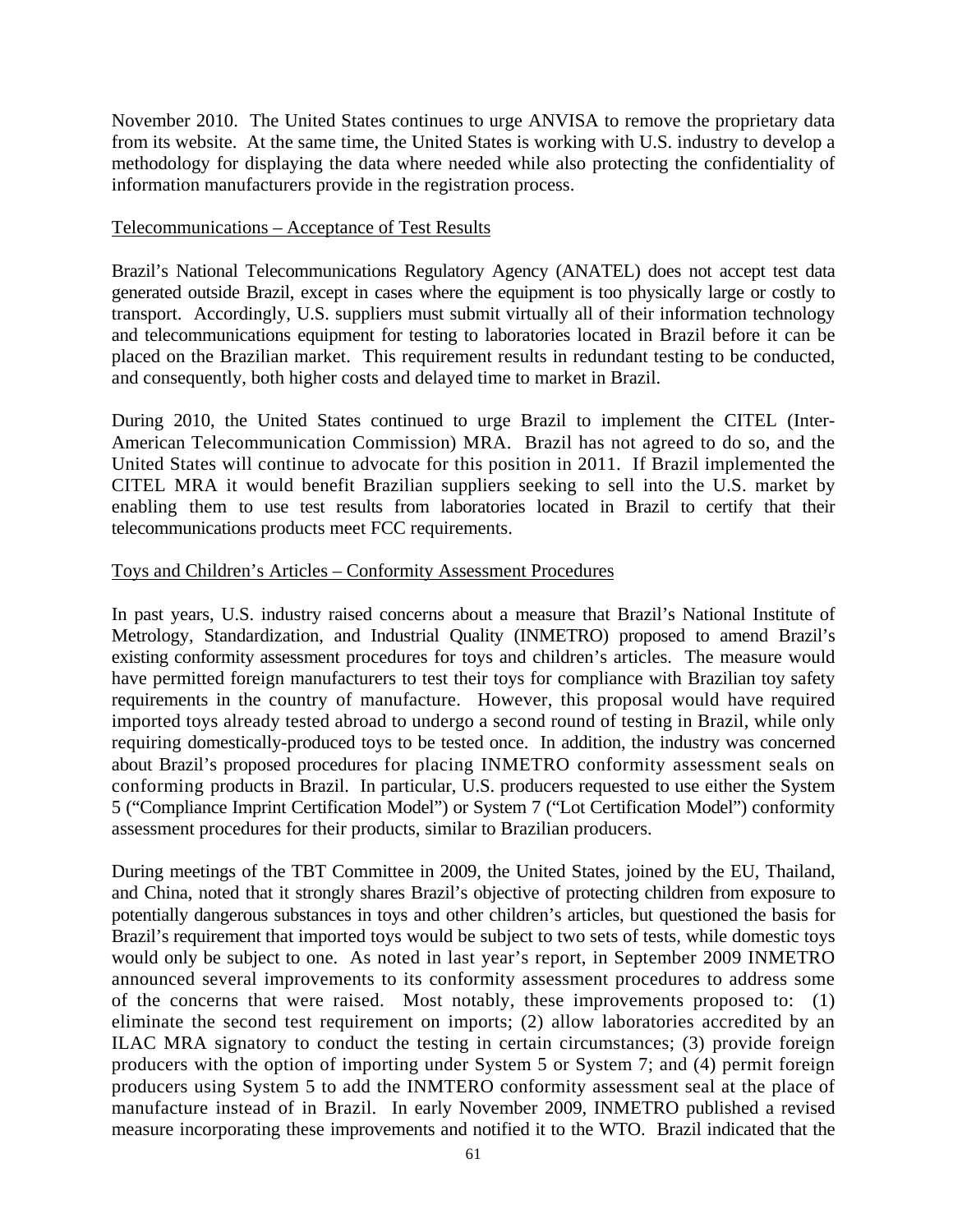measure would take effect on May 22, 2010. The United States welcomed the new measure.

In early May 2010, the United States posed additional questions about how the new system would operate in practice to ensure that it would not create unnecessary export barriers for U.S. industry. INMETRO replied to these questions and extended the implementation period an additional 5 months to October 29, 2010. The United States has not received any reports of export issues arising from Brazil's implementation of the new measure, but will continue to monitor the situation.

#### Products of Animal Origin – Labeling Registration Requirement

In August and September 2010, Brazil notified the WTO of proposed changes to its labeling registration form for products of animal origin. Brazil's new registration form requires the health or veterinary authority of the exporting country to certify that an exporter's establishment is "in compliance" with Brazilian standards and legislation. The United States does not consider it appropriate for governments to condition access to their markets for animal products on a certification of this nature. Further, Brazil's requirement causes particular concerns for U.S. industry because U.S. health and veterinary authorities are not authorized under federal law to attest that a U.S. production facility complies with a foreign country's market standards or legislation.

In September 2010, the U.S. government and U.S. industry submitted comments to Brazil regarding the proposed measure, and U.S. officials raised the issue with Brazil during the November 2010 TBT Committee meeting. Brazil provided a response to U.S. comments, which U.S. officials are reviewing. The United States will continue to monitor this issue and ensure that Brazil's measure does not disrupt trade in products of animal origin.

#### Wine – Certification

In December 2009, Brazil notified the WTO that it had eliminated its requirement for wineries to register the Brazilian government, a step that will reduce costs for U.S. exporters. At the same time, Brazil instituted a new certificate of origin and product analysis requirement for imported wine products, which would raise costs. During 2010, U.S. industry informed the U.S. Alcohol and Tobacco Tax and Trade Bureau (TTB) that Brazilian Customs had held up several U.S. wine shipments on the ground that the shipments did not comply with this new requirement.

The United States raised concerns with Brazil about this issue at the TBT Committee meetings throughout 2010. At these meetings, the United States pointed out that this new requirement is unnecessary and duplicative since the TTB already issues certificates of analysis, origin, free sale, and typicity for U.S. wines. The United States is continuing to work to resolve this issue and to ensure that U.S. wine exports do not face any additional market access restrictions in Brazil.

#### Beverage Registration

In December 2009, Brazil notified the WTO of a proposed measure that would require the government of each exporting country to provide a list of approved production facilities for nonalcoholic beverages, distilled spirits, and malt beverages as well as a list of laboratories that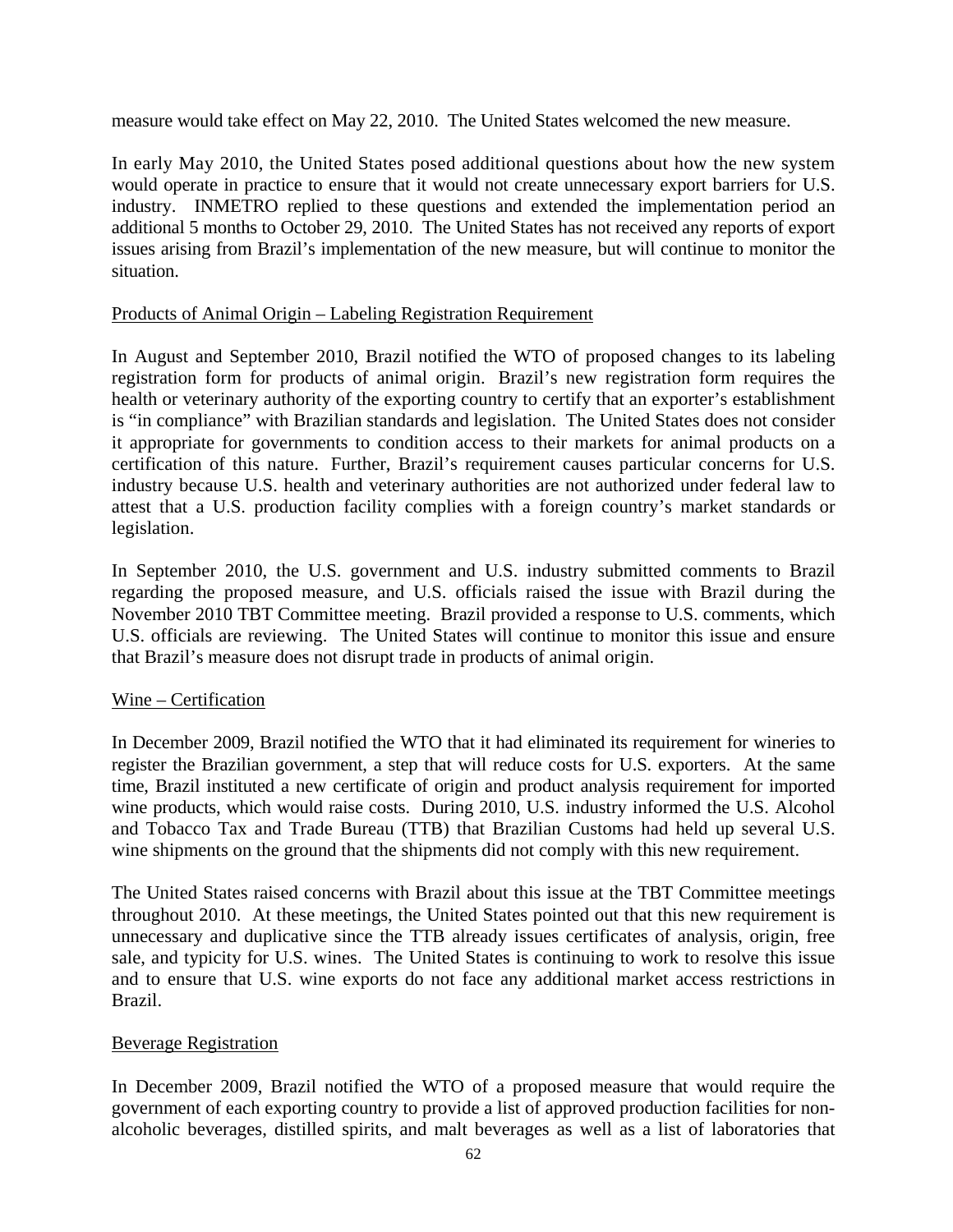would test these products to ensure they met Brazil's requirements for import. On September 14, 2010, the United States submitted comments to Brazil on its proposed measure, indicating that it would be impossible for the U.S. government to comply with Brazil's proposed requirement for non-alcoholic beverages because the United States does not accredit organizations and laboratories for the testing or export of non-alcoholic beverages.

These new requirements, which took effect September 28, 2010, have already adversely affected U.S. exports. Brazilian customs officials detained at least four shipments of U.S.-produced vegetable juices and sauces in late 2010. While U.S. officials at the U.S. Agricultural Trade Office in Brasilia were able to secure the release of these products, these actions do not provide a basis for a viable long-term solution to the problem.

In an effort to secure a more permanent solution, the United States raised concerns regarding this issue with Brazil bilaterally in November 2010. In particular, the United States asked Brazil to indicate how it will allow imports from countries that do not maintain a list of governmentapproved laboratories and to explain whether it maintains a similar list for domestic companies. In response to U.S. concerns, Brazil requested the United States to propose an alternate certification procedure. The United States continues to press Brazil for specific responses to the U.S. questions while discussing potential practical ways forward with U.S. industry.

## *China*

### Bilateral Engagement

The United States and China regularly engage on TBT-related issues through the U.S.-China Joint Commission on Commerce and Trade (JCCT) and bilaterally on a case-by-case basis as specific market access issues arise. The JCCT, which was established in 1983, is the main forum for addressing bilateral trade matters and promoting commercial opportunities between the United States and China. The JCCT has played a key role in helping to resolve bilateral TBT issues, including those related to medical device recalls and registration, certification of IT products, and cotton registration requirements.

At the October 2009 JCCT meeting, the United States and China agreed to convene a publicprivate meeting on standards and conformity assessment procedures to increase collaboration on standards and conformity issues. This meeting was subsequently held in the first quarter of 2010. The JCCT has also played a key role in helping to resolve bilateral TBT issues, including those related to medical device recalls, registration and certification requirements for information technology (IT) products, and cotton registration requirements. Also, as agreed during the 2009 JCCT meeting, the U.S. Department of Commerce, together with the Standardization Administration of China (SAC), co-hosted a standards roundtable on energy efficiency and new energy on September 29, 2010 in Beijing.

USTR is continuing to monitor closely China's development and use of standards and technical regulations in the IT sector, as discussed in more detail at pages 50-51 of the *2010 TBT Report*.

#### China Compulsory Certification (CCC) Requirements – Conformity Assessment Procedures

Since 2003, China has required the China Compulsory Certification (CCC) mark to be applied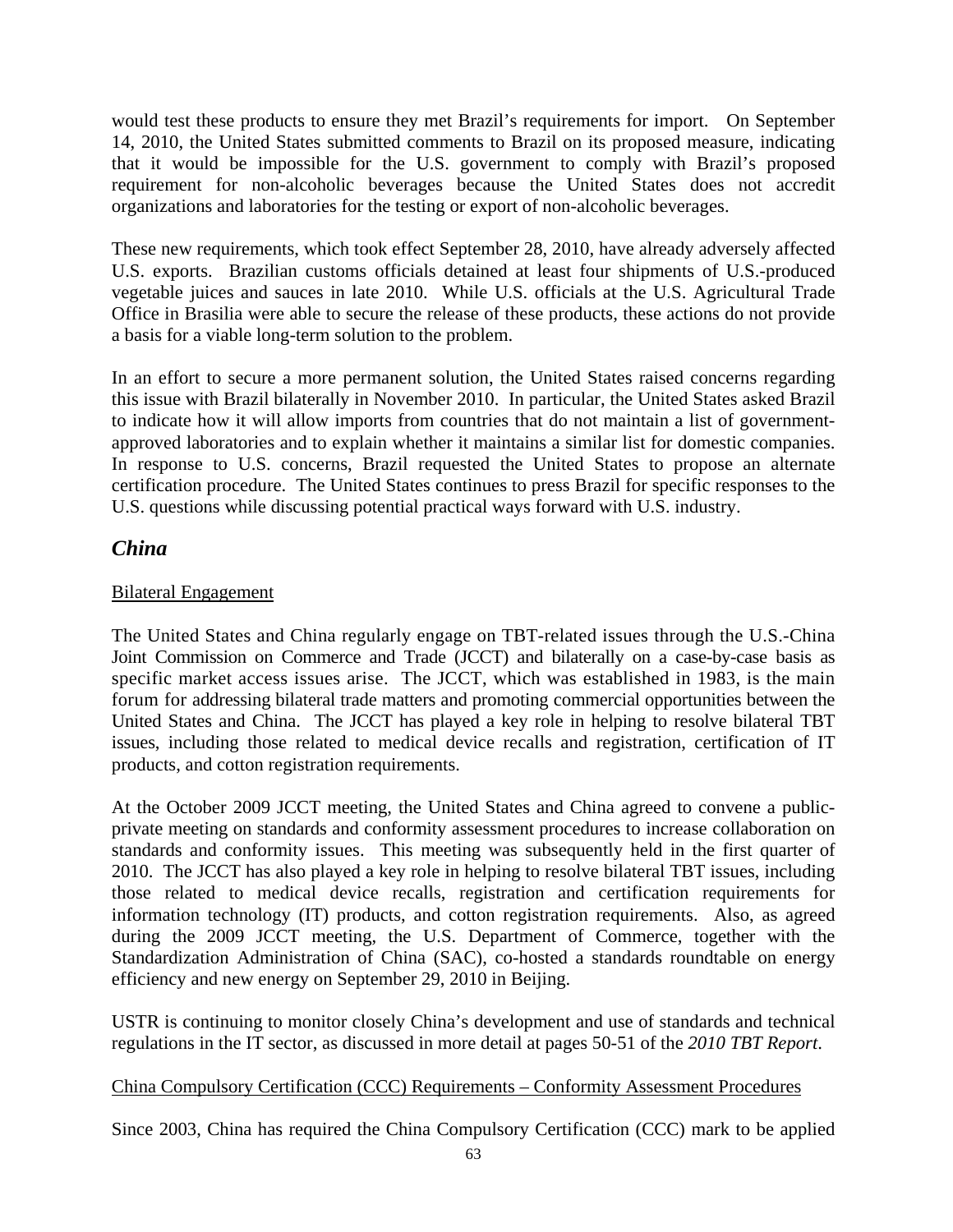to Chinese and foreign goods covering more than 159 product categories – including electrical machinery, IT equipment, household appliances, and their components. U.S. industry has raised concerns about multiple aspects of these requirements, including that they are particularly burdensome for SMEs because any applications for CCC mark exemptions must be submitted in China's Certification Accreditation Administration (CNCA) Beijing offices. The United States has also had longstanding concerns that China does not permit U.S. suppliers to use competent conformity assessment bodies (*e.g.*, testing laboratories, inspection bodies, and product certifiers) located outside China's territory to demonstrate that their products comply with CCC mark requirements. To date, CNCA has not accredited any U.S. conformity assessment body to test and certify products and inspect facilities for purposes of the CCC mark.

China's failure to accredit laboratories for testing, and to test or certify products for purposes of the CCC mark adversely impacts U.S. exports to China as at least 20 percent of U.S. exports to China must obtain the CCC mark prior to market entry. Because China will not accept testing and certification performed by U.S. conformity assessment bodies, U.S. exporters must submit their products to Chinese laboratories for tests that have already been performed abroad, resulting in greater expense and delayed access to China's market. In addition, because there is typically only one designated certification body in China authorized to perform testing, inspection, and certification for any given product, U.S. suppliers regularly report delays in marketing their products. Further, since Chinese conformity assessment bodies do not generally have a presence outside of China, U.S. companies exporting to China must: (1) arrange and fund travel by a Chinese inspection agent to perform pre-market inspections at the manufacturer's location in the United States; (2) submit to subsequent annual inspections after receiving authority to apply the CCC mark to their products; and (3) pay for their products to be tested and certified in China. U.S. industry also asserts that China's conformity assessment bodies often change their criteria without providing advance notice and an opportunity to comment.

In 2010, the United States continued to emphasize concerns to China regarding its CCC mark requirements. The United States, in collaboration with U.S. industry, organized a pair of cooperative roundtables with CNCA in 2010 to increase awareness and appreciation in China of U.S industry concerns regarding virtually every stage of China's complex and multifaceted CCC program, including: (1) transparency, procedural, and cost concerns associated with submitting U.S. manufacturing facilities to pre-market inspections by Chinese inspection agents; (2) issues related to shipping and arranging to have a product tested and certified in China; (3) additional requirements for type-approval requirements and provincial post-market inspections; and (4) the requirement of subsequent factory inspections to retain use of the CCC mark. The roundtables also provided opportunities for U.S. participants to glean additional information concerning how the CCC program operates, which will help support and inform the broader U.S. approach to addressing systemic trade concerns related to China's conformity assessment procedures.

In 2011, the United States will continue to work with China to find practical solutions to the concerns about CCC compliance issues. Among other suggestions, the United States will urge China to take positive, trade-facilitating steps to liberalize its approach to recognizing competent foreign conformity assessment bodies, such as by recognizing laboratories that have been accredited under an ILAC MRA or by IAF MLA signatories.

IT Products – Mandatory Testing and Certification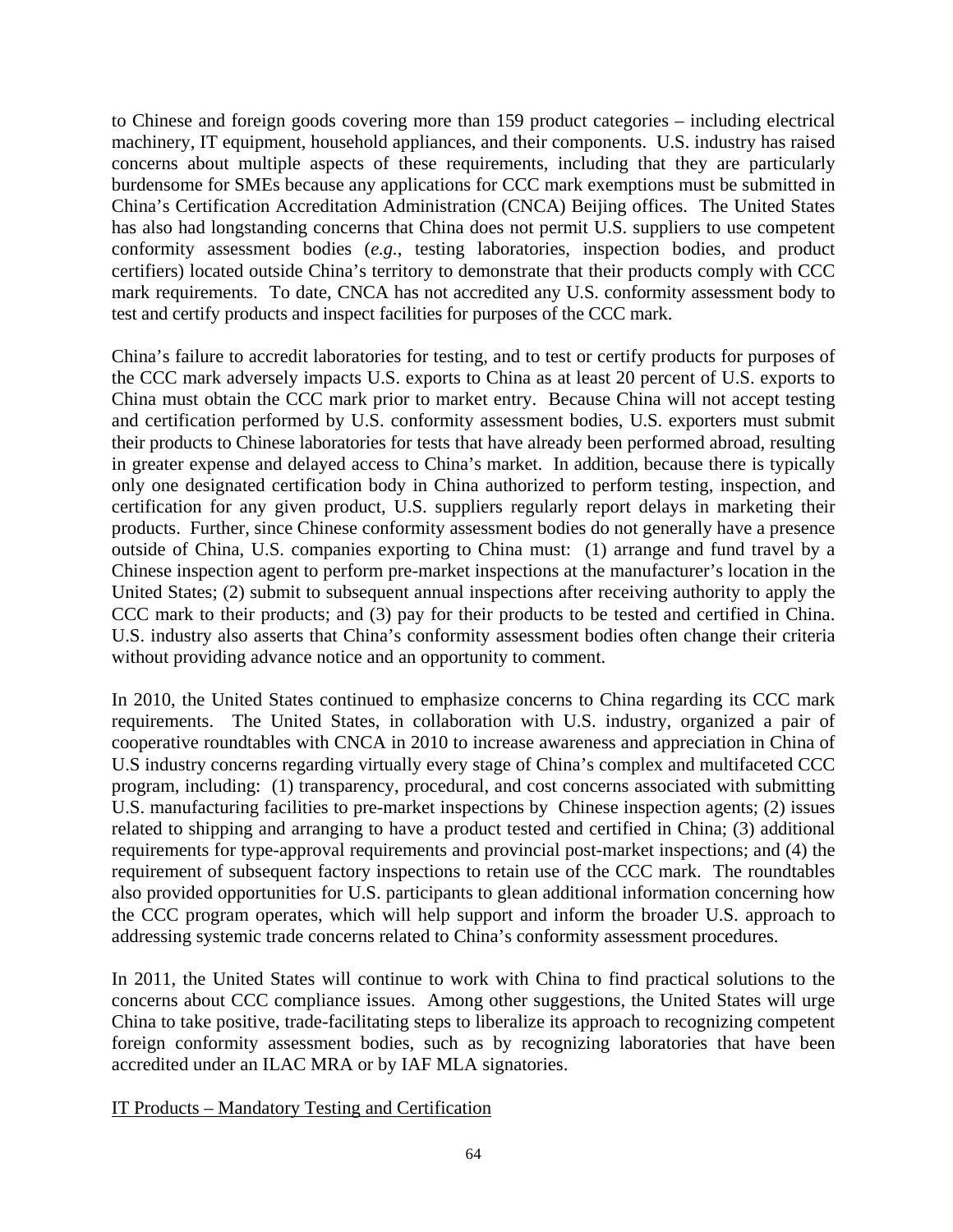In August 2007, China notified to the WTO a series of thirteen proposed measures requiring certain IT products to be certified for information security functions. The proposed measures appeared to require testing and certification to certain Chinese national standards for information security which, in some areas, may differ from international standards used in the global market. In some cases, the Chinese standards require access to algorithms held by Chinese regulators, and it is unclear on what basis those algorithms will be made available. China's General Administration of Quality Supervision, Inspection and Quarantine (AQSIQ) indicated that the thirteen proposed measures would be mandatory for all covered products as of May 1, 2009.

The United States and other WTO Members expressed serious concerns to China about these proposed measures in numerous bilateral and multilateral meetings, and China eventually confirmed that the compulsory certification requirement will apply only when products are sold to government agencies, and not to state-owned enterprises or in other sectors of China's economy. This concession represented a significant reduction in the scope of the requirements from China's original plan. In October 2009, China also agreed to a dialogue with the United States regarding global best practices for trade in information security products.

In 2010, the United States continued to monitor potential Chinese activities in the information security sphere. When it became apparent that China's State Encryption Management Bureau was planning to revise its 1999 Regulations on Commercial Encryption Codes, the United States raised concerns in the TBT Committee, noting that should China's planned revision of these regulations expand their scope to more IT products, the impact of the encryption regulations would be felt across a broader swath of the global IT sector. U.S. officials also noted that such an expansion could create the sort of trade disruption that China's initial version of the encryption regulations engendered they were issued in 1999. Several months after releasing the initial version, China reduced the scope of the regulations to products whose core function is encryption. USTR will continue to monitor closely any developments in this area in 2011.

#### Medical Devices – Conformity Assessment Procedures

The United States has expressed concerns that China maintains two separate authorities — the State Food and Drug Administration (SFDA) and AQSIQ — to enforce regulations with similar, but not identical, requirements for selected medical devices. The potential overlapping and unclear delineation of responsibilities can result in additional and unnecessary regulatory procedures with no demonstrable public health benefit. For example, Decree 95, issued by AQSIQ in June 2007, would have imposed an onerous examination and supervision regime on imported medical devices, introducing additional testing and inspection redundancy to the certification schemes administered by SFDA and, in some cases, CNCA.

The United States, working closely with U.S. industry, has raised these concerns with China on multiple occasions, including at the JCCT. In November 2007, AQSIQ issued a notice suspending implementation of Decree 95. In a further step to streamline the registration process, in September 2008 SFDA and AQSIQ jointly announced that they would require only one test, one report, one fee, and one factory inspection for medical devices. Industry welcomed this commitment, projecting that by reducing redundancies this step could cut medical device approval times in half, which would provide U.S. industry with more timely access to China's medical device market.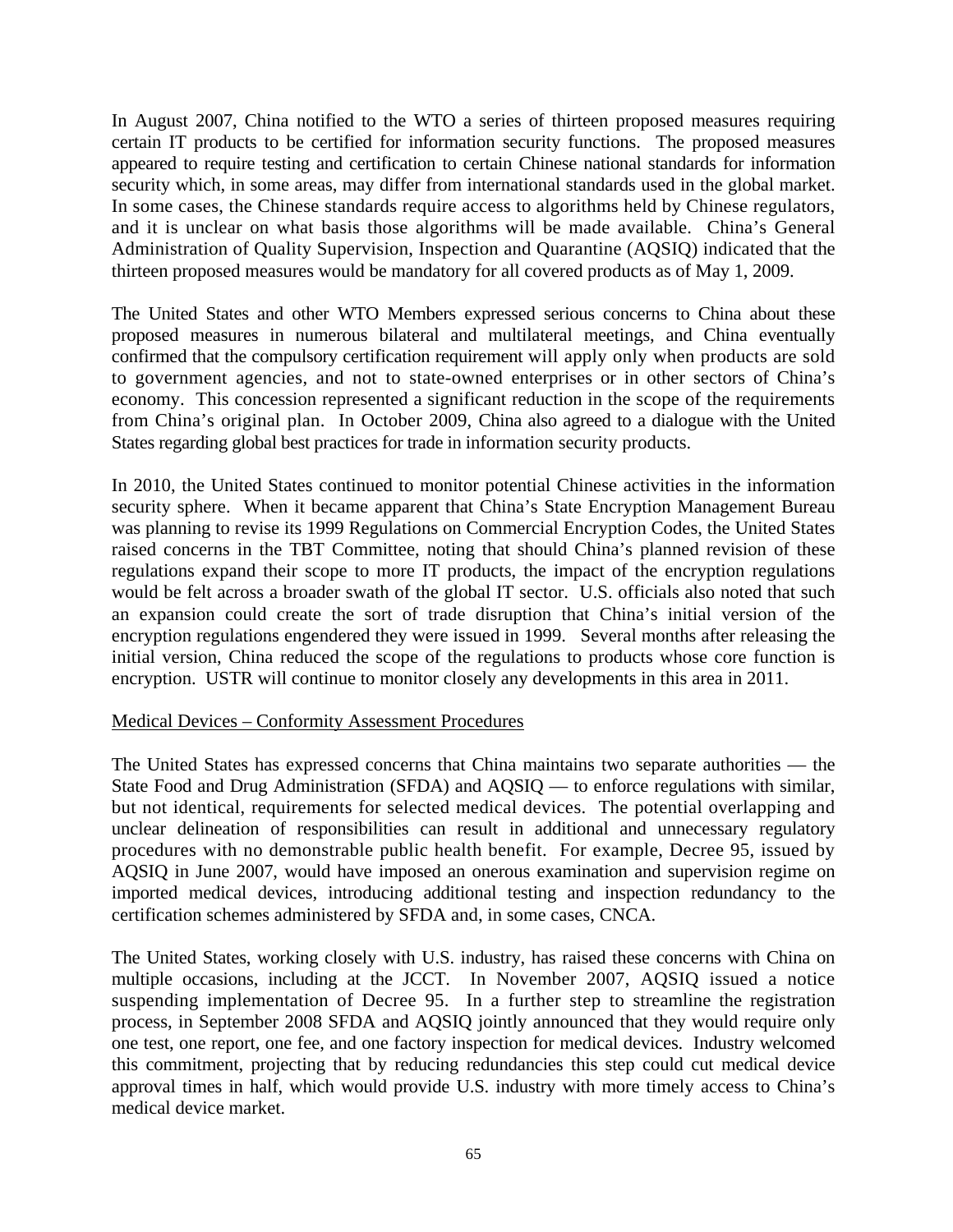In April 2009, SFDA circulated for public comment a draft measure intended to supersede the Administrative Measures on Medical Device Registration, originally issued in 2004, but did not notify the draft measure to the WTO. The United States subsequently expressed concerns about this draft measure in bilateral discussions with SFDA during the October 2009 JCCT meeting, and before the TBT Committee as part of China's Transitional Review Mechanism (TRM). Of particular concern was a proposal to require all medical devices to be registered in the country of export or the manufacturer's legal residence before they could be accepted for registration in China.

This requirement had the potential to block, or inordinately delay, sales of safe, high-quality medical devices to the Chinese market because manufacturers may decide not to seek to have their devices approved in the countries in which they are produced or in the producers' home countries for reasons unconnected with the quality or safety of their products. For example, producers may design particular medical devices specifically for patients in a third country, such as China, or may choose to produce them in a third country for export only. In these situations, a manufacturer would have no business reason to seek to have a particular device approved in its home country or the country of export and would likely forego that process in order to avoid the associated burdens of time and money.

Also in April 2009, AQSIQ circulated draft Regulations on the Recall of Defective Products, which would apply to medical devices. Given that China's Ministry of Health and SFDA had begun a process in 2008 to develop a recall system that would also cover medical devices, the United States became concerned about the possibility of redundant recall procedures. The United States raised its concerns in bilateral JCCT-related discussions, as well as during the WTO's China TRM process.

During the October 2009 JCCT meeting, China indicated that it would not require a medical device to be registered in the country of export or in the country of legal residence of the manufacturer as part of its prior approval process for medical devices. However, draft measures of the State Council on Supervision and Administration of Medical Devices issued in 2010 maintained the country of export registration requirement. In bilateral discussions with China during 2010, the United States continued to urge China to exclude the registration from its final measures. The United States will continue to press this issue during 2011.

In addition, China's continued failure to permit U.S. suppliers to use competent conformity assessment bodies (*e.g.*, testing laboratories, inspection bodies, or product certifiers) located outside China to demonstrate that their products comply with Chinese requirements negatively affects U.S. exports of medical devices to China. Since China will not accept testing and certification that the U.S. manufacturer or a U.S. conformity assessment body has conducted, U.S. medical device exporters must submit their products to Chinese laboratories for tests that have already been performed in the United States, resulting in greater expense and a longer time to market.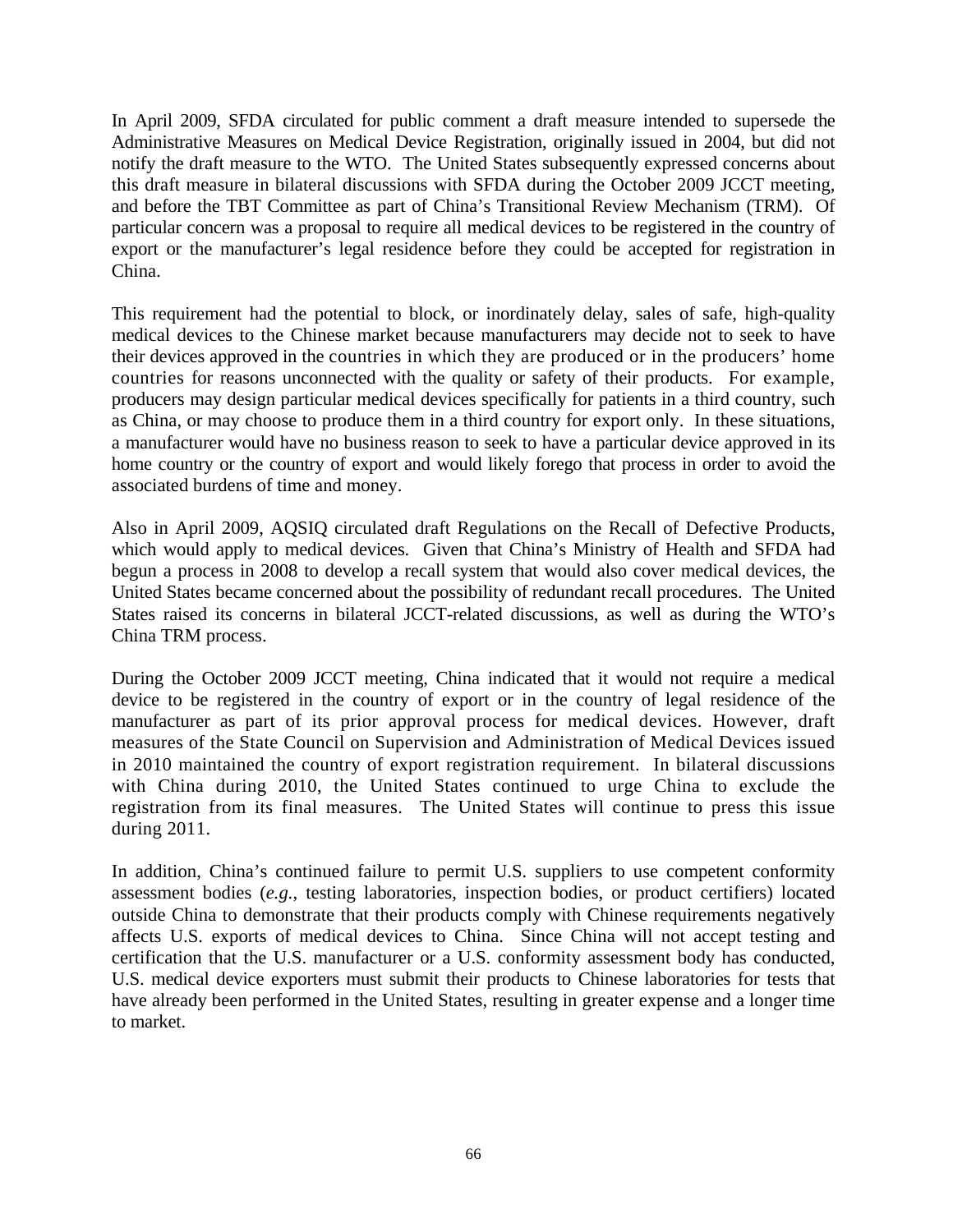During the October 2009 JCCT meeting, China indicated that it would consider exempting medical devices from being tested in Chinese laboratories where manufacturers can demonstrate that their devices comply with relevant international standards. Based on information the U.S. government has received from industry stakeholders to date, however, it appears that China has not yet taken action to exempt such products from testing in Chinese laboratories. The United States will continue to press China on this issue in 2011.

#### Mobile Phones – WAPI Standard

In 2003, China issued two standards for encryption over wireless local area networks (WLANs), applicable to domestic and imported equipment containing WLAN technologies. Conformance to these standards was scheduled to become mandatory in 2004. The standards incorporated the WAPI encryption algorithm for secure communications. China sought to enforce the use of WAPI by mandating a particular algorithm (rather than mandating the need for encryption, and leaving the choice of the algorithm to market factors) and providing the necessary algorithm only to a limited number of Chinese companies. Had the standards become mandatory, U.S. and other foreign manufacturers would have been compelled to work with and through these companies, some of which were competitors, and provide them with their proprietary technical product specifications. Following high-level bilateral engagement, China agreed in April 2004 to postpone indefinitely implementing WAPI and to work within international standards processes in developing future wireless standards. This commitment led China to submit WAPI for consideration in ISO and IEC's Joint Technical Committee 1 (JTC1). In a 2006 ballot of ISO/IEC JTC1 members, the proposed WAPI amendment did not secure enough votes to be accepted as an ISO/IEC standard.

Concerns regarding WAPI re-emerged in 2009 as China moved forward with plans to require the WAPI standard to be used in mobile handsets, despite the growing commercial success of computer products in China that comply with the internationally recognized WiFi standard developed by the Institute of Electrical and Electronics Engineers (IEEE). Moreover, over the past several years, global mobile handset makers have increasingly added WLAN/Internet capability to their products consistent with the WiFi standard, thus expanding the use of WLAN equipment beyond laptops and home computers to mobile handsets. However, until recently (as noted below) China had not issued type approvals for handsets that connect to the Internet through WLAN equipment, and instead had only issued type approvals for handsets that connect to the Internet through cellular networks, a practice that has required foreign equipment makers to disable WLAN/Internet capability before their handsets could be marketed in China.

In 2009, as part of its plan for encouraging an aggressive roll-out of third generation (3G) mobile handsets by Chinese telecommunications operators, many of which employ Internet-enabled via WLAN networks, China established a process for approving hand-held wireless devices such as Internet-enabled cell phones and smart phones. During bilateral talks in 2009, China indicated to U.S. government officials that it would approve devices that use the WiFi standard, but only if those devices are also enabled with the WAPI standard. Chinese officials acknowledged that there is no published or written measure setting out this requirement and that China has not notified this requirement to the WTO. In 2010, the United States continued to urge China to publish the measure in draft form, notify it to the WTO, allow a meaningful time for comments, and take the comments into account in developing any final measure.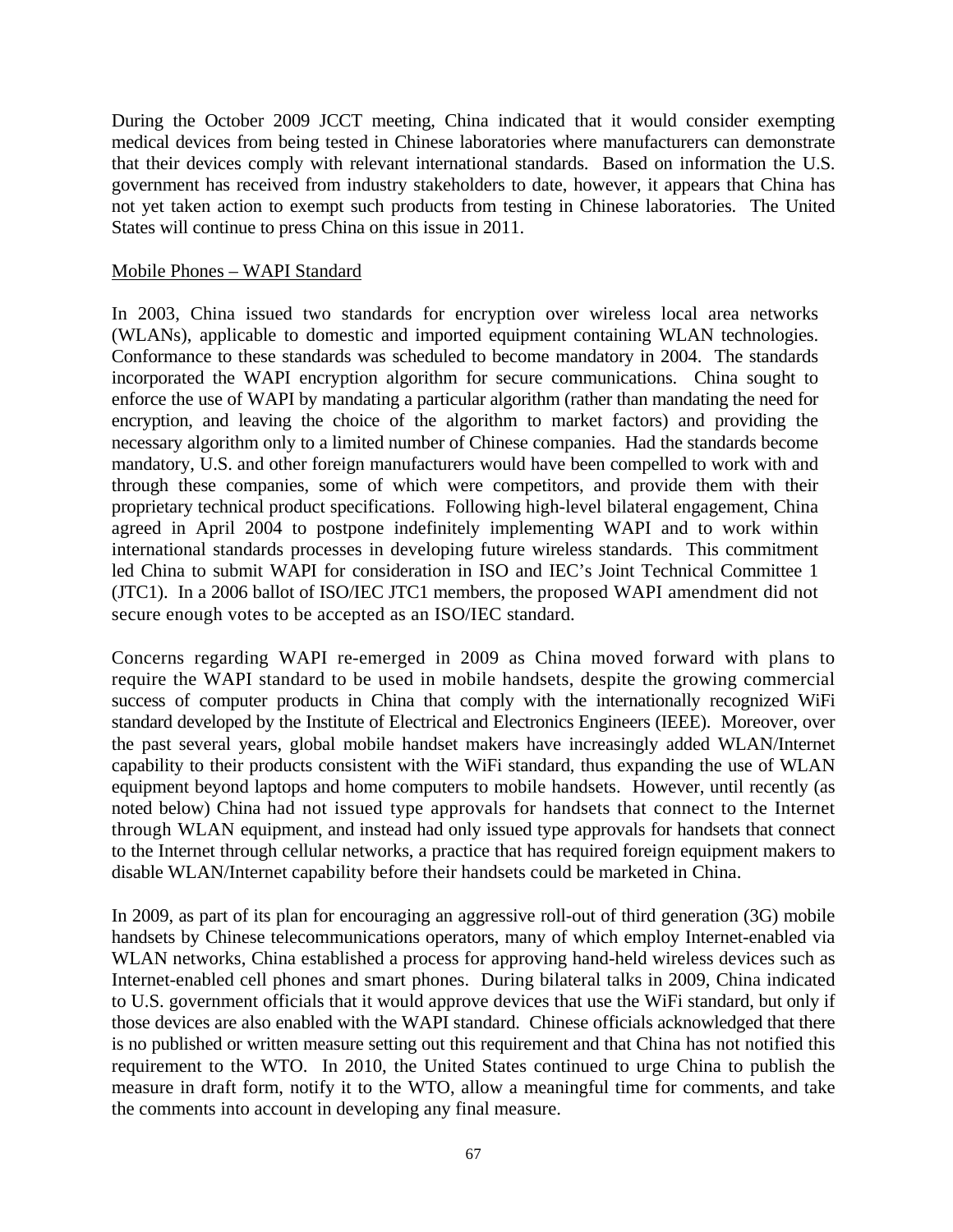### Patents Used in Chinese National Standards

In recent years, concerns have arisen regarding China's proposed treatment of patented technology in connection with domestic standards development processes. First, in late 2004, concerns arose after the Standardization Commission of China (SAC) issued draft *Provisional Regulations for National Standards Relating to Patents (Provisional Regulations)* and key Chinese government officials made public statements that appeared to contemplate compulsory licensing of patented technologies used as national standards in China.

In November 2009, SAC circulated a new draft of the *Provisional Regulations* for public comment. This draft measure would implement China's vision for a standards development process and establish the general principle that mandatory national standards should not incorporate patented technologies. However, when mandatory national standards incorporate patented technologies, the draft measure provides for the possibility of a compulsory license if a patent holder does not grant a royalty-free license. This differs from the typical practice of accredited standards developing organizations in other countries, which require disclosure of intellectual property in the standards development process and support "reasonable and nondiscriminatory" (RAND) licensing policies with respect to intellectual property that is incorporated into a standard. RAND policies require concerned patent right holders to make any intellectual property incorporated into the standards that these bodies develop available to all interested parties on RAND terms. Within the standards development process, licensing terms are typically negotiated between the right holder and parties interested in implementing the standards.

Second, in 2006, the Chinese government's Electronic Standardization Institute (CESI), a Chinese government entity, released draft intellectual property policy rules for standards-setting organizations (SSOs). These draft rules envisage Chinese government involvement in standardsetting processes, including a requirement that SSOs obtain government approval for patent claims. Such government involvement could be exercised in a way that affects private party transactions and could raise concerns under certain circumstances.

In January 2010, the China National Institute of Standardization (CNIS) solicited public comments on its notice titled "Disposal Rules for the Inclusion of Patents in National Standards." The "Disposal Rules" are the supporting documents for SAC's Provisional Regulations. In October 2010, CNIS finished the second draft of the Provisional Regulations, "Special Procedure on Standards Making—Inclusion of Patents in National Standards," and submitted them to SAC for review.

U.S. companies have expressed serious concerns regarding these proposals. The United States will continue to monitor how China treats intellectual property through its SSOs, including the development and finalization of CESI's rules, as well as the development of SAC's revised Provisional Regulations. In addition, the United States will discuss these issues with China in the JCCT Intellectual Property Rights (IPR) Working Group, where both sides have agreed to discuss related issues with participants from all relevant Chinese and U.S. agencies.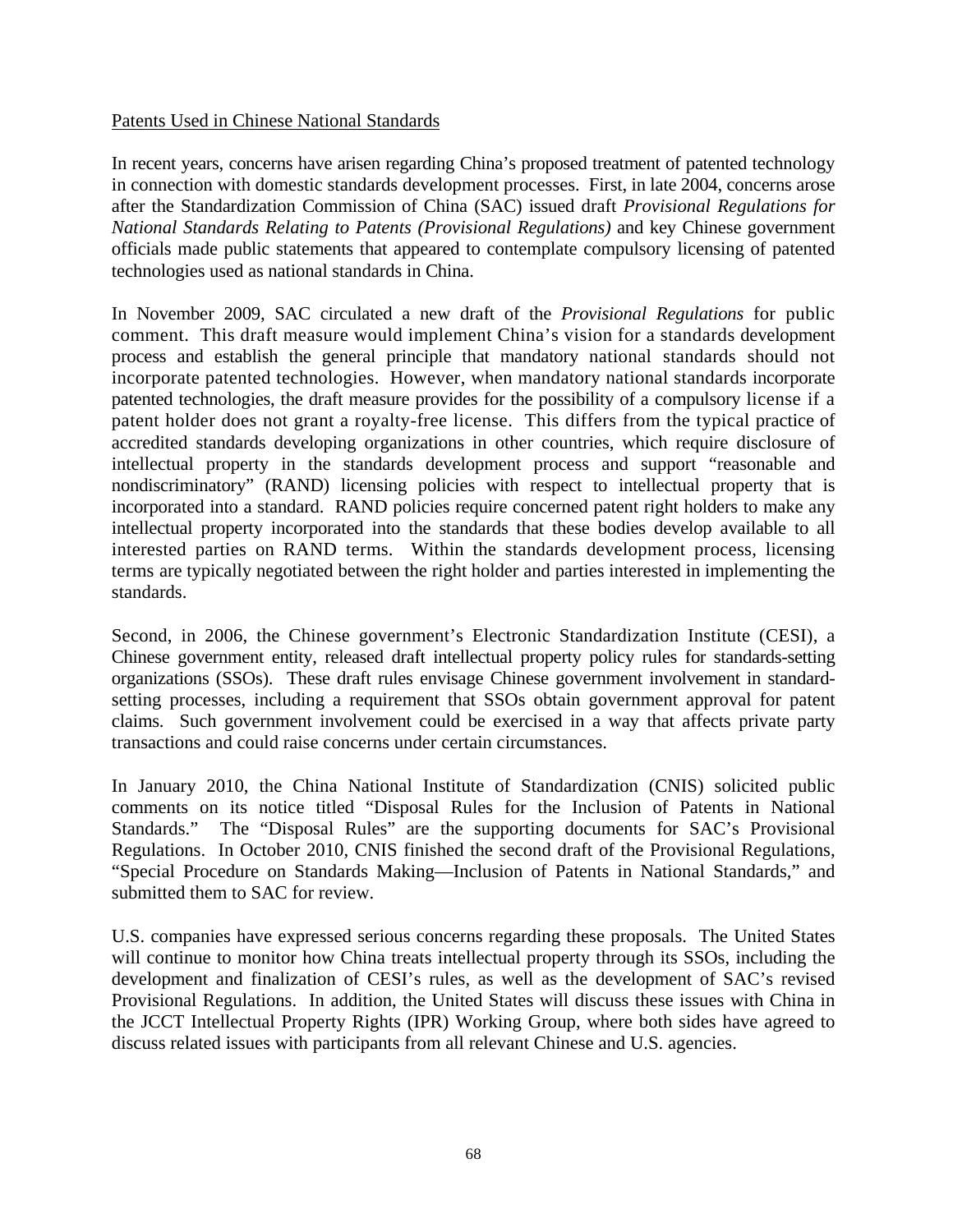# *Colombia*

### Bilateral Engagement

The United States discusses TBT matters with Colombia during TBT Committee meetings and on the margins of these meetings.

#### Distilled Spirits – Quality, Identity and Labeling Requirements

The *2010 TBT Report* and Section IX of this report outline U.S. industry concerns about quality and identity requirements that Colombia proposed in 2009 for distilled spirits, including gin, rum, vodka, and whiskey. The U.S. government and U.S. industry raised this issue with Colombia at TBT Committee meetings, and Colombia responded by clarifying and adjusting its measure to address many of the concerns that were raised. For example, Colombia abandoned its proposal to require quality certificates for distilled spirits and removed a proposal to hold all parties in the production responsible for maintaining sanitary conditions for these products.

Although Colombia made positive modifications to its requirements, the United States continues to be concerned about certain proposed requirements that have not been withdrawn. For example, Colombia has not withdrawn a proposal to use analytical parameters related to the chemical composition of spirits, such as a limit on congeners and other naturally occurring constituents included in gin, vodka, and rum. This policy could bar some U.S. spirits from the Colombian market and it is inconsistent with the standards of identity for distilled spirits sold in the United States, the European Union, Canada, and nearly every other major spirits market. Unlike Colombia's proposal, these markets base their standards of identity on the raw materials used to produce distilled spirits, not on their chemical composition. Naturally occurring constituents produced in the fermentation and distillation process, such as congeners, esters, and aldehydes, among others, are integral to the distinctive flavor characteristics of the various brands and categories of distilled spirits, and there is no scientific evidence to suggest that the presence of these constituents is the concentrations found in distilled spirits is harmful to consumers. In addition, Colombia's proposal to impose minimum and maximum alcohol content limits on distilled spirits could also adversely affect U.S. exports. For this reason, the United States has expressed significant concerns with Colombia both bilaterally in meetings of the TBT Committee.

## *The European Union*

#### Bilateral Engagement

The United States has actively engaged the European Union (EU) on TBT-related matters in multilateral fora, including the TBT Committee, as well as bilaterally. The United States has also used the Transatlantic Economic Council (TEC) and the United States – European Union High-Level Regulatory Cooperation Forum (HLRCF) as forums to raise concerns and encourage systemic changes in the EU approach to key TBT issues.

In addition to raising concerns with the EU regarding standards-related measures as they arise, the United States and the EU have also used these fora to coordinate their regulatory approaches, which the two sides recognized in the TEC could result in greater compatibility of effective and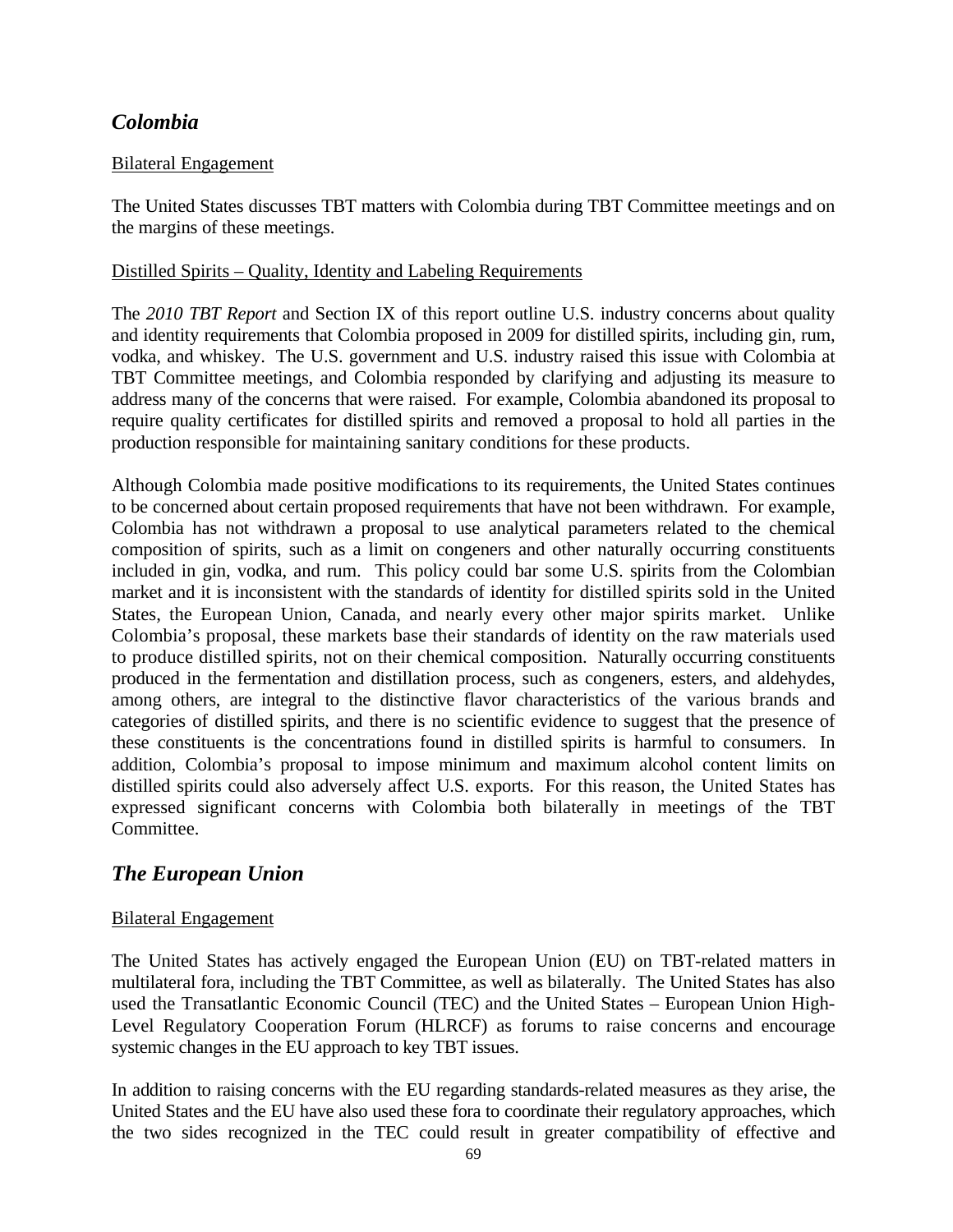economically beneficial regulation and promote economic integration. Further, the United States and the EU have jointly advocated to trade and regulatory officials in key emerging markets such as Brazil, China, and India the importance of maintaining open and transparent regulatory and standards development processes, as well as jointly advocating on specific market access issues on behalf of U.S. and EU exporters.

#### Accreditation Rules

The United States continues to have serious concerns regarding the EU's accreditation framework set out in Regulation (EC) No 765/2008. The regulation, which applies to all sectors, became effective on January 1, 2010. It requires each Member State to appoint a single national accreditation body and prohibits competition among Member States' national accreditation bodies. The regulation further specifies that national accreditation bodies shall operate as public, not-for-profit entities. This means that only a single, government entity in each Member State shall be permitted to accredit conformity assessment bodies in the EU.

The EU regulation raises serious questions as to whether the EU or its Member States will continue to recognize non-EU accreditation bodies that have been accredited under the ILAC MRA and the IAF MLA and will continue to accept conformity assessments performed by such bodies. Because the regulation gives Member States discretion regarding whether to recognize non-European accreditation bodies and whether to accept conformity assessments issued by ILAC MRA and IAF MLA accredited bodies, it is possible that Member States may refuse to recognize non-European accreditation bodies and refuse to accept conformity assessments issued by these bodies. The regulation raises market access concerns for U.S. producers, whose products may have been tested and/or certified by conformity assessment bodies accredited by non-European accreditation bodies.

The EU's approach to foreign accreditation bodies is undermined by the view of the European co-operation for Accreditation (EA). The EA has acknowledged that attestations of conformity assessment results issued by bodies that have been accredited by non-European bodies that are ILAC MRA or IAF MLA signatories are as reliable as those issued by European bodies complying with the new accreditation requirements set forth in Regulation 765.

The United States has raised its concerns over Regulation 765 with the EU in the TBT Committee. In response, the EU has stated that the regulation does not apply outside of the EU, and thus, will not affect U.S. accreditors or the international conformity assessment system. However, these assurances appear to conflict with the measure's provisions, which do not limit its application in that way.

The United States is also concerned with an apparent lack of technical basis for the assumptions behind the regulation, including that: (1) accreditation activities should be limited to governmental bodies or bodies that act in the exercise of official authority; (2) accreditations should be viewed with a higher degree of confidence when provided by a single national accreditation body; and (3) competition could compromise the quality of accreditations and should therefore be limited. In fact, the United States holds the opposite views, and the EU has failed to give an adequate explanation of the basis for its assumptions.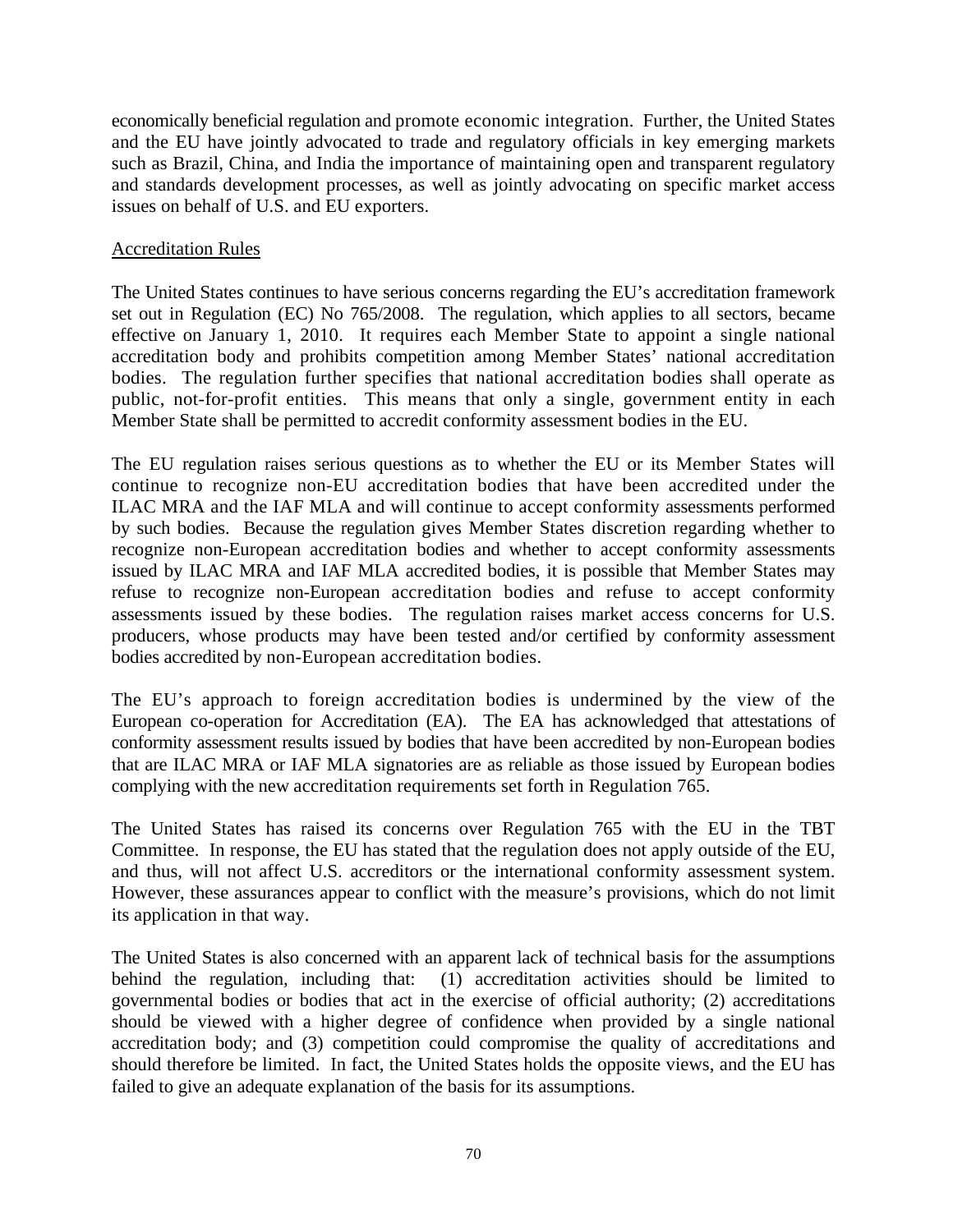Similarly, the EU has not explained why the regulation imposes conditions on accreditors operating in the EU market that extend beyond the relevant ISO/IEC standard applied under the ILAC MRA and the IAF MLA.

From a broader standpoint, the United States is concerned about the implications of the EU's system for the international accreditation system under the ILAC MRA and the IAF MLA. In particular, the United States is concerned that the EU may be seeking to undermine this system by encouraging governments to adopt the EU approach. If governments do so, there could be a substantial adverse effect on U.S. exports, and the United States may be required to alter the manner in which U.S. goods are certified to meet product standards in export markets.

Thus far, the EU's ILAC signatories appear to be cooperating with non-EU ILAC signatories and confirming the equivalence of their respective accreditations if applicable requirements have been met. However, the United States continues to be concerned about the Regulation's potential impact on the recognition of non-EU accreditation bodies under the ILAC MRA and the IAF MLA and the acceptance of conformity assessments performed by ILAC MRA and IAF MLA accredited bodies. As a result, the United States is continuing to urge the EU to revisit its approach to accreditation. In the short term, the United States is also encouraging the EU to issue guidance to Member States indicating that accreditations by ILAC MRA and IAF MLA signatories are no less reliable than accreditations by European national bodies, which would allow Member States to accept testing and certification from non-EU bodies that have been accredited by an ILAC MRA or IAF MLA signatory.

#### Borates and Nickel Compounds – Classification and Labeling Requirements

Since 2007, the EU proposed changing the classification and labeling requirements for 896 substances, including borates, nickel carbonates and other nickel compounds. Under the EU's previous regime, the Dangerous Substances Directive (DSD), the EU proposed classifying these compounds under Category 2, which would have included product and packaging restrictions. For instance, Category 2 would have required products containing borates above a certain concentration to carry a "skull and crossbones" label, thus discouraging manufacturers from using borates.

In December 2008, the EU decided to replace the DSD with a new regime for classification and labeling, the Regulation on the Classification, Labelling and Packaging of Substances and Mixtures (CLP). Under the CLP, the EU would continue to classify borates and other nickel compounds in a stringent category known as Category 1B, which would subject them to product and packaging restrictions, including a requirement to use labels showing a picture of an "exploding man," along with warning and risk phrases.

The U.S. industry believes that the classification of borates under this new category is unnecessarily trade-restrictive, and is not based on "normal handling and use" of downstream products containing borates. Industry raised further concerns that the classification of borates in this manner would lead to restrictions and bans on using borates in certain products (*e.g.,*  cosmetics, detergents, and fertilizers) under related EU directives.

Various industrial producers have launched cases in the UK courts and in the European Court of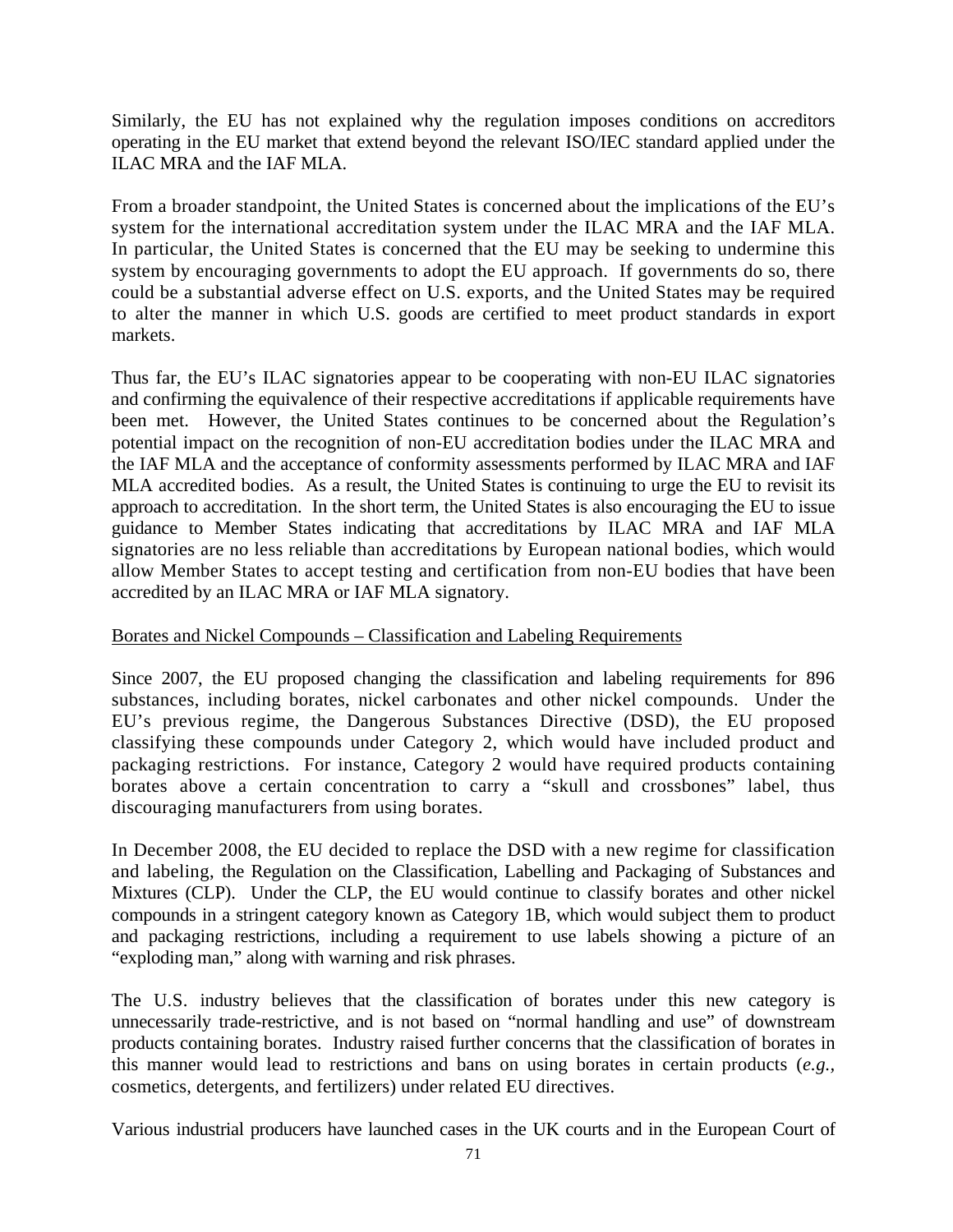First Instance seeking to annul the borates and nickel classifications. In addition, the United States has frequently raised questions regarding these issues in the TBT Committee. In particular, the United States continues to be concerned with the EU's procedures for classifying borates and certain nickel compounds, specifically regarding possible flaws in the EU's classification methodology, the procedures the EU used in transferring these classifications from the DSD to the CLP, and the effect these classifications will have under other EU measures, such as the EU's chemical regulation, REACH. In 2011, the United States will continue to monitor the potential adverse trade effects of the EU's nickel and borates classifications as well as the methodological issues mentioned above.

#### Chemicals – REACH Regulation

The *2010 TBT Report* recounts substantial U.S. concerns with the EU's chemical regulation, REACH. REACH impacts virtually every industrial sector, from automobiles to textiles, because it regulates chemicals as a substance, in preparations, and in products. It imposes extensive registration, testing and data requirements on tens of thousands of chemicals. REACH also subjects certain chemicals to an authorization process that would prohibit them from being placed on the EU market except as authorized for specific uses by the European Commission.

U.S. industry has expressed specific concerns with the fact that REACH requires polymer manufacturers and importers to register reacted monomers in many circumstances. This is problematic because reacted monomers no longer exist as individual substances in polymers and would not create exposure concerns in the EU. In addition, EU polymer manufacturers generally can rely on the registrations of their monomer suppliers and do not need to be individually registered. As a result, the reacted monomer registration requirement provides an incentive for distributors to stop importing polymers and switch to EU polymer suppliers. The United States has pressed the EU to eliminate the requirement to register reacted monomers in polymers entering the EU market.

Moreover, REACH contains notification and communication obligations with respect to substances on the Candidate List, a list of substances that may become subject to authorization. Differing interpretations between the Commission and several Member States regarding when these obligations apply has created uncertainty about how to comply with these obligations. The Commission has indicated that notification and communication obligations apply if a substance on the List is present in an article in concentrations above 0.1 percent of the article's entire weight; however, these Member States have stated that these obligations should apply when a substance on the List is present in concentrations above 0.1 percent of the weight of the article's components or homogenous parts. In 2010, these Member States pushed the Commission to reverse its position as a way of protecting the EU market from imports since a reinterpretation would impact imports. A change in interpretation would present a much more difficult compliance problem for U.S. industry since it would require companies to perform an analysis of individual component concentration levels in their products, which would be extremely time-consuming and burdensome. Given that an alteration of the EU's approach could substantially disrupt U.S. exports, the United States has asked the EU to ensure that all Member States follow the Commission's current interpretation.

Other problematic issues with the EU's REACH regime include inadequate transparency, differing registration requirements for EU and non-EU entities, and substantial data requirements.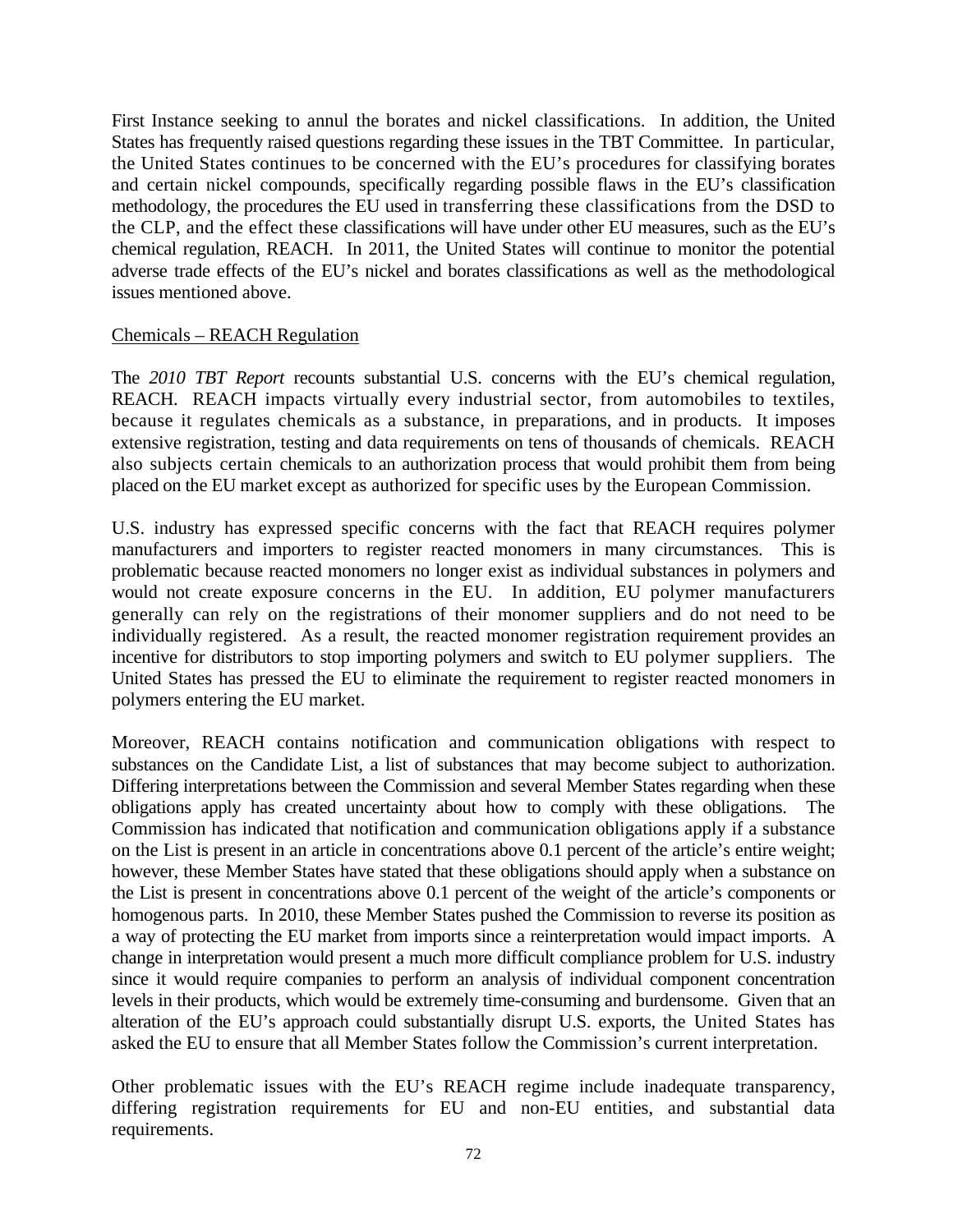The United States has raised concerns regarding REACH at every TBT Committee meeting since 2003, and has been joined by many other delegations, including Argentina, Australia, Brazil, Canada, Chile, China, Colombia, Cuba, the Dominican Republic, Ecuador, Egypt, El Salvador, India, Israel, Japan, Korea, Malaysia, Mexico, Qatar, Russia, Singapore, Switzerland, Taiwan, and Thailand. The United States also has raised its concerns regarding REACH directly with the EU and has worked with the European Chemicals Agency on specific technical issues. The United States will continue to monitor closely REACH implementation in 2011, and will raise trade concerns, as appropriate, in the TBT Committee and other pertinent fora. A potential new venue for pursuing these concerns is the U.S. – EU Chemicals Dialogue agreed to at the December 2010 TEC meeting.

#### Industrial Products – Country of Origin Labeling for Imports Only

The EU is considering adopting country of origin labeling requirements for leather, travel goods, hand bags, apparel, textiles and textile articles, ceramics, glassware, jewelry, furniture, bedding, lamps and lighting, brooms and brushes, screws, nuts, bolts, tools, and tires. The EU Parliament approved these requirements in October 2010, and they are pending in the European Council. While the United States supports country of origin labeling requirements adopted to provide consumers with information about the products they buy, the United States is concerned that the EU's requirements would only apply to imported products. As a result, the United States raised this issue with the EU at the November 2010 TBT Committee meeting.

#### Hazardous Substance Restrictions

The EU's Directive on the Restriction of the Use of Certain Hazardous Substances in Electrical and Electronic Equipment (RoHS) prohibits placing certain categories of electrical and electronic equipment on the EU market that contain chemicals such as lead, mercury, cadmium, and hexavalent chromium. The RoHS directive includes certain application-specific exemptions from the prohibitions. The EU considers requests for additional exemptions on an ongoing basis.

The United States supports the EU's objectives of protecting human health and the environment; however, the United States is concerned about the transparency and predictability of the EU's process and timing for considering exemption requests and the absence of a common approach to enforcement in all EU Member States. As noted in last year's report, the EU was expected to revise its RoHS directive in late 2010 or early 2011. The EU has not yet adopted revisions, and it is unclear when this process will move forward. The United States continues to urge the EU to provide an adequate opportunity for U.S. stakeholders to provide input into the revision process.

On substance, the United States is urging the EU to adopt a revision that clarifies the relationship between REACH and RoHS and includes an improved exemption process that takes into account the products concerned when determining the length of time for which exemptions apply. The United States has also urged the EU to ensure that any decision to expand the RoHS directive's scope of covered products be informed by a thorough impact assessment, and that any decisions regarding additional restrictions included in a revised directive are based on science, taking into account intended end uses and all available scientific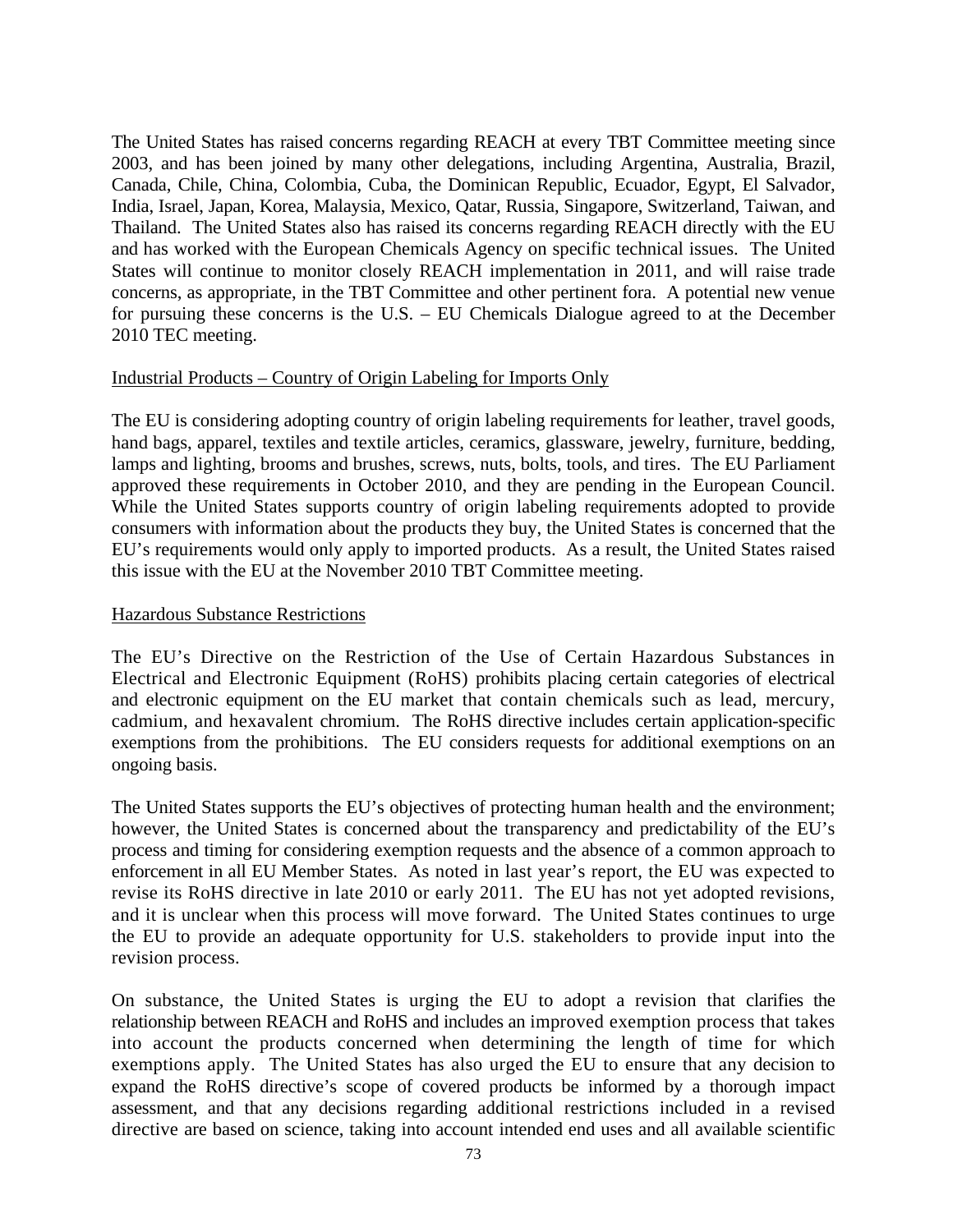and technical information. These revisions would help ensure transparency and legal certainty regarding how products will be treated. Ride-on Lawnmowers – Unique French Requirements

The United States continues to have concerns with respect to the French Ministry of Agriculture's (MoA) "skirt" requirement for ride-on lawnmowers, a measure that France neither published as part of an official law or decree nor notified to the WTO. The MoA requirement for ride-on lawnmowers already has disrupted U.S. lawnmower exports to France. If other Member States were to adopt this requirement, a significant portion of the approximately \$1 billion in annual U.S. shipments of lawnmowers to Europe could be adversely affected.

The United States is not aware of any technical basis for requiring ride-on lawnmowers to be fitted with an extra piece of equipment (or "skirt"). U.S. officials understand that the skirt requirement represents a unique French requirement that is neither consistent with requirements in other EU Member States, nor based on internationally developed ASTM or ISO ride-on lawnmower standards used throughout the world. Accordingly, the United States has requested that the Commission share accident data it believes supports the French position that installation of the lawnmower skirt would increase bystander safety, and any analysis undertaken by the MoA on the potential fire hazard that installation of the skirt could create. The United States clarified that if this information does not exist or does not support the necessity of the skirt requirement, the Commission should recommend that France base its rideon lawnmower requirements on a relevant international standard or eliminate the skirt requirement altogether. Both EU and U.S. lawnmower manufacturers have challenged the French lawnmower requirement as well.

During 2010, the MoA worked on a revision to the EN 836 standard to address these concerns. In October 2010, a working group advising MoA on the revision concluded that total enclosure of all transmission moving parts was unnecessary, directly rejecting the MoA's position that complete coverage is required. The working group also acknowledged that the risk of fire from total enclosure is significant, and that attention in the revision process should be shifted to the pinch points only, instead of concentrating on all transmission moving parts.

While the position developed by the working group is acceptable to U.S. and European industry, the MoA does not appear to be wavering on its position that complete coverage is necessary. As a result, producers must either comply with MoA's skirt requirement for sales in the French market or face recalls. In addition, U.S. companies have complained of being singled out for enforcement action by French customs officials.

The United States will continue to press the EU to address this issue in 2011.

#### Wine – Labeling Requirements

As described in last year's report, the EU continues to seek exclusive use of so-called "traditional terms" such as tawny, ruby, reserve, classic, and chateau on wine labels, but may allow third country producers to use such terms pursuant to an agreement with the EU or contingent on the regulation of those terms in their home market. Under the United States – EU wine agreement, the EU permitted the use of certain terms on U.S. wines sold in the EU for a three-year extendable period, but then declined to extend the period past March 2009. As part of its effort to redesign its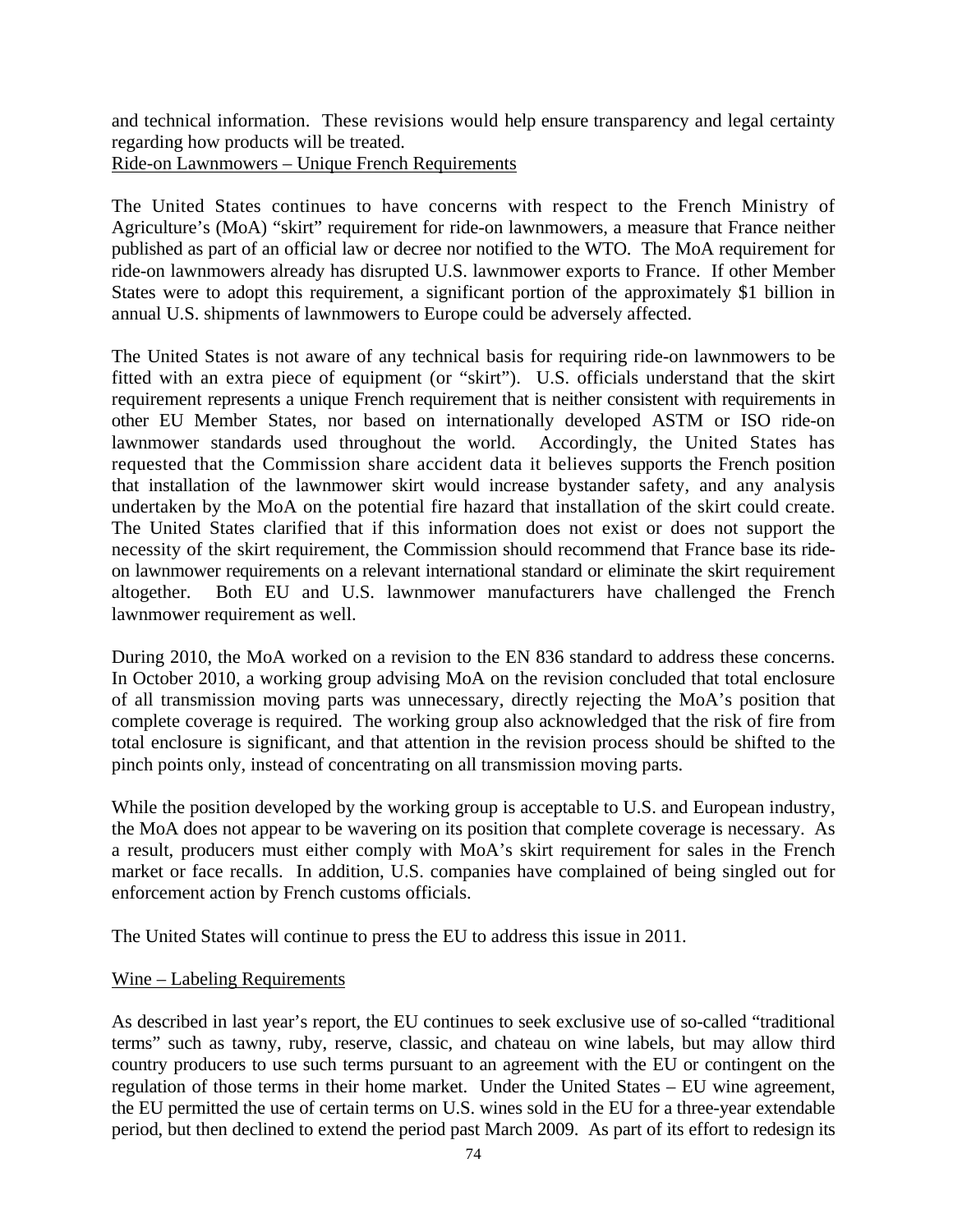Common Market Organization on wine, the EU published its new regulation (EC No 607/2009) on July 14, 2009, laying down detailed rules for implementation of EC regulation 479/2008 with regard to protected designations of origin and geographical indication, traditional terms, labeling, and presentation of certain wine products. The regulation leaves enforcement to EU Member States. It is unclear how Member States will enforce the regulation or how the Commission plans to ensure consistency of interpretation across Member States.

The United States continues to have serious concerns regarding these measures, which severely restrict the ability of non-EU wine producers to use common or descriptive and commercially valuable terms to describe their products, on the grounds that those terms are traditionally associated with European wines. The United States is also concerned about continued EU efforts to expand the list of so-called "traditional terms" to include additional commercially valuable terms. Some of these terms do not have a common definition across all EU Member States, and the United States is not aware of any effort to monitor or limit the use of those terms within the EU. Additionally, the United States remains concerned about the EU's decision to withdraw permission to use certain "traditional terms" under the U.S. – EU wine agreement, as well as the EU's limitation on the use of traditional expressions in trademarks.

While the EU attempts to justify limitations on the use of traditional terms by indicating that they could be used to mislead consumers, these terms have been used without incident on U.S. wines in the EU market for many years, which suggests that there is no such risk. During 2011, the United States will continue to coordinate with the U.S. wine exporters on how best to address and resolve concerns regarding the EU's wine policy.

## *India*

### Bilateral Engagement

The United States discusses TBT matters with India during TBT Committee meetings and on the margins of these meetings. U.S. government officials also discuss such matters with Indian officials under the U.S. – India Trade Policy Forum (TPF), the TPF's Tariff and Non-tariff Barriers and Agriculture Focus Groups, the U.S. – India Commercial Dialogue and the High-Technology Cooperation Group.

In addition, the U.S. Trade and Development Agency (USTDA) is also funding a program with the Confederation of Indian Industry (CII) to facilitate India's development of a transparent and more streamlined system of standards, conformity assessment, and technical regulations. CII and ANSI have added India-specific content to ANSI's standards portal [\(www.standardsportal.org\)](http://www.standardsportal.org/). CII and ANSI also held workshops on standards for safe storage of liquefied natural gas and aerospace standards in February 2010, and held an exchange on biometrics standards under this initiative in July 2010.

### Cosmetics – Registration Requirements

U.S. industry has raised concerns regarding India's proposed "Drugs and Cosmetics (Amendment) Rules, 2007." In particular, the U.S. industry expressed concerns about initial aspects of India's proposal, including a proposed registration system that only appeared to be targeted at imports. U.S. industry was concerned that these requirements would create an unreasonably costly and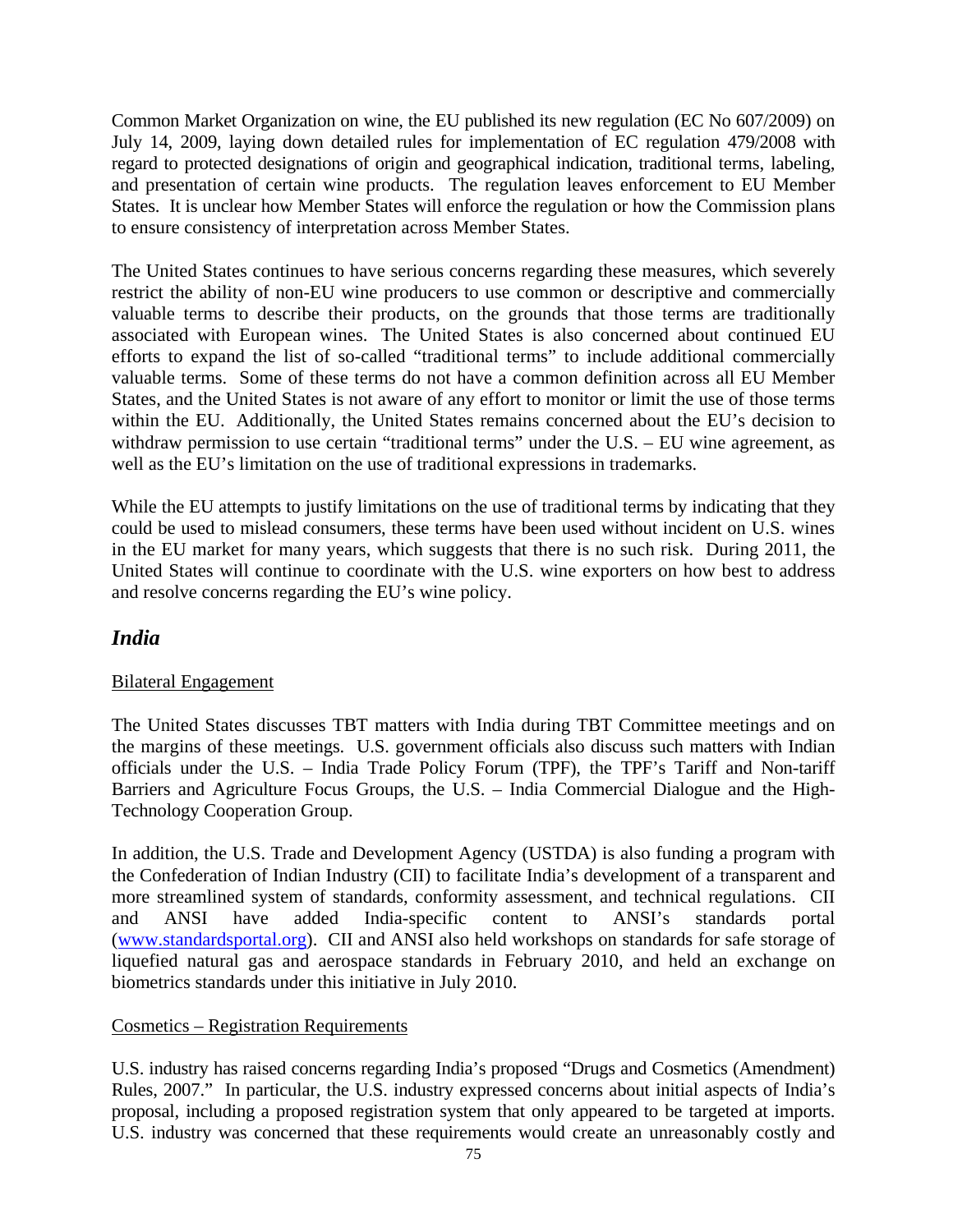burdensome registration system and would result in unnecessary delays for cosmetic products being brought to market.

The United States shared industry's concerns and requested India to notify the measure to the WTO, to delay enforcement to allow a reasonable time for Members to comment, and to afford suppliers a reasonable period to comply with the new requirements. India eventually notified the measure, and the United States submitted comments including concerns raised by U.S. stakeholders through India's TBT Inquiry Point.

In response to U.S. comments, India's Ministry of Health (MoH) made a number of clarifications and modifications to the proposed measure in 2009 and, in July 2010, issued Guidelines on Import and Registration of Cosmetics. These guidelines provide additional clarity, such as clarifying the definition of "brand"; allowing manufacturing sites of a parent company to be registered under a single registration; applying a single registration fee to all product lines of the same brand; and providing for fast track review of products currently on the market. U.S. industry continues to express concerns regarding whether there will be an adequate compliance period and whether stickering will be allowed for country-specific information, among other issues. The United States will continue to raise these issues with India in 2011.

#### Food and Distilled Spirits – Nutritional Labeling

The United States is concerned by nutritional labeling requirements that India adopted in 2009. In particular, the United States is concerned that India's measure requires labels of distilled spirits to provide the date of production, which is irrelevant in the case of distilled spirits since such products have an indefinite shelf life. The United States is also concerned with further requirements addressing: (1) the labeling of proprietary foods; (2) the declaration and calculation of certain nutrient values; (3) the criteria for labeling a product as "trans fat free"; (4) the allowance of stickering on products; and (5) the rules for front of pack flavoring declarations using the statement "CONTAINS ADDED FLAVOUR."

The United States has repeatedly expressed concerns about this issue directly to India in writing and at the margins of TBT Committee meetings. India has not been responsive to U.S. concerns. Most recently, in February 2010, the U.S. government submitted further comments to India on its outstanding concerns, but India has not addressed these concerns. The United States will continue to press India to resolve this issue in 2011.

#### Telecommunications Equipment – Information Security Regulations

U.S. industry has raised significant concerns with a number of telecommunications equipment requirements that India's Department of Telecommunications has adopted, including licensing amendments adopted in December 2009 and March 2010, and a "template agreement for security and business continuity" adopted in July 2010. These requirements would be a mandatory part of private commercial contracts between foreign telecommunications service providers and vendors of foreign telecommunications-related equipment, products, and services in India. However, they would not apply to telecom equipment and products manufactured in India. Under these measures, any vendor seeking to sell foreign manufactured telecom equipment and products to Indian telecom service providers would be required to: (1) deposit their source codes in escrow;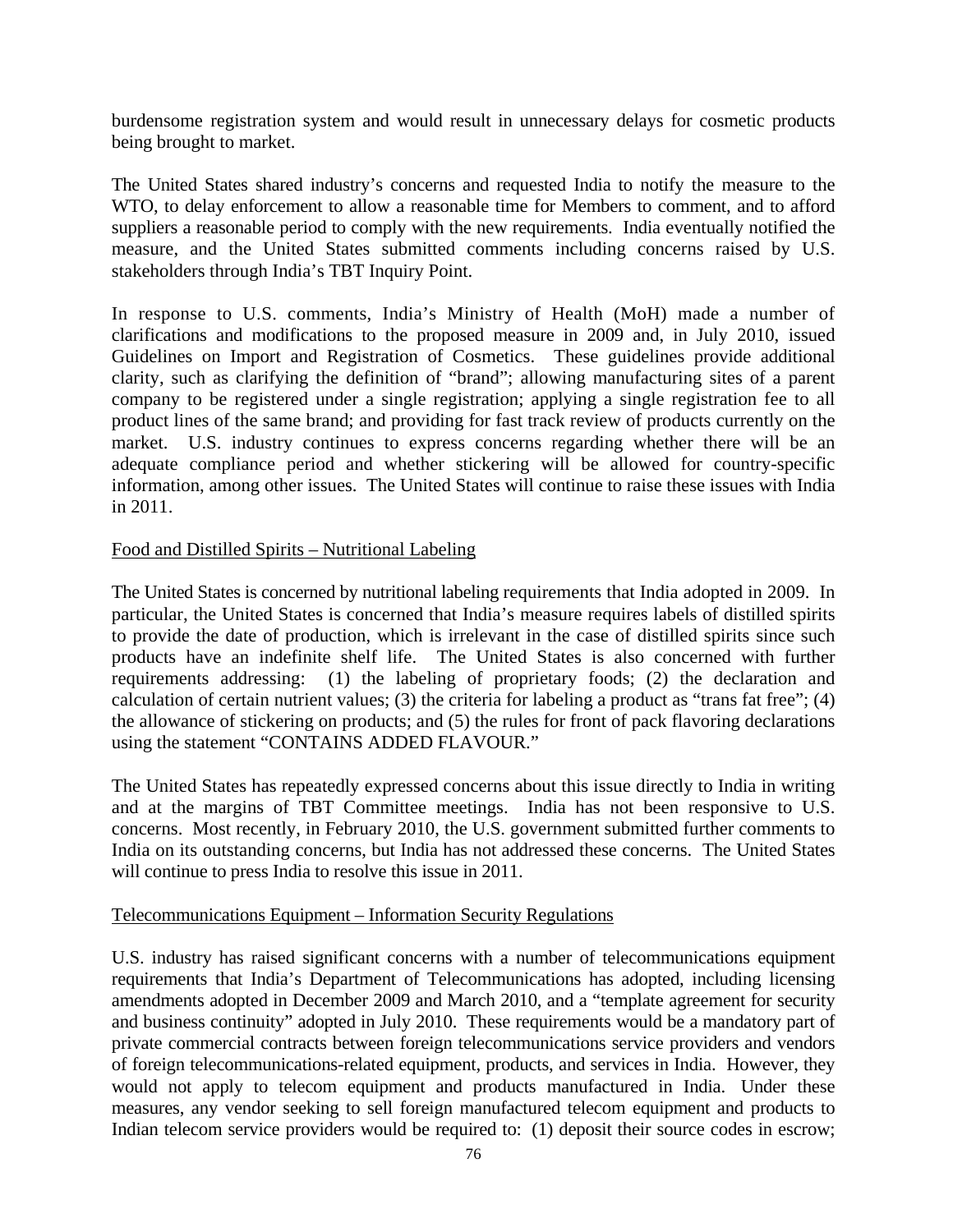(2) transfer their technology to Indian companies; and (3) follow burdensome testing and certification requirements. The U.S. and global telecom equipment industries have indicated these requirements could halt billions of dollars of equipment sales in India.

U.S. government officials have raised this issue with India in many different fora and at many different levels of government, including in the TBT Committee and during the September 2010 U.S.-India Trade Policy Forum. U.S. officials also raised this issue with officials of India's Office of the Prime Minister before President Obama's visit to India in November 2010.

In response to U.S. comments, India suspended its implementation of the "template agreement" and agreed to review its security requirements. In January 2011, the Ministry of Communications and Information Technology announced a 100-day action plan to develop a new security regime for telecom equipment. At this time, it appears that India is planning to base its regime on the problematic template agreement. Further, India has not yet announced a transparent process for developing this new regime. The United States continues to urge India to provide a draft of any revised regulations so that interested parties have an opportunity to provide comments.

## *Indonesia*

### Bilateral Engagement

The United States discusses TBT matters with Indonesia both bilaterally and during meetings of the TBT Committee. The United States – Indonesia TIFA Council provides a forum for bilateral discussions on a variety of trade-related issues, including standards-related issues. Indonesia also participates actively on standards and conformance issues in APEC.

#### Bahasa Labeling Requirement

In September 2010, Indonesia announced that it will require all imported products to bear original labels in the Bahasa language and will require these labels to be affixed to processed food products before they are shipped to Indonesia. Previously, Indonesia had permitted importers in Indonesia to apply sticker labels with Bahasa translations once imported products cleared customs. This new policy will significantly raise compliance costs for U.S. industry and could completely shut off U.S. processed product exports to Indonesia, resulting in a market loss of up to \$220 million on an annual basis.

The United States raised this issue with Indonesia during the TBT Committee meeting in November 2010. U.S. officials noted that Indonesia has not clearly explained the new labeling rule to its trading partners nor notified it to the WTO.

The United States and Indonesia held a series of meetings in February 2011 to try to resolve this issue. During these meetings, Indonesian officials indicated that producers could comply with the new Bahasa language requirements by applying supplementary labels, but refused to clarify whether "stickers" would be considered adequate for this purpose. Indonesian officials also did not clarify whether the supplementary labels could be affixed at the port of entry after products clear customs.

The United States will continue to urge Indonesia to clarify outstanding issues arising from its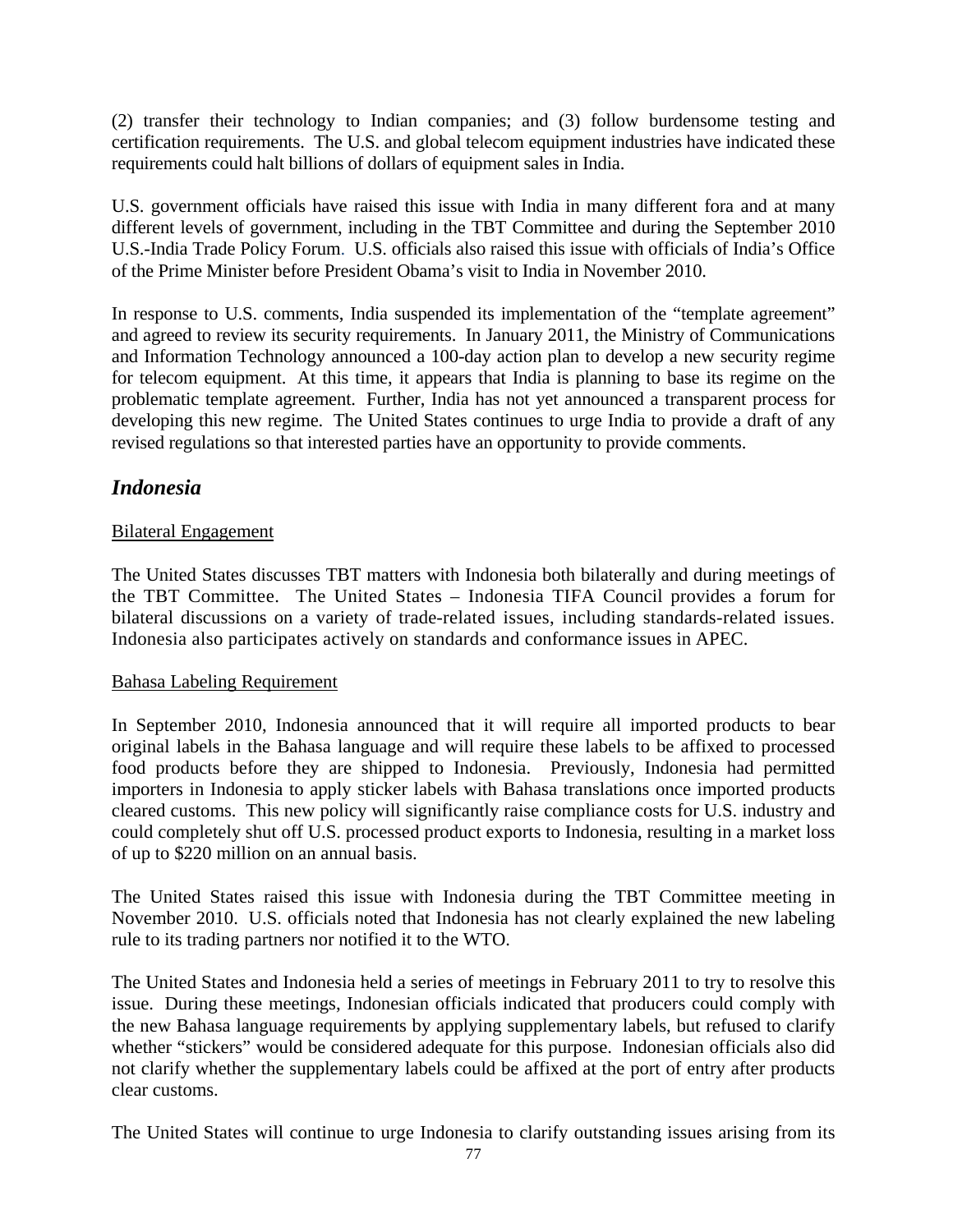new labeling measure and to consider suspending its implementation in order to notify the measure to the WTO and take comments into account from interested parties.

#### Food, Supplements, Drugs, and Cosmetics – Distribution License Requirements

In August 2009, Indonesia issued proposed requirements governing the distribution of food, food supplements, drugs, and cosmetics. The proposed requirements prohibited the distribution of food, food supplements, drugs, and cosmetics in Indonesia without first obtaining a distribution license. The criteria for receiving a license differed by product type and were based on several factors, including whether certain ingredients are halal.

For example, under these proposed requirements, any pharmaceutical products or drugs containing certain animal substances would not qualify for a distribution license in the absence of an "emergency," and all such products would be required to bear a label indicating "Swine Content." Further, drug products manufactured using substances sourced from swine in the production process would be required to bear a label indicating that: "The manufacturing process involves a substance that [is] sourced from swine and has been purified so that [it is] not detected on final product." Food sourced from swine would be subject to a separate set of emergency procedures. Distribution licenses also could not be awarded for products containing alcohol, such as certain pharmaceuticals, cosmetics, and food flavorings.

Indonesia's proposed requirements threatened to disrupt U.S. exports to Indonesia of foods (many flavorings contain alcohol, sometimes in *de minimis* amounts); drugs (many products, such as cough syrups and other over-the-counter drugs, contain alcohol and others, such as gelatin capsules and vaccines, are sourced from swine); and cosmetics (many products contain alcohol). The United States was particularly concerned that the requirements could have disrupted trade in critical medicines, such as vaccines, as well as trade in many other products.

The United States raised concerns about Indonesia's proposed requirements in the TBT Committee in 2009 and 2010. The United States explained that while it respected Indonesia's right to regulate halal products, Indonesia should have developed and proposed to apply its requirements affecting trade in halal products in a transparent manner and should have made additional efforts to ensure that the measures would not disrupt trade. In addition, the United States conveyed its concern that many of the operational details of the licensing system were unclear. The United States requested Indonesia to suspend enforcement of the measure until it notifies it to the WTO and takes comments from trading partners into account.

As a result of U.S. efforts, Indonesia agreed to revoke the measure. During the November 2010 meeting of the TBT Committee, Indonesia confirmed that the measure had been revoked.

#### Meat and Poultry – Halal Certification

Indonesia only allows the sale of meat and poultry products that have been certified halal by certifiers recognized by Indonesia's Council of Ulama ("MUI"). Halal certification involves certifying that the product has been slaughtered and handled in a manner consistent with Islamic law.

On March 9, 2009 MUI issued a decree announcing that a new list of MUI recognized halal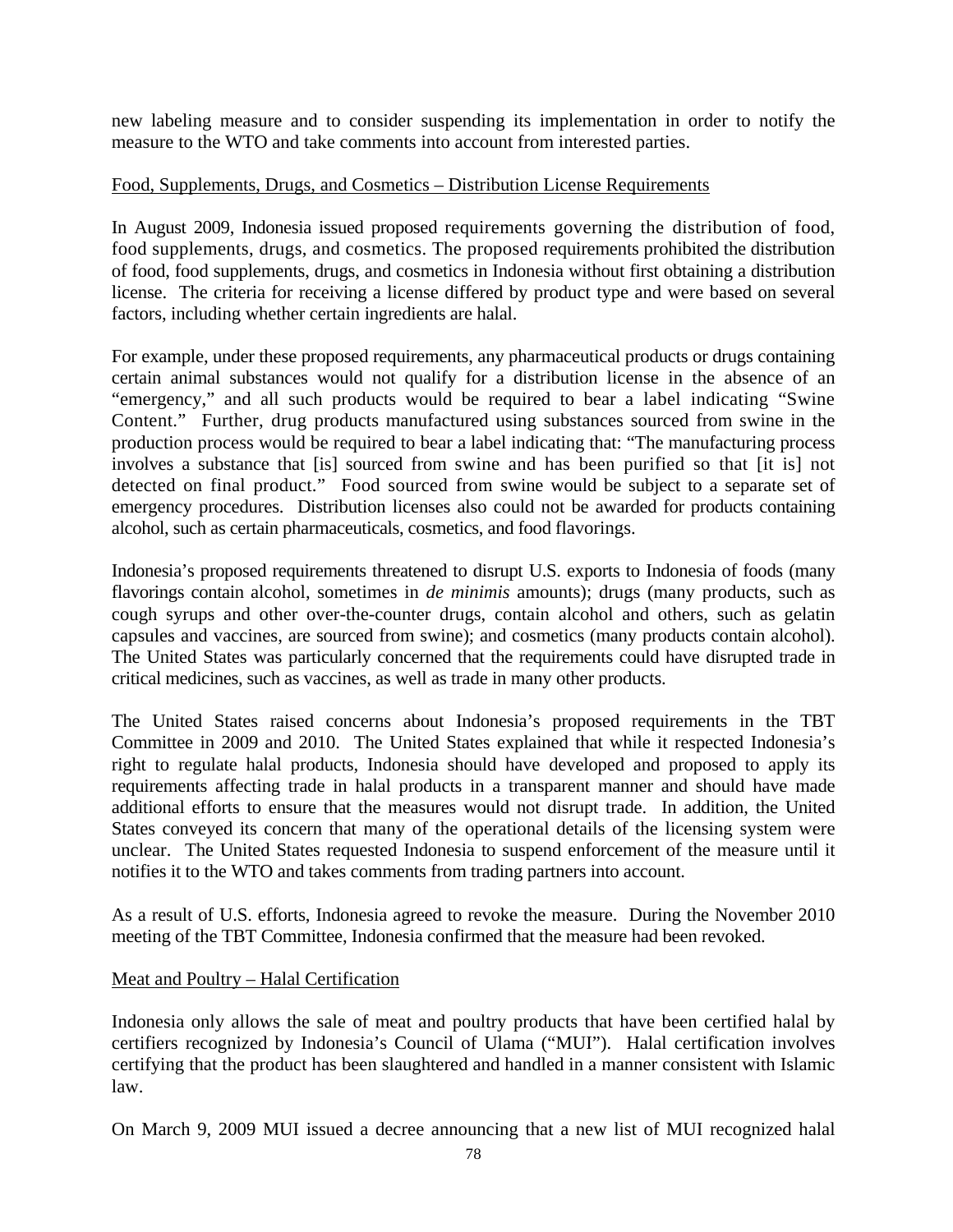certifiers would become effective October 1, 2009, superseding all previous MUI recognized halal certifiers. MUI did not make publicly available or notify to the WTO the new procedures and criteria for recognition and inclusion of certifiers on the new list.

MUI published the new list of halal certifiers on October 22, 2009, 21 days after the decree's effective date, causing a 22 day disruption in all halal trade to Indonesia. The new halal certifier list did not include any halal certifiers for halal trade in poultry or lamb. The list also excluded several U.S. processed food halal certifiers that MUI has historically recognized.

U.S. officials repeatedly registered concerns regarding MUI's certifier list during TBT Committee meetings in 2009 and 2010. Among other issues, U.S. officials noted that the process to apply for and gain MUI approval was not set out in the March 2009 decree and was not made available to the public. As a result, many certifiers did not know whether they were required to re-apply for approval and were not aware of the new rules for halal accreditation.

In response to U.S. concerns, Indonesia's TBT Inquiry Point issued a communication in May 2010 claiming that Indonesia would accept e-mail applications from U.S. poultry and lamb producers for halal certifications sent to MUI. During bilateral discussions on the margins of the November 2010 TBT Committee meeting, Indonesian officials clarified that MUI lacks confidence in the U.S. slaughtering process for poultry and lamb and that it would not approve any applications from the United States until it conducted an audit of the U.S. halal slaughtering system for both poultry and lamb. MUI officials visited several U.S. facilities in December 2010 and accredited four U.S. poultry certifiers in early 2011, restoring U.S. access to Indonesia's market for halal poultry.

While this is a welcome development, U.S. officials will continue to work with Indonesia to secure market access for all U.S. industries seeking to export halal products to Indonesia.

## *Japan*

#### Bilateral Engagement

The United States discusses TBT matters with Japan during and on the margins of WTO TBT Committee meetings. The United States will continue to raise potential TBT issues with Japan in bilateral fora, including the U.S. – Japan Economic Harmonization Initiative. This initiative was launched in November 2010 and aims to promote harmonization of approaches that facilitate trade, address business climate and specific trade issues, and advance coordination on issues of common interest. The United States intends to raise standards-related issues arising in such areas as agriculture, medical devices and pharmaceuticals, cosmetics, nutritional supplements, and information and communication technologies.

In the area of pharmaceuticals and medical devices, for example, Japan is setting clearer performance measures than in the past for reviewers involved in approving new products. There are remaining issues, however, with the lag in the availability of new drugs and devices in Japan compared to their availability in other advanced nations which need to be addressed. For nutritional supplements, the United States has urged Japan to adopt a system allowing ingredientspecific health claims that is science-based and transparent as well as to instill greater transparency in the operations of Japan's quarantine stations in order to streamline import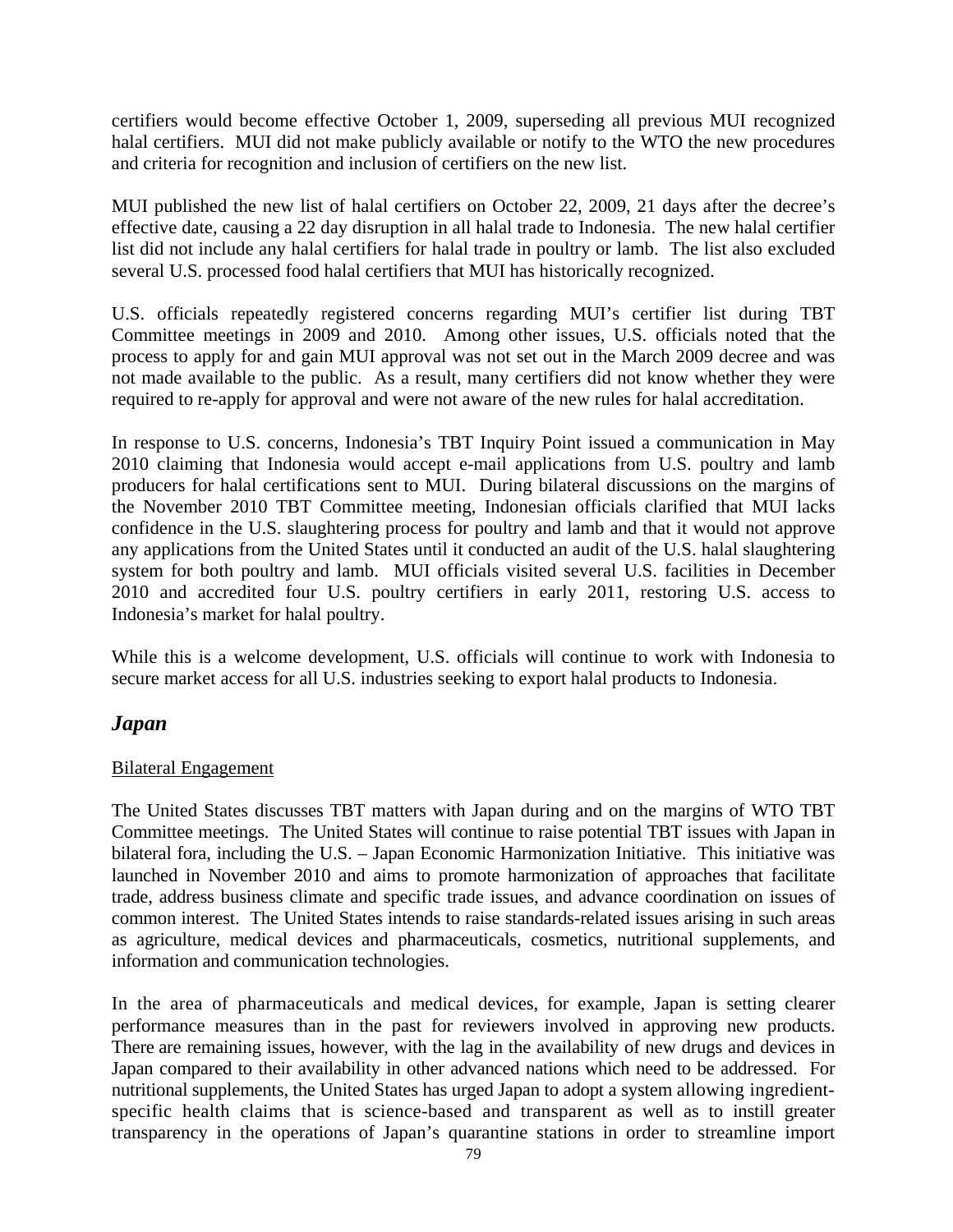procedures. The United States also continues to raise the need for greater clarification of Japan's classification criteria for drugs, foods, and food additives and the process it uses to categorize new ingredients. In the areas of cosmetics and "quasi-drugs," the United States continues to encourage Japan to make improvements in its regulatory environment, including for labeling and claims, its importation procedures, and overall transparency.

The United States is also encouraging Japan to enhance the overall transparency of its regulatory regime and to improve its public comment procedures.

#### Organic Product Requirements

U.S. organics exports to Japan are limited by Japan's ban on alkali extracted humic acid, a substance that USDA permits for use on U.S. organic crops. While Japan has permitted some forms of this substance to be used, it still bans most forms of the acid. The United States has focused its efforts on persuading Japan to allow the use of lignin sulfonate as a flotation device for cleaning fresh fruits in the organic production process, but Japan continues to request additional information from the United States regarding this subject.

In addition, Japan's zero tolerance policy for pesticide and herbicide residues on organic products continues to be problematic for U.S. industry. Even though these substances are not applied to organic crops, they are often present in the natural environment, which makes achieving zero residue level very difficult. In addition, Japan's zero tolerance policy appears to exceed the Codex Guidelines for the Production, Processing, Labeling and Marketing of Organically Produced Foods. These guidelines apply to the process by which organic foods are produced, and do not mandate specific maximum residue levels for pesticides and contaminants.

Largely, in response in response to U.S. engagement on this issue, Japan's Ministry of Agriculture, Forestry, and Fisheries (MAFF) announced in April 2009 that it would begin revising Japan's requirements for organic plants, organic processed foods, organic livestock products and organic feeds. In 2010, MAFF established study committees comprising growers, retailers, consumers and academics to review different aspects of Japan's regulations. While MAFF indicated that during the review process it would revisit its zero tolerance requirement with stakeholders, there have been no such discussions thus far. MAFF is scheduled to complete its review process by the end of 2011.

The United States will continue to monitor the situation closely in 2011 and press Japan to modify its requirements in a manner that will improve access to Japan's market for U.S. organic products.

### *Korea*

#### Bilateral Engagement

Korea and the United States hold regularly scheduled bilateral consultations to address potential bilateral trade issues, including technical barriers, as they emerge. These bilateral consultations, led by USTR with participation from the full range of relevant U.S. agencies, serve as an important forum for discussing and resolving these issues and are augmented by a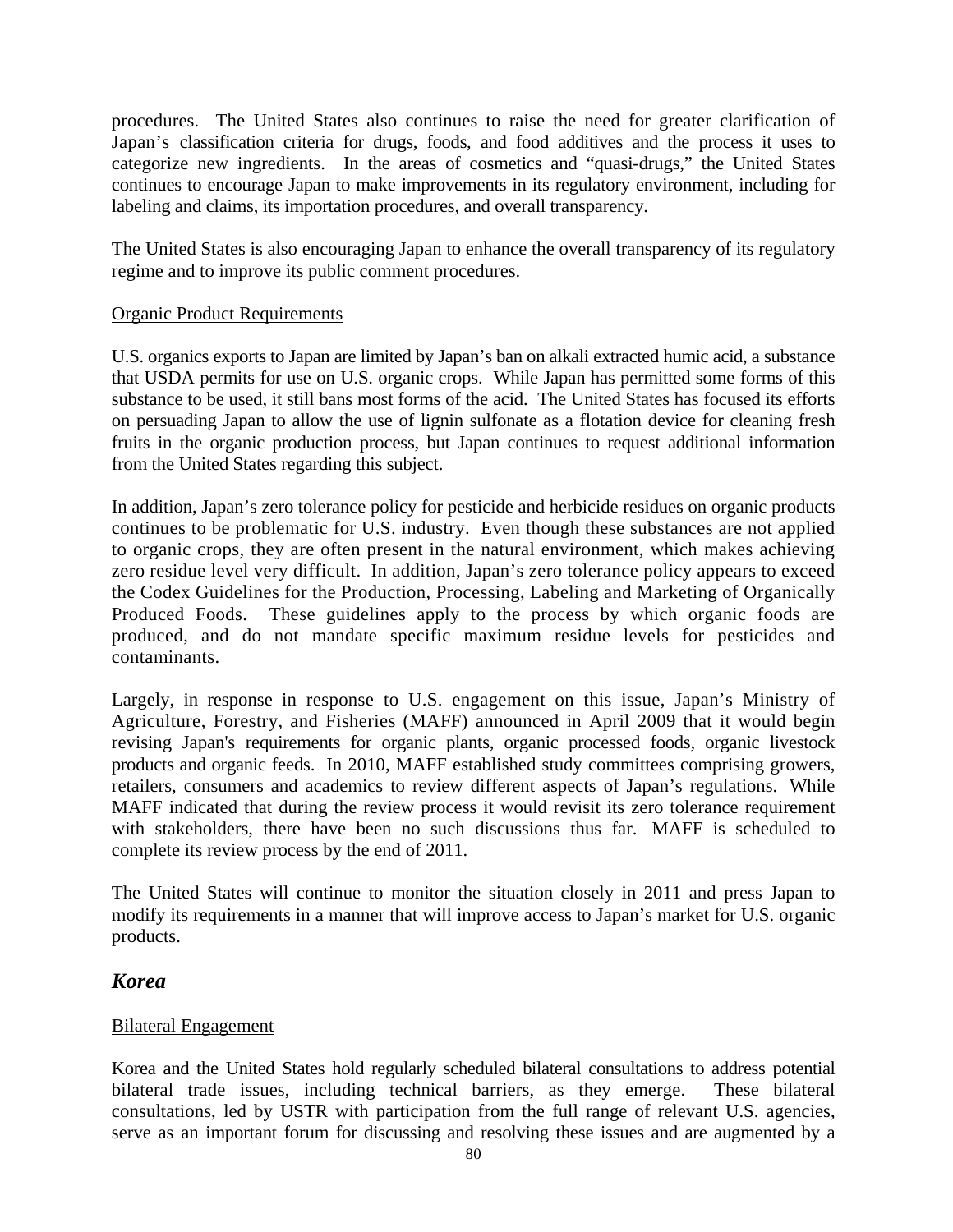broad range of senior-level policy discussions. In 2010, bilateral trade consultations were held in May and September, leading to the resolution of a number of TBT issues. A similar slate of meetings will be held in 2011. In addition, USTR and other agency officials meet with their counterparts in the Korean government on a regular basis to discuss trade-related issues, for example, in the context of meetings of the TBT Committee.

#### Conformity Assessment

The pending U.S.-Korea Free Trade Agreement (KORUS) would address conformity assessment issues in several ways, most notably by committing Korea to provide national treatment in its recognition of conformity assessment bodies, to recognize conformity assessment bodies on the basis of published criteria, and to take steps to implement Phase II of the APEC Telecomm MRA with respect to the United States as soon as possible. At the current time, however, Korean laws and regulations generally limit the bodies that may test and certify products for compliance with Korean electrical safety requirements to "domestic nonprofit organizations equipped with suitable testing equipment and qualified testing personnel..." U.S. industry is concerned that the inability of U.S. testing and certification bodies to test and certify products for the Korean market disadvantages U.S. manufacturers on account of the fact that U.S. manufacturers must have their products tested and certified in Korea, which can be inconvenient, time consuming, and costly and cause delays to market.

There were positive developments on this issue in 2009 and 2010 with respect to safety testing for lithium ion batteries and energy efficiency testing for refrigerators. In 2009, following active engagement by the United States, Korea agreed to allow non-Korean conformity assessment bodies to test for conformity with new Korean safety regulations for lithium-ion batteries. In May 2010, Korea issued revised regulations governing energy efficiency testing for refrigerators to reflect longstanding U.S. concerns. Under the revised regulations, Korea will accept energy efficiency data from non-Korean testing bodies, both to determine whether a product meets Korea's minimum energy efficiency standards for placing a product on Korea's market and as part of a challenge process under which firms can question a competitor's energy efficiency test results. U.S. officials are urging Korea to adopt approaches similar to those it has applied with respect to batteries and refrigerators to other such products for which test results are required.

### Motor Vehicles – Proposed Fuel Efficiency and Emissions Requirements

Since July 2009, Korea has been in the process of drafting regulations that would establish new fuel efficiency and green house gas emission requirements for automobiles. While the United States shares Korea's interest in promoting fuel efficiency and reducing green house gas emissions, U.S. officials sought to ensure that the regulations were designed and drafted in a way that would not undermine market access for U.S. autos, while meeting Korea's environmental objectives.

In December 2010, Korea agreed to include in its final regulation a provision that allows manufacturers that sold 4,500 or fewer automobiles in Korea in 2009 (the regulation's base year) to comply with the regulation from 2012-2015 if the fleet they sell in Korea comes within 19 percent of the new Korean requirements. In other words, the Korean fleet of qualifying automakers can comply with the regulation even if their fleet average fuel economy is 19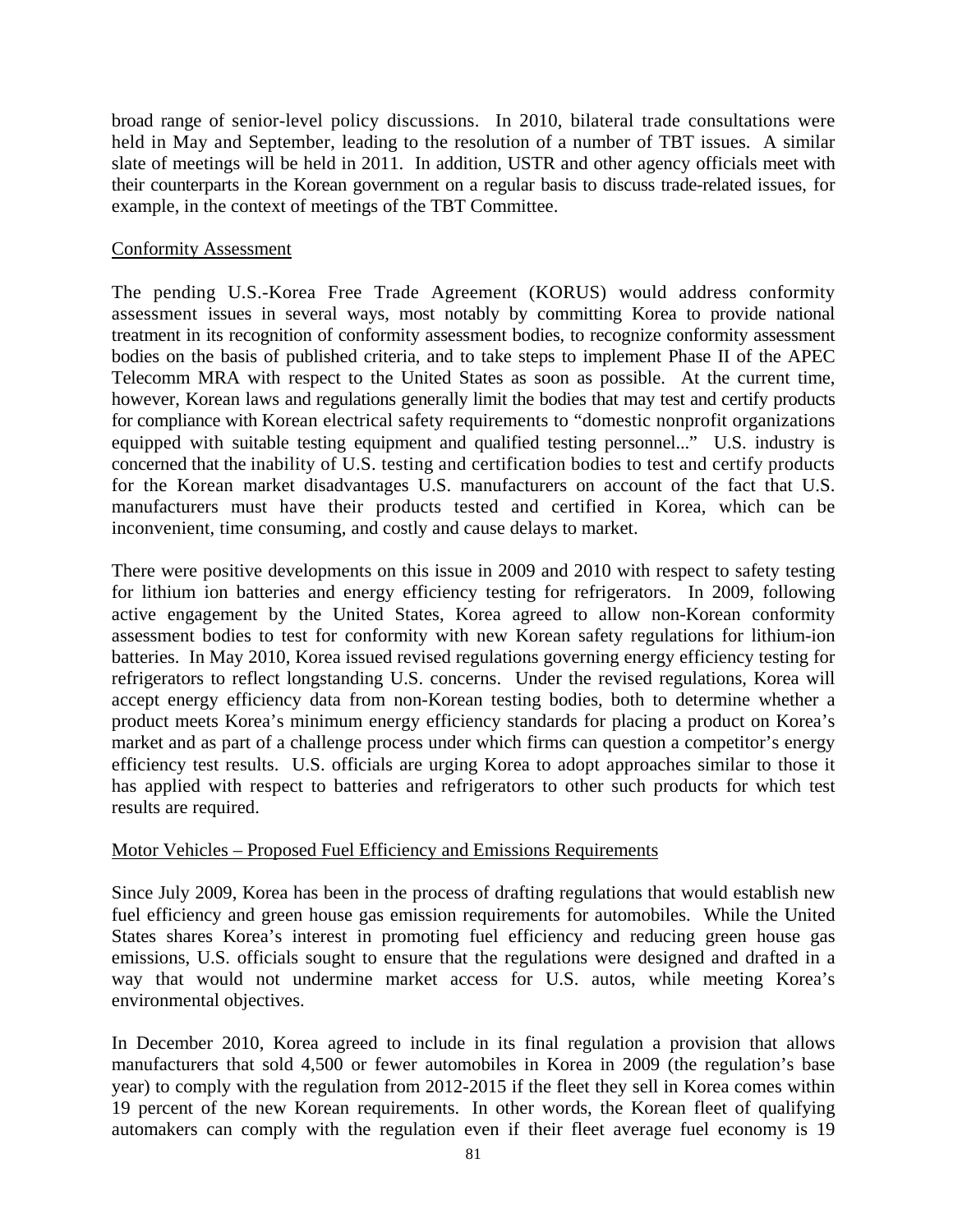percent lower than would normally be required. This will help level the playing field for U.S. autos in the Korean market.

#### Organic products – Requirements and Conformity Assessment Issues

In June 2008, Korea published its new Processed Organic Foods Regulation, with a proposed implementation date of January 1, 2010. The regulation would have required all products claiming to be organic to be certified as organic by a certification body accredited by Korea's Ministry of Food, Agriculture, Forestry and Fisheries (MIFAFF). Many U.S. producers and certifiers have been reluctant to attempt to seek certification and accreditation under the new regulation, in part due to Korea's zero-tolerance policy on biotechnology presence in organic products as well as due to the increased costs that compliance with the regulation would impose. Further, because the Korean regulation does not provide for Korea to negotiate agreements for equivalency or recognition of foreign organics programs, implementation of the regulation could have significantly impeded, or even halted, U.S. organics exports to Korea.

In response to concerns raised by the United States and other exporting countries, in August 2010 MIFAFF agreed to allow foreign organic products to be sold in Korea until December 31, 2012 without having to be certified by a MIFAFF-accredited certifier. In the meantime, MIFAFF is revising and consolidating its organics regulations, which are expected to include a provision that will allow equivalency negotiations between the United States and Korea to proceed.

The United States will continue to urge Korea to re-consider its zero-tolerance policy for biotechnology presence in organics.

#### Processed Food Products – Mandatory Biotechnology Labeling

In October 2008, the Korean Food and Drug Administration proposed expanding its mandatory biotechnology labeling for food products containing bioengineered ingredients to include processed products such as vegetable oils and distilled spirits. Under this proposal, certain processed products with ingredients derived from biotechnology commodities, such as corn and soybeans, would require a label indicating that they are derived from biotechnology products.

The United States has concerns with the negative effect on trade that results from the potentially misleading nature of mandatory labeling of food products containing or derived from biotechnology. By expanding the scope of products covered by its mandatory labeling regime to include products such as distilled spirits, Korea's proposal would result in an even greater disruption of trade. U.S. officials have continued to urge Korea to reconsider the need for expanding the regime. A decision from Korea on whether to adopt the proposed requirement remains pending.

#### Solar Panels – Design Requirements

In 2010, U.S. officials continued to raise concerns that certain types of thin-film solar panels (TFSP) manufactured by U.S. industry cannot be placed on the Korean market. Since July 2008, Korea has required solar panels to be certified by the Korea Management Energy Corporation (KEMCO) in order to be sold in Korea. KEMCO will only certify solar panels as safe if they meet the mandatory Korean standard for TFSP (KS61646:2007 Thin film terrestrial photovoltaic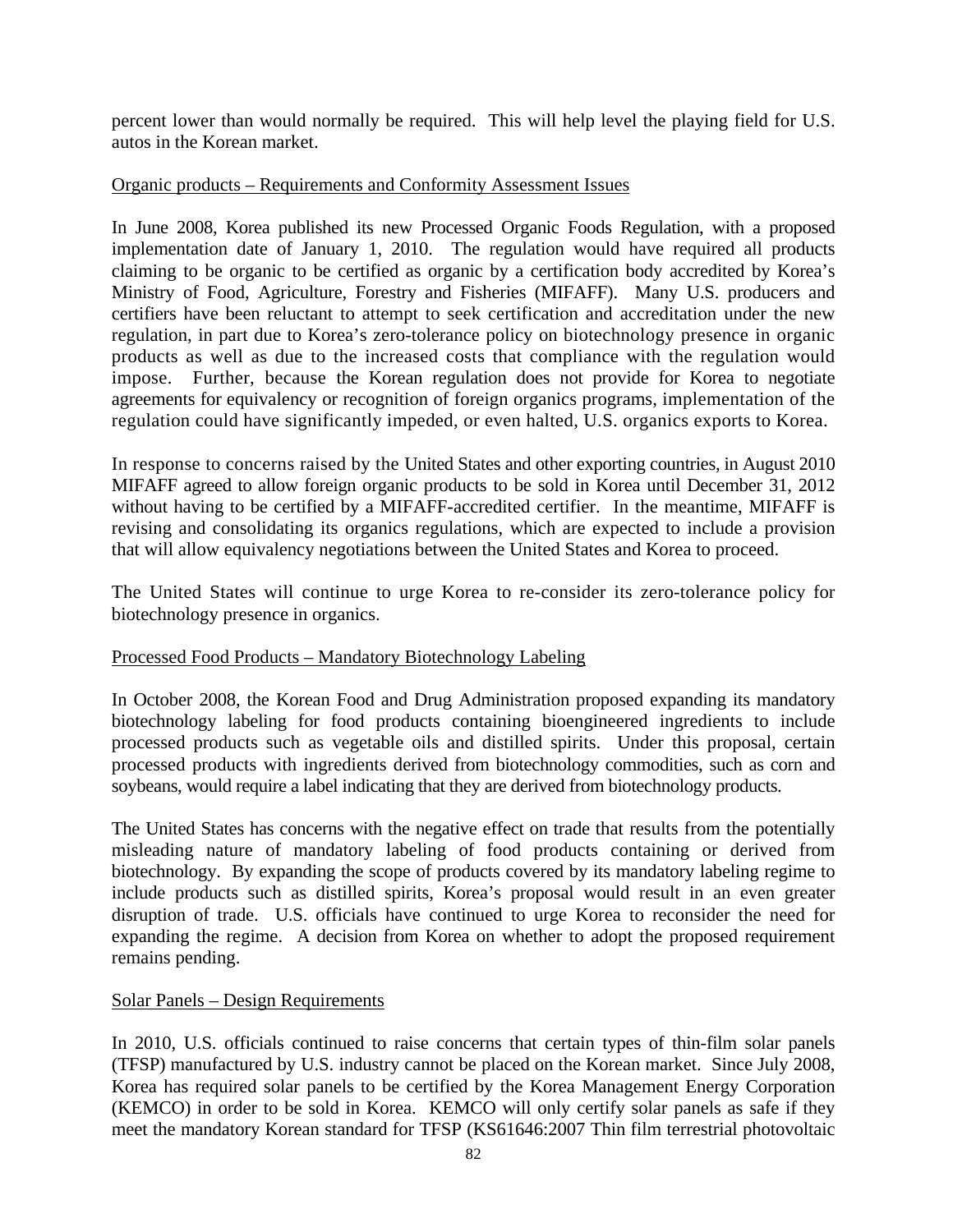(PV) modules – Design qualification and type approval). This standard incorporates much of IEC 61646 (Thin-film terrestrial photovoltaic (PV) modules – Design qualification and type approval), but its application is limited to amorphous silicon (A-Si) type thin film solar panels whereas the IEC standard applies to all types of thin film solar panels. Korea has not adopted a standard for other types of TFSP.

As a result, other leading types of panels, including Cadmium Telluride (CdTe) and Copper Indium (di) Selenide (CIS), cannot be tested or certified under the Korean standard and accordingly cannot gain the necessary certification to be placed on the Korean market. Korea's lack of an applicable standard for other types of TFSP will also affect panels made with Gallium arsenide (GaAs), which is emerging as a commercially proven technology. According to U.S. industry, Korea is the only country in the world that specifically restricts application of the IEC standard to only one of the three leading types of thin film panels.

Korea has explained that it adopted its standard based on concerns about the presence of cadmium in other types of solar panels or the use of cadmium in the production process. In bilateral discussions and in meetings of the TBT Committee, Korea has indicated that it is conducting a study to determine whether it might be feasible to include other types of TFSPs within the scope of its solar panel standard. It has stated that the study should be completed in 2011.

The United States recognizes the environmental dangers of cadmium and, like Korea, maintains legal requirements on safe use of cadmium. However, the residual level of cadmium in other types of solar panels, currently sold in the United States and other markets, is minimal. The United States is not aware of any scientific or technical evidence indicating that there are risks from using thin film solar panels that are not covered by the Korean version of the IEC standard. Thus, the United States continues to urge Korea to adopt the IEC 61646 standard without limiting its application to A-Si thin-film solar panels.

## *Malaysia*

#### Bilateral Engagement

The United States discusses TBT matters with Malaysia during TBT Committee meetings, bilaterally on the margins of those meetings, and during TPP negotiations. Malaysia also participates actively on standards and conformance issues in APEC.

#### Meat and Poultry Products – Halal Standards

In December 2009, Malaysia published a final standard for halal food production. The standard requires meat packing facilities to be dedicated exclusively to halal production. The requirement exceeds the terms of the Codex halal standard, which allows producers to use dedicated lines for halal meat products within a facility that includes non-halal production. Malaysian officials have cited a lack of trust in the purity and reliability of halal meat production chains outside Malaysia as the basis for the new requirement, but Malaysia has presented no evidence to support this view, despite repeated U.S. requests.

U.S. producers have indicated that they are willing to produce to importing countries' halal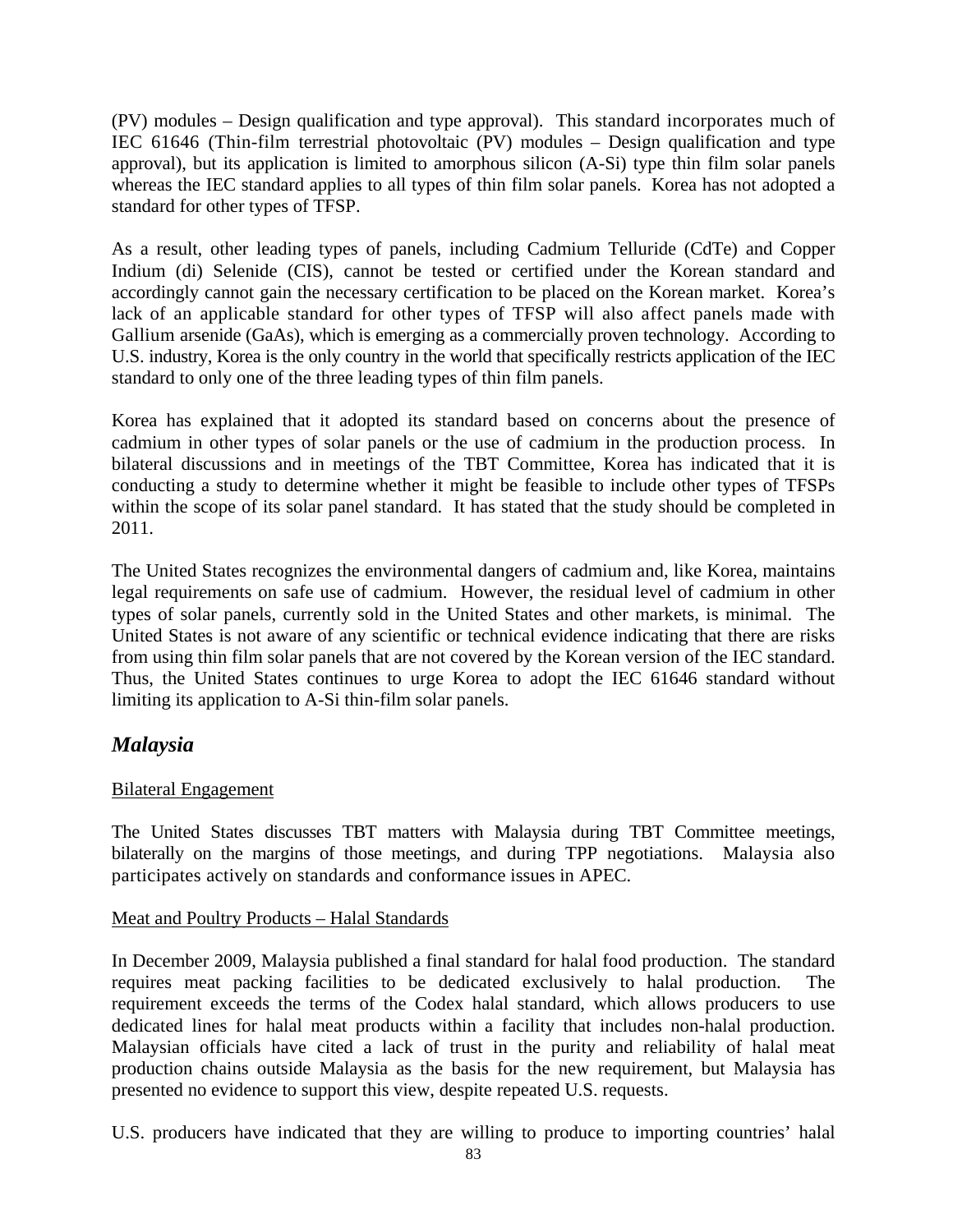standards when those standards are reasonable and do not require an entirely segregated supply chain. U.S. industry estimates that U.S. exports to Malaysia of halal beef and poultry could grow dramatically if Malaysia adopts reasonable and reliable halal production standards and import licensing practices.

Malaysia has committed that its new halal requirements will take effect for U.S. producers only after Malaysia audits U.S. meat production facilities. Malaysia has requested to carry out several audits, but U.S. officials have requested further clarity on audit parameters before facilitating this request.

Malaysia has failed to notify its halal standard to the WTO as a technical regulation, claiming that the halal standard is voluntary and does not need to be notified. However, Malaysia currently bans imports of non-halal meat, a practice that Malaysian officials have explained as useful for avoiding consumer confusion since non-halal meat products may not be sold in Malaysia. Contrary to this explanation from Malaysian officials, the United States has confirmed that non-halal products are widely available for sale in segregated portions of Malaysian food stores. Thus, it does not appear that Malaysia bans all non-halal products, but only non-halal imports. The United States will continue to raise this issue with Malaysia in 2011.

## *Mexico*

### Bilateral Engagement

The United States discusses TBT matters with Mexico during TBT Committee meetings and on the margins of these meetings. The United States also discusses specific trade concerns and systemic issues with Mexico in the context of the NAFTA and subordinate trade working groups (TWGs) established to address particular standards-related issues. Canada participates in these sessions as well. As one example, the NAFTA TWG that addresses food labeling and packaging helped increase cooperation among the NAFTA parties regarding food laboratories and nutritional labeling. The United States and Mexico also engage on standards and regulatory issues as part of the U.S. – Mexico High-Level Regulatory Cooperation Council, which was established in 2010.

#### Conformity Assessment Procedures

Under Article 908.2 of the NAFTA, Mexico is required to accredit, approve, license, or otherwise recognize conformity assessment bodies (*e.g.,* certification bodies or testing laboratories) in the United States on terms no less favorable than those applied to conformity assessment bodies in Mexico. While applications by U.S. conformity assessment bodies that test electrical and electronic goods for accreditation had previously been delayed, these applications were finally approved in 2007 and 2008.

Despite this positive development, the United States continued to ask Mexico for further clarification of its accreditation procedures to ensure that Mexico will continue to provide nondiscriminatory treatment for all conformity assessment bodies, including those located in the United States. In particular, the United States urged Mexico to clarify whether an application for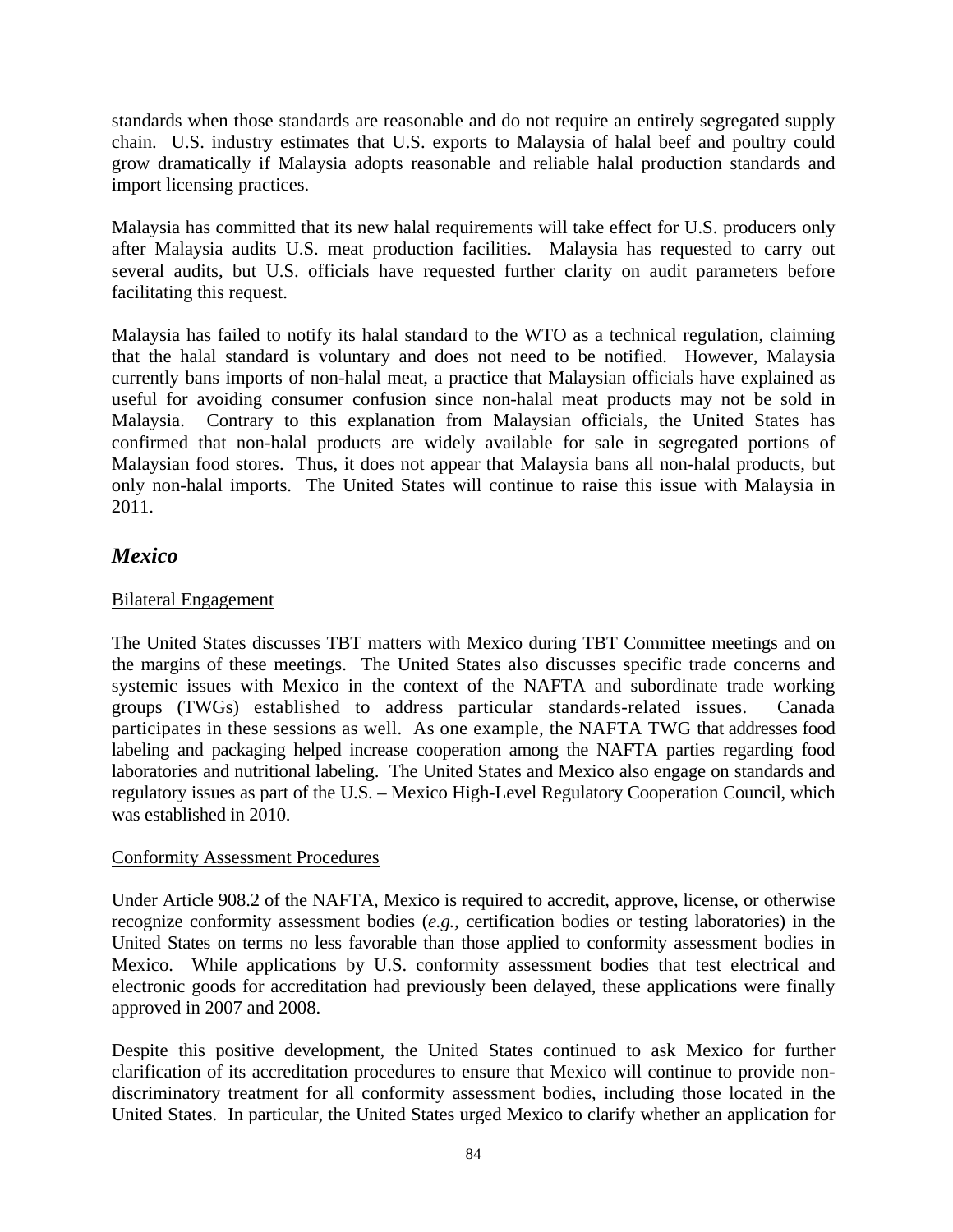a new accreditation or an expansion of an existing accreditation can be submitted at any time or only in response to a specific call to certifiers. The United States also urged Mexico to set a reasonable period for evaluating accreditation requests so that U.S. conformity assessment bodies can avoid long delays in the accreditation process.

Significant progress was made on this issue in 2010. In August, Mexico announced that it would recognize testing and certification results from certain conformity assessment bodies in the United States (as well as Canada). In particular, Mexico indicated that testing and conformity assessments conducted in the United States that indicate that certain electronic products comply with U.S. requirements would be sufficient to demonstrate conformity with Mexican requirements. As a result, U.S. suppliers will no longer need to re-test and re-certify their products to Mexican requirements to ship them to Mexico. According to industry, this change will save companies that manufacture these products, on average, several hundred thousand dollars or more annually in compliance costs.

Certain Mexican conformity assessment bodies have challenged this determination in court, which has prevented some U.S. suppliers from taking advantage of Mexico's willingness to accept test results from U.S. conformity assessment bodies. However, the United States has received no reports that have chosen to satisfy Mexico's product requirements by choosing to have their products tested in the United States have encountered problems in exporting those goods to Mexico.

In 2010, Mexico also announced new rules that would streamline conformity assessment procedures for shipments of medical devices and certain over-the-counter (OTC) drugs from the United States. Under these rules, any producer or importer of medical devices or equipment can obtain a sanitary registration within 35 days, provided that U.S. regulators have approved the product for sale. This agreement reportedly has also been the subject of a legal challenge by Mexican producers.

Mexico's steps in this area are welcome and the United States will continue to monitor this area in 2011 to ensure that U.S. companies can take full advantage of the new opportunities Mexico has provided.

#### Food Products – Nutritional Labeling

In 2009, Mexico proposed to amend its nutritional labeling requirements, notifying to the WTO for comment the *"Draft Mexican Official Standard PROY-NOM-051-SCFI/SSA 1-2009: General Specifications for the Labeling of Pre-packaged Food and Non-alcoholic Beverages - Commercial and Health Information"* (NOM-051).Mexico asserted that the purpose of these proposed requirements was to provide consumers with greater information.

The United States submitted comments to Mexico on the proposal that posed technical questions and expressed concerns about the possible trade implications of the proposed measure. In particular, the United States expressed concerns about the impact that the labeling requirements could have on small packages and low volume producers, who were not originally exempt from the law, as well as about a lack of clear guidance on how Mexico would implement the labeling requirements. The United States also expressed concern that the measure would require a compliance certificate for all imported products, which could halt exports of processed food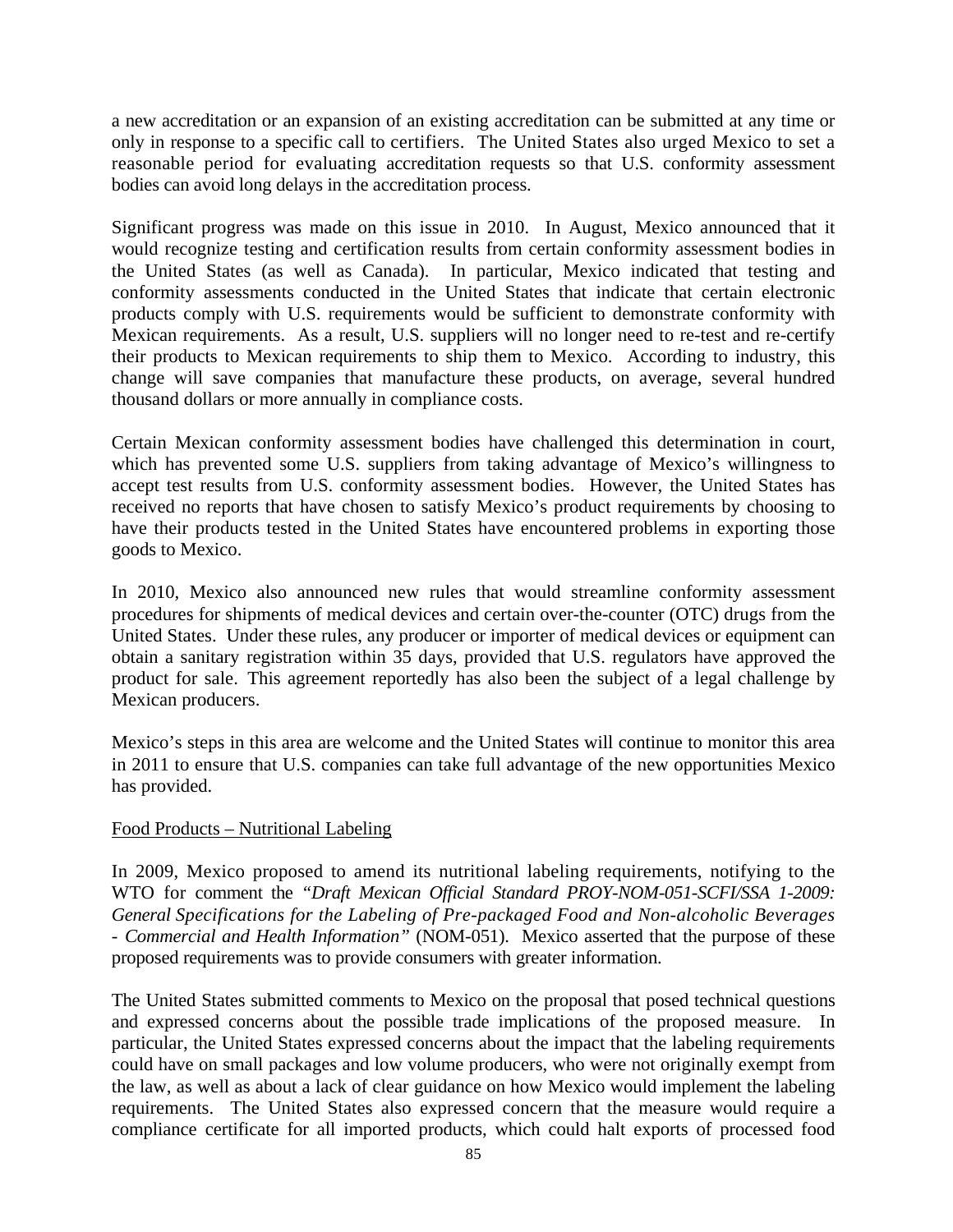### products.

Significant progress was made on this issue in 2010. First, the United States and Mexico engaged in a dialogue that clarified many of the issues regarding the proposed labeling measure, including: (1) Mexico's proposed requirements for disclosures regarding irradiated foods, compound ingredients and quantitative ingredients; (2) the scientific basis for Mexico's Recommended Daily Allowance (RDA) values, including how Mexico took Codex RDA values into account; (3) the basis for Mexico's energy calculations; and (4) the use of voluntary claims such as "natural," "halal," and "organic". Second, Mexico delayed implementation of the labeling rules from June 2010 to January 1, 2011, providing U.S. industry with additional time to comply. Third, in October 2010, Mexico issued a communication alleviating the U.S. concerns regarding the requirement to provide a compliance certificate. Finally, Mexico also agreed to include an exemption for imports shipped in small packages.

The United States is pleased with Mexico's willingness to modify its requirements to address U.S. concerns. In 2011, the United States will continue to monitor the implementation of Mexico's labeling requirements to ensure that they do not have an adverse effect on U.S. exports.

### Telecommunications Equipment – Acceptance of U.S. Test Results

When the United States and Mexico signed the NAFTA, Mexico committed to adopt provisions necessary to accept test results from test laboratories in the United States as part of its conformity assessment procedures for telecommunications equipment. Until recently, Mexico had not moved forward to carry out its commitment, which could be implemented by concluding a MRA with the United States. Mexico's failure to do so prevented U.S. laboratories from testing telecommunications equipment for the Mexican market, and imposed additional costs on U.S. producers who were forced to send their products to Mexico for testing.

At the January, 2011 NAFTA Free Trade Commission meeting, the United States and Mexico committed to enter into a bilateral telecom MRA. During the meeting, Ambassador Kirk and Mexican Secretary of Economy Fernando Ruiz Mateos initialed a reference document laying out the basic terms of such an agreement and established a goal of signing the MRA by May 2011. The United States is currently working with Mexico to draft the MRA.

## *Russia*

### Bilateral Engagement

The United States engages with Russia regarding its technical regulations, standards, and conformity assessment procedures both on a bilateral basis and in the context of negotiations on Russia's accession to the WTO. (Once Russia joins the WTO it will be required to adhere to the TBT Agreement.) In addition, the Working Group on Business Development and Economic Relations established under the U.S. – Russia Bilateral Presidential Commission provides a forum for the United States and Russia to discuss, among other matters, standards-related regulatory cooperation.

Alcoholic Beverages – Tax Strip Stamp Requirement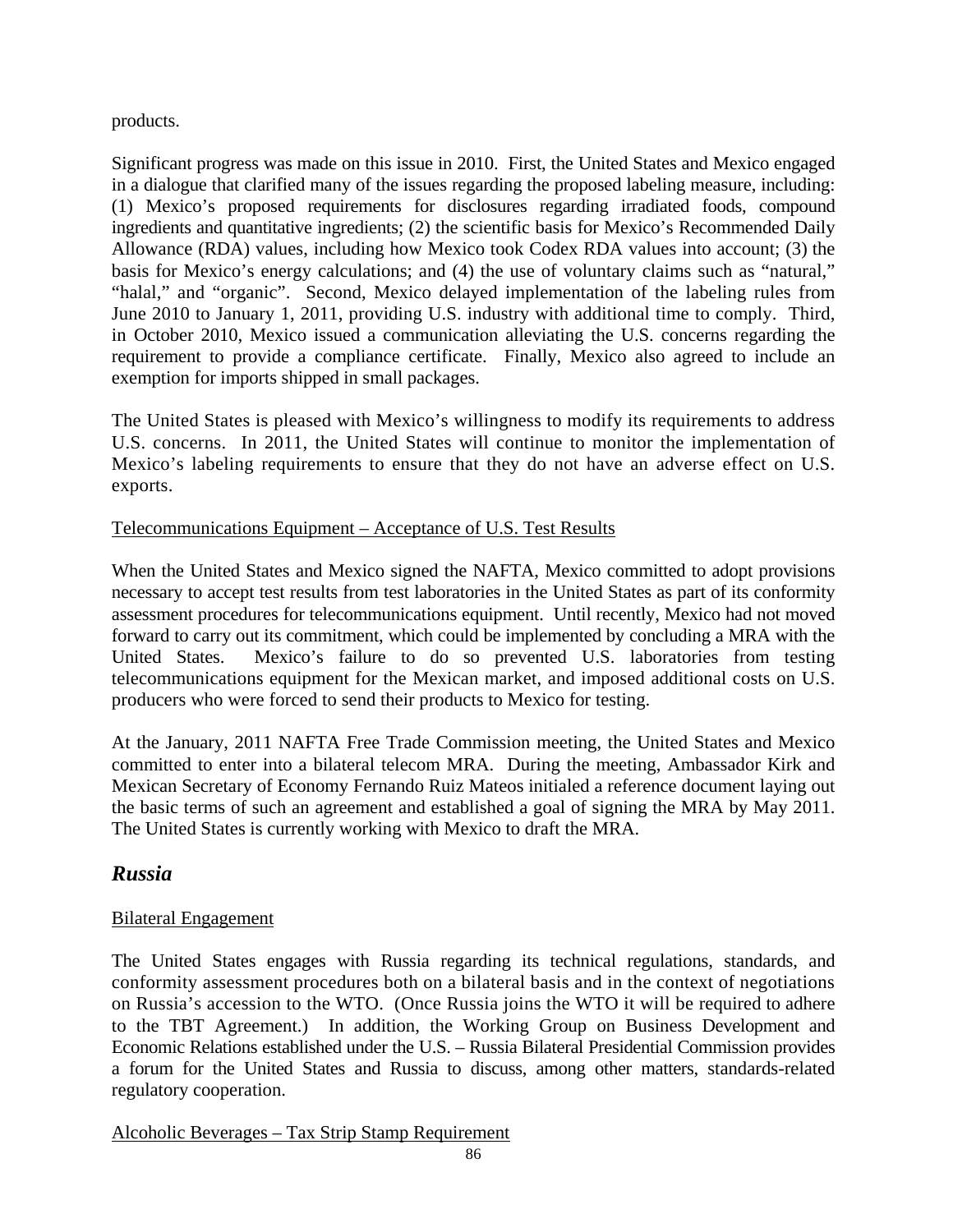In February 2010, Russia amended its laws to make all domestic alcohol producers and importers subject to the same requirements for labeling alcoholic beverages. As a result, Russia's United Federal Automated Information System now requires importers and domestic manufacturers of alcoholic beverages to print Universal Product Code data on small paper excise stamps attached to each bottle. The stamps must be sequentially-numbered, and importers and suppliers must prepare a consolidated document at the end of the year for all the strip stamp numbers. Further, suppliers and importers must report these stamps through an automated system for purposes of taxation and a manual system for customs purposes.

Russia's amended law represents a significant improvement over its previous system, which accorded different treatment for imported and domestic products. U.S. industry has indicated that the new reporting requirements are burdensome, however, and have disrupted U.S. exports to Russia. U.S. government reports also indicate that Russia's new system is expensive, difficult to use and, thus far, has been unsuccessful in meeting its goal of tracking alcohol from manufacture or importation to the retail sales point. In 2011, the United States will urge Russia to revise the stamp requirements to address these concerns.

#### Alcoholic Beverages – Warehousing Requirements

In October 2010, Russia's Federal Service for Alcohol Market Regulation (FSR) adopted regulations governing the storage of alcoholic beverages. The United States is concerned that these regulations impose onerous and unfounded restrictions on this practice. For example, the regulations prohibit storing different types of alcohol on one pallet; require that alcohol products be stored at least 15 cm from the floor; and preclude other goods from being stored with alcohol products. It is unclear what objective these requirements are intended fulfill. Further, they unnecessarily restrict access to the Russian market for U.S. alcoholic beverage exporters. In 2011, the United States will urge the FSR either to modify or abandon its new regulations.

### *Saudi Arabia*

#### Bilateral Engagement

The United States engages with Saudi Arabia on TBT issues through the Trade and Investment Framework Agreement and at the TBT Committee.

#### Conformity Assessment Procedures – Lack of Transparency

In 2006, Saudi Arabia introduced a Certificate of Conformity (CoC) Program. With certain exceptions, this program requires every shipment of products sold in Saudi Arabia to be accompanied by a document certifying that the product conforms to the relevant Saudi technical regulation ("conformity certificate").

U.S. exporters have had difficulty complying with this requirement because Saudi Arabia has not provided detailed public guidance in English on how to do so, despite Saudi Arabia's commitment at the time it acceded to the WTO to provide such guidance. For example, it is not clear whether U.S. conformity assessment bodies may perform testing or certification that satisfied Saudi requirements or whether U.S. exporters must work with Intertek, a company with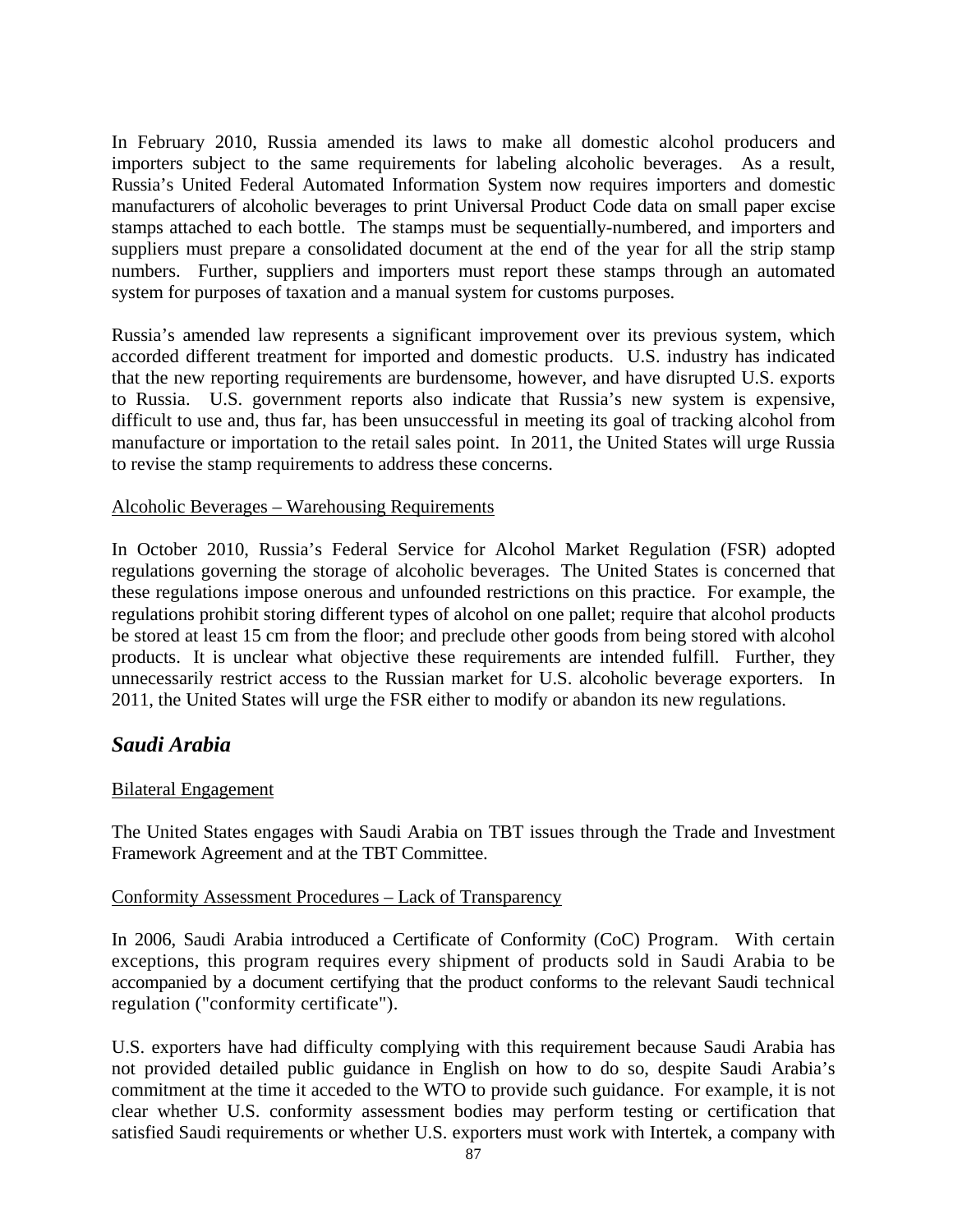which Saudi authorities had originally contracted to provide services under the country's the now abolished International Conformity Certification Program. Intertek currently claims through its internet website to operate Saudi Arabia's product assessment program.

The United States has raised this issue with Saudi Arabia both bilaterally and in meetings of the TBT Committee since 2006. In particular, the United States has raised concerns that Saudi Arabia has still not issued guidance in English on how to comply with its CoC requirements or dissolved Intertek's web site. The United States has also urged Saudi Arabia to publish guidance on how to comply with the CoC, including the criteria that Saudi Arabia uses to recognize bodies to test and certify products for the Saudi market, and a list of conformity assessment bodies that are approved to provide testing and certification for the Saudi market.

U.S. officials discussed this issue most recently with officials of the Saudi Arabia Standards Organization (SASO) in late 2010. SASO officials clarified that SASO enters into government-to-government MRAs and government-to-private body MRAs to recognize conformity assessment bodies. Before entering into an MRA with Saudi Arabia, the United States has requested that Saudi Arabia establish a new central website to provide information on CoC requirements. In particular, the United States has requested that the website : (a) list entities that Saudi Arabia has approved to test and certify products for the Saudi market; (b) set out the criteria and procedures that the Ministry of Commerce uses to recognize bodies to test and certify products for the Saudi market; (c) set out clear procedures for approved bodies to follow when issuing conformity certificates or marks to convey that a product complies with the relevant Saudi requirements; (d) clarify when testing is required (*e.g.,* for each individual shipment or once for each product type); and (e) indicate whether those procedures will change if Saudi Arabia adopts the conformity assessment scheme being developed by the Gulf Standards Organization.

The United States has also requested information from SASO, which is an affiliate member of the ILAC MRA, on how it is promoting acceptance of the ILAC MRA in Saudi Arabia. The United States has asked, in particular, for information on whether SASO takes into account whether a conformity assessment body has been accredited by an ILAC MRA signatory in determining whether to enter into an MRA with that body.

## *South Africa*

#### Bilateral Engagement

The United States discusses TBT matters with South Africa during TBT Committee meetings and bilaterally on the margins of these meetings, as well as in the U.S.-South Africa Agreement Concerning the Development of Trade and Investment.

#### Liqueurs – Alcohol Content Restrictions

U.S. industry has expressed concerns about South Africa's standards for alcohol levels in certain alcoholic beverages, asserting that South Africa sets and applies those standards in a manner that excludes and discriminates against foreign alcoholic beverages. South Africa classifies "liqueurs" as beverages having a minimum alcohol content of 24 percent and classifies "spirit coolers" as beverages having 15 percent or less alcohol by volume. On the other hand, South Africa does not maintain any classification for spirit-based alcoholic beverages with an alcohol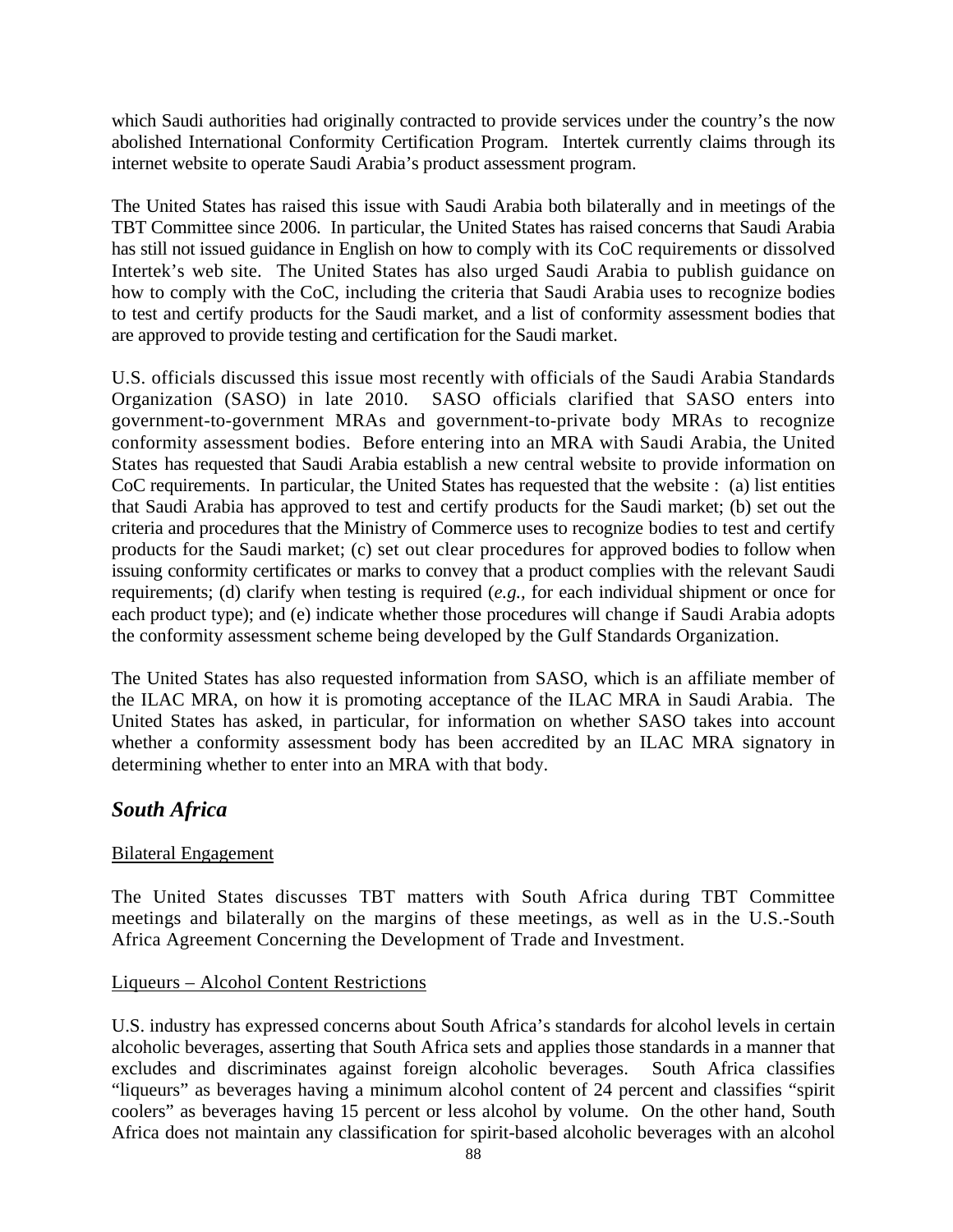content of between 15-24 percent, with the exception of products that fall into the "Cream Liqueur" classification, namely spirit based alcoholic beverages that contain a dairy product. As a result, any U.S. products that fall into this range cannot be sold in South Africa.

Not only have these requirements kept certain U.S. products out of the market, but industry has reported that South Africa may not be applying its requirements equally to domestic and imported products. In particular, U.S. industry has reported that South Africa has granted at least one exception to its requirements for domestic products.

During 2011, the United States will continue to investigate U.S. industry concerns with South Africa's alcoholic beverage standards and, if appropriate, will urge South Africa to eliminate or modify its "liqueur" definition so that U.S. alcoholic beverage producers can sell their products in South Africa.

### *Taiwan*

#### Bilateral Engagement

The United States discusses TBT matters with Taiwan during TBT Committee meetings and bilaterally on the margins of these meetings.

### Ceiling Panels – Requirements for Incombustibility Testing Methods

U.S. companies that manufacture finished interior building materials, such as ceiling panels and wood paneling, have raised concerns regarding the test method that Taiwan mandates for determining whether those materials meet applicable incombustibility requirements. Industry has complained that Taiwan's current test method for ceiling panel incombustibility, which is similar to the current ISO standard, results in inconsistent and inaccurate incombustibility measures because the ISO standard was not meant to be applied to the testing of ceiling tiles. As a result, ceiling tiles manufactured in the United States are given a lower incombustibility rating than is otherwise warranted and, in some instances, fail the test altogether.

The United States has raised these concerns with Taiwan, including on the margins of the TBT Committee meeting in November 2009. In response, Taiwan's Bureau of Standards, Metrology, and Inspection (BSMI) has indicated it would consider adopting a new ISO standard when it is approved. In the meantime, Taiwan has indicated that it is open to accepting, an alternative approach, including using an Underwriters Laboratories (UL) certification of ceiling tile manufacturing plants if U.S. firms provide additional information on the UL certification process and permit BSMI to visit their U.S. plants.

#### Commodity Goods – Labeling Requirements

U.S. industry continues to express concern that Taiwan requires all "commodity goods" to be labeled with the manufacturer's or producer's name, telephone number, and address. In addition to concerns over protecting proprietary information, industry notes that some commodity goods may be produced by several different manufacturers, and product labels may not be large enough to contain each name, address, and phone number. The U.S. officials have raised these concerns with Taiwanese representatives, including on the margins of the TBT Committee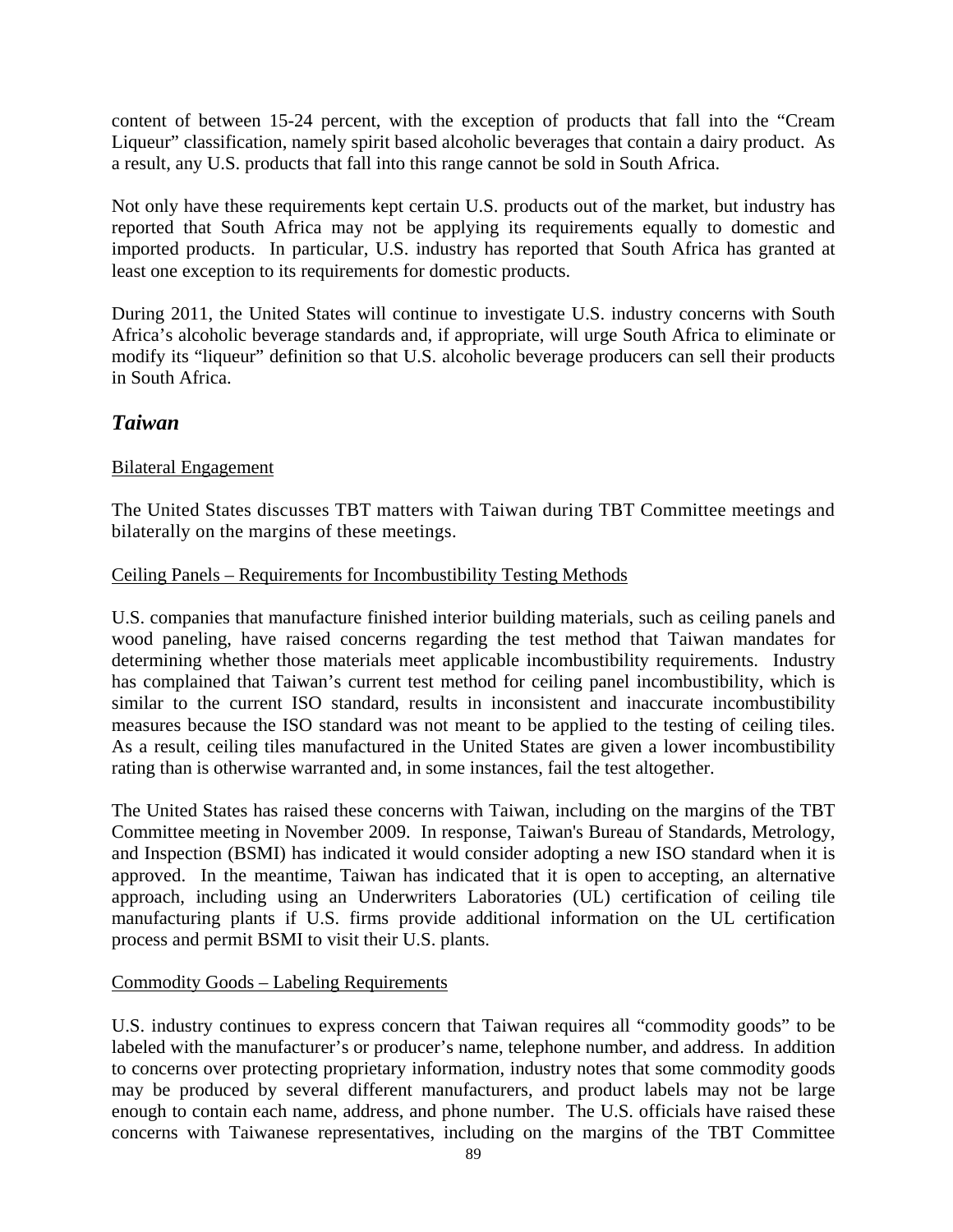meeting in November 2009. Taiwan is working to revise the relevant labeling requirements for textiles, garments, and 3C (computer, communication, and consumer electronics) information products. The United States will continue monitor Taiwan's progress is addressing this issue.

### Product Multipacks – Labeling Requirements

In March 2009 U.S. industry raised concerns over a reinterpretation by Taiwan's Ministry of Economic Affairs (MOEA) of its Commodity Inspection Act and Commodity Labeling Act to require all units included in a retail multipack to be labeled, even if the retailer will not divide up the multipack for sale as single units. For example, the new rules will require a country of origin label for each pair of socks included within a sock multipack, even when the socks are sold as a six-pack. U.S. suppliers have asserted that this requirement imposes unnecessary additional costs as it will force them to add additional labels on their products to continue exporting to Taiwan.

U.S. officials raised this issue with their Taiwanese counterparts during the November 2009 TBT Committee, as well as on the margins of that meeting, and then followed up with questions during the WTO's review in 2010 of Taiwan's trade policies. Taiwan officials have responded that Taiwanese consumers typically purchase bulk items such as socks in individual units rather than multipacks so individual units included in multipacks must be labeled to avoid the risk of fraudulent country of origin labeling. U.S. officials have requested Taiwan to notify the WTO of its revised labeling rules, which will an opportunity for WTO Members to comment. MOEA is currently considering the request.

# *Thailand*

### Bilateral Engagement

The United States discusses TBT matters with Thailand during, and on the margins of, meetings of the TBT Committee as well as in bilateral dialogues such as the Thailand TIFA Council and the Bilateral Consultative Mechanism. Thailand also participates actively in APEC on standards and conformity assessment issues.

#### Alcoholic Beverages – Labeling Requirements

In January 2010, Thailand notified the WTO of a proposed regulation that would require alcohol beverage labels to include warning statements and photo images. The images would graphically depict certain potential adverse consequences of consuming alcohol, such as road accidents and diseased organs. The draft regulation also specifies that at least 50 percent of one side of square shaped packaging, or 30 percent of round or cylindrical shaped packages, must be allocated for the warning statements and images. In addition, the draft regulation calls for the various sets of warning labels and images to be rotated every 1,000 packages.

The United States raised concerns about the draft regulation during both the June and November 2010 TBT Committee meetings. Australia, Brazil, Chile, the EU, Mexico, New Zealand, and Switzerland expressed concerns as well. During the June TBT Committee meeting, Thailand distributed a report entitled "Why Thailand Should Have the Pictorial Warning Label on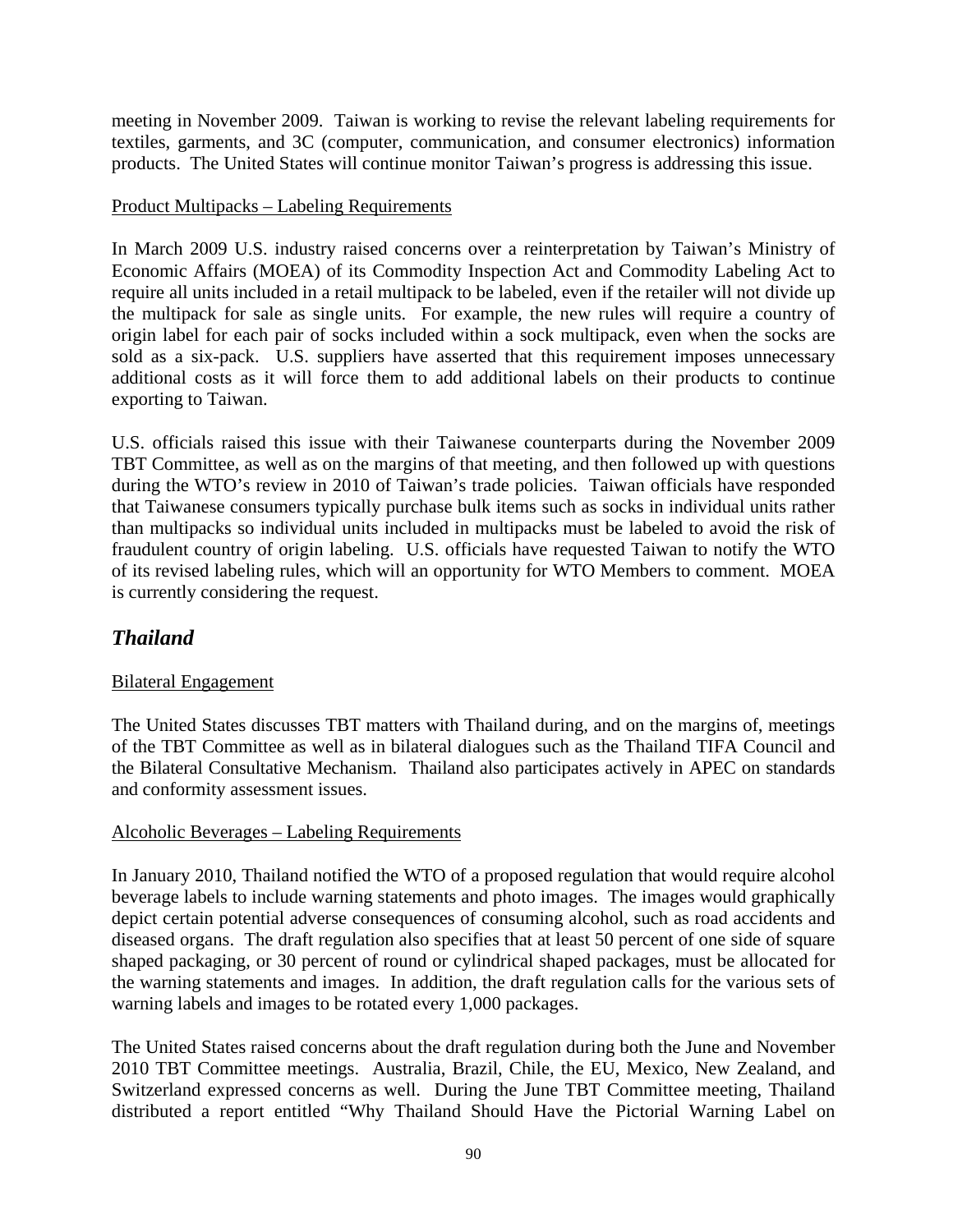Alcoholic Beverage Packages: A Technical Report, June 2010." Thailand said that it would accept comments on the report through its TBT Inquiry Point.

In its comments on Thailand's proposed labeling requirements, the United States requested Thailand to lay out the scientific basis for the specific warning statements it sought to require on alcoholic beverage packages. The United States also expressed concerns that the proposed size of the warning label in proportion to the size of the container would interfere with displaying legitimate trademarks and useful consumer information on alcoholic beverage containers, such as information necessary to distinguish one product from another. The United States also indicated that the requirement to rotate warning statements every 1,000 bottles could impose an onerous and potentially trade restrictive burden on producers, and was potentially unnecessary to achieve Thailand's objective of addressing the harms associated with alcohol consumption. In light of the scale of the proposed changes, the United States asked Thailand to lengthen the implementation period for regulation. Thailand responded that it was considering the U.S. concerns and that it would provide a reply as soon as one was available.

In September 2010, the U.S. Department of Agriculture hosted Thai officials in Washington to share best practices for encouraging responsible drinking, including best practices for warning labels. The United States will continue to engage Thailand on this issue in 2011.

#### "Snack Food" – Labeling Requirement

Thailand has imposed problematic labeling requirements for snack foods. Thailand requires snack foods to be labeled with a message stating: "Should consume small amounts, and exercise for a better health." While this labeling requirement represents a significant improvement over a labeling requirement that Thailand proposed in 2006, which would have instituted "traffic light" labeling meant to indicate the risks associated with certain categories of products, the United States remains concerned that the new requirement deviates from the prevailing scientific and technical information on health and nutrition. Further, Thailand's requirement creates a strong potential of impeding U.S. exports of these products.

The United States has engaged with Thailand on its snack food labeling rules since it announced its first proposal in 2006. The United States will continue to raise these requirements and other Thai food labeling regulations with Thai authorities with a view to ensuring that Thai requirements are based on relevant scientific and technical information on diet and nutrition and adopt an approach that encourages better health while avoiding trade disruption. To this end, the United States hosted a team of Thai regulatory officials in November 2010, to provide information about the U.S. food labeling system.

### *Turkey*

#### Bilateral Engagement

The United States discusses standards-related issues with Turkey during TBT Committee meetings and bilaterally on the margins of those meetings. The United States also discusses these issues under the U.S. - Turkey Trade and Investment Framework Agreement (TIFA) and in the newly established bilateral ministerial level Framework for Strategic Economic and Commercial Cooperation (FSECC). The FSECC is co-chaired on the U.S. side by Ambassador Kirk and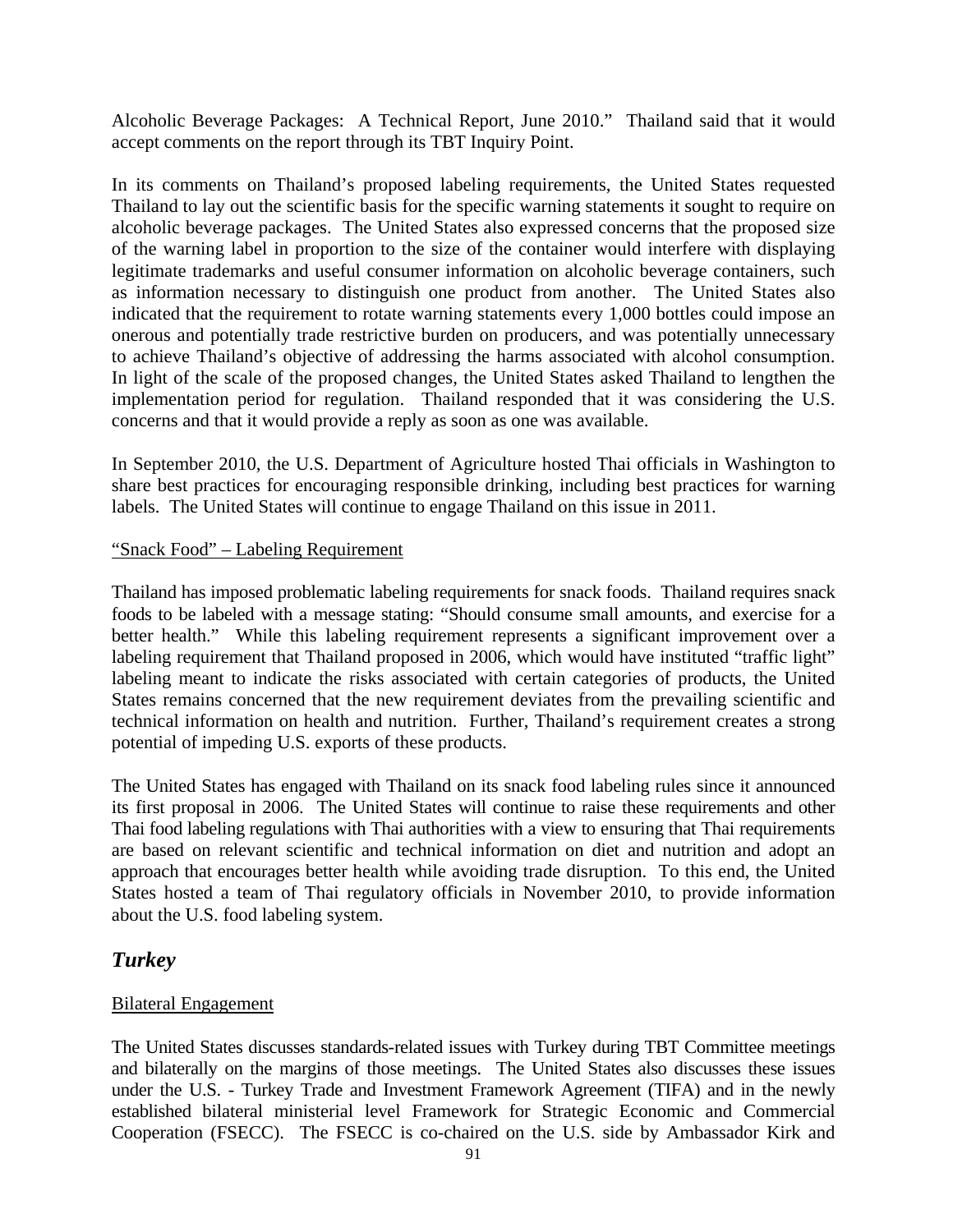Secretary of Commerce Gary Locke and on the Turkish side by Deputy Prime Minister Ali Babacan and Minister of Trade Zafer Caglayan. The FSECC is designed to reinforce the work of several bilateral sub-cabinet level dialogues on economic matters (including under the USTR-led TIFA) and to provide political-level guidance on particularly challenging commercial and economic issues.

#### Conformity Assessment Requirements

In recent years, Turkey has published a series of communiqués in its Official Gazette requiring certificates of conformity for certain types of products imported from outside the EU and requiring those products to undergo product safety inspections before they clear customs. Since these requirements were first published in December 2008, Turkey has revised them annually. The communiqués now in force include No. 2011/8 – radios and telecommunications equipment; 2011/9, which covers a broad range of "high risk products," such as machinery, to be inspected by the Turkish Standards Institute;  $2011/10 - \text{to}$   $\gamma$  = 2011/11 – personal protective equipment; 2011/14 – building materials; 2011/15 – batteries; and 2011/16 – medical equipment. Turkey has not notified any of these measures to the WTO.

The United States is concerned about numerous aspects of these measures, including the fact that they do not apply to domestically-manufactured products or products originating in the EU. In addition, Turkey has not explained its rationale for adopting the import measures, has not revealed its product inspection criteria, and has not explained it compiled the list of products to which the measures apply. U.S. industry has reported that the measures are affecting numerous U.S. exports and that the time required for customs clearance has increased significantly. U.S. suppliers also contend that the paperwork requirements associated with the requirements are both redundant and costly.

The United States has raised concerns with Turkey both bilaterally and in the TBT Committee regarding its import inspection and certification requirements and pressed Turkey to reduce customs clearance times. U.S. officials have also urged Turkey to notify the relevant measures to the WTO and to provide stakeholders with an opportunity to provide comments and a reasonable period for implementation. The United States will continue to engage with Turkey on in 2011.

#### Food and Feed Products – Mandatory Biotech Labeling

In 2009, Turkey's Ministry of Agriculture published a regulation governing biotechnology in food and feed that did not have to be approved by the Parliament. The measure was neither made public nor notified to the WTO in advance, and contained no phase-in period. Turkey published an amended regulation in early 2010. The amended regulation is nearly identical to the original regulation and likewise contained no phase-in period (*i.e.,* it became effective on the date of publication. In August 2010, Turkey notified the regulation to the WTO.

Turkey's regulation mandates the labeling of bio-engineered ingredients in all food and feed in if the biotech content exceeds a certain threshold, a requirement that may could impede U.S. food and feed exports to Turkey. In addition, Turkey's regulation goes beyond mandatory method-of-production labeling by requiring that "GMO" labels on food should contain health warnings if the biotechnology food differs from the non-biotechnology food.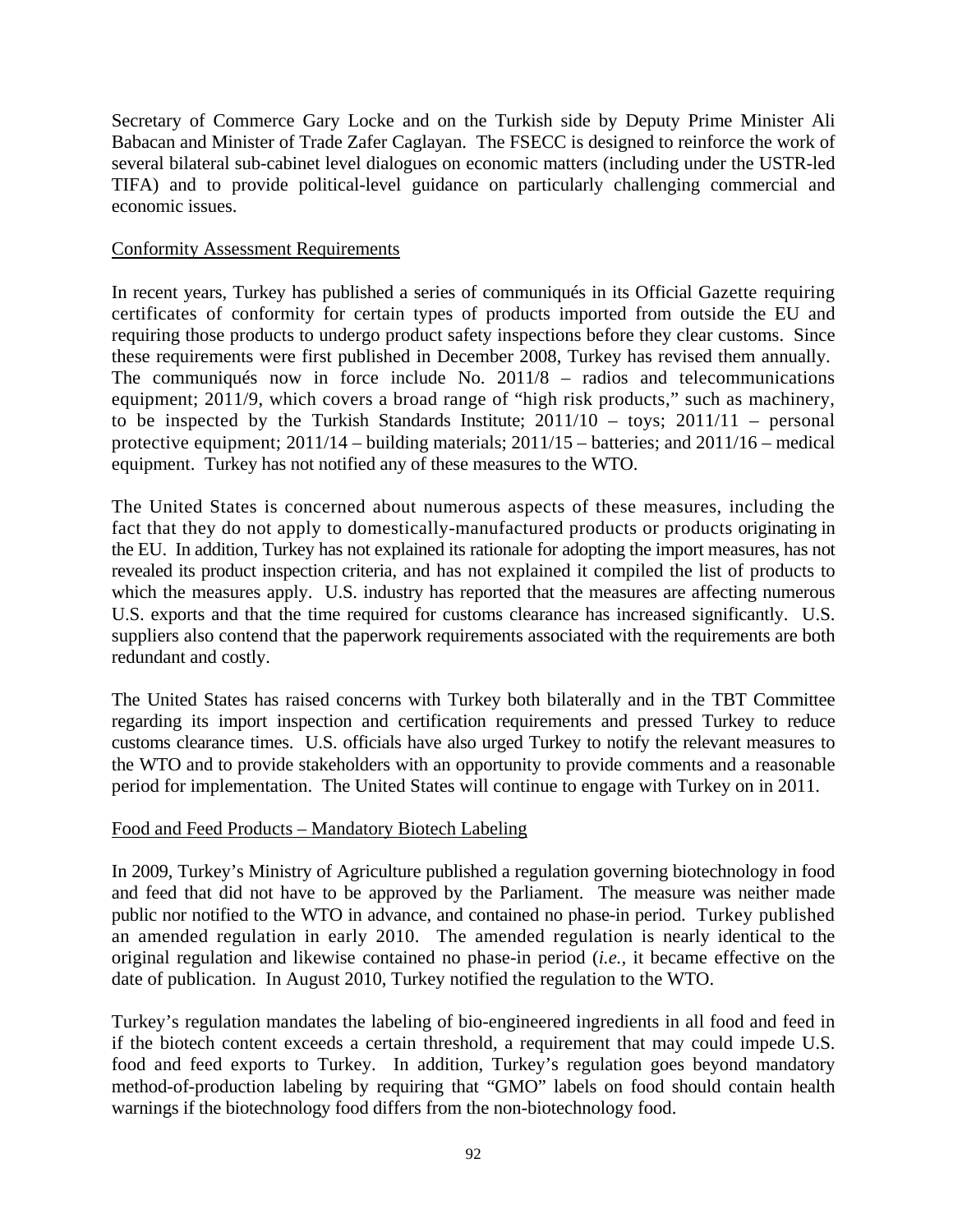This labeling requirement raises additional concerns because it appears to presume that food containing biotechnology products that is different from its non-biotechnology food counterpart raises a health risk beyond that of its non-biotechnology counterpart. In fact, however, a biotechnology food might be different from a non-biotechnology food in ways that do not convey health risks; consequently, such health warnings would unnecessarily cause public alarm while providing no additional public health protection. For example, changes in oil composition could lead to health benefits, and the oil could still be as safe for consumption as similar oils. Thus, the use of health warnings in the absence of a legitimate health concern could misinform the public about the safety of the food.

The United States has repeatedly raised concerns about Turkey's labeling requirement during meetings of the TBT Committee and bilaterally and will continue to do so in 2011.

#### Medical Devices – Reimbursement and Regulatory Requirements

The United States has concerns with Turkey's new medical device reimbursement regulation, Communiqué SUT 2010/16, which appears to add a duplicative regulatory burden. Turkey's Ministry of Health has long had sole responsibility for the regulation of medical devices. However, beginning June 15, 2010 Turkey is requiring producers of medical devices used in spinal, orthopedic arthroplasty, and traumatology procedures to comply with regulations administered by Turkey's Social Security Institute as well. Turkey's new regulation requires medical device producers to supply additional documentation to maintain current reimbursement levels. If a medical device producer does not comply with these new regulations by the end of 2010, Turkey would cancel all reimbursements.

Turkey's has asserted that it requires this additional documentation for quality assurance purposes. It is unclear how the additional documentation will help achieve this objective, however, in light of the fact that Turkey's Ministry of Health, which oversees medical device safety and efficacy, does not require such documentation.

The United States has urged Turkey to notify its new requirements to the WTO, to meet with industry stakeholders so that they can share their concerns, and to take action to eliminate or modify any documentation requirements that are not needed to satisfy the requirements of Turkey's Medical Device Directive. Turkey has not yet responded to these requests, and the United States will continue to engage with Turkey on this issue in 2011.

#### Olive Oil and Olive Pomace Oil – Quality and Identity Standards

On September 2, 2010, Turkey's Ministry of Agriculture and Rural Affairs notified a proposed "Turkish Food Codex Communiqué on Olive Oil and Olive Pomace Oil" to the WTO. The proposal defines the characteristics necessary for a vegetable oil to be labeled as "olive oil" or "olive pomace oil." The proposal sets limits for the presence of fatty acids (*e.g.* linolenic acid) and campesterol that are characteristic of olive oil produced in the Mediterranean region, but do not take into account variations in olive oil arising from climate and soil conditions outside the Mediterranean. As a result, this proposal would not allow products derived from olives grown outside the Mediterranean region to be classified as "olive oil" or "olive pomace oil," which could adversely impact U.S. exports of olive oil.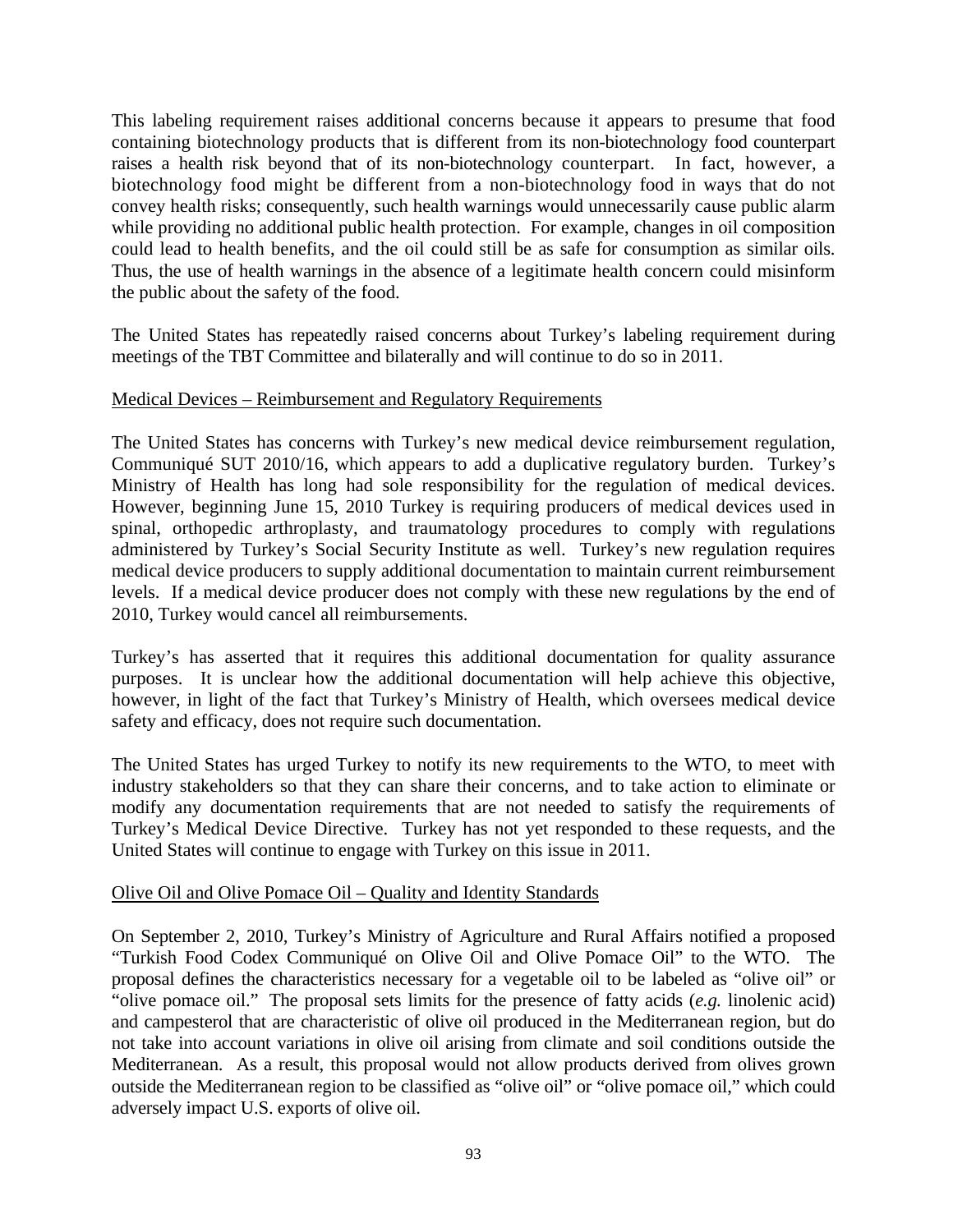The United States will engage Turkey on this issue in 2011.

### Pharmaceuticals – GMP Decree

In late 2009, Turkey's Ministry of Health issued a "Regulation to Amend the Regulation on the Pricing of Medicinal Products for Human Use," which took effect on March 1, 2010. The regulation requires foreign pharmaceutical producers, as a condition of exporting their products to Turkey, to secure a Good Manufacturing Practice (GMP) certificate based on a plant inspection by Turkish authorities. The requirement does not apply if the country of manufacture is a party to an MRA with Turkey.

While it does not oppose inspection requirements for pharmaceutical manufacturing facilities, the United States has raised several concerns about this measure with Turkey. First, the United States expressed concerns that Turkey did not publish or notify the regulation to the WTO. Second, the United States expressed concerns that Turkey did not initially identify any health or safety issue arising from imports from the United States or other countries that prompted it to discontinue accepting GMP certificates issued by foreign regulatory authorities, such as the U.S. Food and Drug Administration. After several requests, Turkey provided the United States with a list of recalled U.S. pharmaceutical products, which it claims was the impetus for its regulations. The United States noted that while some U.S. pharmaceutical products have been the subject of recalls, the recalls should be viewed as a sign that the current U.S assurance system is is working.

U.S. industry also raised concerns about Turkey's inspection requirement, including the fact that numerous approvals are pending and Turkey may not have sufficient capacity to inspect all of the manufacturing plants that need to be inspected in the near future. Given the apparent lack of inspection capacity, the United States is concerned that the process for obtaining approval could take several years, effectively precluding U.S. exports of important pharmaceutical products to Turkey.

In 2010, the United States used various opportunities to raise its concerns over the new inspection requirement with Turkey, and will continue to do so in 2011. The United States has urged Turkey to take immediate steps to restore access for safe, high quality U.S. pharmaceuticals to the Turkish market, including by promptly processing registration applications that U.S. producers submitted before March 2010 and giving priority to innovative drug applications that offer new medicinal therapies for Turkish patients.

## *Vietnam*

### Bilateral Engagement

The United States discusses standards-related issue with Vietnam during TBT Committee meetings and on the margins of TPP negotiations, as well as through the bilateral U.S. – Vietnam Trade and Investment Framework Agreement (TIFA) Council, which meets regularly and serves as a forum for raising and resolving trade and investment issues and for promoting increased technical cooperation activities. The United States has also partnered with Vietnam in advancing standards and conformity assessment issues in APEC.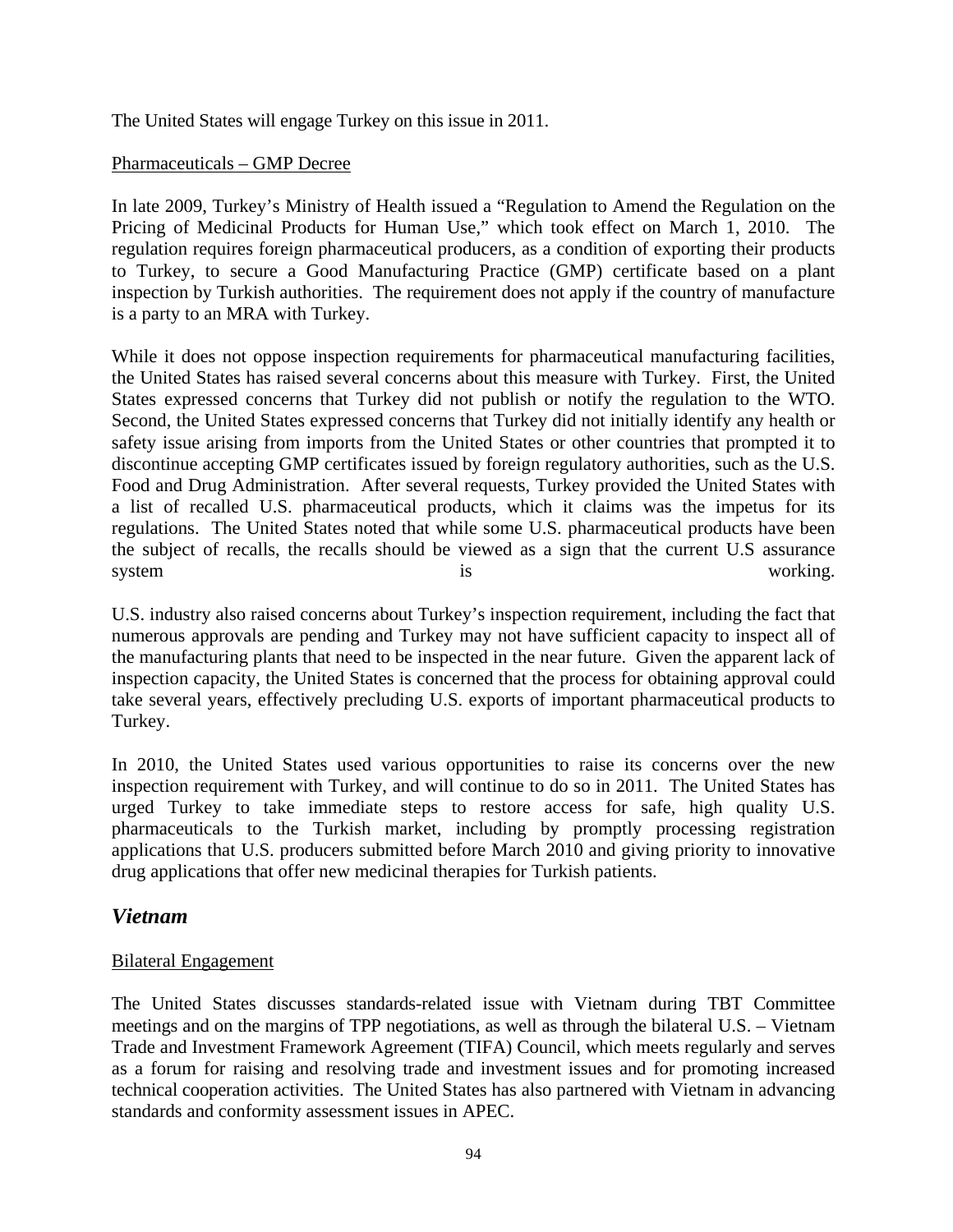### Alcoholic Beverages – Food Safety Regulations for Alcohol

On March 24, 2010, Vietnam notified the WTO about a proposed regulation on food safety for alcoholic beverages. The proposed regulation specified the management and technical requirements relating to raw materials for processing alcoholic beverages, including chemical and microbiological parameters, heavy metals, and food additive and labeling requirements. Vietnam's proposal also required a compliance certification stamp and imposed new inspection and testing requirements for products covered by the regulation.

On May 19, 2010, the United States submitted comments to Vietnam, expressing concerns with numerous aspects of the proposal, including the proposed maximum level for aldehydes in distilled spirits of 5 mg per liter of pure alcohol. Standards of identity for spirits in most international markets are based on raw materials and production processes, not the chemical composition of the product. As such, these standards typically do not contain limits on aldehydes. In its comments, the United States also raised concerns about other aspects of Vietnam's proposal and asked Vietnam for clarification on the compliance certification stamp requirement as well as the new inspection and testing requirements.

In response to U.S. concerns, Vietnam withdrew its proposed maximum level for aldehydes in most distilled spirits in December 2010. However, Vietnam did not immediately withdraw this requirement for vodka, which affected up to \$3.5 million in U.S. exports to Vietnam in 2010. U.S. officials continued to press Vietnam on this issue at the TBT Committee. Finally, in March 2011, Vietnam published revised regulations removing the maximum aldehyde level for vodka as well.

Despite this positive development, the United States remains concerned about certain aspects of Vietnam's new requirements, including the product certification requirement, the frequency of testing, the process to obtain certificates, differences in certificate grades, and uncertainty regarding the applicability of the compliance certification stamp to various products. The United States will continue to press Vietnam to address remaining concerns with Vietnam's regulations in 2011.

#### Biotechnology – Mandatory Labeling

In June 2010, Vietnam adopted a new food safety law, which requires labeling for biotech food products and that may impede exports of U.S. food products to Vietnam. Vietnam clarified these requirements with several implementing regulations it adopted in 2010. As specified under these regulations, the labeling requirement will only apply to certain types of GM foods, although Vietnamese officials have yet to identify those categories. The United States is concerned that Vietnam's labeling requirement, like other mandatory biotech labeling requirements, could increase consumer prices and product choices. Because Vietnam has not set a percentage or other threshold that will trigger its labeling requirement, it remains difficult to gauge the impact of the law on U.S. exports to Vietnam. The United States will continue to work closely with Vietnam on its biotech labeling law during 2011.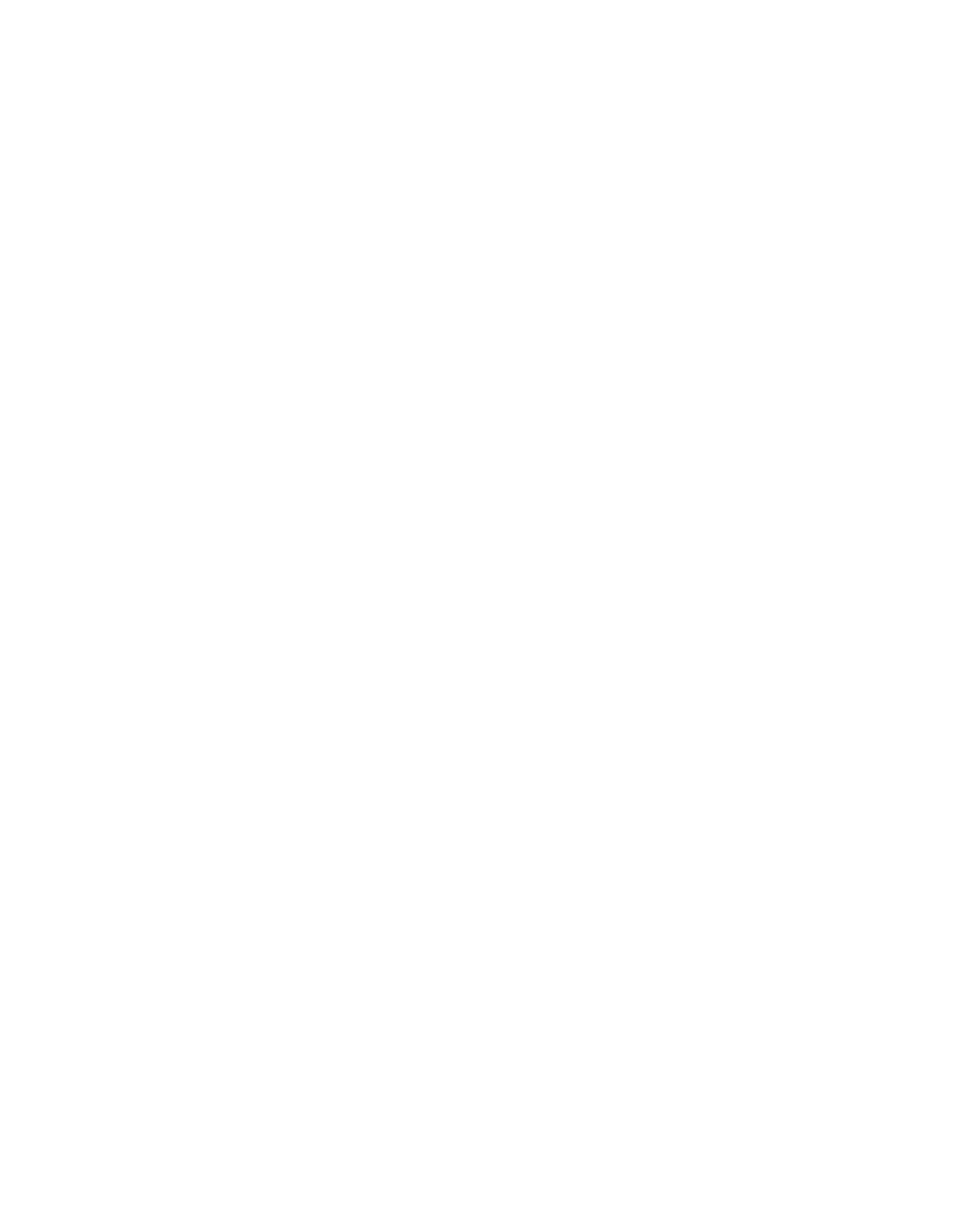# **XII. Appendix A: List of Commenters**

Public comments received from:

- 1. Advanced Medical Technology Association
- 2. American Apparel and Footwear Association
- 3. Distilled Spirits Council of the United States
- 4. Grocery Manufacturers Association
- 5. Harley Davidson Motor Company
- 6. Herbalife International of America, Inc.
- 7. International Intellectual Property Alliance
- 8. National Association of Manufacturers
- 9. National Electrical Manufacturers Association
- 10. Pharmaceutical Research and Manufacturers of America
- 11. Telecommunications Industry Association
- 12. Toy Industry Association, Inc.
- 13. Underwriters Laboratories
- 14. Wine Institute
- 15. Yum! Restaurants International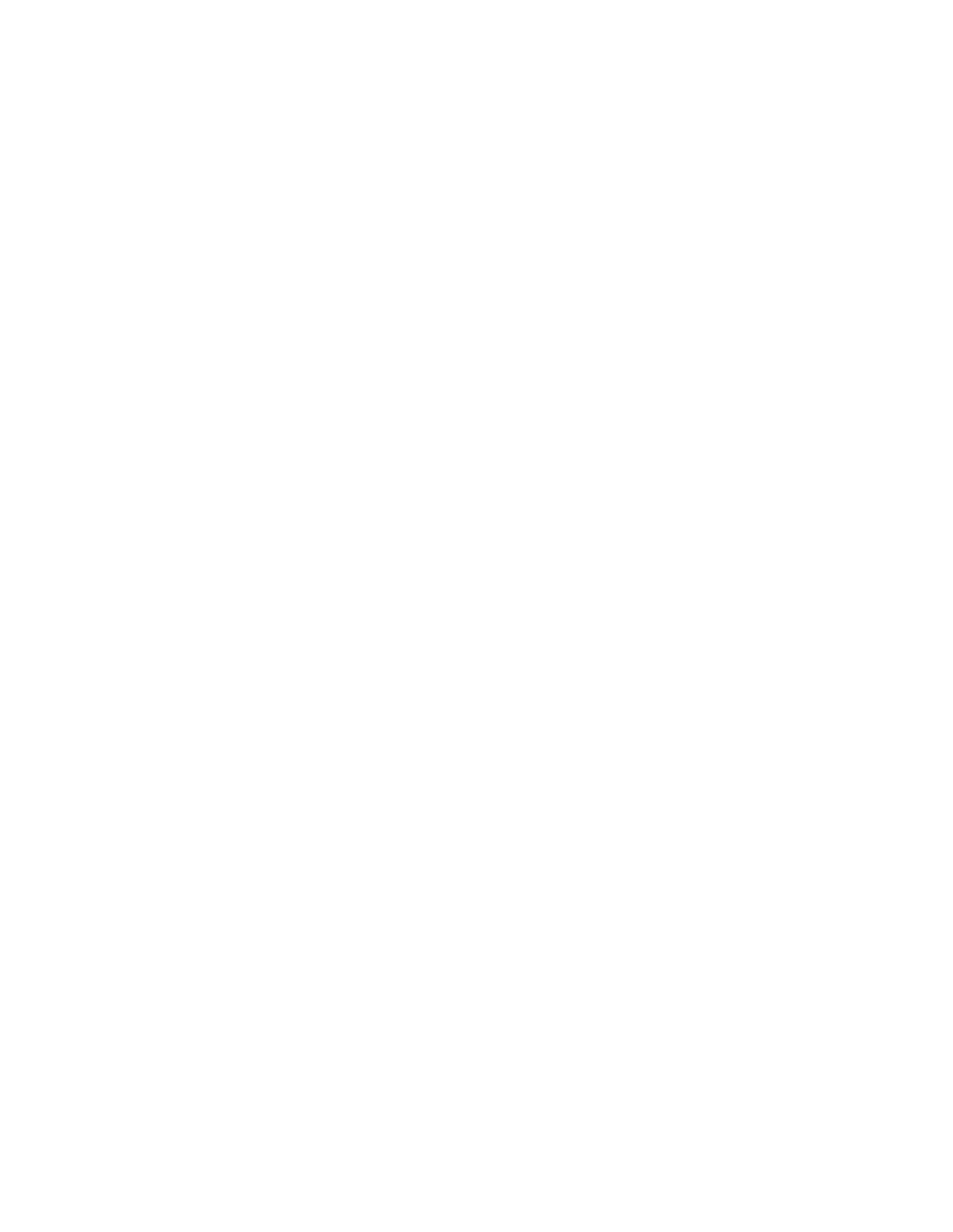#### XIII. Appendix B: List of Frequently Used Abbreviations and Acronyms

| Partnership Training Institute Network |
|----------------------------------------|
|                                        |
|                                        |
|                                        |
|                                        |
|                                        |
| Cooperation                            |
|                                        |
| Standardization                        |
|                                        |
|                                        |
|                                        |
|                                        |
|                                        |
| Technology                             |
|                                        |
| <b>Advancement Act</b>                 |
|                                        |
|                                        |
| <b>Trade Barriers</b>                  |
|                                        |
| and Development                        |
|                                        |
|                                        |
| Conformance                            |
|                                        |
|                                        |
|                                        |
|                                        |
|                                        |
|                                        |
| <b>Transatlantic Economic Council</b>  |
|                                        |
|                                        |
| Agreement                              |
|                                        |
|                                        |